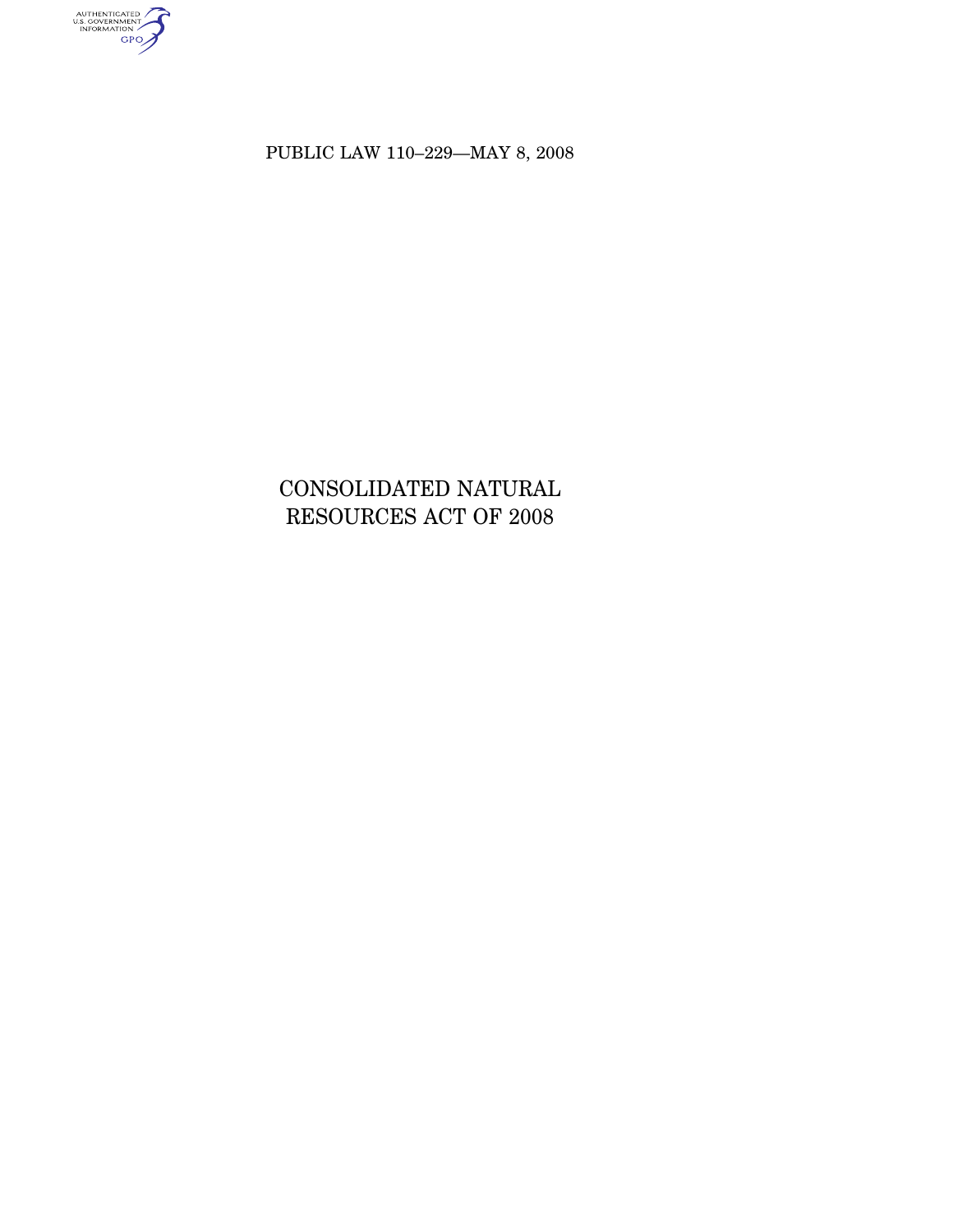# Public Law 110–229 110th Congress

# An Act

May 8, 2008 [S. 2739]

To authorize certain programs and activities in the Department of the Interior, the Forest Service, and the Department of Energy, to implement further the Act approving the Covenant to Establish a Commonwealth of the Northern Mariana Islands in Political Union with the United States of America, to amend the Compact of Free Association Amendments Act of 2003, and for other purposes.

*Be it enacted by the Senate and House of Representatives of the United States of America in Congress assembled,* 

# **SECTION 1. SHORT TITLE; TABLE OF CONTENTS.**

(a) SHORT TITLE.—This Act may be cited as the ''Consolidated Natural Resources Act of 2008''.

(b) TABLE OF CONTENTS.—The table of contents of this Act is as follows:

Sec. 1. Short title; table of contents.

### TITLE I—FOREST SERVICE AUTHORIZATIONS

Sec. 101. Wild Sky Wilderness.

Sec. 102. Designation of national recreational trail, Willamette National Forest, Oregon, in honor of Jim Weaver, a former Member of the House of Representatives.

### TITLE II—BUREAU OF LAND MANAGEMENT AUTHORIZATIONS

- 
- Sec. 201. Piedras Blancas Historic Light Station. Sec. 202. Jupiter Inlet Lighthouse Outstanding Natural Area. Sec. 203. Nevada National Guard land conveyance, Clark County, Nevada.
	-

#### TITLE III—NATIONAL PARK SERVICE AUTHORIZATIONS

### Subtitle A—Cooperative Agreements

- Sec. 301. Cooperative agreements for national park natural resource protection.
	- Subtitle B—Boundary Adjustments and Authorizations
- Sec. 311. Carl Sandburg Home National Historic Site boundary adjustment.
- Sec. 312. Lowell National Historical Park boundary adjustment.
- Sec. 313. Minidoka National Historic Site.
- Sec. 314. Acadia National Park improvement.

#### Subtitle C—Studies

- Sec. 321. National Park System special resource study, Newtonia Civil War Battlefields, Missouri.
- Sec. 322. National Park Service study regarding the Soldiers' Memorial Military Museum.
- Sec. 323. Wolf House study.
- Sec. 324. Space Shuttle Columbia study.<br>Sec. 325. César E. Chávez study.
- 
- Sec. 326. Taunton, Massachusetts, special resource study. Sec. 327. Rim of the Valley Corridor study.

### Subtitle D—Memorials, Commissions, and Museums

Sec. 331. Commemorative work to honor Brigadier General Francis Marion and his family.

Consolidated Natural Resources Act of 2008. 16 USC 1 note.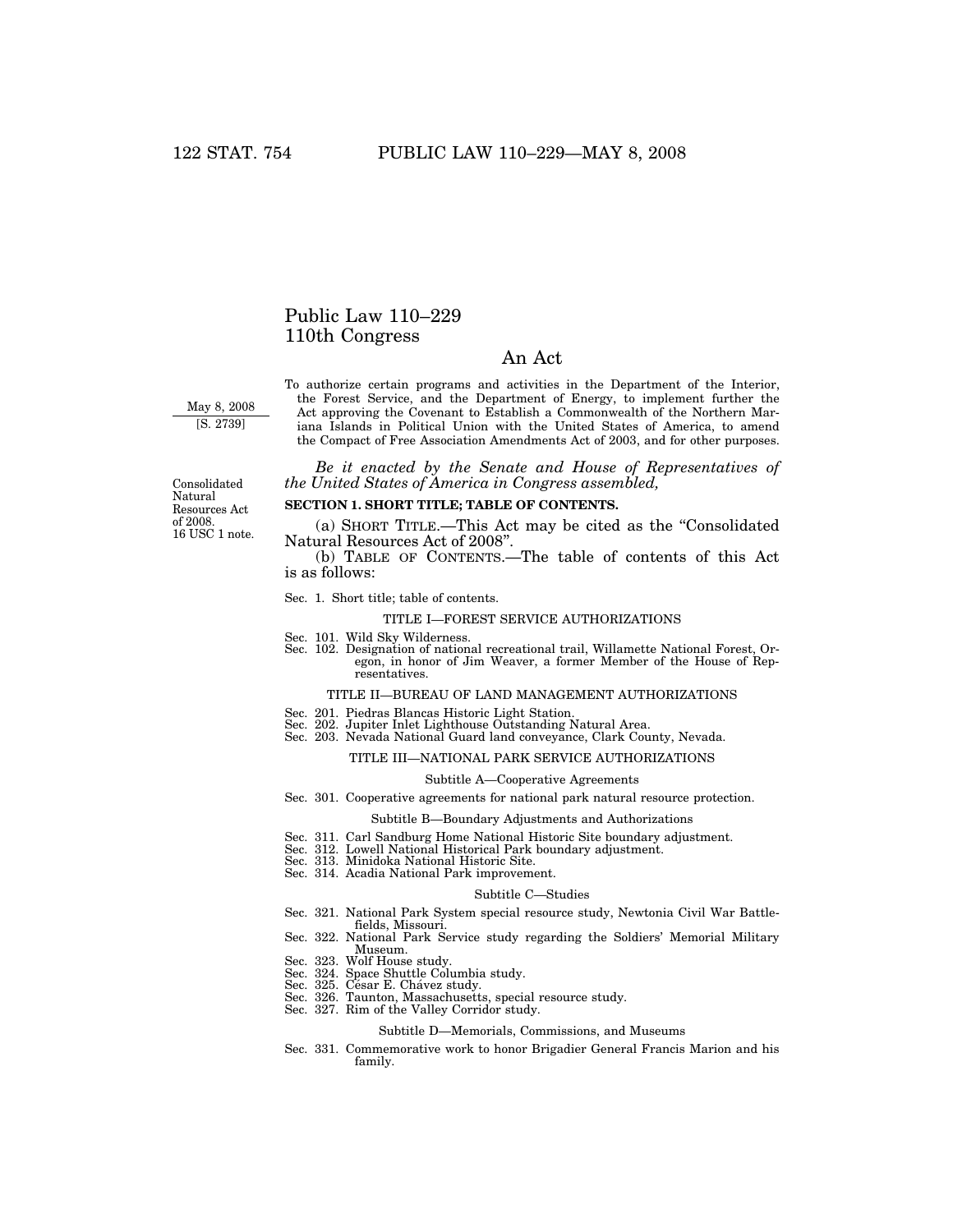- Sec. 332. Dwight D. Eisenhower Memorial Commission.
- Sec. 333. Commission to Study the Potential Creation of a National Museum of the
- American Latino. Sec. 334. Hudson-Fulton-Champlain Quadricentennial Commemoration Commission.
- Sec. 335. Sense of Congress regarding the designation of the Museum of the American Quilter's Society of the United States.
- Sec. 336. Sense of Congress regarding the designation of the National Museum of Wildlife Art of the United States.
- Sec. 337. Redesignation of Ellis Island Library.

#### Subtitle E—Trails and Rivers

- Sec. 341. Authorization and administration of Star-Spangled Banner National Historic Trail.
- Sec. 342. Land conveyance, Lewis and Clark National Historic Trail, Nebraska. Sec. 343. Lewis and Clark National Historic Trail extension.
- 
- Sec. 344. Wild and scenic River designation, Eightmile River, Connecticut.

### Subtitle F—Denali National Park and Alaska Railroad Exchange

Sec. 351. Denali National Park and Alaska Railroad Corporation exchange.

#### Subtitle G—National Underground Railroad Network to Freedom Amendments

Sec. 361. Authorizing appropriations for specific purposes.

### Subtitle H—Grand Canyon Subcontractors

- Sec. 371. Definitions.
- Sec. 372. Authorization.

#### TITLE IV—NATIONAL HERITAGE AREAS

### Subtitle A—Journey Through Hallowed Ground National Heritage Area

- Sec. 401. Purposes. Sec. 402. Definitions.
- Sec. 403. Designation of the Journey Through Hallowed Ground National Heritage Area.
- Sec. 404. Management plan.
- Sec. 405. Evaluation; report.
- Sec. 406. Local coordinating entity.
- Sec. 407. Relationship to other Federal agencies.
- Sec. 408. Private property and regulatory protections.
- Sec. 409. Authorization of appropriations.
- Sec. 410. Use of Federal funds from other sources.
- Sec. 411. Sunset for grants and other assistance.

### Subtitle B—Niagara Falls National Heritage Area

- Sec. 421. Purposes.
- Sec. 422. Definitions.
- Sec. 423. Designation of the Niagara Falls National Heritage Area.
- Sec. 424. Management plan.
- Sec. 425. Evaluation; report.
- Sec. 426. Local coordinating entity.
- Sec. 427. Niagara Falls Heritage Area Commission.
- Sec. 428. Relationship to other Federal agencies.
- Sec. 429. Private property and regulatory protections.<br>Sec. 430. Authorization of appropriations.
- Sec. 430. Authorization of appropriations.
- Sec. 431. Use of Federal funds from other sources.
- Sec. 432. Sunset for grants and other assistance.

#### Subtitle C—Abraham Lincoln National Heritage Area

- Sec. 441. Purposes. Sec. 442. Definitions.
- 
- Sec. 443. Designation of Abraham Lincoln National Heritage Area.
- Sec. 444. Management plan.
- Sec. 445. Evaluation; report.
- Sec. 446. Local coordinating entity.
- Sec. 447. Relationship to other Federal agencies.
- Sec. 448. Private property and regulatory protections.
- Sec. 449. Authorization of appropriations.
- Sec. 450. Use of Federal funds from other sources. Sec. 451. Sunset for grants and other assistance.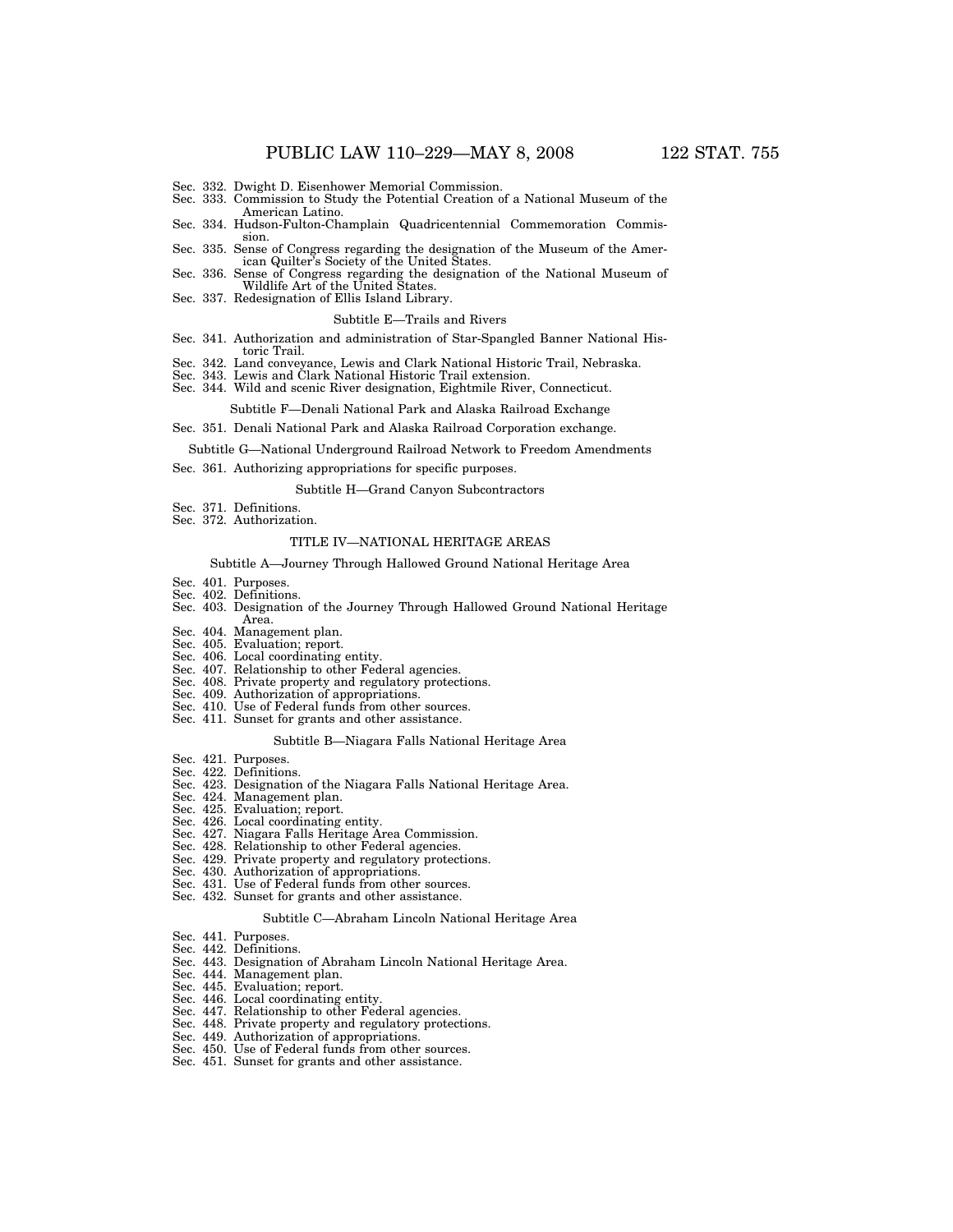### Subtitle D—Authorization Extensions and Viability Studies

- Sec. 461. Extensions of authorized appropriations.
- Sec. 462. Evaluation and report.

#### Subtitle E—Technical Corrections and Additions

- Sec. 471. National Coal Heritage Area technical corrections.
- Sec. 472. Rivers of steel national heritage area addition.
- Sec. 473. South Carolina National Heritage Corridor addition.
- Sec. 474. Ohio and Erie Canal National Heritage Corridor technical corrections.
- Sec. 475. New Jersey Coastal Heritage trail route extension of authorization.

### Subtitle F—Studies

- Sec. 481. Columbia-Pacific National Heritage Area study.
- Sec. 482. Study of sites relating to Abraham Lincoln in Kentucky.

### TITLE V—BUREAU OF RECLAMATION AND UNITED STATES GEOLOGICAL SURVEY AUTHORIZATIONS

- Sec. 501. Alaska water resources study.
- Sec. 502. Renegotiation of payment schedule, Redwood Valley County Water District.
- Sec. 503. American River Pump Station Project transfer.
- Sec. 504. Arthur V. Watkins Dam enlargement.
- Sec. 505. New Mexico water planning assistance.
- Sec. 506. Conveyance of certain buildings and lands of the Yakima Project, Washington.
- Sec. 507. Conjunctive use of surface and groundwater in Juab County, Utah.
- Sec. 508. Early repayment of A & B Irrigation District construction costs.
- Sec. 509. Oregon water resources.
- Sec. 510. Republican River Basin feasibility study.
- Sec. 511. Eastern Municipal Water District.
- Sec. 512. Bay Area regional water recycling program.
- Sec. 513. Bureau of Reclamation site security.
- Sec. 514. More water, more energy, and less waste.
- Sec. 515. Platte River Recovery Implementation Program and Pathfinder Modification Project authorization. Sec. 516. Central Oklahoma Master Conservatory District feasibility study.
	-

### TITLE VI—DEPARTMENT OF ENERGY AUTHORIZATIONS

- Sec. 601. Energy technology transfer.
- Sec. 602. Amendments to the Steel and Aluminum Energy Conservation and Technology Competitiveness Act of 1988.

## TITLE VII—NORTHERN MARIANA ISLANDS

### Subtitle A—Immigration, Security, and Labor

- Sec. 701. Statement of congressional intent.
- Sec. 702. Immigration reform for the Commonwealth.
- Sec. 703. Further amendments to Public Law 94–241.
- Sec. 704. Authorization of appropriations.
- Sec. 705. Effective date.

#### Subtitle B—Northern Mariana Islands Delegate

- Sec. 711. Delegate to House of Representatives from Commonwealth of the Northern Mariana Islands.
	- Sec. 712. Election of Delegate.
- Sec. 713. Qualifications for Office of Delegate.
- Sec. 714. Determination of election procedure.
- Sec. 715. Compensation, privileges, and immunities.
- Sec. 716. Lack of effect on covenant.
- Sec. 717. Definition.
- Sec. 718. Conforming amendments regarding appointments to military service academies by Delegate from the Commonwealth of the Northern Mariana Islands.

# TITLE VIII—COMPACTS OF FREE ASSOCIATION AMENDMENTS

- Sec. 801. Approval of Agreements.
- Sec. 802. Funds to facilitate Federal activities.
- Sec. 803. Conforming amendment.
- Sec. 804. Clarifications regarding Palau.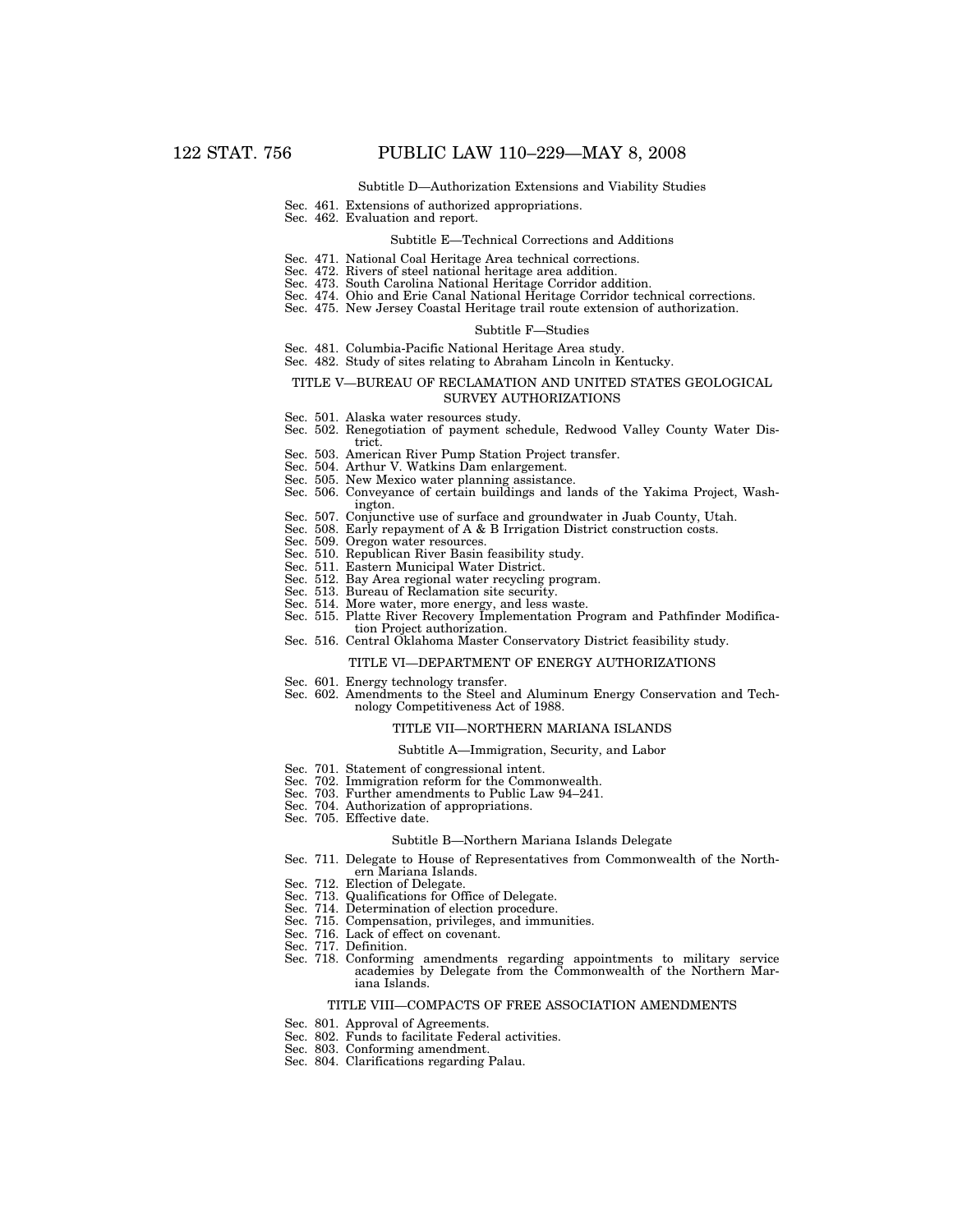# Sec. 805. Availability of legal services. Sec. 806. Technical amendments. Sec. 807. Transmission of videotape programming. Sec. 808. Palau road maintenance. Sec. 809. Clarification of tax-free status of trust funds.

Sec. 810. Transfer of naval vessels to certain foreign recipients.

# **TITLE I—FOREST SERVICE AUTHORIZATIONS**

### **SEC. 101. WILD SKY WILDERNESS.**

(a) ADDITIONS TO THE NATIONAL WILDERNESS PRESERVATION SYSTEM.—

(1) ADDITIONS.—The following Federal lands in the State of Washington are hereby designated as wilderness and, therefore, as components of the National Wilderness Preservation System: certain lands which comprise approximately 106,000 acres, as generally depicted on a map entitled ''Wild Sky Wilderness Proposal'' and dated February 6, 2007, which shall be known as the ''Wild Sky Wilderness''.

(2) MAP AND LEGAL DESCRIPTIONS.—As soon as practicable after the date of enactment of this Act, the Secretary of Agriculture shall file a map and a legal description for the wilderness area designated under this section with the Committee on Energy and Natural Resources of the Senate and the Committee on Natural Resources of the House of Representatives. The map and description shall have the same force and effect as if included in this section, except that the Secretary of Agriculture may correct clerical and typographical errors in the legal description and map. The map and legal description shall be on file and available for public inspection in the office of the Chief of the Forest Service, Department of Agriculture. (b) ADMINISTRATION PROVISIONS.—

 $(1)$  In GENERAL.-

(A) Subject to valid existing rights, lands designated as wilderness by this section shall be managed by the Secretary of Agriculture in accordance with the Wilderness Act (16 U.S.C. 1131 et seq.) and this section, except that, with respect to any wilderness areas designated by this section, any reference in the Wilderness Act to the effective date of the Wilderness Act shall be deemed to be a reference to the date of enactment of this Act.

(B) To fulfill the purposes of this section and the Wilderness Act and to achieve administrative efficiencies, the Secretary of Agriculture may manage the area designated by this section as a comprehensive part of the larger complex of adjacent and nearby wilderness areas. (2) NEW TRAILS.—

Plan.

(A) The Secretary of Agriculture shall consult with interested parties and shall establish a trail plan for Forest Service lands in order to develop—

(i) a system of hiking and equestrian trails within the wilderness designated by this section in a manner consistent with the Wilderness Act (16 U.S.C. 1131 et seq.); and

(ii) a system of trails adjacent to or to provide access to the wilderness designated by this section.

16 USC 1132 Washington.

note.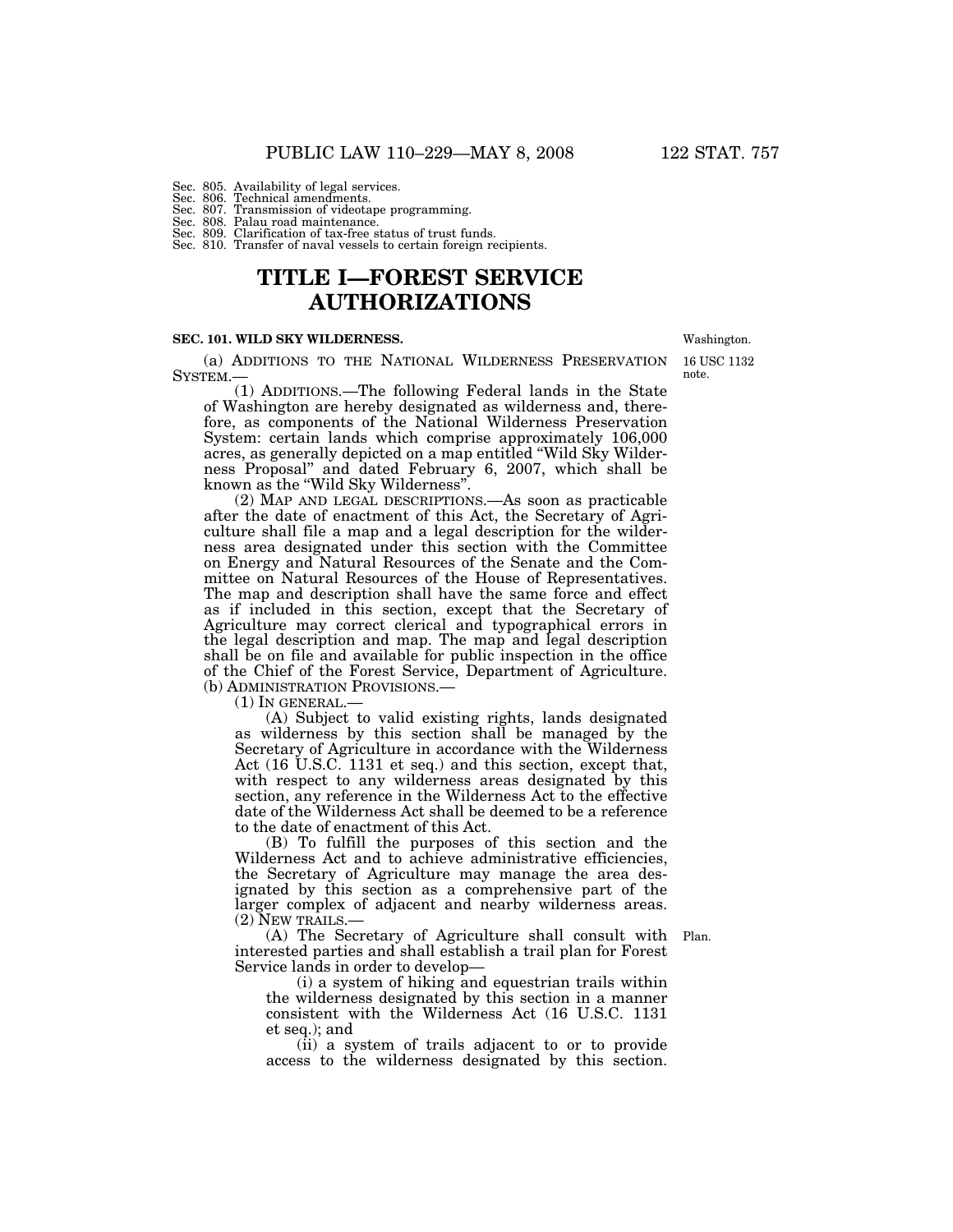Deadline. Reports.

Communications and telecommunications.

(B) Within 2 years after the date of enactment of this Act, the Secretary of Agriculture shall complete a report on the implementation of the trail plan required under this section. This report shall include the identification of priority trails for development.

(3) REPEATER SITE.—Within the Wild Sky Wilderness, the Secretary of Agriculture is authorized to use helicopter access to construct and maintain a joint Forest Service and Snohomish County telecommunications repeater site, in compliance with a Forest Service approved communications site plan, for the purposes of improving communications for safety, health, and emergency services.

(4) FLOAT PLANE ACCESS.—As provided by section  $4(d)(1)$ of the Wilderness Act  $(16 \text{ U.S.C. } 1133(d)(1))$ , the use of floatplanes on Lake Isabel, where such use has already become established, shall be permitted to continue subject to such reasonable restrictions as the Secretary of Agriculture determines to be desirable.

(5) EVERGREEN MOUNTAIN LOOKOUT.—The designation under this section shall not preclude the operation and maintenance of the existing Evergreen Mountain Lookout in the same manner and degree in which the operation and maintenance of such lookout was occurring as of the date of enactment of this Act.

(c) AUTHORIZATION FOR LAND ACQUISITION.—

(1) IN GENERAL.—The Secretary of Agriculture is authorized to acquire lands and interests therein, by purchase, donation, or exchange, and shall give priority consideration to those lands identified as ''Priority Acquisition Lands'' on the map described in subsection (a)(1). The boundaries of the Mt. Baker-Snoqualmie National Forest and the Wild Sky Wilderness shall be adjusted to encompass any lands acquired pursuant to this section.

(2) ACCESS.—Consistent with section 5(a) of the Wilderness Act (16 U.S.C. 1134(a)), the Secretary of Agriculture shall ensure adequate access to private inholdings within the Wild Sky Wilderness.

(3) APPRAISAL.—Valuation of private lands shall be determined without reference to any restrictions on access or use which arise out of designation as a wilderness area as a result of this section.

(d) LAND EXCHANGES.—The Secretary of Agriculture shall exchange lands and interests in lands, as generally depicted on a map entitled ''Chelan County Public Utility District Exchange'' and dated May 22, 2002, with the Chelan County Public Utility District in accordance with the following provisions:

(1) If the Chelan County Public Utility District, within 90 days after the date of enactment of this Act, offers to the Secretary of Agriculture approximately 371.8 acres within the Mt. Baker-Snoqualmie National Forest in the State of Washington, the Secretary shall accept such lands.

(2) Upon acceptance of title by the Secretary of Agriculture to such lands and interests therein, the Secretary of Agriculture shall convey to the Chelan County Public Utility District a permanent easement, including helicopter access, consistent with such levels as used as of the date of enactment of this Act, to maintain an existing telemetry site to monitor snow

Deadline.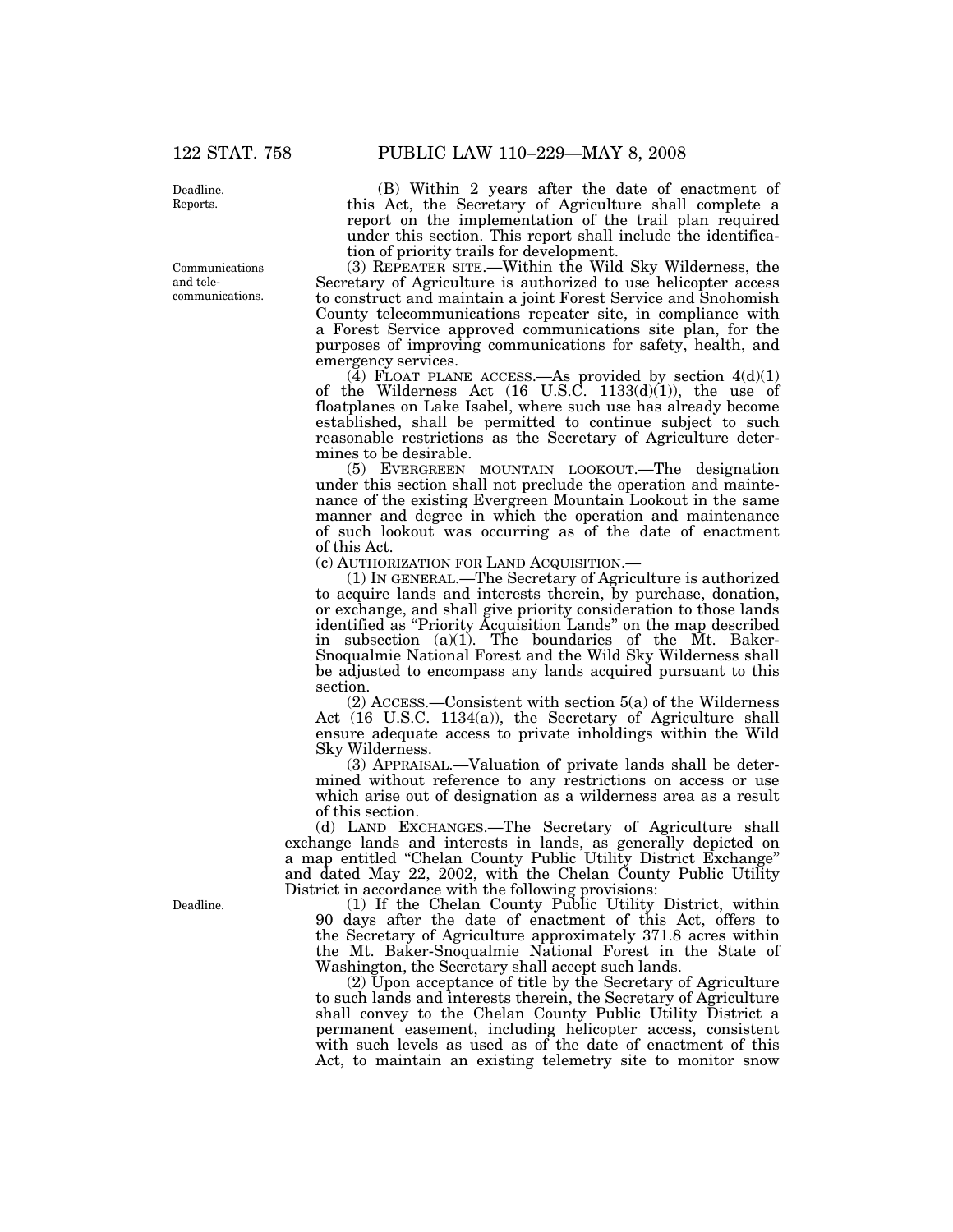pack on 1.82 acres on the Wenatchee National Forest in the State of Washington.

(3) The exchange directed by this section shall be consummated if Chelan County Public Utility District conveys title acceptable to the Secretary and provided there is no hazardous material on the site, which is objectionable to the Secretary.

Notification.

(4) In the event Chelan County Public Utility District determines there is no longer a need to maintain a telemetry site to monitor the snow pack for calculating expected runoff into the Lake Chelan hydroelectric project and the hydroelectric projects in the Columbia River Basin, the Secretary shall be notified in writing and the easement shall be extinguished and all rights conveyed by this exchange shall revert to the United States.

# **SEC. 102. DESIGNATION OF NATIONAL RECREATIONAL TRAIL, WILLAM-ETTE NATIONAL FOREST, OREGON, IN HONOR OF JIM WEAVER, A FORMER MEMBER OF THE HOUSE OF REP-RESENTATIVES.**

(a) DESIGNATION.—Forest Service trail number 3590 in the Willamette National Forest in Lane County, Oregon, which is a 19.6 mile trail that begins and ends at North Waldo Campground and circumnavigates Waldo Lake, is hereby designated as a national recreation trail under section 4 of the National Trails System Act (16 U.S.C. 1243) and shall be known as the ''Jim Weaver Loop Trail''.

(b) INTERPRETIVE SIGN.—Using funds available for the Forest Service, the Secretary of Agriculture shall prepare, install, and maintain an appropriate sign at the trailhead of the Jim Weaver Loop Trail to indicate the name of the trail and to provide information regarding the life and career of Congressman Jim Weaver.

# **TITLE II—BUREAU OF LAND MANAGEMENT AUTHORIZATIONS**

# **SEC. 201. PIEDRAS BLANCAS HISTORIC LIGHT STATION.**

California. 43 USC 1786.

(a) DEFINITIONS.—In this section:

(1) LIGHT STATION.—The term ''Light Station'' means Piedras Blancas Light Station.

(2) OUTSTANDING NATURAL AREA.—The term ''Outstanding Natural Area'' means the Piedras Blancas Historic Light Station Outstanding Natural Area established pursuant to subsection (c).

(3) PUBLIC LANDS.—The term ''public lands'' has the meaning stated in section 103(e) of the Federal Land Policy and Management Act of 1976 (43 U.S.C. 1703(e)).

(4) SECRETARY.—The term ''Secretary'' means the Secretary of the Interior.

(b) FINDINGS.—Congress finds as follows:

(1) The publicly owned Piedras Blancas Light Station has nationally recognized historical structures that should be preserved for present and future generations.

(2) The coastline adjacent to the Light Station is internationally recognized as having significant wildlife and marine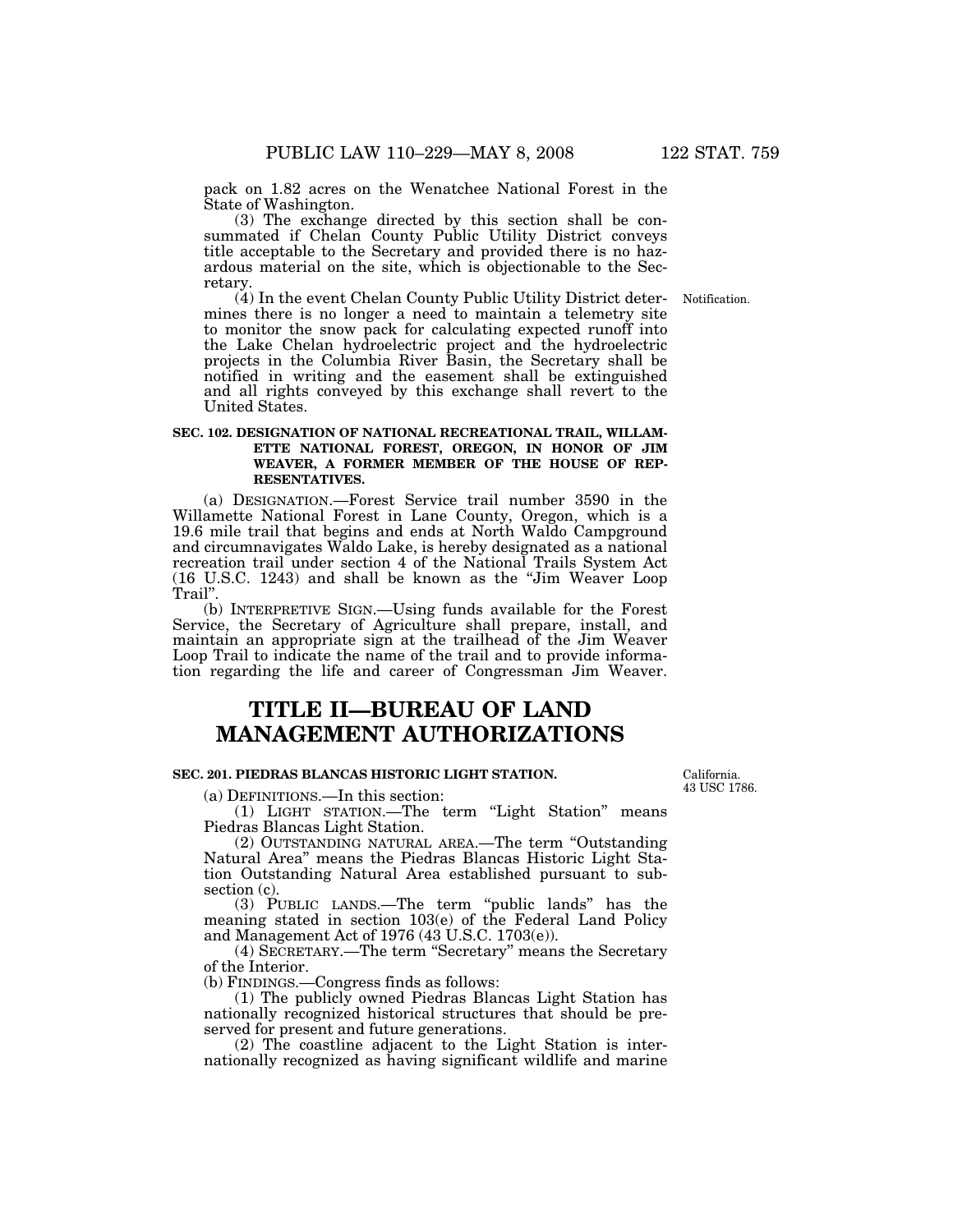habitat that provides critical information to research institutions throughout the world.

(3) The Light Station tells an important story about California's coastal prehistory and history in the context of the surrounding region and communities.

(4) The coastal area surrounding the Light Station was traditionally used by Indian people, including the Chumash and Salinan Indian tribes.

(5) The Light Station is historically associated with the nearby world-famous Hearst Castle (Hearst San Simeon State Historical Monument), now administered by the State of California.

(6) The Light Station represents a model partnership where future management can be successfully accomplished among the Federal Government, the State of California, San Luis Obispo County, local communities, and private groups.

(7) Piedras Blancas Historic Light Station Outstanding Natural Area would make a significant addition to the National Landscape Conservation System administered by the Department of the Interior's Bureau of Land Management.

(8) Statutory protection is needed for the Light Station and its surrounding Federal lands to ensure that it remains a part of our historic, cultural, and natural heritage and to be a source of inspiration for the people of the United States.

(c) DESIGNATION OF THE PIEDRAS BLANCAS HISTORIC LIGHT STATION OUTSTANDING NATURAL AREA.—

(1) IN GENERAL.—In order to protect, conserve, and enhance for the benefit and enjoyment of present and future generations the unique and nationally important historical, natural, cultural, scientific, educational, scenic, and recreational values of certain lands in and around the Piedras Blancas Light Station, in San Luis Obispo County, California, while allowing certain recreational and research activities to continue, there is established, subject to valid existing rights, the Piedras Blancas Historic Light Station Outstanding Natural Area.

(2) MAPS AND LEGAL DESCRIPTIONS.—The boundaries of the Outstanding Natural Area as those shown on the map entitled "Piedras Blancas Historic Light Station: Outstanding Natural Area", dated May 5, 2004, which shall be on file and available for public inspection in the Office of the Director, Bureau of Land Management, United States Department of the Interior, and the State office of the Bureau of Land Management in the State of California.

(3) BASIS OF MANAGEMENT.—The Secretary shall manage the Outstanding Natural Area as part of the National Landscape Conservation System to protect the resources of the area, and shall allow only those uses that further the purposes for the establishment of the Outstanding Natural Area, the Federal Land Policy and Management Act of 1976 (43 U.S.C. 1701 et seq.), and other applicable laws.

(4) WITHDRAWAL.—Subject to valid existing rights, and in accordance with the existing withdrawal as set forth in Public Land Order 7501 (Oct. 12, 2001, Vol. 66, No. 198, Federal Register 52149), the Federal lands and interests in lands included within the Outstanding Natural Area are hereby withdrawn from—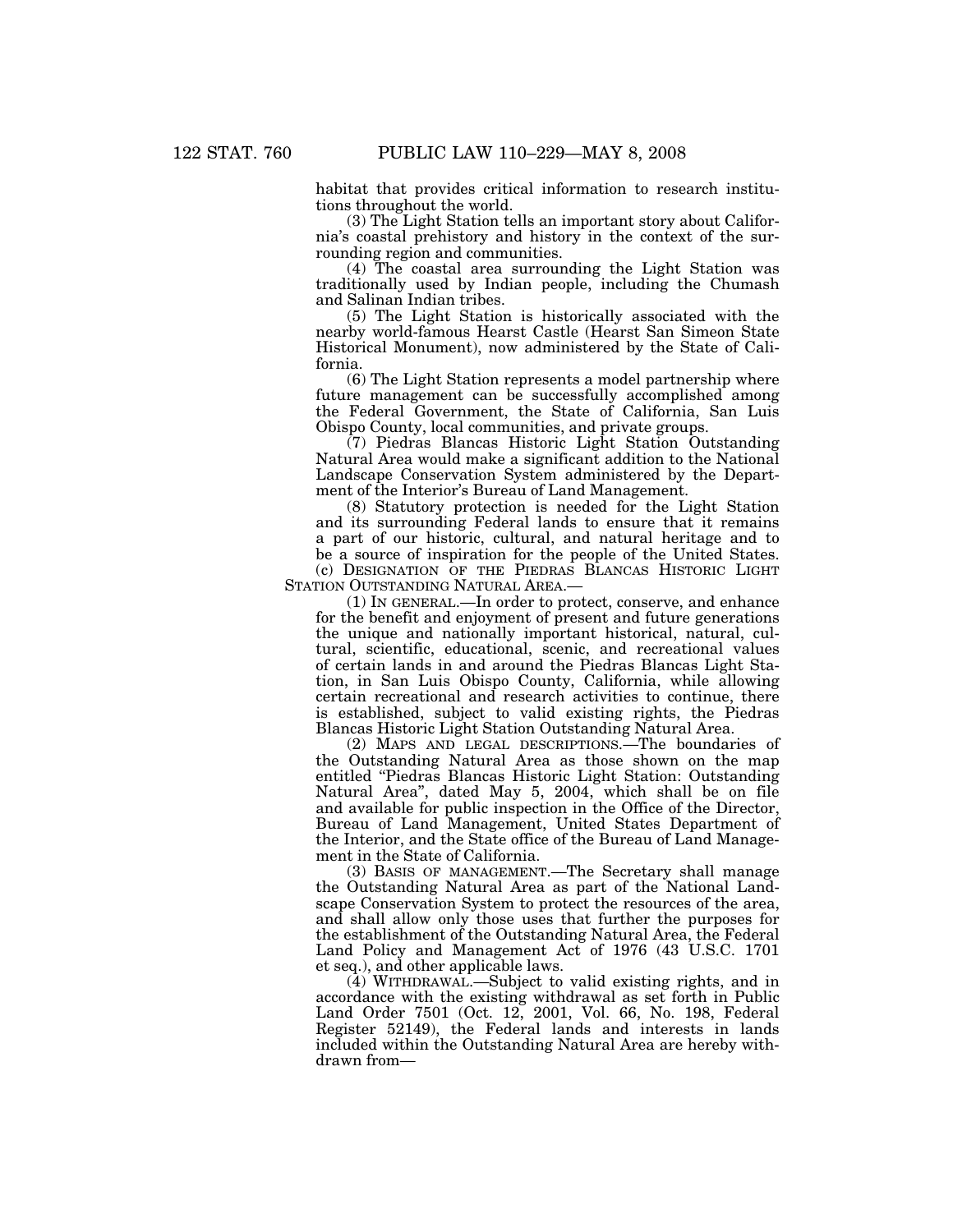(A) all forms of entry, appropriation, or disposal under the public land laws;

(B) location, entry, and patent under the public land mining laws; and

(C) operation of the mineral leasing and geothermal leasing laws and the mineral materials laws.

(d) MANAGEMENT OF THE PIEDRAS BLANCAS HISTORIC LIGHT STATION OUTSTANDING NATURAL AREA.—

(1) IN GENERAL.—The Secretary shall manage the Outstanding Natural Area in a manner that conserves, protects, and enhances the unique and nationally important historical, natural, cultural, scientific, educational, scenic, and recreational values of that area, including an emphasis on preserving and restoring the Light Station facilities, consistent with the requirements of subsection (c)(3).

(2) USES.—Subject to valid existing rights, the Secretary shall only allow such uses of the Outstanding Natural Area as the Secretary finds are likely to further the purposes for which the Outstanding Natural Area is established as set forth in subsection  $(c)(1)$ .

(3) MANAGEMENT PLAN.—Not later than 3 years after of Deadline. the date of enactment of this Act, the Secretary shall complete a comprehensive management plan consistent with the requirements of section 202 of the Federal Land Policy and Management Act of 1976 (43 U.S.C. 1712) to provide long-term management guidance for the public lands within the Outstanding Natural Area and fulfill the purposes for which it is established, as set forth in subsection  $(c)(1)$ . The management plan shall be developed in consultation with appropriate Federal, State, and local government agencies, with full public participation, and the contents shall include—

(A) provisions designed to ensure the protection of the resources and values described in subsection  $(c)(1)$ ;

(B) objectives to restore the historic Light Station and ancillary buildings;

(C) an implementation plan for a continuing program of interpretation and public education about the Light Station and its importance to the surrounding community;

(D) a proposal for minimal administrative and public facilities to be developed or improved at a level compatible with achieving the resources objectives for the Outstanding Natural Area as described in paragraph (1) and with other proposed management activities to accommodate visitors and researchers to the Outstanding Natural Area; and

(E) cultural resources management strategies for the Outstanding Natural Area, prepared in consultation with appropriate departments of the State of California, with emphasis on the preservation of the resources of the Outstanding Natural Area and the interpretive, education, and long-term scientific uses of the resources, giving priority to the enforcement of the Archaeological Resources Protection Act of 1979 (16 U.S.C. 470aa et seq.) and the National Historic Preservation Act (16 U.S.C. 470 et seq.) within the Outstanding Natural Area.

(4) COOPERATIVE AGREEMENTS.—In order to better implement the management plan and to continue the successful partnerships with the local communities and the Hearst San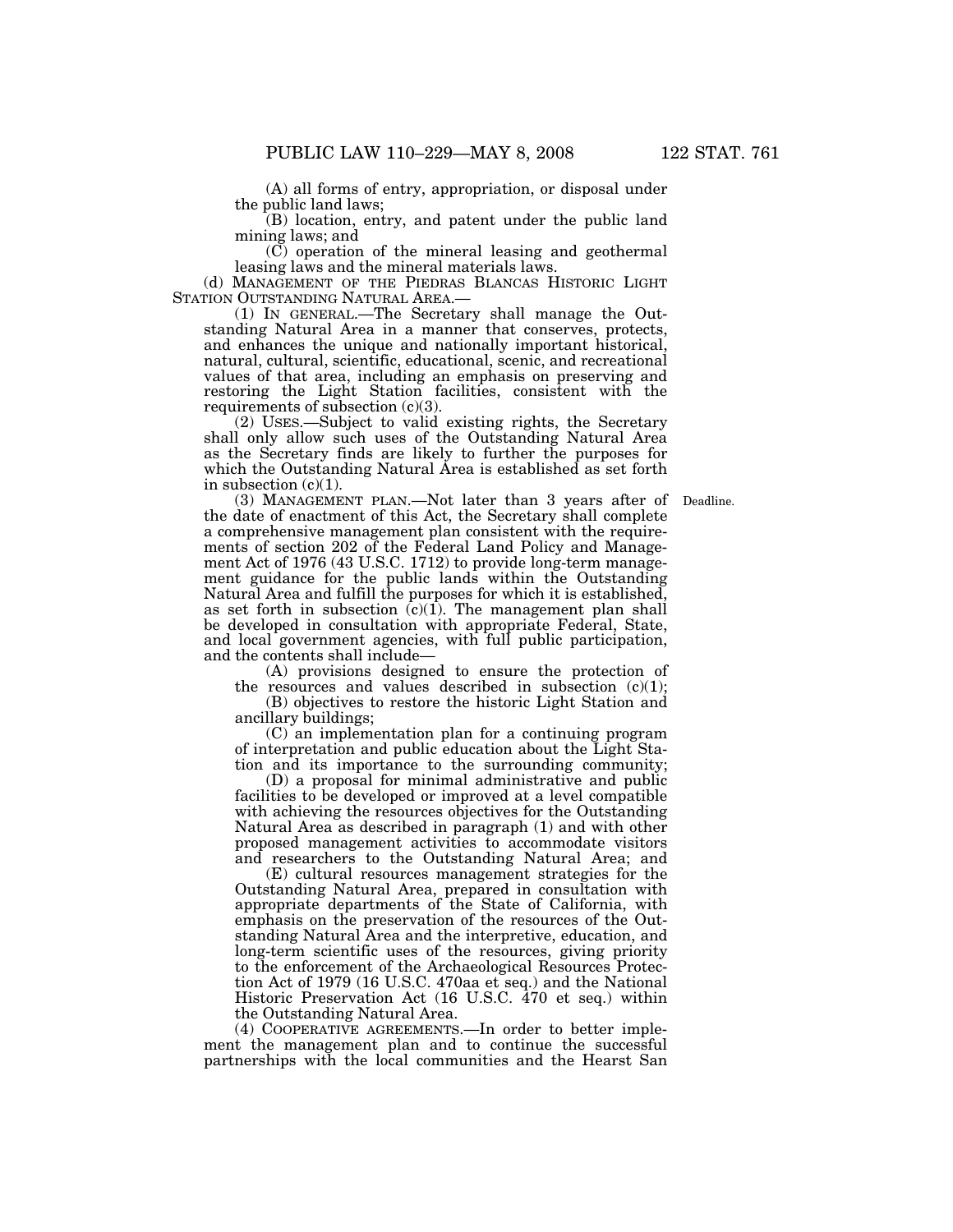Simeon State Historical Monument, administered by the California Department of Parks and Recreation, the Secretary may enter into cooperative agreements with the appropriate Federal, State, and local agencies pursuant to section 307(b) of the Federal Land Management Policy and Management Act of 1976 (43 U.S.C. 1737(b)).

(5) RESEARCH ACTIVITIES.—In order to continue the successful partnership with research organizations and agencies and to assist in the development and implementation of the management plan, the Secretary may authorize within the Outstanding Natural Area appropriate research activities for the purposes identified in subsection  $(c)(1)$  and pursuant to section  $307(a)$ of the Federal Land Policy and Management Act of 1976 (43 U.S.C. 1737(a)).

(6) ACQUISITION.—State and privately held lands or interests in lands adjacent to the Outstanding Natural Area and identified as appropriate for acquisition in the management plan may be acquired by the Secretary as part of the Outstanding Natural Area only by—

(A) donation;

(B) exchange with a willing party; or

(C) purchase from a willing seller.

(7) ADDITIONS TO THE OUTSTANDING NATURAL AREA.—Any lands or interest in lands adjacent to the Outstanding Natural Area acquired by the United States after the date of enactment of this Act shall be added to and administered as part of the Outstanding Natural Area.

(8) OVERFLIGHTS.—Nothing in this section or the management plan shall be construed to—

(A) restrict or preclude overflights, including low level overflights, military, commercial, and general aviation overflights that can be seen or heard within the Outstanding Natural Area;

(B) restrict or preclude the designation or creation of new units of special use airspace or the establishment of military flight training routes over the Outstanding Natural Area; or

(C) modify regulations governing low-level overflights above the adjacent Monterey Bay National Marine Sanctuary.

(9) LAW ENFORCEMENT ACTIVITIES.—Nothing in this section shall be construed to preclude or otherwise affect coastal border security operations or other law enforcement activities by the Coast Guard or other agencies within the Department of Homeland Security, the Department of Justice, or any other Federal, State, and local law enforcement agencies within the Outstanding Natural Area.

(10) NATIVE AMERICAN USES AND INTERESTS.—In recognition of the past use of the Outstanding Natural Area by Indians and Indian tribes for traditional cultural and religious purposes, the Secretary shall ensure access to the Outstanding Natural Area by Indians and Indian tribes for such traditional cultural and religious purposes. In implementing this subsection, the Secretary, upon the request of an Indian tribe or Indian religious community, shall temporarily close to the general public use of one or more specific portions of the Outstanding Natural Area in order to protect the privacy of traditional cultural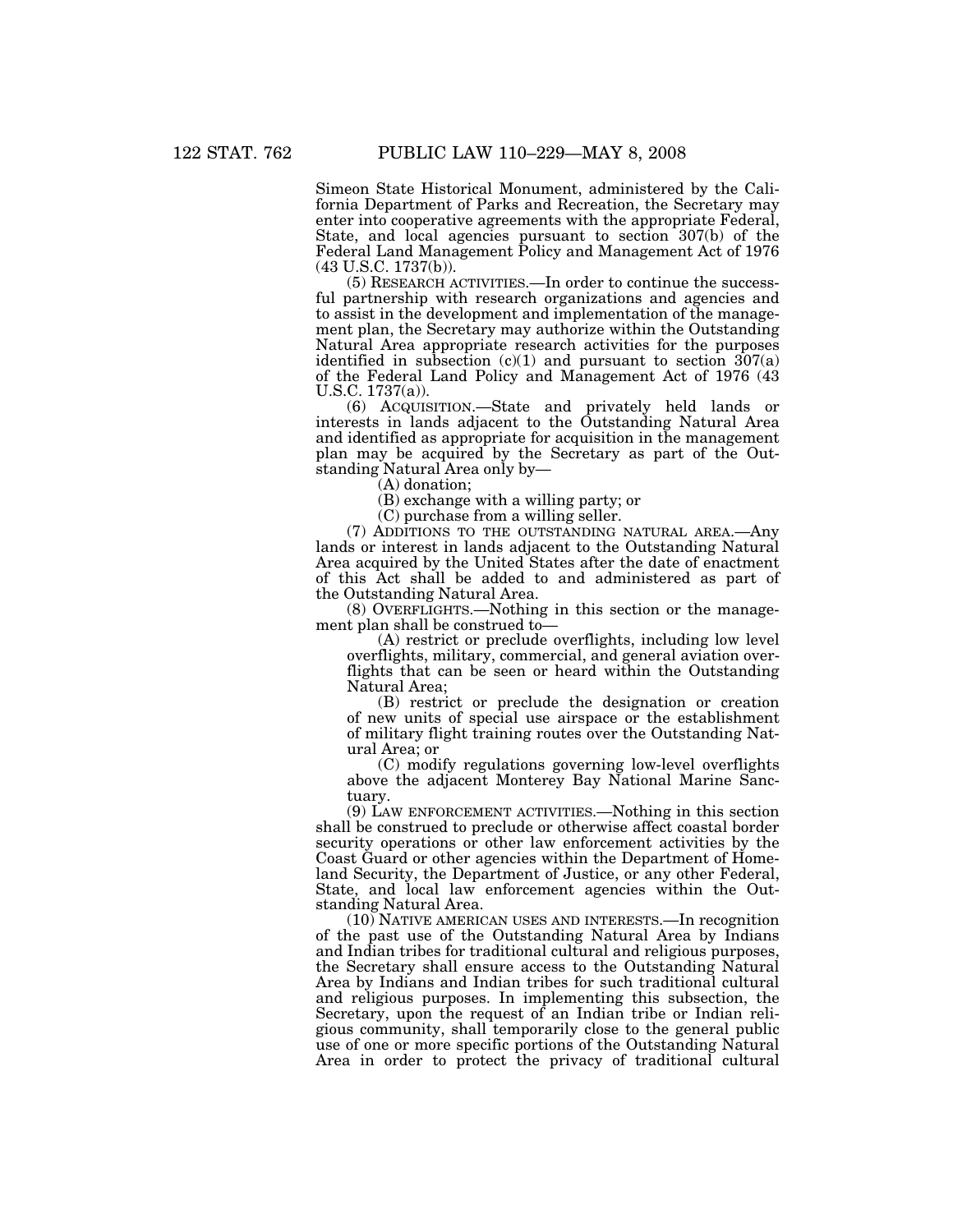and religious activities in such areas by the Indian tribe or Indian religious community. Any such closure shall be made to affect the smallest practicable area for the minimum period necessary for such purposes. Such access shall be consistent with the purpose and intent of Public Law 95–341 (42 U.S.C. 1996 et seq.; commonly referred to as the ''American Indian Religious Freedom Act'').

(11) NO BUFFER ZONES.—The designation of the Outstanding Natural Area is not intended to lead to the creation of protective perimeters or buffer zones around area. The fact that activities outside the Outstanding Natural Area and not consistent with the purposes of this section can be seen or heard within the Outstanding Natural Area shall not, of itself, preclude such activities or uses up to the boundary of the Outstanding Natural Area.

(e) AUTHORIZATION OF APPROPRIATIONS.—There are authorized to be appropriated such sums as are necessary to carry out this section.

# **SEC. 202. JUPITER INLET LIGHTHOUSE OUTSTANDING NATURAL AREA.**

Florida. 43 USC 1787.

(a) DEFINITIONS.—In this section:

(1) COMMANDANT.—The term ''Commandant'' means the Commandant of the Coast Guard.

(2) LIGHTHOUSE.—The term ''Lighthouse'' means the Jupiter Inlet Lighthouse located in Palm Beach County, Florida.

(3) LOCAL PARTNERS.—The term ''Local Partners'' includes—

(A) Palm Beach County, Florida;

(B) the Town of Jupiter, Florida;

(C) the Village of Tequesta, Florida; and

(D) the Loxahatchee River Historical Society.

(4) MANAGEMENT PLAN.—The term ''management plan'' means the management plan developed under subsection  $(c)(1)$ .

(5) MAP.—The term ''map'' means the map entitled ''Jupiter Inlet Lighthouse Outstanding Natural Area'' and dated October 29, 2007.

(6) OUTSTANDING NATURAL AREA.—The term ''Outstanding Natural Area'' means the Jupiter Inlet Lighthouse Outstanding Natural Area established by subsection (b)(1).

(7) PUBLIC LAND.—The term ''public land'' has the meaning given the term ''public lands'' in section 103(e) of the Federal Land Policy and Management Act of 1976 (43 U.S.C. 1702(e)).

(8) SECRETARY.—The term ''Secretary'' means the Secretary of the Interior.

(9) STATE.—The term ''State'' means the State of Florida. (b) ESTABLISHMENT OF THE JUPITER INLET LIGHTHOUSE OUT-STANDING NATURAL AREA.—

(1) ESTABLISHMENT.—Subject to valid existing rights, there is established for the purposes described in paragraph (2) the Jupiter Inlet Lighthouse Outstanding Natural Area, the boundaries of which are depicted on the map.

(2) PURPOSES.—The purposes of the Outstanding Natural Area are to protect, conserve, and enhance the unique and nationally important historic, natural, cultural, scientific, educational, scenic, and recreational values of the Federal land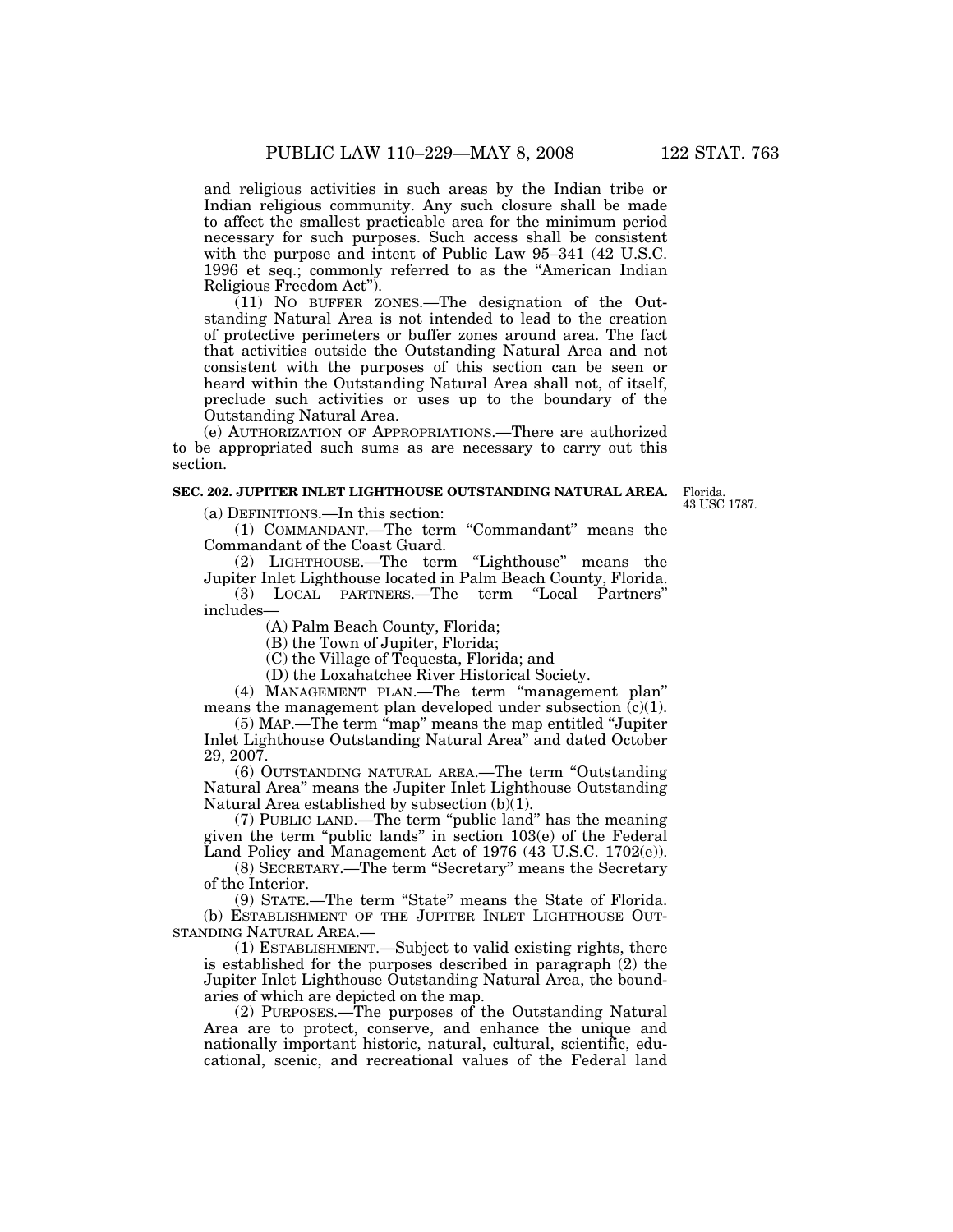surrounding the Lighthouse for the benefit of present generations and future generations of people in the United States, while—

(A) allowing certain recreational and research activities to continue in the Outstanding Natural Area; and

(B) ensuring that Coast Guard operations and activities are unimpeded within the boundaries of the Outstanding Natural Area.

(3) AVAILABILITY OF MAP.—The map shall be on file and available for public inspection in appropriate offices of the Bureau of Land Management.

(4) WITHDRAWAL.—

(A) IN GENERAL.—Subject to valid existing rights, subsection (e), and any existing withdrawals under the Executive orders and public land order described in subparagraph (B), the Federal land and any interests in the Federal land included in the Outstanding Natural Area are withdrawn from—

(i) all forms of entry, appropriation, or disposal under the public land laws;

(ii) location, entry, and patent under the mining laws; and

(iii) operation of the mineral leasing and geothermal leasing laws and the mineral materials laws.

(B) DESCRIPTION OF EXECUTIVE ORDERS.—The Executive orders and public land order described in subparagraph (A) are—

(i) the Executive Order dated October 22, 1854;

(ii) Executive Order No. 4254 (June 12, 1925); and

(iii) Public Land Order No. 7202 (61 Fed. Reg. 29758).

(c) MANAGEMENT PLAN.—

(1) IN GENERAL.—Not later than 3 years after the date of enactment of this Act, the Secretary, in consultation with the Commandant, shall develop a comprehensive management plan in accordance with section 202 of the Federal Land Policy and Management Act of 1976 (43 U.S.C. 1712) to—

 $(\overline{A})$  provide long-term management guidance for the public land in the Outstanding Natural Area; and

(B) ensure that the Outstanding Natural Area fulfills the purposes for which the Outstanding Natural Area is established.

(2) CONSULTATION; PUBLIC PARTICIPATION.—The management plan shall be developed—

(A) in consultation with appropriate Federal, State, county, and local government agencies, the Commandant, the Local Partners, and other partners; and

(B) in a manner that ensures full public participation. (3) EXISTING PLANS.—The management plan shall, to the maximum extent practicable, be consistent with existing resource plans, policies, and programs.

(4) INCLUSIONS.—The management plan shall include—

(A) objectives and provisions to ensure—

(i) the protection and conservation of the resource values of the Outstanding Natural Area; and

Deadline.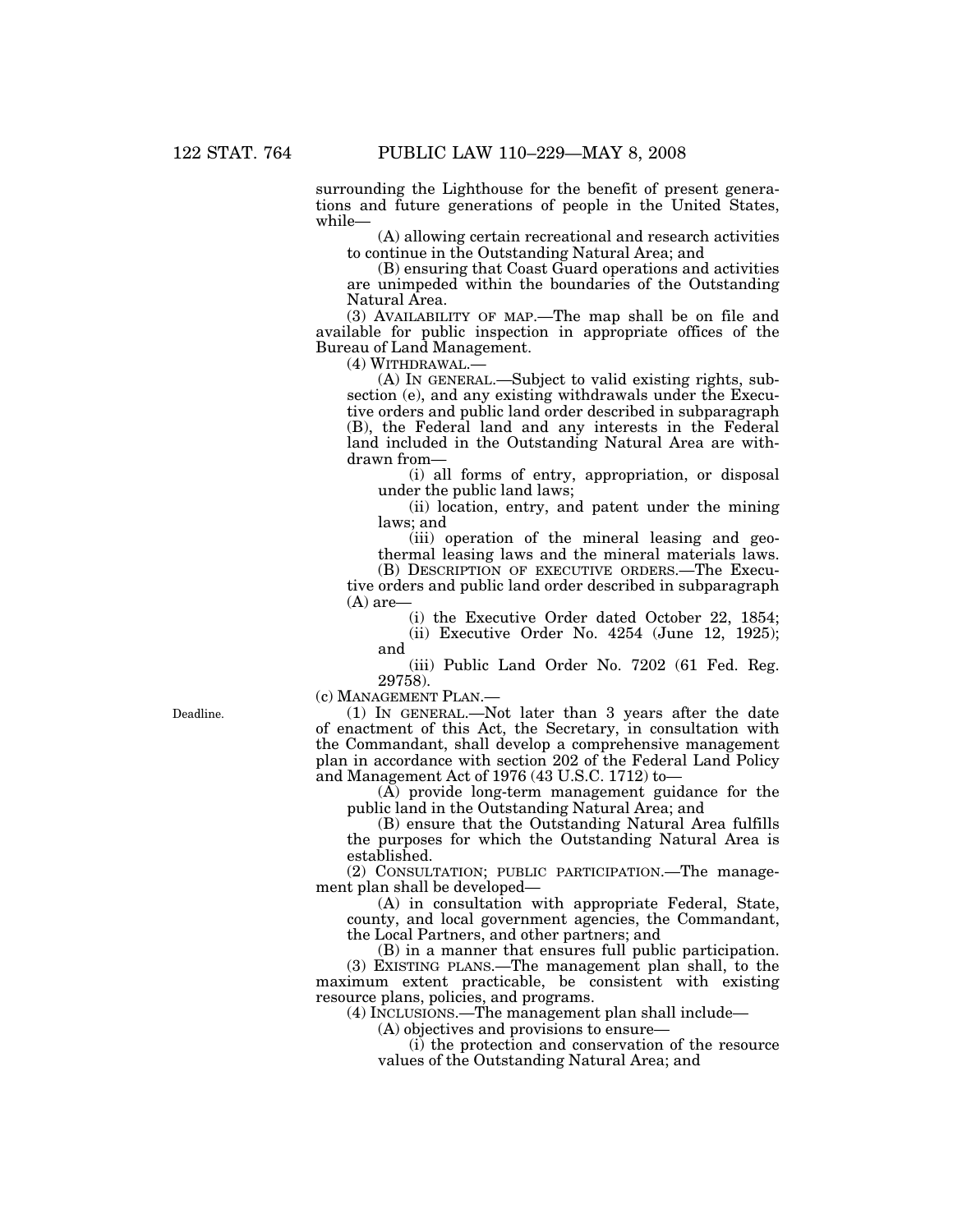(ii) the restoration of native plant communities and estuaries in the Outstanding Natural Area, with an emphasis on the conservation and enhancement

of healthy, functioning ecological systems in perpetuity; (B) objectives and provisions to maintain or recreate historic structures;

(C) an implementation plan for a program of interpretation and public education about the natural and cultural resources of the Lighthouse, the public land surrounding the Lighthouse, and associated structures;

(D) a proposal for administrative and public facilities to be developed or improved that—

(i) are compatible with achieving the resource objectives for the Outstanding Natural Area described in subsection  $(d)(1)(A)(ii)$ ; and

(ii) would accommodate visitors to the Outstanding Natural Area;

(E) natural and cultural resource management strategies for the Outstanding Natural Area, to be developed in consultation with appropriate departments of the State, the Local Partners, and the Commandant, with an emphasis on resource conservation in the Outstanding Natural Area and the interpretive, educational, and long-term scientific uses of the resources; and

(F) recreational use strategies for the Outstanding Natural Area, to be prepared in consultation with the Local Partners, appropriate departments of the State, and the Coast Guard, with an emphasis on passive recreation.

(5) INTERIM PLAN.—Until a management plan is adopted for the Outstanding Natural Area, the Jupiter Inlet Coordinated Resource Management Plan (including any updates or amendments to the Jupiter Inlet Coordinated Resource Management Plan) shall be in effect.

(d) MANAGEMENT OF THE JUPITER INLET LIGHTHOUSE OUT-STANDING NATURAL AREA.— (1) MANAGEMENT.—

(A) IN GENERAL.—The Secretary, in consultation with the Local Partners and the Commandant, shall manage the Outstanding Natural Area—

(i) as part of the National Landscape Conservation System;

(ii) in a manner that conserves, protects, and enhances the unique and nationally important historical, natural, cultural, scientific, educational, scenic, and recreational values of the Outstanding Natural Area, including an emphasis on the restoration of native ecological systems; and

(iii) in accordance with the Federal Land Policy and Management Act of 1976 (43 U.S.C. 1701 et seq.) and other applicable laws.

(B) LIMITATION.—In managing the Outstanding Natural Area, the Secretary shall not take any action that precludes, prohibits, or otherwise affects the conduct of ongoing or future Coast Guard operations or activities on lots 16 and 18, as depicted on the map.

(2) USES.—Subject to valid existing rights and subsection (e), the Secretary shall only allow uses of the Outstanding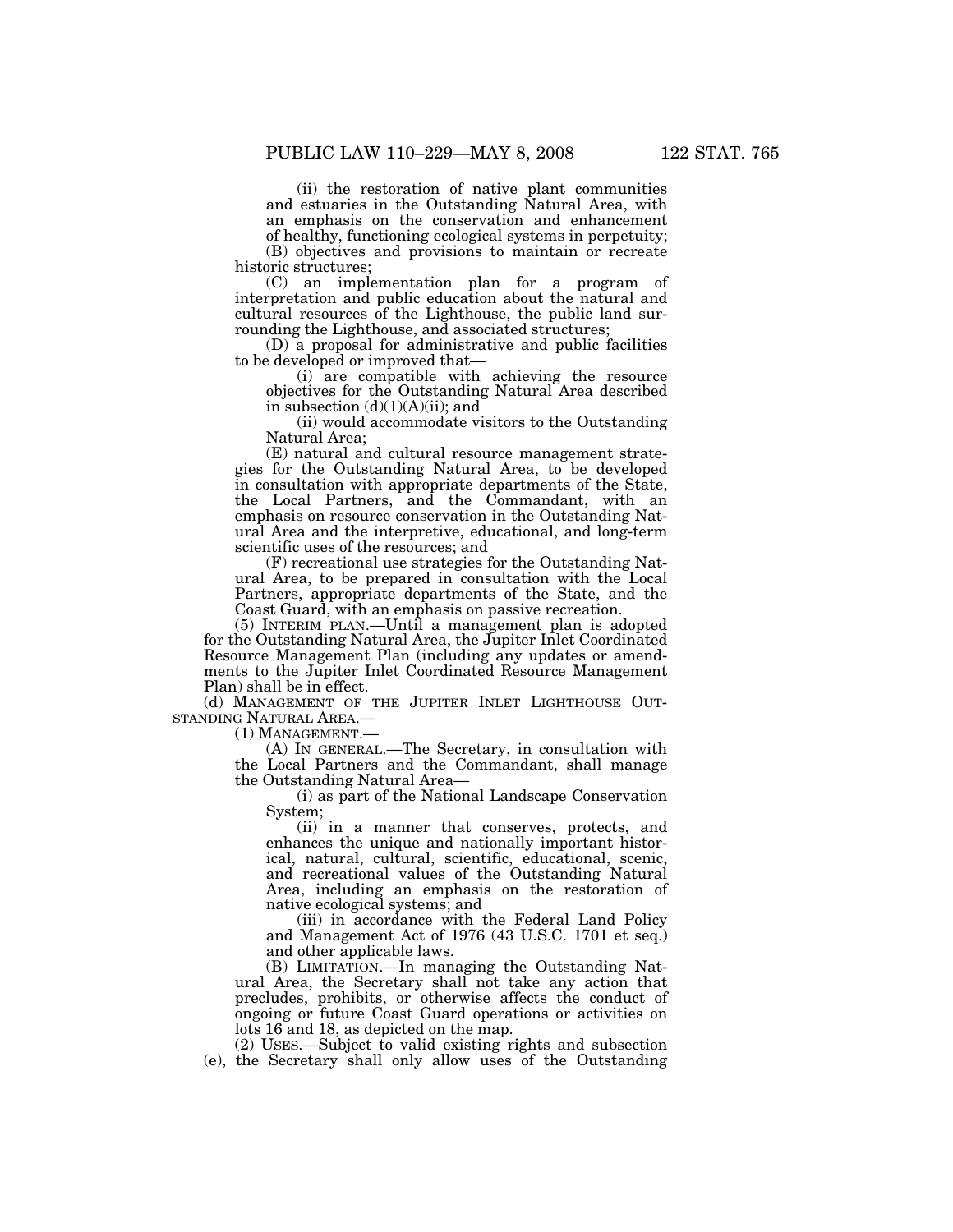Natural Area that the Secretary, in consultation with the Commandant and Local Partners, determines would likely further the purposes for which the Outstanding Natural Area is established.

(3) COOPERATIVE AGREEMENTS.—To facilitate implementation of the management plan and to continue the successful partnerships with local communities and other partners, the Secretary may, in accordance with section 307(b) of the Federal Land Management Policy and Management Act of 1976 (43 U.S.C. 1737(b)), enter into cooperative agreements with the appropriate Federal, State, county, other local government agencies, and other partners (including the Loxahatchee River Historical Society) for the long-term management of the Outstanding Natural Area.

(4) RESEARCH ACTIVITIES.—To continue successful research partnerships, pursue future research partnerships, and assist in the development and implementation of the management plan, the Secretary may, in accordance with section 307(a) of the Federal Land Policy and Management Act of 1976 (43 U.S.C. 1737(a)), authorize the conduct of appropriate research activities in the Outstanding Natural Area for the purposes described in subsection (b)(2).

(5) ACQUISITION OF LAND.—

(A) IN GENERAL.—Subject to subparagraph (B), the Secretary may acquire for inclusion in the Outstanding Natural Area any State or private land or any interest in State or private land that is—

(i) adjacent to the Outstanding Natural Area; and (ii) identified in the management plan as appropriate for acquisition.

(B) MEANS OF ACQUISITION.—Land or an interest in land may be acquired under subparagraph (A) only by donation, exchange, or purchase from a willing seller with donated or appropriated funds.

(C) ADDITIONS TO THE OUTSTANDING NATURAL AREA.— Any land or interest in land adjacent to the Outstanding Natural Area acquired by the United States after the date of enactment of this Act under subparagraph (A) shall be added to, and administered as part of, the Outstanding Natural Area.

(6) LAW ENFORCEMENT ACTIVITIES.—Nothing in this section, the management plan, or the Jupiter Inlet Coordinated Resource Management Plan (including any updates or amendments to the Jupiter Inlet Coordinated Resource Management Plan) precludes, prohibits, or otherwise affects—

(A) any maritime security, maritime safety, or environmental protection mission or activity of the Coast Guard;

(B) any border security operation or law enforcement activity by the Department of Homeland Security or the Department of Justice; or

(C) any law enforcement activity of any Federal, State, or local law enforcement agency in the Outstanding Natural Area.

(7) FUTURE DISPOSITION OF COAST GUARD FACILITIES.—If the Commandant determines, after the date of enactment of this Act, that Coast Guard facilities within the Outstanding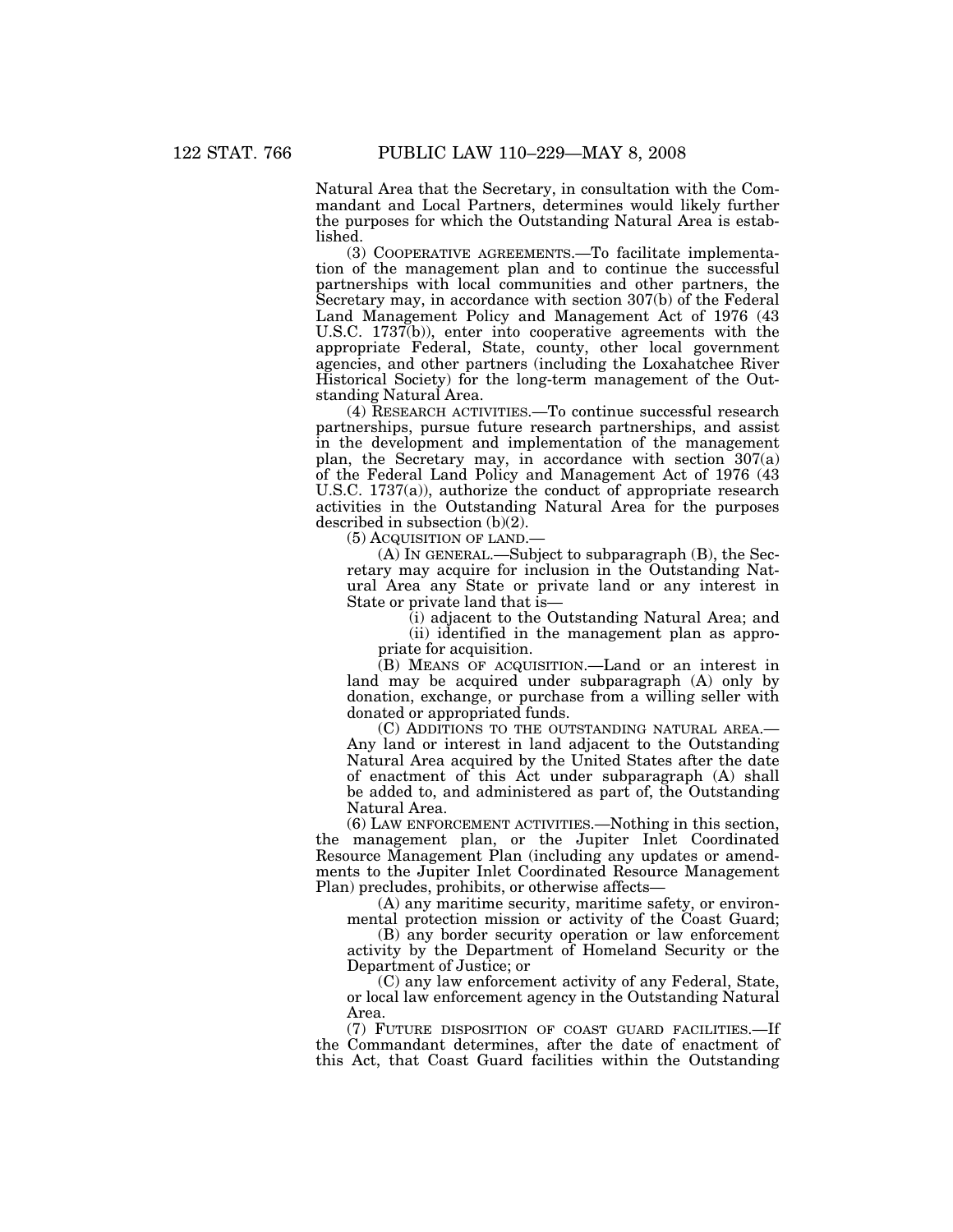Natural Area exceed the needs of the Coast Guard, the Commandant may relinquish the facilities to the Secretary without removal, subject only to any environmental remediation that may be required by law.

(e) EFFECT ON ONGOING AND FUTURE COAST GUARD OPER-ATIONS.—Nothing in this section, the management plan, or the Jupiter Inlet Coordinated Resource Management Plan (including updates or amendments to the Jupiter Inlet Coordinated Resource Management Plan) precludes, prohibits, or otherwise affects ongoing or future Coast Guard operations or activities in the Outstanding Natural Area, including—

(1) the continued and future operation of, access to, maintenance of, and, as may be necessitated for Coast Guard missions, the expansion, enhancement, or replacement of, the Coast Guard High Frequency antenna site on lot 16;

(2) the continued and future operation of, access to, maintenance of, and, as may be necessitated for Coast Guard missions, the expansion, enhancement, or replacement of, the military family housing area on lot 18;

(3) the continued and future use of, access to, maintenance of, and, as may be necessitated for Coast Guard missions, the expansion, enhancement, or replacement of, the pier on lot 18;

(4) the existing lease of the Jupiter Inlet Lighthouse on lot 18 from the Coast Guard to the Loxahatchee River Historical Society; or

(5) any easements or other less-than-fee interests in property appurtenant to existing Coast Guard facilities on lots 16 and 18.

(f) AUTHORIZATION OF APPROPRIATIONS.—There are authorized to be appropriated such sums as are necessary to carry out this section.

# **SEC. 203. NEVADA NATIONAL GUARD LAND CONVEYANCE, CLARK COUNTY, NEVADA.**

(a) IN GENERAL.—Notwithstanding any other provision of law, Clark County, Nevada, may convey, without consideration, to the Nevada Division of State Lands for use by the Nevada National Guard approximately 51 acres of land in Clark County, Nevada, as generally depicted on the map entitled ''Southern Nevada Readiness Center Act'' and dated October 4, 2005.

(b) LIMITATION.—If the land described in subsection (a) ceases to be used by the Nevada National Guard, the land shall revert to Clark County, Nevada, for management in accordance with the Southern Nevada Public Land Management Act of 1998 (Public Law 105–263; 112 Stat. 2343).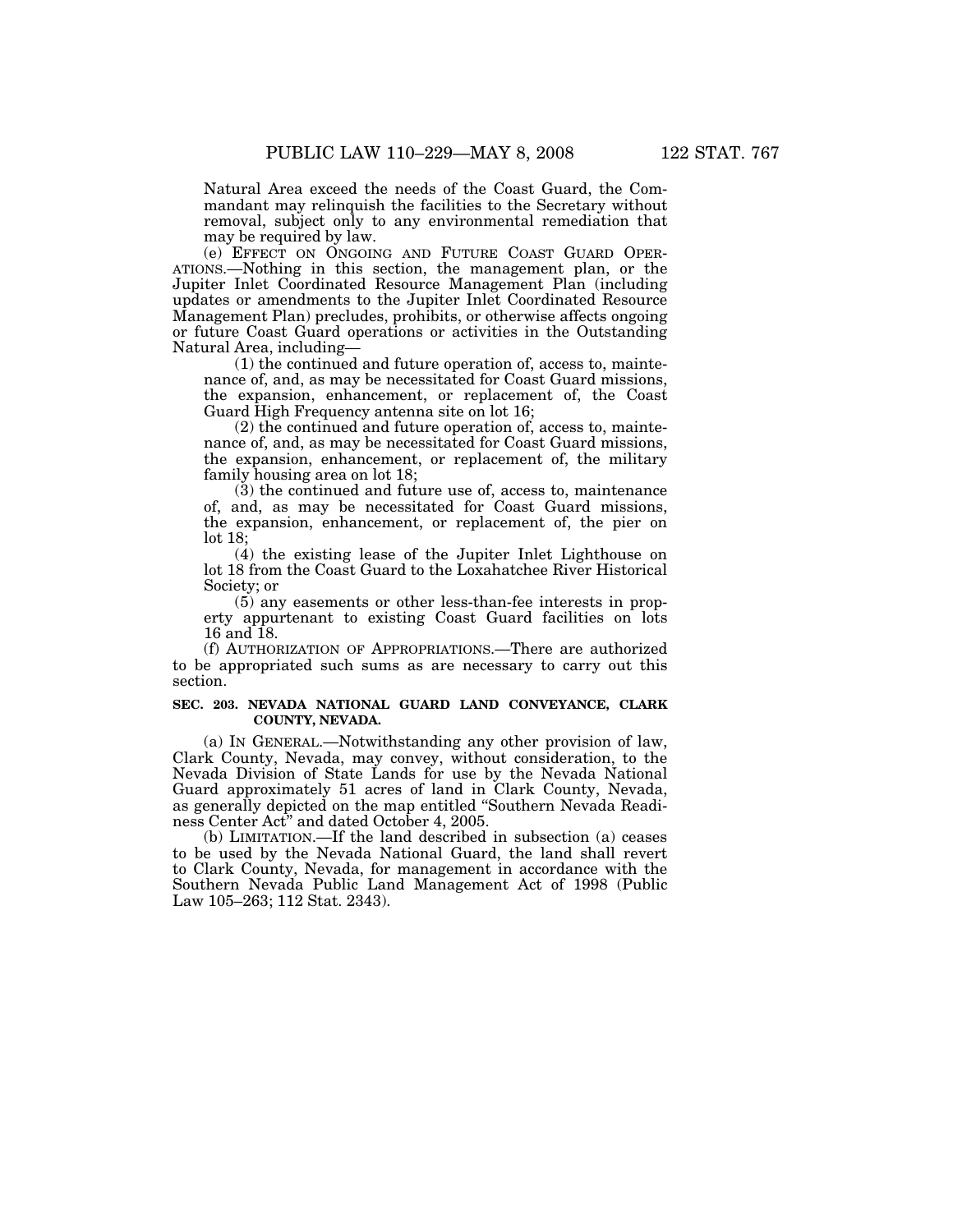# **TITLE III—NATIONAL PARK SERVICE AUTHORIZATIONS**

# **Subtitle A—Cooperative Agreements**

16 USC 1j.

# **SEC. 301. COOPERATIVE AGREEMENTS FOR NATIONAL PARK NATURAL RESOURCE PROTECTION.**

(a) IN GENERAL.—The Secretary of the Interior (referred to in this section as the ''Secretary'') may enter into cooperative agreements with State, local, or tribal governments, other Federal agencies, other public entities, educational institutions, private nonprofit organizations, or participating private landowners for the purpose of protecting natural resources of units of the National Park System through collaborative efforts on land inside and outside of National Park System units.

(b) TERMS AND CONDITIONS.—A cooperative agreement entered into under subsection (a) shall provide clear and direct benefits to park natural resources and—

(1) provide for—

(A) the preservation, conservation, and restoration of coastal and riparian systems, watersheds, and wetlands;

(B) preventing, controlling, or eradicating invasive exotic species that are within a unit of the National Park System or adjacent to a unit of the National Park System; or

(C) restoration of natural resources, including native wildlife habitat or ecosystems;

(2) include a statement of purpose demonstrating how the agreement will—

(A) enhance science-based natural resource stewardship at the unit of the National Park System; and

(B) benefit the parties to the agreement;

(3) specify any staff required and technical assistance to be provided by the Secretary or other parties to the agreement in support of activities inside and outside the unit of the National Park System that will—

(A) protect natural resources of the unit of the National Park System; and

(B) benefit the parties to the agreement;

(4) identify any materials, supplies, or equipment and any other resources that will be contributed by the parties to the agreement or by other Federal agencies;

(5) describe any financial assistance to be provided by the Secretary or the partners to implement the agreement;

(6) ensure that any expenditure by the Secretary pursuant to the agreement is determined by the Secretary to support the purposes of natural resource stewardship at a unit of the National Park System; and

(7) include such other terms and conditions as are agreed to by the Secretary and the other parties to the agreement.

(c) LIMITATIONS.—The Secretary shall not use any funds associated with an agreement entered into under subsection (a) for the purposes of land acquisition, regulatory activity, or the development, maintenance, or operation of infrastructure, except for ancillary support facilities that the Secretary determines to be necessary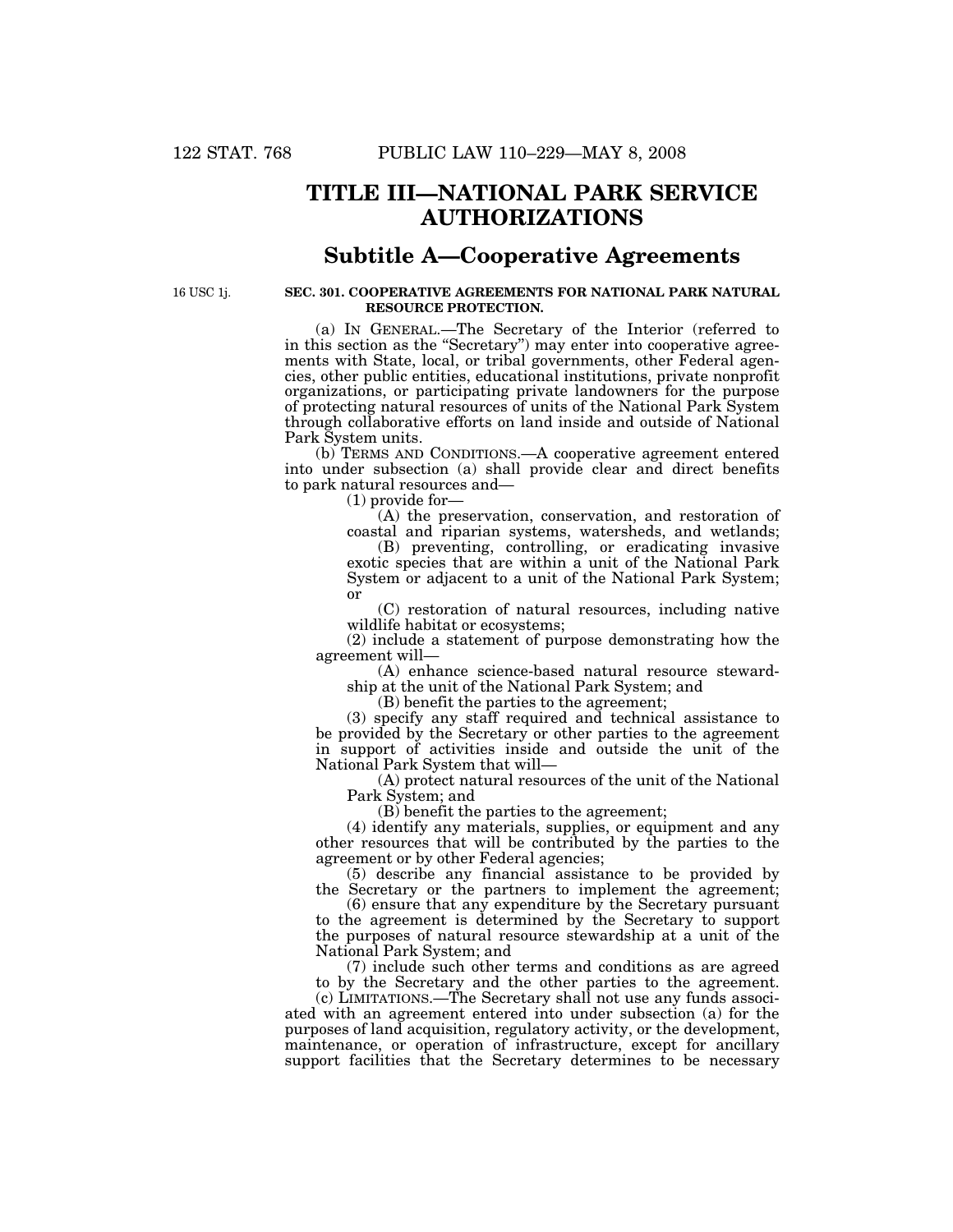for the completion of projects or activities identified in the agreement.

(d) AUTHORIZATION OF APPROPRIATIONS.—There are authorized to be appropriated such sums as are necessary to carry out this section.

# **Subtitle B—Boundary Adjustments and Authorizations**

### **SEC. 311. CARL SANDBURG HOME NATIONAL HISTORIC SITE**  16 USC 461 note. **BOUNDARY ADJUSTMENT.**

(a) DEFINITIONS.—In this section:

(1) HISTORIC SITE.—The term ''Historic Site'' means Carl Sandburg Home National Historic Site.

(2) MAP.—The term ''map'' means the map entitled ''Sandburg Center Alternative'' numbered 445/80,017 and dated April 2007.

(3) SECRETARY.—The term ''Secretary'' means the Secretary of the Interior.

(b) ACQUISITION AUTHORITY.—The Secretary may acquire from willing sellers by donation, purchase with donated or appropriated funds, or exchange not more than 110 acres of land, water, or interests in land and water, within the area depicted on the map, to be added to the Historic Site.

(c) VISITOR CENTER.—To preserve the historic character and landscape of the site, the Secretary may also acquire up to five acres for the development of a visitor center and visitor parking area adjacent to or in the general vicinity of the Historic Site.

(d) BOUNDARY REVISION.—Upon acquisition of any land or interest in land under this section, the Secretary shall revise the boundary of the Historic Site to reflect the acquisition.

(e) AVAILABILITY OF MAP.—The map shall be on file and available for public inspection in the appropriate offices of the National Park Service.

(f) ADMINISTRATION.—Land added to the Historic Site by this section shall be administered as part of the Historic Site in accordance with applicable laws and regulations.

### **SEC. 312. LOWELL NATIONAL HISTORICAL PARK BOUNDARY ADJUST-**Massachusetts. **MENT.**

The Act entitled ''An Act to provide for the establishment of the Lowell National Historical Park in the Commonwealth of Massachusetts, and for other purposes'' approved June 5, 1978 (Public Law 95–290; 92 Stat. 290; 16 U.S.C. 410cc et seq.) is amended as follows:

(1) In section 101(a), by adding a new paragraph after paragraph (2) as follows:

 $(3)$  The boundaries of the park are modified to include five parcels of land identified on the map entitled 'Boundary Adjustment, Lowell National Historical Park,' numbered 475/ 81,424B and dated September 2004, and as delineated in section  $202(a)(2)(G)$ .".

 $(2)$  In section  $202(a)(2)$ , by adding at the end the following new subparagraph:

 $(G)$  The properties shown on the map identified in subsection  $(101)(a)(3)$  as follows:

16 USC 410cc–11.

16 USC 410cc–22.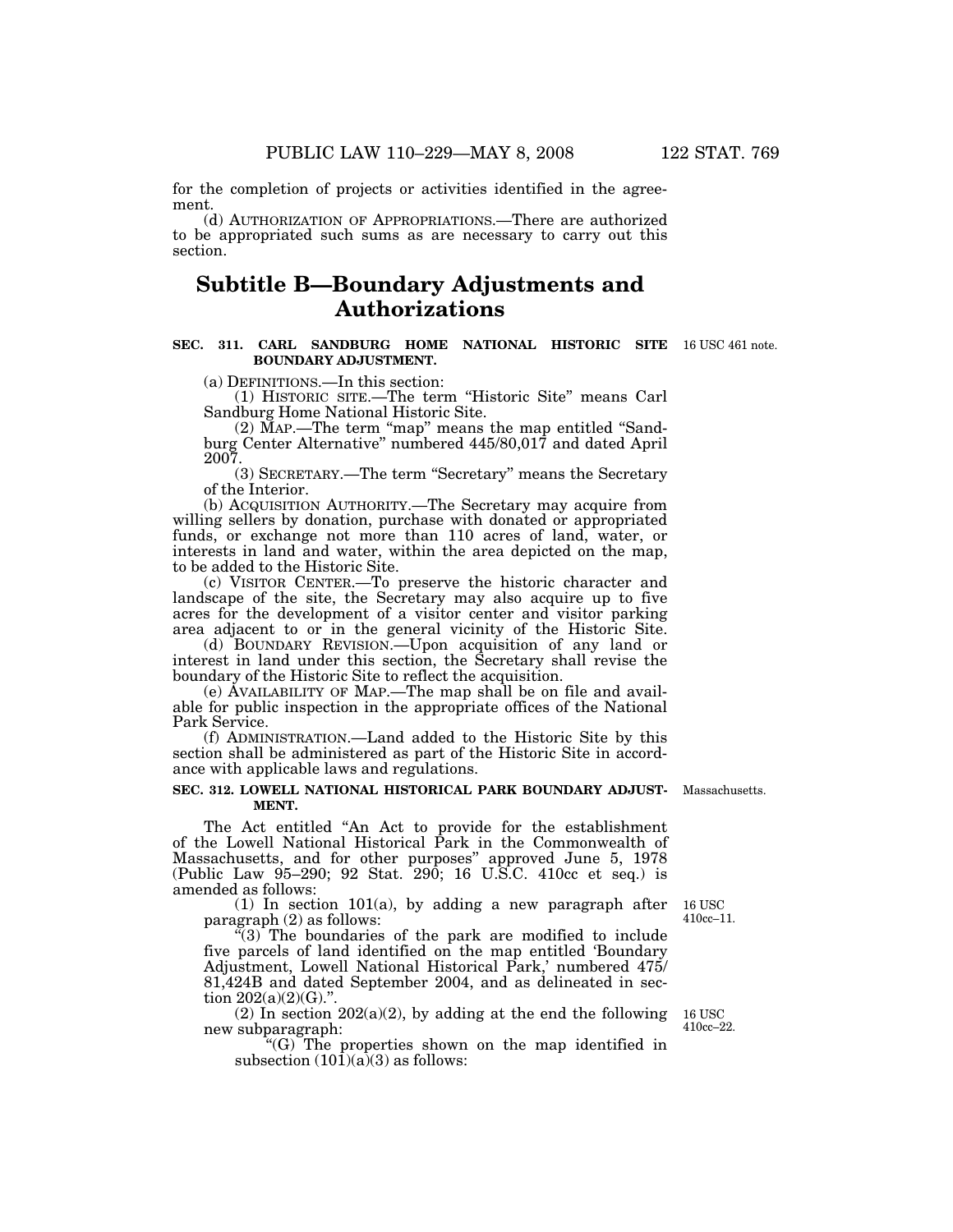"(i) 91 Pevey Street.

"(ii) The portion of 607 Middlesex Place.

''(iii) Eagle Court.

"(iv) The portion of 50 Payne Street.

" $(v)$  726 Broadway.".

Idaho. Washington. 16 USC 431 note, 461 note.

# **SEC. 313. MINIDOKA NATIONAL HISTORIC SITE.**

(a) DEFINITIONS.—In this section:

(1) SECRETARY.—The term ''Secretary'' means the Secretary of the Interior.

(2) STATE.—The term ''State'' means the State of Idaho. (b) BAINBRIDGE ISLAND JAPANESE AMERICAN MEMORIAL.—

(1) BOUNDARY ADJUSTMENT.—

(A) IN GENERAL.—The boundary of the Minidoka Internment National Monument, located in the State and established by Presidential Proclamation 7395 of January 17, 2001, is adjusted to include the Nidoto Nai Yoni (''Let it not happen again'') memorial (referred to in this subsection as the "memorial"), which—

(i) commemorates the Japanese Americans of Bainbridge Island, Washington, who were the first to be forcibly removed from their homes and relocated to internment camps during World War II under Executive Order No. 9066; and

(ii) consists of approximately 8 acres of land owned by the City of Bainbridge Island, Washington, as depicted on the map entitled ''Bainbridge Island Japanese American Memorial'', numbered 194/80,003, and dated September, 2006.

(B) MAP.—The map referred to in subparagraph (A) shall be kept on file and made available for public inspection in the appropriate offices of the National Park Service. (2) ADMINISTRATION OF MEMORIAL.—

(A) IN GENERAL.—The memorial shall be administered as part of the Minidoka Internment National Monument.

(B) AGREEMENTS.—To carry out this subsection, the Secretary may enter into agreements with—

(i) the City of Bainbridge Island, Washington;

(ii) the Bainbridge Island Metropolitan Park and Recreational District;

(iii) the Bainbridge Island Japanese American Community Memorial Committee;

(iv) the Bainbridge Island Historical Society; and (v) other appropriate individuals or entities.

(C) IMPLEMENTATION.—To implement an agreement entered into under this paragraph, the Secretary may—

(i) enter into a cooperative management agreement relating to the operation and maintenance of the memorial with the City of Bainbridge Island, Washington, in accordance with section 3(l) of Public law 91–383 (16 U.S.C. 1a–2(l)); and

(ii) enter into cooperative agreements with, or make grants to, the City of Bainbridge Island, Washington, and other non-Federal entities for the development of facilities, infrastructure, and interpretive media at the memorial, if any Federal funds provided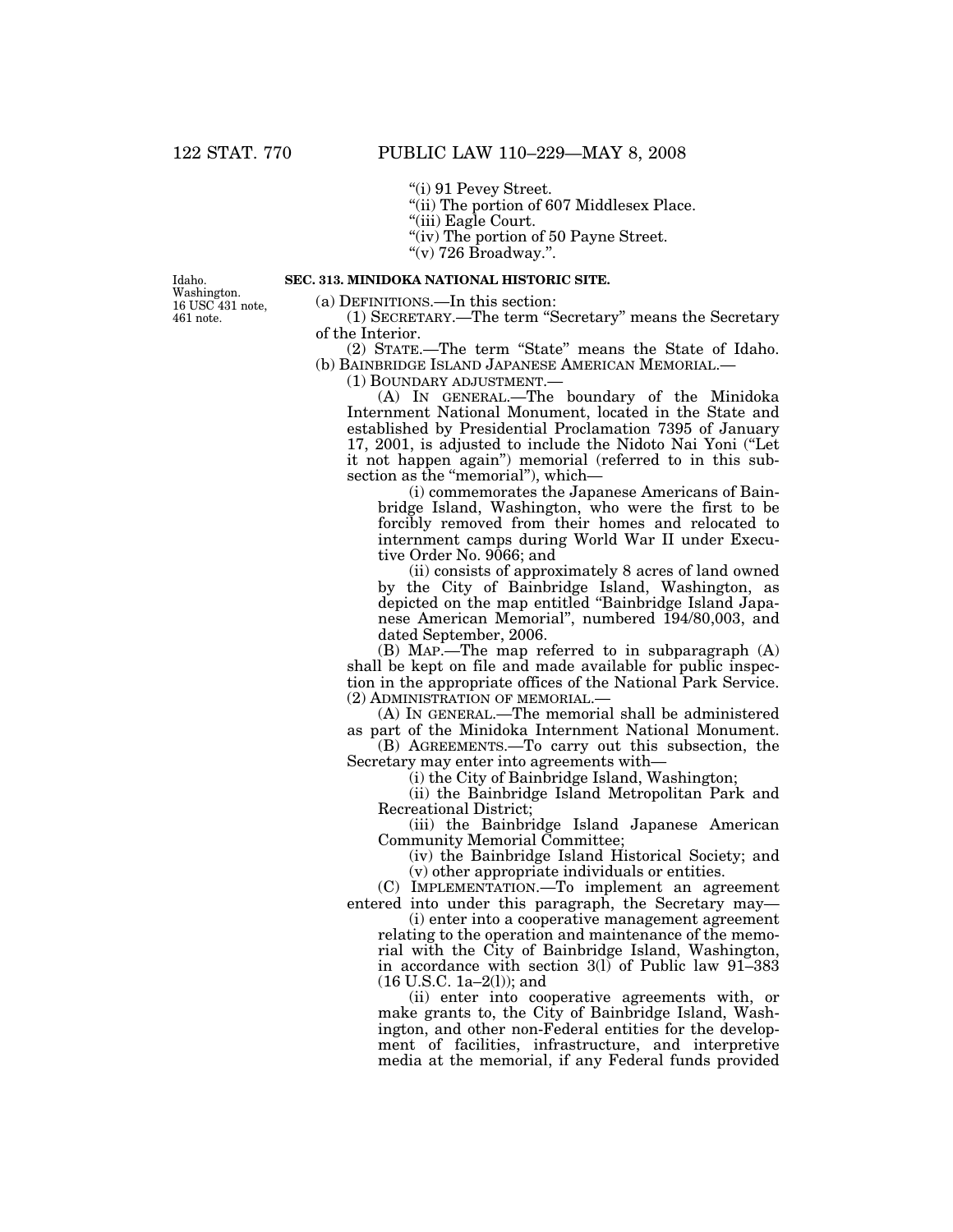by a grant or through a cooperative agreement are matched with non-Federal funds.

(D) ADMINISTRATION AND VISITOR USE SITE.—The Secretary may operate and maintain a site in the State of Washington for administrative and visitor use purposes associated with the Minidoka Internment National Monument.

(c) ESTABLISHMENT OF MINIDOKA NATIONAL HISTORIC SITE.— (1) DEFINITIONS.—In this section:

(A) HISTORIC SITE.—The term ''Historic Site'' means the Minidoka National Historic Site established by para $graph (2)(A).$ 

(B) MINIDOKA MAP.—The term ''Minidoka Map'' means the map entitled ''Minidoka National Historic Site, Proposed Boundary Map'', numbered 194/80,004, and dated December 2006.

(2) ESTABLISHMENT.—

(A) NATIONAL HISTORIC SITE.—In order to protect, preserve, and interpret the resources associated with the former Minidoka Relocation Center where Japanese Americans were incarcerated during World War II, there is established the Minidoka National Historic Site.

(B) MINIDOKA INTERNMENT NATIONAL MONUMENT.—

(i) IN GENERAL.—The Minidoka Internment Abolished. National Monument (referred to in this subsection as the ''Monument''), as described in Presidential Proclamation 7395 of January 17, 2001, is abolished.

(ii) INCORPORATION.—The land and any interests in the land at the Monument are incorporated within, and made part of, the Historic Site.

(iii) FUNDS.—Any funds available for purposes of the Monument shall be available for the Historic Site.

(C) REFERENCES.—Any reference in a law (other than in this title), map, regulation, document, record, or other paper of the United States to the ''Minidoka Internment National Monument'' shall be considered to be a reference to the ''Minidoka National Historic Site''.

(3) BOUNDARY OF HISTORIC SITE.—

(A) BOUNDARY.—The boundary of the Historic Site shall include—

(i) approximately 292 acres of land, as depicted on the Minidoka Map; and

(ii) approximately 8 acres of land, as described in subsection  $(b)(1)(A)(ii)$ .

(B) AVAILABILITY OF MAP.—The Minidoka Map shall be on file and available for public inspection in the appropriate offices of the National Park Service.

(4) LAND TRANSFERS AND ACQUISITION.—

(A) TRANSFER FROM BUREAU OF RECLAMATION.— Administrative jurisdiction over the land identified on the Minidoka Map as ''BOR parcel 1'' and ''BOR parcel 2'', including any improvements on, and appurtenances to, the parcels, is transferred from the Bureau of Reclamation to the National Park Service for inclusion in the Historic Site.<br>(B) TRANSFER FROM BUREAU OF LAND MANAGEMENT.—

Administrative jurisdiction over the land identified on the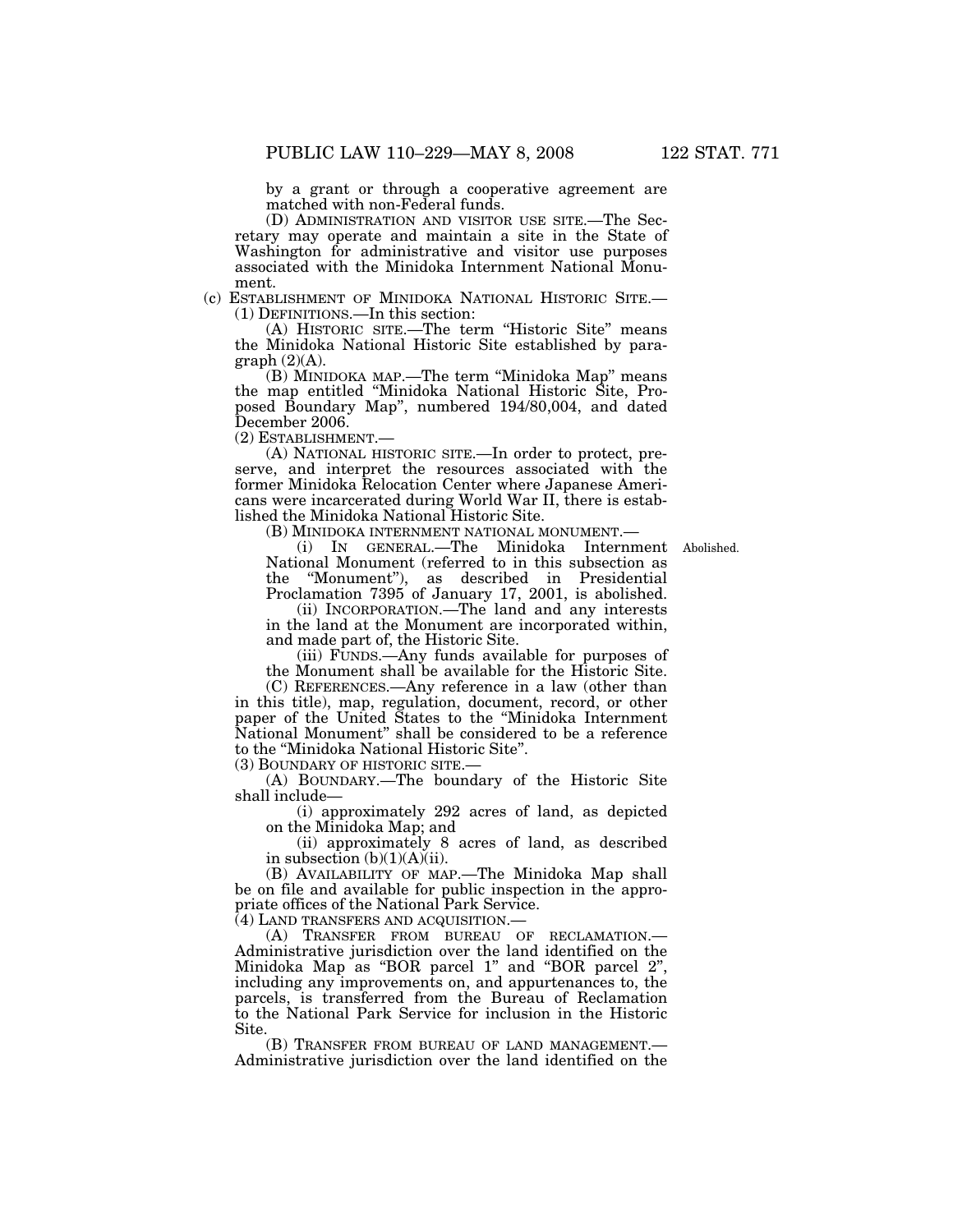Minidoka Map as ''Public Domain Lands'' is transferred from the Bureau of Land Management to the National Park Service for inclusion in the Historic Site, and the portions of any prior Secretarial orders withdrawing the land are revoked.

(C) ACQUISITION AUTHORITY.—The Secretary may acquire any land or interest in land located within the boundary of the Historic Site, as depicted on the Minidoka Map, by—

(i) donation;

(ii) purchase with donated or appropriated funds from a willing seller; or

(iii) exchange.

(5) ADMINISTRATION.—

(A) IN GENERAL.—The Historic Site shall be administered in accordance with—

(i) this Act; and

(ii) laws (including regulations) generally applicable to units of the National Park System, including—

(I) the National Park Service Organic Act (16 U.S.C. 1 et seq.); and

(II) the Act of August 21, 1935 (16 U.S.C. 461 et seq.).

(B) INTERPRETATION AND EDUCATION.—

(i) IN GENERAL.—The Secretary shall interpret— (I) the story of the relocation of Japanese Americans during World War II to the Minidoka Relocation Center and other centers across the United States;

(II) the living conditions of the relocation centers;

(III) the work performed by the internees at the relocation centers; and

(IV) the contributions to the United States military made by Japanese Americans who had been interned.

(ii) ORAL HISTORIES.—To the extent feasible, the collection of oral histories and testimonials from Japanese Americans who were confined shall be a part of the interpretive program at the Historic Site.

(iii) COORDINATION.—The Secretary shall coordinate the development of interpretive and educational materials and programs for the Historic Site with the Manzanar National Historic Site in the State of California.

(C) BAINBRIDGE ISLAND JAPANESE AMERICAN MEMO-RIAL.—The Bainbridge Island Japanese American Memorial shall be administered in accordance with subsection (b)(2).

(D) CONTINUED AGRICULTURAL USE.—In keeping with the historical use of the land following the decommission of the Minidoka Relocation Center, the Secretary may issue a special use permit or enter into a lease to allow agricultural uses within the Historic Site under appropriate terms and conditions, as determined by the Secretary.

(6) DISCLAIMER OF INTEREST IN LAND.—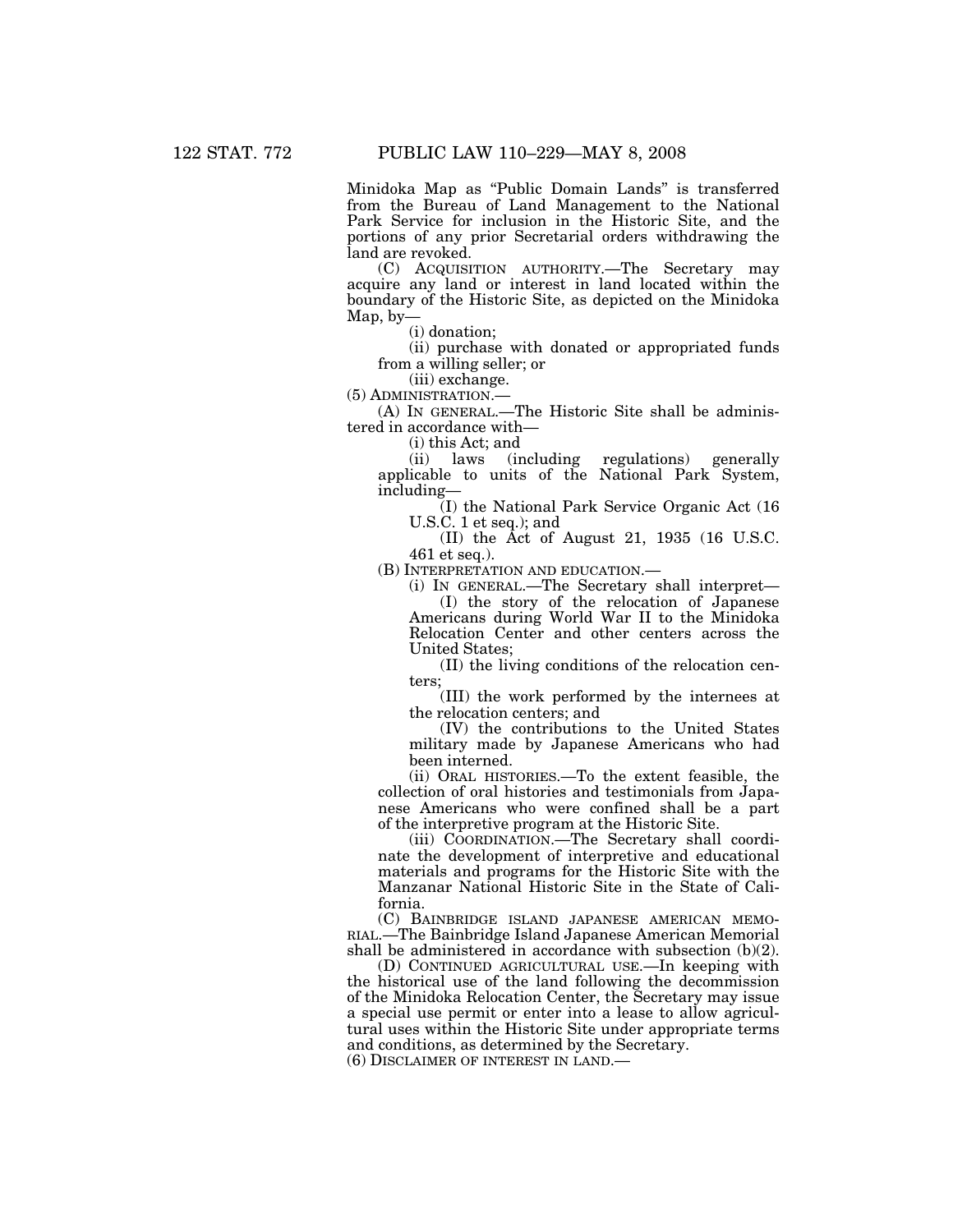(A) IN GENERAL.—The Secretary may issue to Jerome County, Idaho, a document of disclaimer of interest in land for the parcel identified as "Tract No. 2"-

(i) in the final order of condemnation, for the case numbered 2479, filed on January 31, 1947, in the District Court of the United States, in and for the District of Idaho, Southern Division; and

(ii) on the Minidoka Map.

(B) PROCESS.—The Secretary shall issue the document of disclaimer of interest in land under subsection (a) in accordance with section 315(b) of Federal Land Policy and Management Act of 1976 (43 U.S.C. 1745(b)).

(C) EFFECT.—The issuance by the Secretary of the document of disclaimer of interest in land under subsection (a) shall have the same effect as a quit-claim deed issued by the United States.

(d) CONVEYANCE OF AMERICAN FALLS RESERVOIR DISTRICT NUMBER 2.—

(1) DEFINITIONS.—In this subsection:

(A) AGREEMENT.—The term "Agreement" means Agreement No. 5–07–10–L1688 between the United States and the District, entitled ''Agreement Between the United States and the American Falls Reservoir District No. 2 to Transfer Title to the Federally Owned Milner-Gooding Canal and Certain Property Rights, Title and Interest to the American Falls Reservoir District No. 2''.

(B) DISTRICT.-The term "District" means the American Falls Reservoir District No. 2, located in Jerome, Lincoln, and Gooding Counties, of the State.

(2) AUTHORITY TO CONVEY TITLE.—

(A) IN GENERAL.—In accordance with all applicable law and the terms and conditions set forth in the Agreement, the Secretary may convey—

(i) to the District all right, title, and interest in and to the land and improvements described in Appendix A of the Agreement, subject to valid existing rights;

(ii) to the city of Gooding, located in Gooding County, of the State, all right, title, and interest in and to the 5.0 acres of land and improvements described in Appendix D of the Agreement; and

(iii) to the Idaho Department of Fish and Game all right, title, and interest in and to the 39.72 acres of land and improvements described in Appendix D of the Agreement.

(B) COMPLIANCE WITH AGREEMENT.—All parties to the conveyance under subparagraph (A) shall comply with the terms and conditions of the Agreement, to the extent consistent with this section.

(3) COMPLIANCE WITH OTHER LAWS.—

(A) IN GENERAL.—On conveyance of the land and improvements under paragraph  $(\tilde{2})(A)(i)$ , the District shall comply with all applicable Federal, State, and local laws (including regulations) in the operation of each facility transferred.

(B) APPLICABLE AUTHORITY.—Nothing in this subsection modifies or otherwise affects the applicability of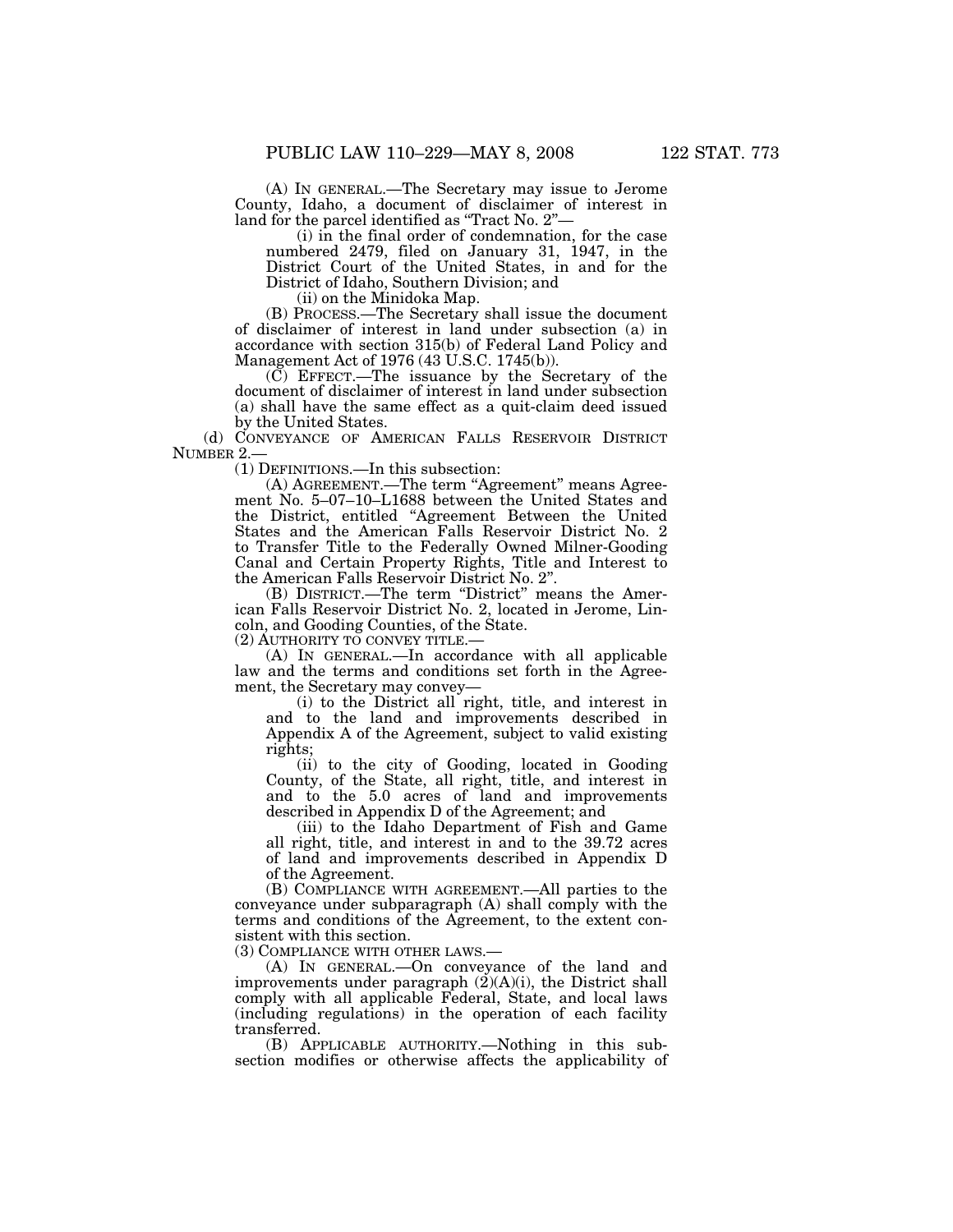Federal reclamation law (the Act of June 17, 1902 (32 Stat. 388, chapter 1093), and Acts supplemental to and amendatory of that Act (43 U.S.C. 371 et seq.)) to project water provided to the District.<br>(4) REVOCATION OF WITHDRAWALS.—

 $(A)$  In GENERAL.—The portions of the Secretarial Orders dated March 18, 1908, October 7, 1908, September 29, 1919, October 22, 1925, March 29, 1927, July 23, 1927, and May 7, 1963, withdrawing the approximately 6,900 acres described in Appendix E of the Agreement for the purpose of the Gooding Division of the Minidoka Project, are revoked.

(B) MANAGEMENT OF WITHDRAWN LAND.—The Secretary, acting through the Director of the Bureau of Land Management, shall manage the withdrawn land described in subparagraph (A) subject to valid existing rights.

(5) LIABILITY.—

(A) IN GENERAL.—Subject to subparagraph (B), upon completion of a conveyance under paragraph  $(2)$ , the United States shall not be liable for damages of any kind for any injury arising out of an act, omission, or occurrence relating to the land (including any improvements to the land) conveyed under the conveyance.

(B) EXCEPTION.—Subparagraph (A) shall not apply to liability for damages resulting from an injury caused by any act of negligence committed by the United States (or by any officer, employee, or agent of the United States) before the date of completion of the conveyance.

(C) FEDERAL TORT CLAIMS ACT.—Nothing in this paragraph increases the liability of the United States beyond that provided in chapter 171 of title 28, United States Code.

(6) FUTURE BENEFITS.—

(A) RESPONSIBILITY OF THE DISTRICT.—After completion of the conveyance of land and improvements to the District under paragraph  $(2)(A)(i)$ , and consistent with the Agreement, the District shall assume responsibility for all duties and costs associated with the operation, replacement, maintenance, enhancement, and betterment of the transferred land (including any improvements to the land).

(B) ELIGIBILITY FOR FEDERAL FUNDING.—

(i) IN GENERAL.—Except as provided in clause (ii), the District shall not be eligible to receive Federal funding to assist in any activity described in subparagraph (A) relating to land and improvements transferred under paragraph (2)(A)(i).

(ii) EXCEPTION.—Clause (i) shall not apply to any funding that would be available to a similarly situated nonreclamation district, as determined by the Secretary.

(7) NATIONAL ENVIRONMENTAL POLICY ACT.—Before completing any conveyance under this subsection, the Secretary shall complete all actions required under—

(A) the National Environmental Policy Act of 1969 (42 U.S.C. 4321 et seq.);

(B) the Endangered Species Act of 1973 (16 U.S.C. 1531 et seq.);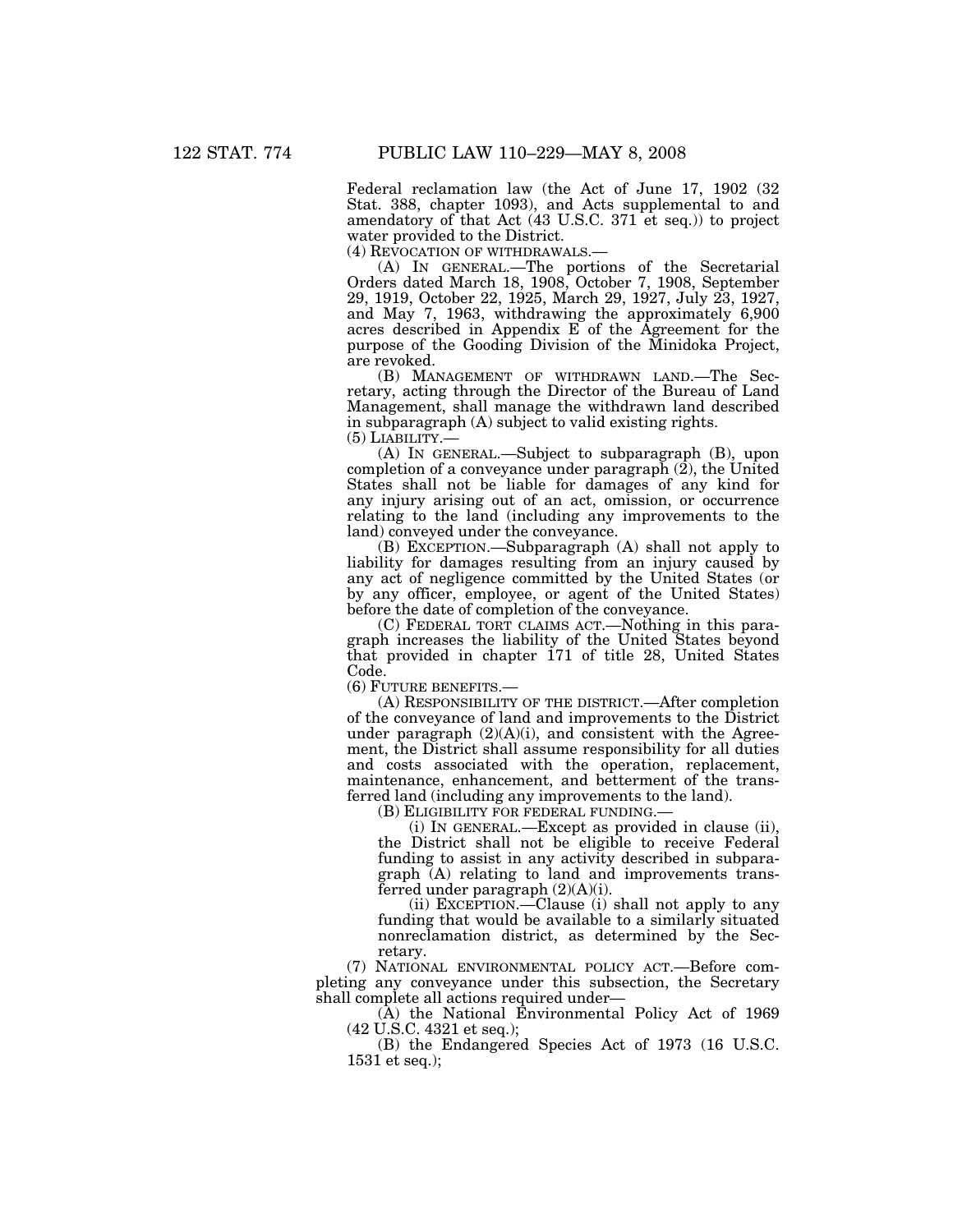(C) the National Historic Preservation Act (16 U.S.C. 470 et seq.); and

(D) all other applicable laws (including regulations). (8) PAYMENT.— (A) FAIR MARKET VALUE REQUIREMENT.—As a condition

of the conveyance under paragraph  $(2)(A)(i)$ , the District shall pay the fair market value for the withdrawn lands to be acquired by the District, in accordance with the terms of the Agreement.

(B) GRANT FOR BUILDING REPLACEMENT.—As soon as practicable after the date of enactment of this Act, and in full satisfaction of the Federal obligation to the District for the replacement of the structure in existence on that date of enactment that is to be transferred to the National Park Service for inclusion in the Minidoka National Historic Site, the Secretary, acting through the Commissioner of Reclamation, shall provide to the District a grant in the amount of \$52,996, in accordance with the terms of the Agreement.

(e) AUTHORIZATION OF APPROPRIATIONS.—There are authorized to be appropriated such sums as are necessary to carry out this section.

### **SEC. 314. ACADIA NATIONAL PARK IMPROVEMENT.**

(a) EXTENSION OF LAND CONVEYANCE AUTHORITY.—Section 102(d) of Public Law 99–420 (16 U.S.C. 341 note) is amended by striking paragraph (2) and inserting the following:

 $\sqrt{\left(2\right)}$  Federally owned property under jurisdiction of the Secretary referred to in paragraph (1) of this subsection shall be conveyed to the towns in which the property is located without encumbrance and without monetary consideration, except that no town shall be eligible to receive such lands unless lands within the Park boundary and owned by the town have been conveyed to the Secretary.'

(b) EXTENSION OF ACADIA NATIONAL PARK ADVISORY COMMISSION.—

(1) IN GENERAL.—Section 103(f) of Public Law 99–420 (16 U.S.C. 341 note) is amended by striking "20" and inserting  $40"$ .

(2) EFFECTIVE DATE.—The amendment made by paragraph 16 USC 341 note. (1) shall take effect on September 25, 2006.

(c) AUTHORIZATION OF APPROPRIATIONS.—Section 106 of Public Law 99–420 (16 U.S.C. 341 note) is amended by adding the following:

''(c) ADDITIONAL FUNDING.—In addition to such sums as have been heretofore appropriated, there is hereby authorized \$10,000,000 for acquisition of lands and interests therein.''.

(d) INTERMODAL TRANSPORTATION CENTER.—Title I of Public Law 99–420 (16 U.S.C. 341 note) is amended by adding at the end the following new section:

# **''SEC. 108. INTERMODAL TRANSPORTATION CENTER.**

''(a) IN GENERAL.—The Secretary may provide assistance in the planning, construction, and operation of an intermodal transportation center located outside of the boundary of the Park in the town of Trenton, Maine to improve the management, interpretation, and visitor enjoyment of the Park.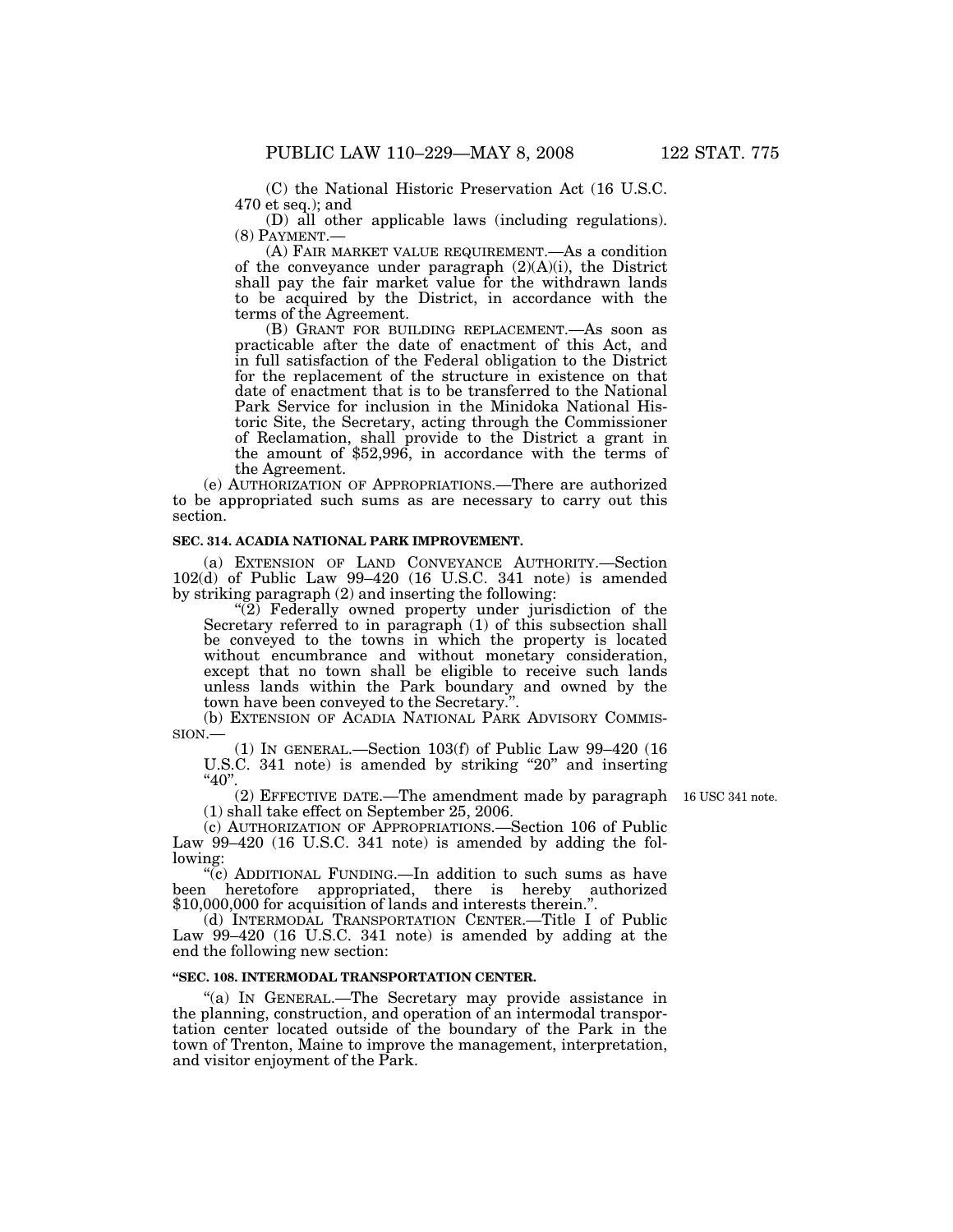''(b) AGREEMENTS.—To carry out subsection (a), in administering the intermodal transportation center, the Secretary may enter into interagency agreements with other Federal agencies, and, notwithstanding chapter 63 of title 31, United States Code, cooperative agreements, under appropriate terms and conditions, with State and local agencies, and nonprofit organizations—

''(1) to provide exhibits, interpretive services (including employing individuals to provide such services), and technical assistance;

 $''(2)$  to conduct activities that facilitate the dissemination of information relating to the Park and the Island Explorer transit system or any successor transit system;

 $(3)$  to provide financial assistance for the construction of the intermodal transportation center in exchange for space in the center that is sufficient to interpret the Park; and

 $(4)$  to assist with the operation and maintenance of the intermodal transportation center.

''(c) AUTHORIZATION OF APPROPRIATIONS.—

''(1) IN GENERAL.—There are authorized to be appropriated to the Secretary not more than 40 percent of the total cost necessary to carry out this section (including planning, design and construction of the intermodal transportation center).

"(2) OPERATIONS AND MAINTENANCE.—There are authorized to be appropriated to the Secretary not more than 85 percent of the total cost necessary to maintain and operate the intermodal transportation center.''.

# **Subtitle C—Studies**

# **SEC. 321. NATIONAL PARK SYSTEM SPECIAL RESOURCE STUDY, NEWTONIA CIVIL WAR BATTLEFIELDS, MISSOURI.**

(a) SPECIAL RESOURCE STUDY.—The Secretary of the Interior shall conduct a special resource study relating to the First Battle of Newtonia in Newton County, Missouri, which occurred on September 30, 1862, and the Second Battle of Newtonia, which occurred on October 28, 1864, during the Missouri Expedition of Confederate General Sterling Price in September and October 1864.

(b) CONTENTS.—In conducting the study under subsection (a), the Secretary shall—

(1) evaluate the national significance of the Newtonia battlefields and their related sites;

(2) consider the findings and recommendations contained in the document entitled ''Vision Plan for Newtonia Battlefield Preservation'' and dated June 2004, which was prepared by the Newtonia Battlefields Protection Association;

(3) evaluate the suitability and feasibility of adding the battlefields and related sites as part of Wilson's Creek National Battlefield or designating the battlefields and related sites as a unit of the National Park System;

(4) analyze the potential impact that the inclusion of the battlefields and related sites as part of Wilson's Creek National Battlefield or their designation as a unit of the National Park System is likely to have on land within or bordering the battlefields and related sites that is privately owned at the time of the study is conducted;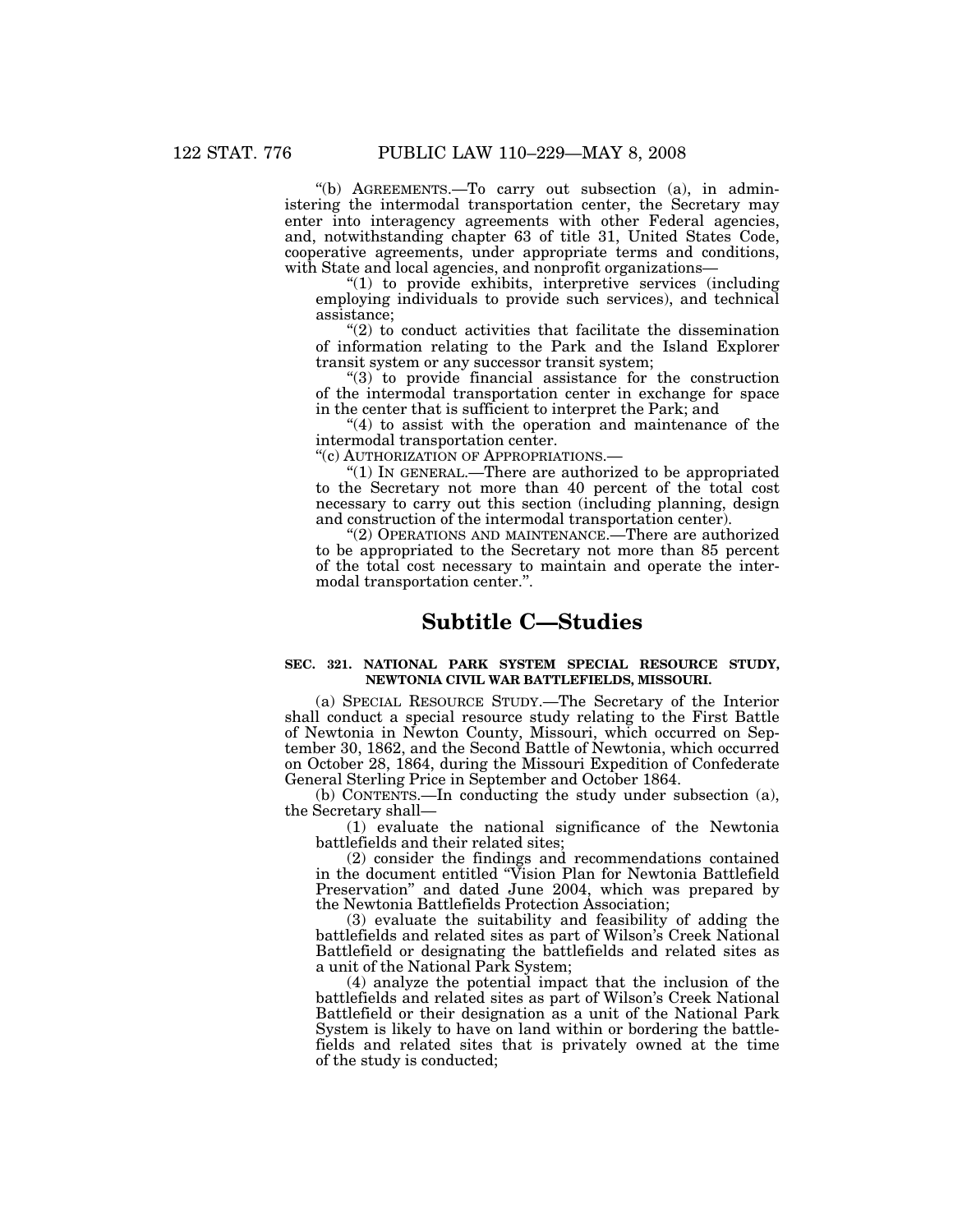(5) consider alternatives for preservation, protection, and interpretation of the battlefields and related sites by the National Park Service, other Federal, State, or local governmental entities, or private and nonprofit organizations; and

(6) identify cost estimates for any necessary acquisition, development, interpretation, operation, and maintenance associated with the alternatives referred to in paragraph (5).

(c) CRITERIA.—The criteria for the study of areas for potential inclusion in the National Park System contained in section 8 of Public Law 91–383 (16 U.S.C. 1a–5) shall apply to the study under subsection (a).

(d) TRANSMISSION TO CONGRESS.—Not later than three years after the date on which funds are first made available for the study under subsection (a), the Secretary shall submit to the Committee on Natural Resources of the House of Representatives and the Committee on Energy and Natural Resources of the Senate a report containing—

(1) the results of the study; and

(2) any conclusions and recommendations of the Secretary.

### **SEC. 322. NATIONAL PARK SERVICE STUDY REGARDING THE SOLDIERS' MEMORIAL MILITARY MUSEUM.**

(a) FINDINGS.—Congress finds as follows:

(1) The Soldiers' Memorial is a tribute to all veterans located in the greater St. Louis area, including Southern Illinois.

(2) The current annual budget for the memorial is \$185,000

 $(3)$  In 1923, the City of St. Louis voted to spend \$6,000,000 to purchase a memorial plaza and building dedicated to citizens of St. Louis who lost their lives in World War I.

(4) The purchase of the 7 block site exhausted the funds and no money remained to construct a monument.<br>
(5) In 1933, Mayor Bernard F. Dickmann appealed to citi-

zens and the city government to raise  $$1,000,000$  to construct a memorial building and general improvement of the plaza area and the construction of Soldiers' Memorial began on October 21, 1935.

(6) On October 14, 1936, President Franklin D. Roosevelt officially dedicated the site.

(7) On Memorial Day in 1938, Mayor Dickmann opened the building to the public.

(b) STUDY.—The Secretary of the Interior shall carry out a study to determine the suitability and feasibility of designating the Soldiers' Memorial Military Museum, located at 1315 Chestnut, St. Louis, Missouri, as a unit of the National Park System.

(c) STUDY PROCESS AND COMPLETION.—Section 8(c) of Public Applicability. Law  $91-383$  (16 U.S.C. 1a-5(c)) shall apply to the conduct and completion of the study required by this section.

(d) REPORT.—The Secretary shall submit a report describing the results the study required by this section to the Committee on Natural Resources of the House of Representatives and the Committee on Energy and Natural Resources of the Senate.

# **SEC. 323. WOLF HOUSE STUDY.**

(a) IN GENERAL.—The Secretary shall complete a special resource study of the Wolf House located on Highway 5 in Norfork, Arkansas, to determine—

Arkansas.

Missouri. Illinois.

Deadline. Reports.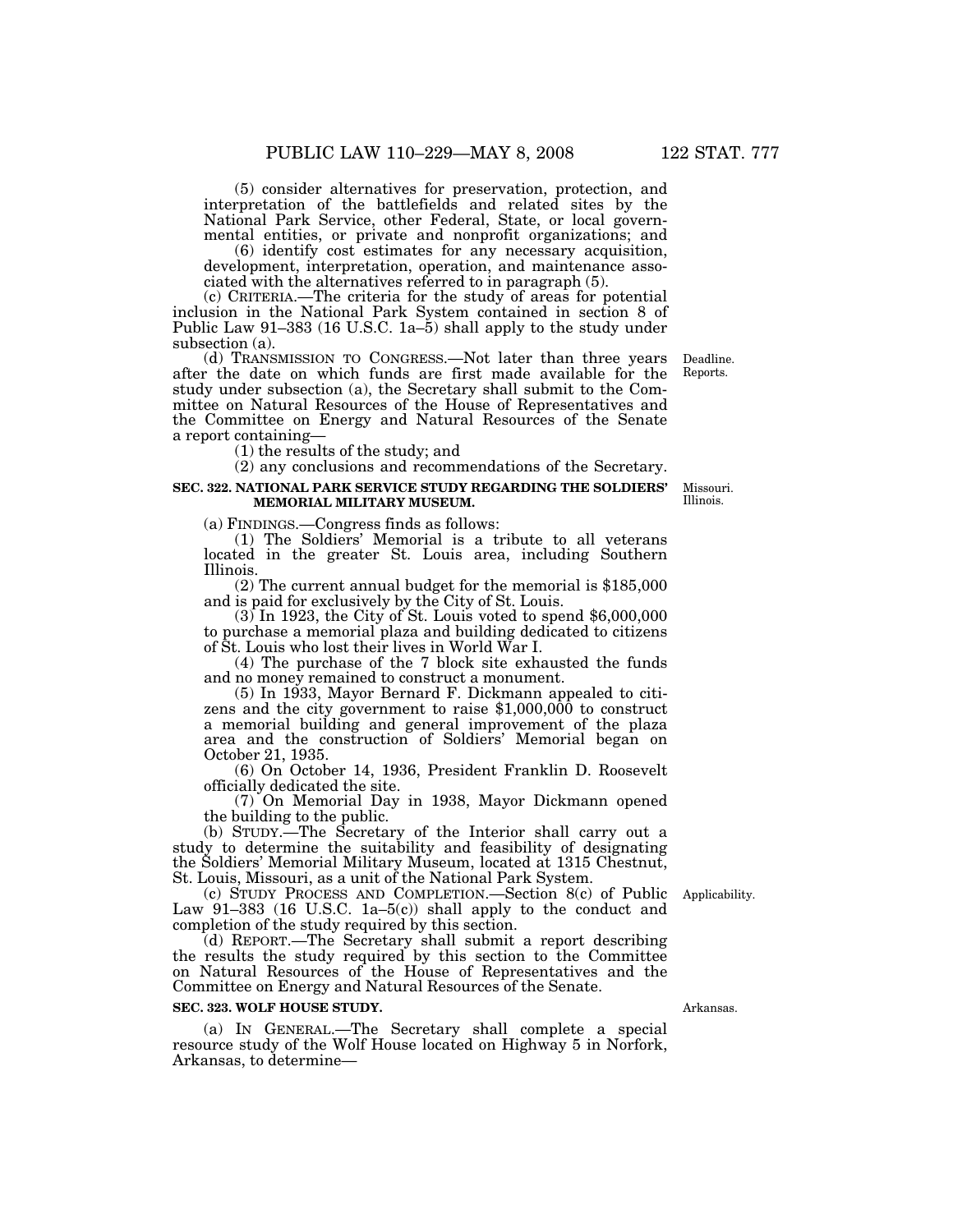(1) the suitability and feasibility of designating the Wolf House as a unit of the National Park System; and

(2) the methods and means for the protection and interpretation of the Wolf House by the National Park Service, other Federal, State, or local government entities or private or non-profit organizations.

(b) STUDY REQUIREMENTS.—The Secretary shall conduct the study in accordance with section 8(c) of Public Law 91–383 (16 U.S.C. 1a–5).

(c) REPORT.—Not later than 3 years after the date on which funds are made available to carry out this section, the Secretary shall submit to the Committee on Natural Resources of the House of Representatives and the Committee on Energy and Natural Resources of the Senate a report containing—

(1) the results of the study; and

(2) any recommendations of the Secretary.

Texas.

Deadline.

# **SEC. 324. SPACE SHUTTLE COLUMBIA STUDY.**

(a) DEFINITIONS.—In this section:

(1) MEMORIAL.—The term ''memorial'' means a memorial to the Space Shuttle Columbia that is subject to the study in subsection (b).

(2) SECRETARY.—The term ''Secretary'' means the Secretary of the Interior, acting through the Director of the National Park Service.

(b) STUDY OF SUITABILITY AND FEASIBILITY OF ESTABLISHING MEMORIALS TO THE SPACE SHUTTLE COLUMBIA.—

 $(1)$  In GENERAL.—Not later than 3 years after the date on which funds are made available, the Secretary shall conduct a special resource study to determine the feasibility and suitability of establishing a memorial as a unit or units of the National Park System to the Space Shuttle Columbia on land in the State of Texas described in paragraph (2) on which large debris from the Shuttle was recovered.

(2) DESCRIPTION OF LAND.—The parcels of land referred to in paragraph (1) are—

 $(\bar{A})$  the parcel of land owned by the Fredonia Corporation, located at the southeast corner of the intersection of East Hospital Street and North Fredonia Street, Nacogdoches, Texas;

(B) the parcel of land owned by Temple Inland Inc., 10 acres of a 61-acre tract bounded by State Highway 83 and Bayou Bend Road, Hemphill, Texas;

(C) the parcel of land owned by the city of Lufkin, Texas, located at City Hall Park, 301 Charlton Street, Lufkin, Texas; and

(D) the parcel of land owned by San Augustine County, Texas, located at 1109 Oaklawn Street, San Augustine, Texas.

(3) ADDITIONAL SITES.—The Secretary may recommend to Congress additional sites in the State of Texas relating to the Space Shuttle Columbia for establishment as memorials to the Space Shuttle Columbia.

Arizona. California. Deadline.

### **SEC. 325. CÉSAR E. CHÁVEZ STUDY.**

(a) IN GENERAL.—Not later than 3 years after the date on which funds are made available to carry out this section, the Secretary of the Interior (referred to in this section as the "Secretary")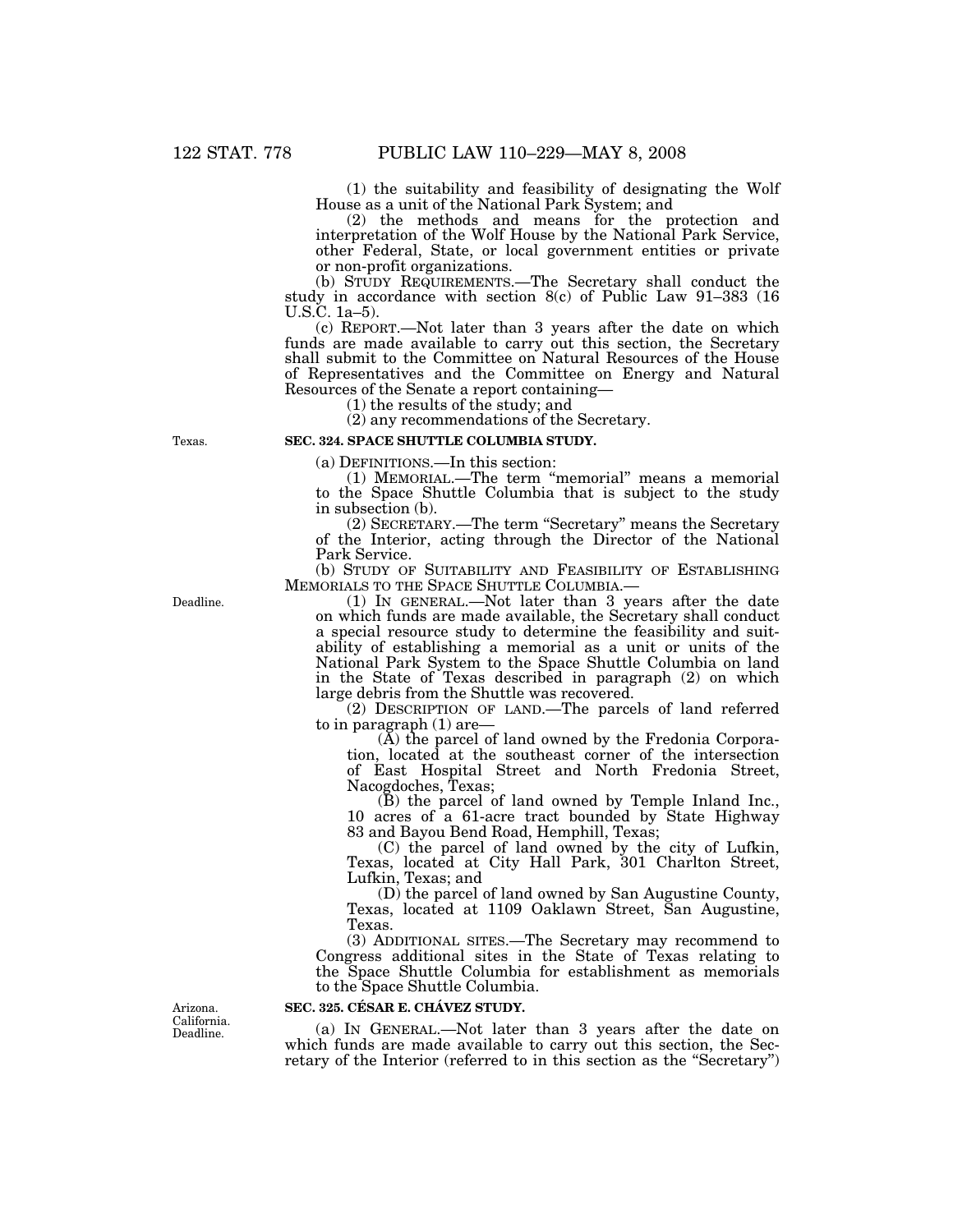shall complete a special resource study of sites in the State of Arizona, the State of California, and other States that are significant to the life of César E. Chávez and the farm labor movement in the western United States to determine—

(1) appropriate methods for preserving and interpreting the sites; and

(2) whether any of the sites meets the criteria for listing on the National Register of Historic Places or designation as a national historic landmark under—

(A) the Act of August 21, 1935 (16 U.S.C. 461 et seq.); or

(B) the National Historic Preservation Act (16 U.S.C. 470 et seq.).

(b) REQUIREMENTS.—In conducting the study under subsection (a), the Secretary shall—

(1) consider the criteria for the study of areas for potential inclusion in the National Park System under section 8(b)(2) of Public Law 91–383 (16 U.S.C. 1a–5(b)(2)); and

 $(2)$  consult with-

 $(A)$  the César E. Chávez Foundation;

(B) the United Farm Workers Union; and

(C) State and local historical associations and societies, including any State historic preservation offices in the State in which the site is located.

(c) REPORT.—On completion of the study, the Secretary shall submit to the Committee on Natural Resources of the House of Representatives and the Committee on Energy and Natural Resources of the Senate a report that describes—

(1) the findings of the study; and

(2) any recommendations of the Secretary.

(d) AUTHORIZATION OF APPROPRIATIONS.—There are authorized to be appropriated such sums as are necessary to carry out this section.

### **SEC. 326. TAUNTON, MASSACHUSETTS, SPECIAL RESOURCE STUDY.**

(a) IN GENERAL.—The Secretary of the Interior (referred to in this section as the ''Secretary''), in consultation with the appropriate State historic preservation officers, State historical societies, the city of Taunton, Massachusetts, and other appropriate organizations, shall conduct a special resources study regarding the suitability and feasibility of designating certain historic buildings and areas in Taunton, Massachusetts, as a unit of the National Park System. The study shall be conducted and completed in accordance with section  $8(c)$  of Public Law 91-383 (16 U.S.C. 1a-5(c)) and shall include analysis, documentation, and determinations regarding whether the historic areas in Taunton—

(1) can be managed, curated, interpreted, restored, preserved, and presented as an organic whole under management by the National Park Service or under an alternative management structure;

(2) have an assemblage of natural, historic, and cultural resources that together represent distinctive aspects of American heritage worthy of recognition, conservation, interpretation, and continuing use;

(3) reflect traditions, customs, beliefs, and historical events that are valuable parts of the national story;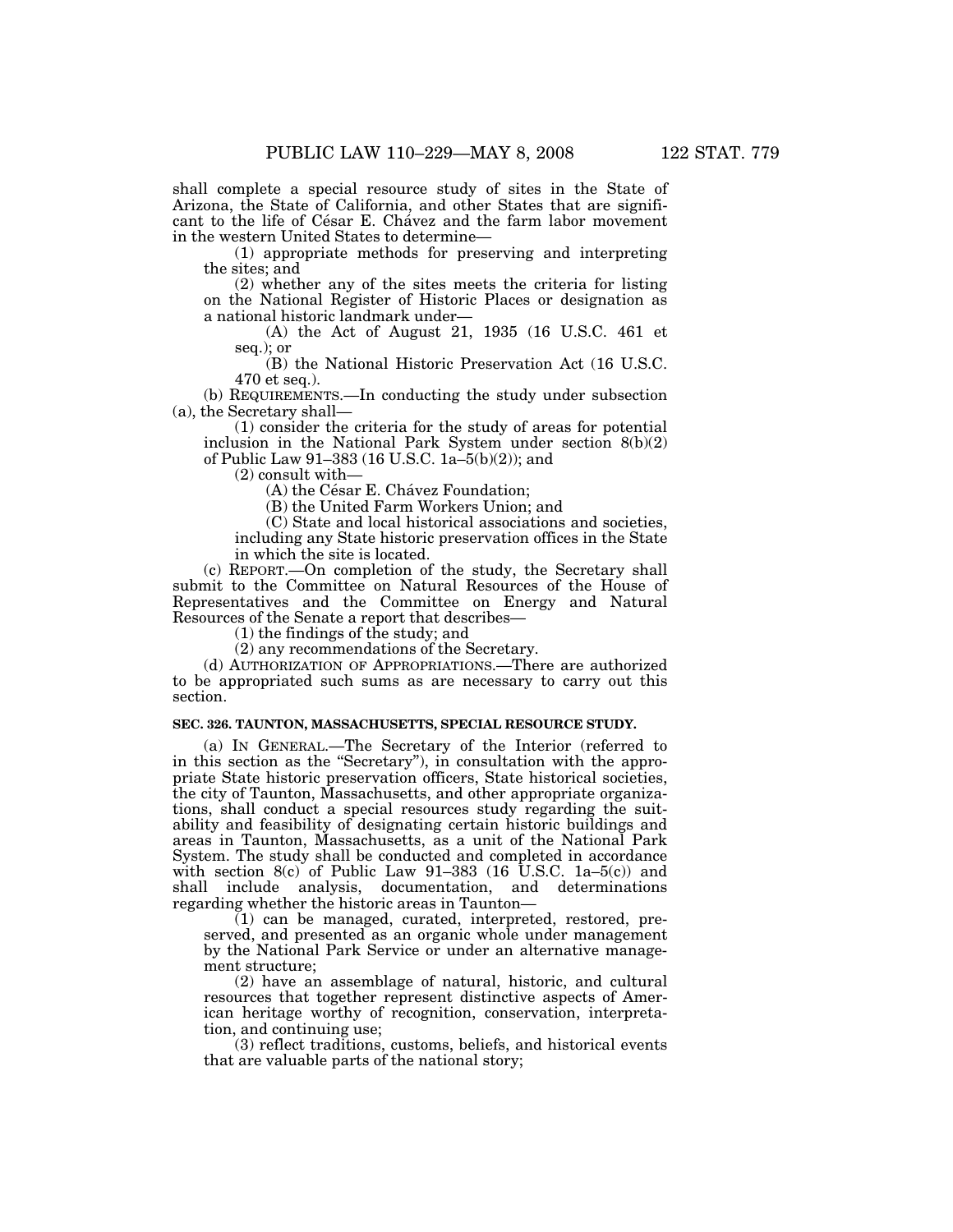(4) provide outstanding opportunities to conserve natural, historic, cultural, architectural, or scenic features;

(5) provide outstanding recreational and educational opportunities; and

(6) can be managed by the National Park Service in partnership with residents, business interests, nonprofit organizations, and State and local governments to develop a unit of the National Park System consistent with State and local economic activity.

(b) REPORT.—Not later than 3 fiscal years after the date on which funds are first made available for this section, the Secretary shall submit to the Committee on Natural Resources of the House of Representatives and the Committee on Energy and Natural Resources of the Senate a report on the findings, conclusions, and recommendations of the study required under subsection (a).

(c) PRIVATE PROPERTY.—The recommendations in the report submitted pursuant to subsection (b) shall include discussion and consideration of the concerns expressed by private landowners with respect to designating certain structures referred to in this section as a unit of the National Park System.

# **SEC. 327. RIM OF THE VALLEY CORRIDOR STUDY.**

(a) IN GENERAL.—The Secretary of the Interior (referred to in this section as the ''Secretary'') shall complete a special resource study of the area known as the Rim of the Valley Corridor, generally including the mountains encircling the San Fernando, La Crescenta, Santa Clarita, Simi, and Conejo Valleys in California, to determine—

(1) the suitability and feasibility of designating all or a portion of the corridor as a unit of the Santa Monica Mountains National Recreation Area; and

(2) the methods and means for the protection and interpretation of this corridor by the National Park Service, other Federal, State, or local government entities or private or non-profit organizations.

(b) DOCUMENTATION.—In conducting the study authorized under subsection (a), the Secretary shall document—

(1) the process used to develop the existing Santa Monica Mountains National Recreation Area Fire Management Plan and Environmental Impact Statement (September 2005); and

(2) all activity conducted pursuant to the plan referred to in paragraph (1) designed to protect lives and property from wildfire.

(c) STUDY REQUIREMENTS.—The Secretary shall conduct the study in accordance with section 8(c) of Public Law 91–383 (16 U.S.C. 1a–5).

(d) REPORT.—Not later than 3 years after the date on which funds are made available to carry out this title, the Secretary shall submit to the Committee on Natural Resources of the House of Representatives and the Committee on Energy and Natural Resources of the Senate a report containing—

(1) the results of the study; and

(2) any recommendations of the Secretary.

California.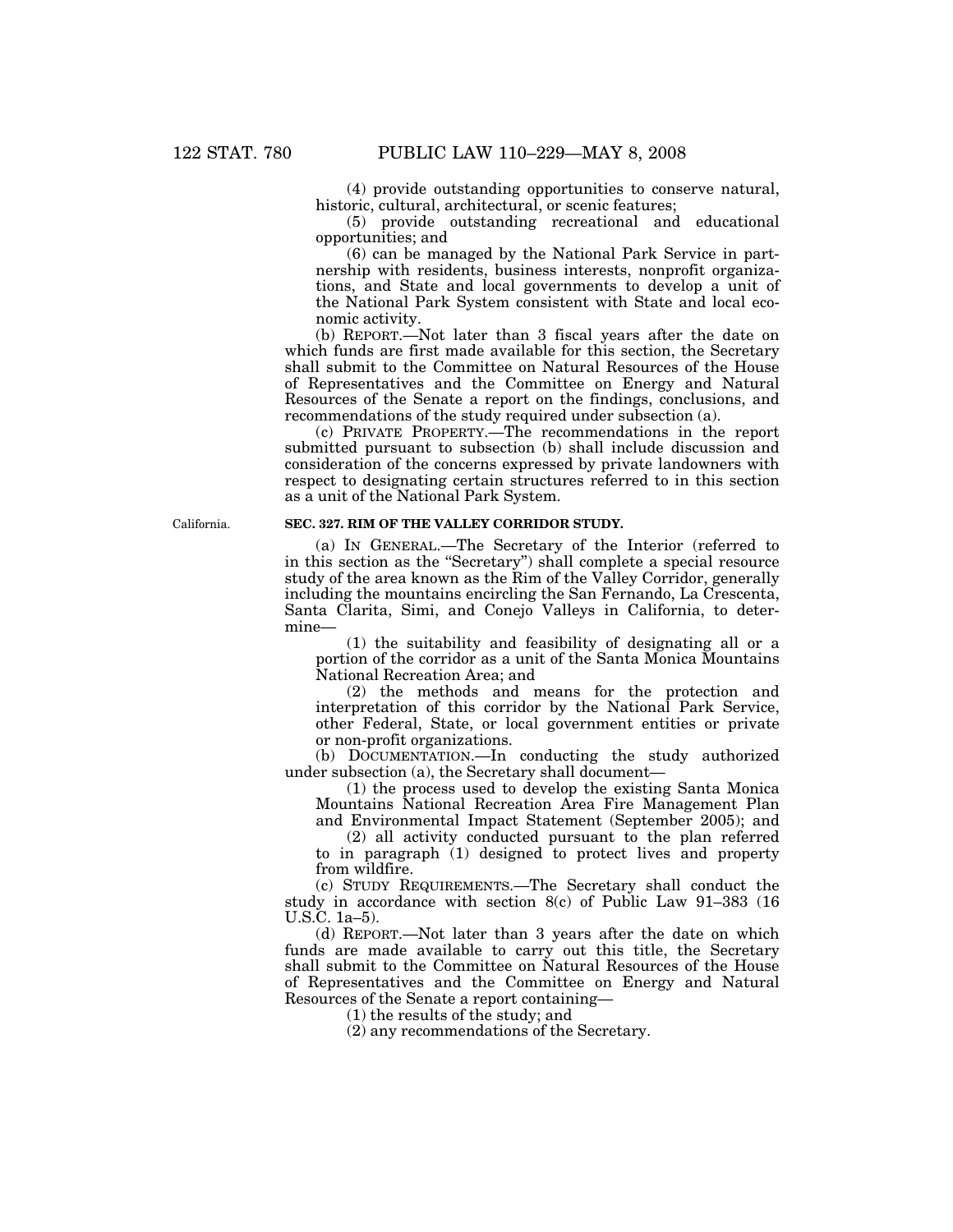# **Subtitle D—Memorials, Commissions, and Museums**

# **SEC. 331. COMMEMORATIVE WORK TO HONOR BRIGADIER GENERAL FRANCIS MARION AND HIS FAMILY.**

District of Columbia. 40 USC 8903 note.

(a) FINDINGS.—The Congress finds the following:

(1) Francis Marion was born in 1732 in St. John's Parish, Berkeley County, South Carolina. He married Mary Esther Videau on April 20th, 1786. Francis and Mary Esther Marion had no children, but raised a son of a relative as their own, and gave the child Francis Marion's name.

(2) Brigadier General Marion commanded the Williamsburg Militia Revolutionary force in South Carolina and was instrumental in delaying the advance of British forces by leading his troops in disrupting supply lines.

(3) Brigadier General Marion's tactics, which were unheard of in rules of warfare at the time, included lightning raids on British convoys, after which he and his forces would retreat into the swamps to avoid capture. British Lieutenant Colonel Tarleton stated that "as for this damned old swamp fox, the devil himself could not catch him''. Thus, the legend of the ''Swamp Fox'' was born.

(4) His victory at the Battle of Eutaw Springs in September of 1781 was officially recognized by Congress.

(5) Brigadier General Marion's troops are believed to be the first racially integrated force fighting for the United States, as his band was a mix of Whites, Blacks, both free and slave, and Native Americans.

(6) As a statesman, he represented his parish in the South Carolina senate as well as his State at the Constitutional Convention.

(7) Although the Congress has authorized the establishment of commemorative works on Federal lands in the District of Columbia honoring such celebrated Americans as George Washington, Thomas Jefferson, and Abraham Lincoln, the National Capital has no comparable memorial to Brigadier General Francis Marion for his bravery and leadership during the Revolutionary War, without which the United States would not exist.

(8) Brigadier General Marion's legacy must live on. Since 1878, United States Reservation 18 has been officially referred to as Marion Park. Located between 4th and 6th Streets, S.E., at the intersection of E Street and South Carolina Avenue, S.E., in Washington, DC, the park lacks a formal commemoration to this South Carolina hero who was important to the initiation of the Nation's heritage.

(9) The time has come to correct this oversight so that future generations of Americans will know and understand the preeminent historical and lasting significance to the Nation of Brigadier General Marion's contributions. Such a South Carolina hero deserves to be given the proper recognition.

(b) AUTHORITY TO ESTABLISH COMMEMORATIVE WORK.—The Marion Park Project, a committee of the Palmetto Conservation Foundation, may establish a commemorative work on Federal land in the District of Columbia and its environs to honor Brigadier General Francis Marion and his service.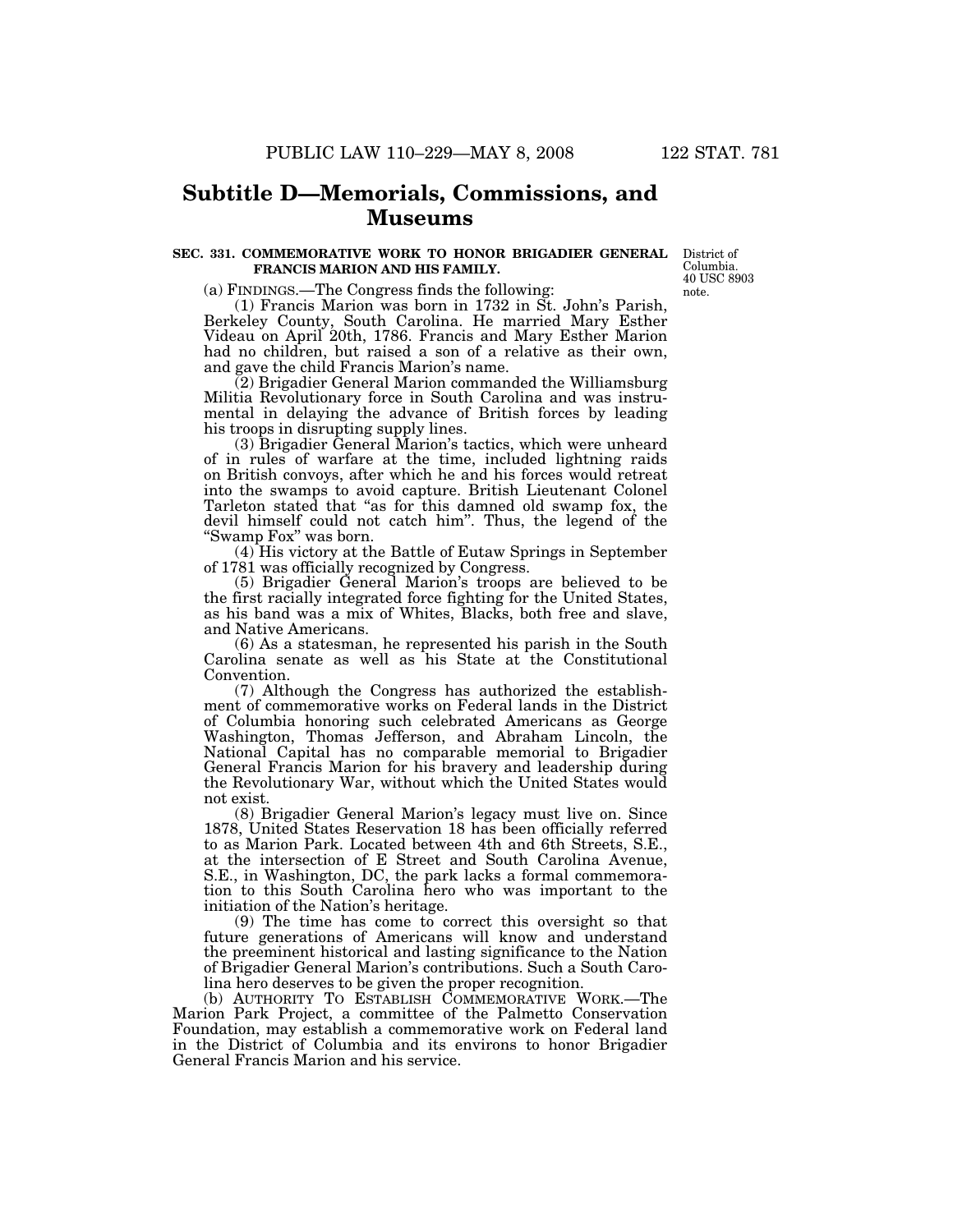(c) COMPLIANCE WITH STANDARDS FOR COMMEMORATIVE WORKS.—The commemorative work authorized by subsection (b) shall be established in accordance with chapter 89 of title 40, United States Code (commonly known as the ''Commemorative Works Act'').

(d) USE OF FEDERAL FUNDS PROHIBITED.—Federal funds may not be used to pay any expense of the establishment of the commemorative work authorized by subsection (b). The Marion Park Project, a committee of the Palmetto Conservation Foundation, shall be solely responsible for acceptance of contributions for, and payment of the expenses of, the establishment of that commemorative work.

(e) DEPOSIT OF EXCESS FUNDS.—If, upon payment of all expenses of the establishment of the commemorative work authorized by subsection (b) (including the maintenance and preservation amount provided for in section 8906(b) of title 40, United States Code), or upon expiration of the authority for the commemorative work under chapter 89 of title 40, United States Code, there remains a balance of funds received for the establishment of that commemorative work, the Marion Park Project, a committee of the Palmetto Conservation Foundation, shall transmit the amount of the balance to the Secretary of the Treasury for deposit in the account provided for in section  $8906(b)(1)$  of such title.

(f) DEFINITIONS.—For the purposes of this section, the terms ''commemorative work'' and ''the District of Columbia and its environs" have the meanings given to such terms in section  $8902(a)$ of title 40, United States Code.

40 USC 8903 note.

16 USC 431 note.

# **SEC. 332. DWIGHT D. EISENHOWER MEMORIAL COMMISSION.**

Section 8162 of the Department of Defense Appropriations Act, 2000 (Public Law 106–79; 113 Stat. 1274) is amended—

(1) by striking subsection (j) and inserting the following: ''(j) POWERS OF THE COMMISSION.—

 $"(1)$  In GENERAL.

''(A) POWERS.—The Commission may—

''(i) make such expenditures for services and materials for the purpose of carrying out this section as the Commission considers advisable from funds appropriated or received as gifts for that purpose;

''(ii) solicit and accept contributions to be used in carrying out this section or to be used in connection with the construction or other expenses of the memorial;

''(iii) hold hearings and enter into contracts;

"(iv) enter into contracts for specialized or professional services as necessary to carry out this section; and

" $(v)$  take such actions as are necessary to carry out this section.

''(B) SPECIALIZED OR PROFESSIONAL SERVICES.—Services under subparagraph (A)(iv) may be—

"(i) obtained without regard to the provisions of title 5, United States Code, including section 3109 of that title; and

''(ii) may be paid without regard to the provisions of title 5, United States Code, including chapter 51 and subchapter III of chapter 53 of that title.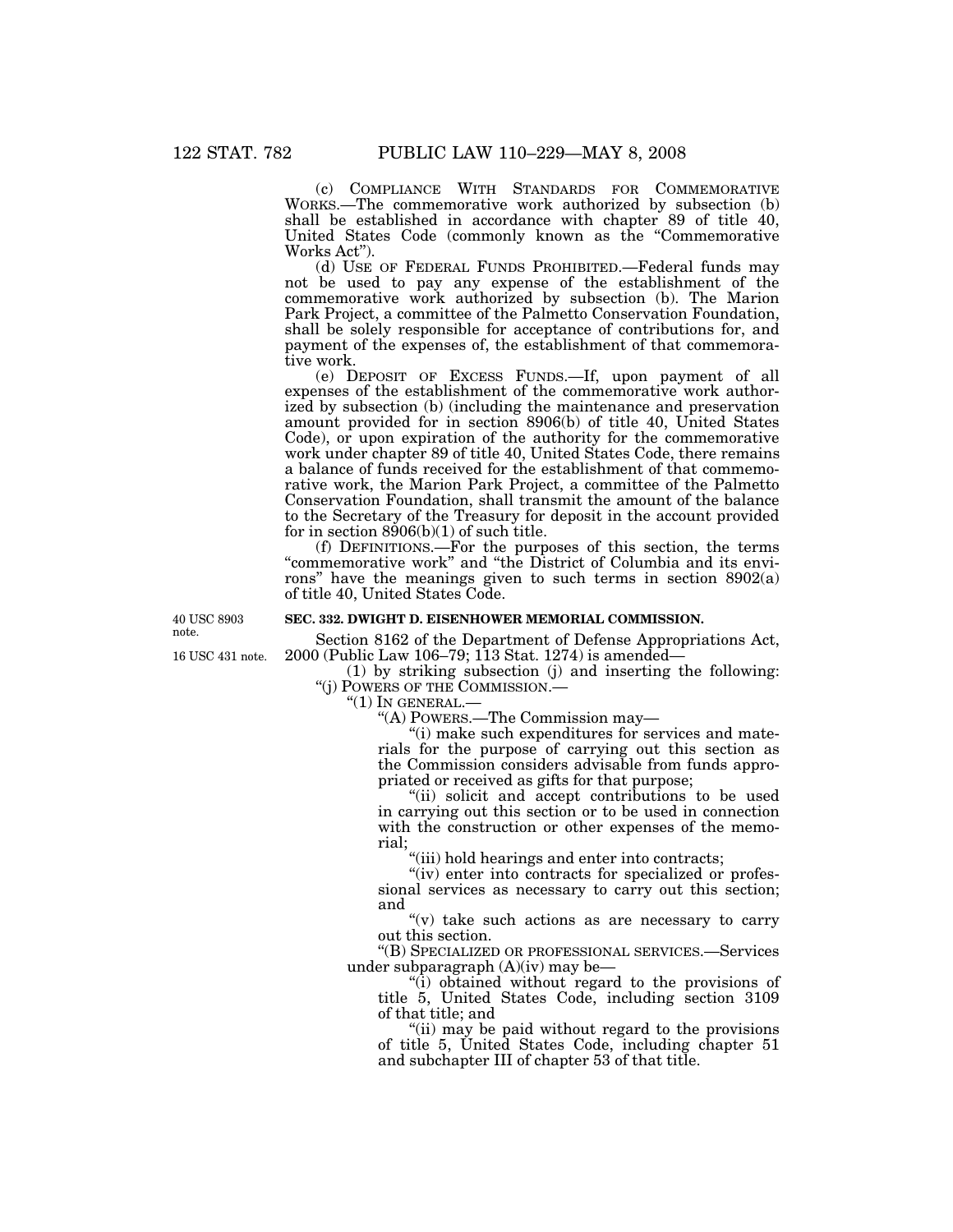"(2) GIFTS OF PROPERTY.—The Commission may accept gifts of real or personal property to be used in carrying out this section, including to be used in connection with the construction or other expenses of the memorial.

''(3) FEDERAL COOPERATION.—At the request of the Commission, a Federal department or agency may provide any information or other assistance to the Commission that the head of the Federal department or agency determines to be appropriate.<br>"(4) POWERS OF MEMBERS AND AGENTS.—

''(4) POWERS OF MEMBERS AND AGENTS.— ''(A) IN GENERAL.—If authorized by the Commission, any member or agent of the Commission may take any action that the Commission is authorized to take under this section.

''(B) ARCHITECT.—The Commission may appoint an architect as an agent of the Commission to—

''(i) represent the Commission on various governmental source selection and planning boards on the selection of the firms that will design and construct the memorial; and

''(ii) perform other duties as designated by the Chairperson of the Commission.

''(C) TREATMENT.—An authorized member or agent of the Commission (including an individual appointed under subparagraph (B)) providing services to the Commission shall be considered an employee of the Federal Government in the performance of those services for the purposes of chapter 171 of title 28, United States Code, relating to tort claims.

''(5) TRAVEL.—Each member of the Commission shall be allowed travel expenses, including per diem in lieu of subsistence, at rates authorized for employees of agencies under subchapter I of chapter 57 of title 5, United States Code, while away from their homes or regular places of business in the performance of services for the Commission.'';

(2) by redesignating subsection (o) as subsection (q); and (3) by adding after subsection (n) the following:

''(o) STAFF AND SUPPORT SERVICES.—

"(1) EXECUTIVE DIRECTOR.—There shall be an Executive Director appointed by the Commission to be paid at a rate not to exceed the maximum rate of basic pay for level IV of the Executive Schedule.

 $"(2)$  STAFF.-

''(A) IN GENERAL.—The staff of the Commission may be appointed and terminated without regard to the provisions of title 5, United States Code, governing appointments in the competitive service, and may be paid without regard to the provisions of chapter 51 and subchapter III of chapter 53 of that title, relating to classification and General Schedule pay rates, except that an individual appointed under this paragraph may not receive pay in excess of the maximum rate of basic pay for GS–15 of the General Schedule.

''(B) SENIOR STAFF.—Notwithstanding subparagraph (A), not more than 3 staff employees of the Commission (in addition to the Executive Director) may be paid at a rate not to exceed the maximum rate of basic pay for level IV of the Executive Schedule.

Appointment.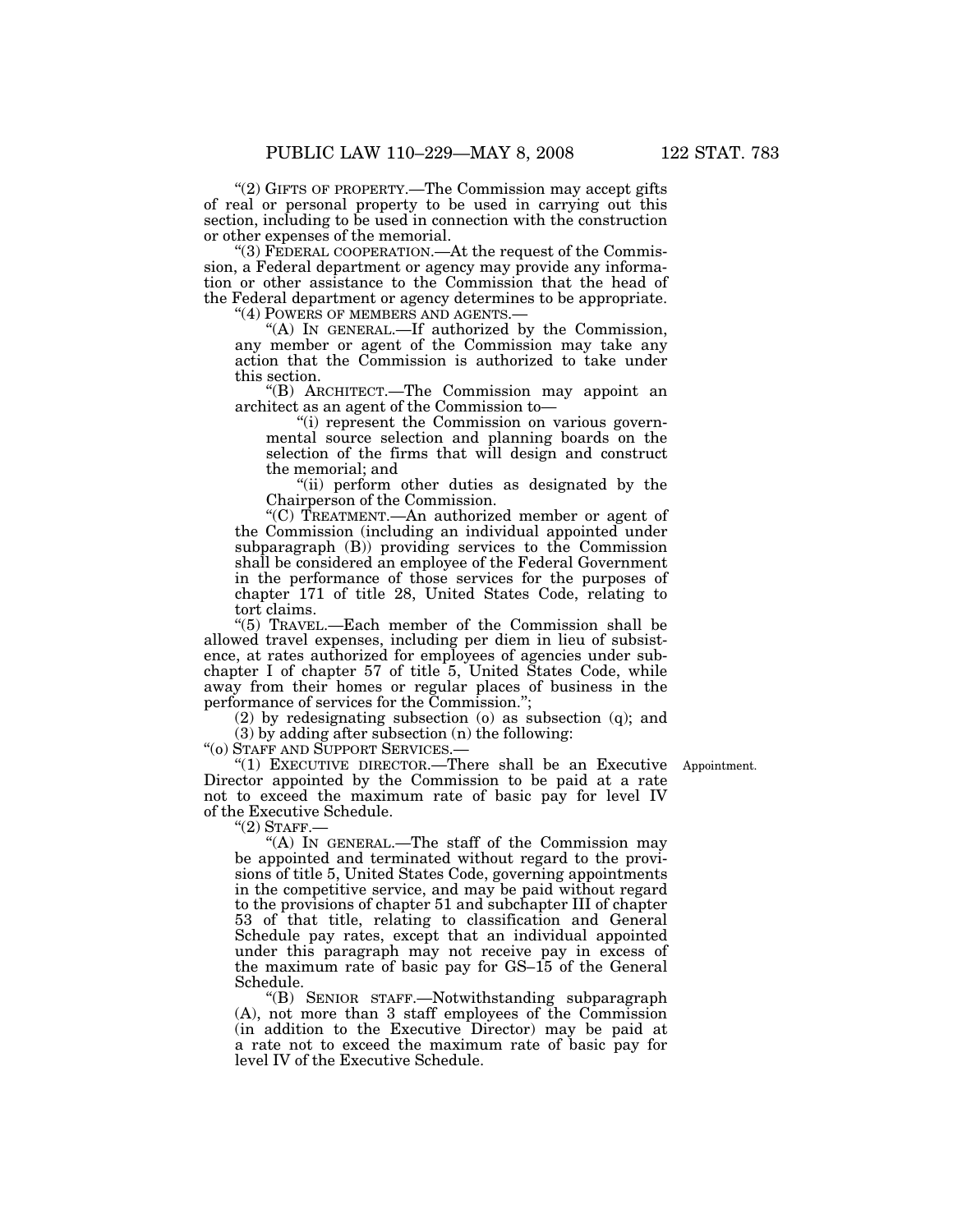"(3) STAFF OF FEDERAL AGENCIES.—On request of the Commission, the head of any Federal department or agency may detail any of the personnel of the department or agency to the Commission to assist the Commission to carry out its duties under this section.

''(4) FEDERAL SUPPORT.—The Commission shall obtain administrative and support services from the General Services Administration on a reimbursable basis. The Commission may use all contracts, schedules, and acquisition vehicles allowed to external clients through the General Services Administration.

''(5) COOPERATIVE AGREEMENTS.—The Commission may enter into cooperative agreements with Federal agencies, State, local, tribal and international governments, and private interests and organizations which will further the goals and purposes of this section.

"(6) TEMPORARY, INTERMITTENT, AND PART-TIME SERVICES.—

''(A) IN GENERAL.—The Commission may obtain temporary, intermittent, and part-time services under section 3109 of title 5, United States Code, at rates not to exceed the maximum annual rate of basic pay payable under section 5376 of that title.

''(B) NON-APPLICABILITY TO CERTAIN SERVICES.—This paragraph shall not apply to services under subsection  $(j)(1)(A)(iv).$ 

"(7) VOLUNTEER SERVICES.—

''(A) IN GENERAL.—Notwithstanding section 1342 of title 31, United States Code, the Commission may accept and utilize the services of volunteers serving without compensation.<br>" $(B)$ 

REIMBURSEMENT.—The Commission may reimburse such volunteers for local travel and office supplies, and for other travel expenses, including per diem in lieu of subsistence, as authorized by section 5703 of title 5, United States Code.

''(C) LIABILITY.—

''(i) IN GENERAL.—Subject to clause (ii), a volunteer described in subparagraph (A) shall be considered to be a volunteer for purposes of the Volunteer Protection Act of 1997 (42 U.S.C. 14501 et seq.).

''(ii) EXCEPTION.—Section 4(d) of the Volunteer Protection Act of 1997 (42 U.S.C. 14503(d)) shall not apply for purposes of a claim against a volunteer described in subparagraph (A).

''(p) AUTHORIZATION OF APPROPRIATIONS.—There are authorized to be appropriated such sums as necessary to carry out this section.''.

# **SEC. 333. COMMISSION TO STUDY THE POTENTIAL CREATION OF A NATIONAL MUSEUM OF THE AMERICAN LATINO.**

(a) ESTABLISHMENT OF COMMISSION.—

(1) IN GENERAL.—There is established the Commission to Study the Potential Creation of a National Museum of the American Latino (hereafter in this section referred to as the "Commission").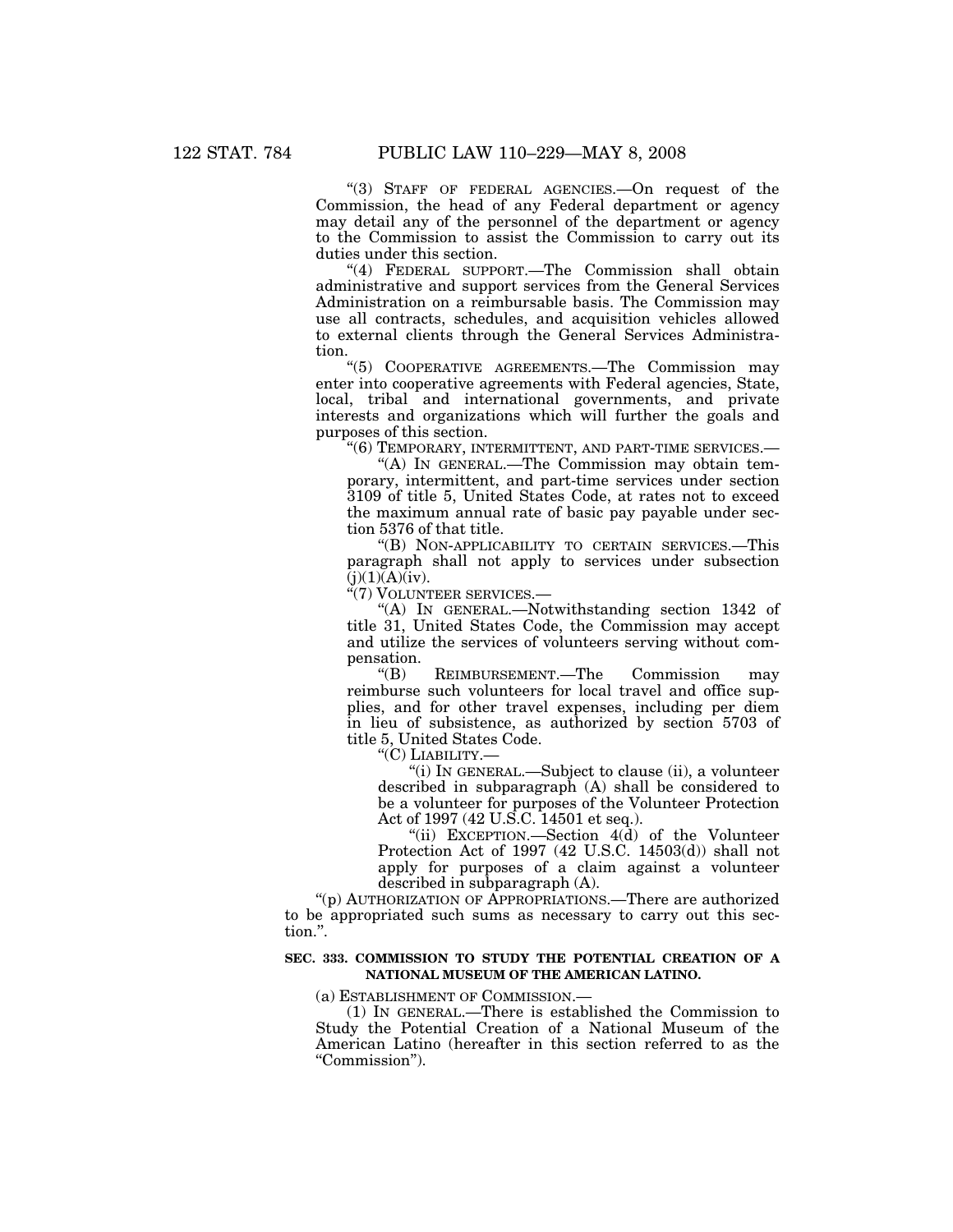(2) MEMBERSHIP.—The Commission shall consist of 23 Deadline. members appointed not later than 6 months after the date of enactment of this Act as follows:

> (A) The President shall appoint 7 voting members. President.

(B) The Speaker of the House of Representatives, the Minority Leader of the House of Representatives, the Majority Leader of the Senate, and the Minority Leader of the Senate shall each appoint 3 voting members.

(C) In addition to the members appointed under subparagraph (B), the Speaker of the House of Representatives, the Minority Leader of the House of Representatives, the Majority Leader of the Senate, and the Minority Leader of the Senate shall each appoint 1 nonvoting member.

(3) QUALIFICATIONS.—Members of the Commission shall be chosen from among individuals, or representatives of institutions or entities, who possess either—

(A) a demonstrated commitment to the research, study, or promotion of American Latino life, art, history, political or economic status, or culture, together with—

(i) expertise in museum administration;

(ii) expertise in fundraising for nonprofit or cultural institutions;

(iii) experience in the study and teaching of Latino culture and history at the post-secondary level;

(iv) experience in studying the issue of the Smithsonian Institution's representation of American Latino art, life, history, and culture; or

(v) extensive experience in public or elected service; or

(B) experience in the administration of, or the planning for the establishment of, museums devoted to the study and promotion of the role of ethnic, racial, or cultural groups in American history.

(b) FUNCTIONS OF THE COMMISSION.—

(1) PLAN OF ACTION FOR ESTABLISHMENT AND MAINTENANCE OF MUSEUM.—The Commission shall submit a report to the Reports. President and the Congress containing its recommendations with respect to a plan of action for the establishment and maintenance of a National Museum of the American Latino in Washington, DC (hereafter in this section referred to as the ''Museum'').

(2) FUNDRAISING PLAN.—The Commission shall develop a fundraising plan for supporting the creation and maintenance of the Museum through contributions by the American people, and a separate plan on fundraising by the American Latino community.

(3) REPORT ON ISSUES.—The Commission shall examine (in consultation with the Secretary of the Smithsonian Institution), and submit a report to the President and the Congress on, the following issues:

(A) The availability and cost of collections to be acquired and housed in the Museum.

(B) The impact of the Museum on regional Hispanicand Latino-related museums.

(C) Possible locations for the Museum in Washington, DC and its environs, to be considered in consultation with the National Capital Planning Commission and the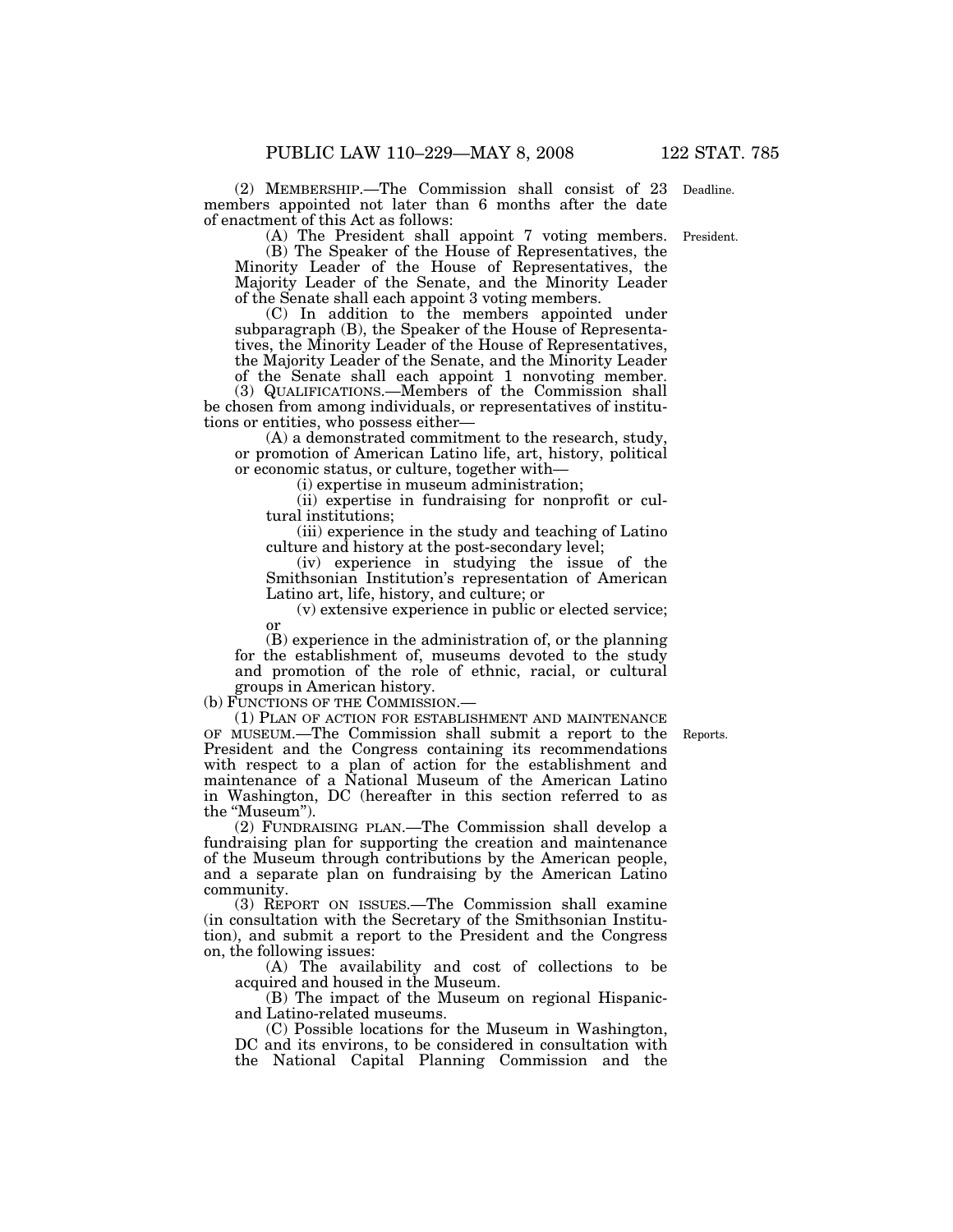Commission of Fine Arts, the Department of the Interior and Smithsonian Institution.

(D) Whether the Museum should be located within the Smithsonian Institution.

(E) The governance and organizational structure from which the Museum should operate.

(F) How to engage the American Latino community in the development and design of the Museum.<br>(G) The cost of constructing, operating.

(G) The cost of constructing, operating, and maintaining the Museum.

(4) LEGISLATION TO CARRY OUT PLAN OF ACTION.—Based on the recommendations contained in the report submitted under paragraph (1) and the report submitted under paragraph (3), the Commission shall submit for consideration to the Committee on Transportation and Infrastructure of the House of Representatives, the Committee on House Administration of the House of Representatives, the Committee on Rules and Administration of the Senate, the Committee on Natural Resources of the House of Representatives, the Committee on Energy and Natural Resources of the Senate, and the Committees on Appropriations of the House of Representatives and the Senate recommendations for a legislative plan of action to create and construct the Museum.

(5) NATIONAL CONFERENCE.—In carrying out its functions under this section, the Commission may convene a national conference on the Museum, comprised of individuals committed to the advancement of American Latino life, art, history, and culture, not later than 18 months after the commission members are selected.

(c) ADMINISTRATIVE PROVISIONS.—

(1) FACILITIES AND SUPPORT OF DEPARTMENT OF THE INTERIOR.—The Department of the Interior shall provide from funds appropriated for this purpose administrative services, facilities, and funds necessary for the performance of the Commission's functions. These funds shall be made available prior to any meetings of the Commission.

(2) COMPENSATION.—Each member of the Commission who is not an officer or employee of the Federal Government may receive compensation for each day on which the member is engaged in the work of the Commission, at a daily rate to be determined by the Secretary of the Interior.

(3) TRAVEL EXPENSES.—Each member shall be entitled to travel expenses, including per diem in lieu of subsistence, in accordance with applicable provisions under subchapter I of chapter 57 of title 5, United States Code.

(4) FEDERAL ADVISORY COMMITTEE ACT.—The Commission is not subject to the provisions of the Federal Advisory Committee Act.

(d) DEADLINE FOR SUBMISSION OF REPORTS; TERMINATION.—

(1) DEADLINE.—The Commission shall submit final versions of the reports and plans required under subsection (b) not later than 24 months after the date of the Commission's first meeting.

(2) TERMINATION.—The Commission shall terminate not later than 30 days after submitting the final versions of reports and plans pursuant to paragraph  $(\bar{1})$ .

Recommendations.

Deadline.

Applicability.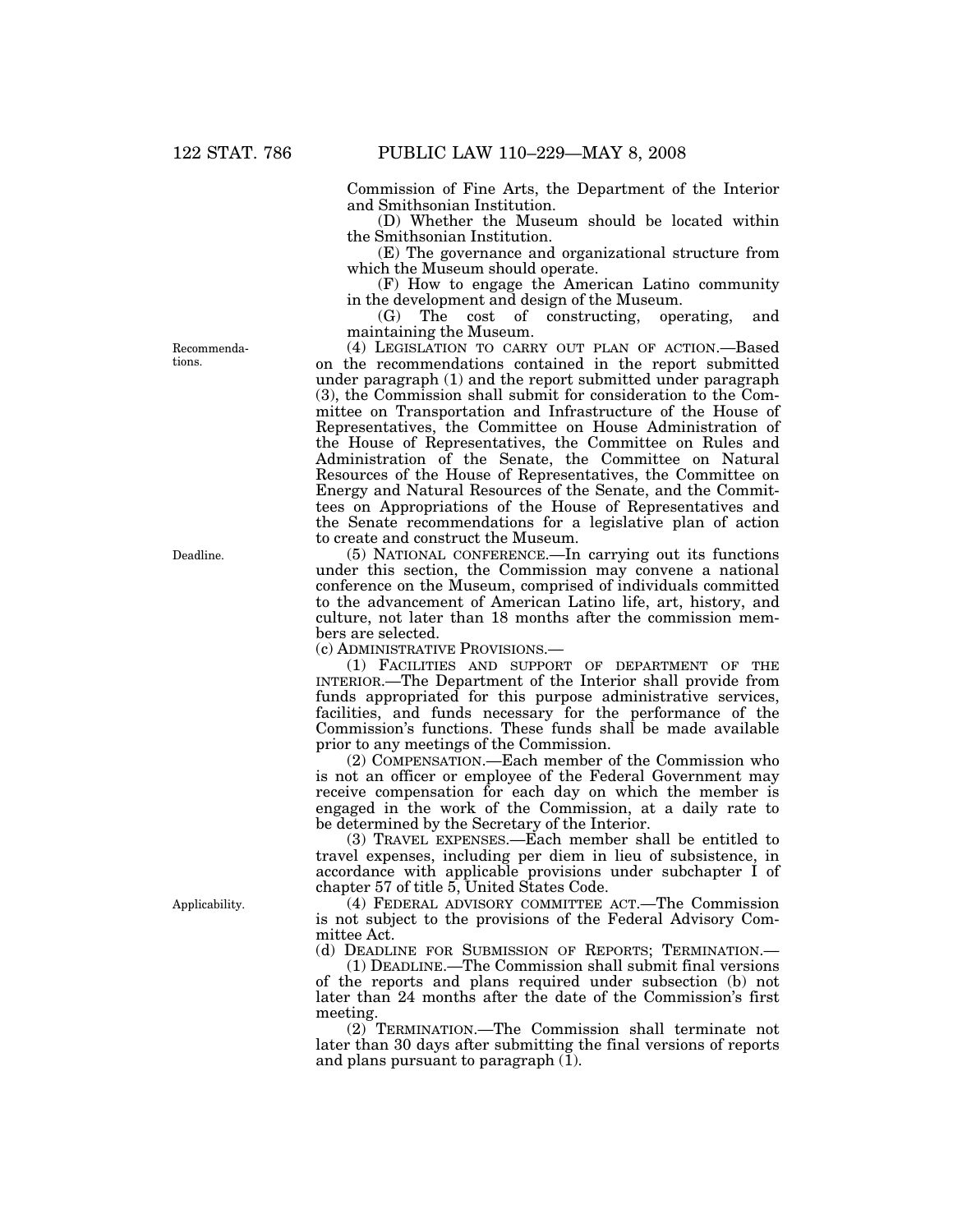(e) AUTHORIZATION OF APPROPRIATIONS.—There are authorized to be appropriated for carrying out the activities of the Commission \$2,100,000 for the first fiscal year beginning after the date of enactment of this Act and \$1,100,000 for the second fiscal year beginning after the date of enactment of this Act.

# **SEC. 334. HUDSON-FULTON-CHAMPLAIN QUADRICENTENNIAL COMMEMORATION COMMISSION.**

(a) COORDINATION.—Each commission established under this section shall coordinate with the other respective commission established under this section to ensure that commemorations of Henry Hudson, Robert Fulton, and Samuel de Champlain are—

(1) consistent with the plans and programs of the commemorative commissions established by the States of New York and Vermont; and

(2) well-organized and successful.

(b) DEFINITIONS.—In this section:

(1) CHAMPLAIN COMMEMORATION.—The term ''Champlain commemoration'' means the commemoration of the 400th

anniversary of the voyage of Samuel de Champlain.<br>(2) CHAMPLAIN COMMISSION.—The term "Champlain (2) CHAMPLAIN COMMISSION.—The term ''Champlain Commission'' means the Champlain Quadricentennial Commemoration Commission established by subsection (c)(1).

(3) COMMISSION.—The term ''Commission'' means each of the Champlain Commission and the Hudson-Fulton Commission.

(4) HUDSON-FULTON COMMEMORATION.—The term ''Hudson-Fulton commemoration'' means the commemoration of—

(A) the 200th anniversary of the voyage of Robert Fulton in the Clermont; and

(B) the 400th anniversary of the voyage of Henry Hudson in the Half Moon.

(5) HUDSON-FULTON COMMISSION.—The term ''Hudson-Fulton Commission'' means the Hudson-Fulton 400th Commemoration Commission established by subsection (d)(1).

(6) LAKE CHAMPLAIN BASIN PROGRAM.—The term ''Lake Champlain Basin Program'' means the partnership established by section 120 of the Federal Water Pollution Control Act (33 U.S.C. 1270) between the States of New York and Vermont and Federal agencies to carry out the Lake Champlain management plan entitled, "Opportunities for Action: An Evolving Plan for the Lake Champlain Basin''.

(7) SECRETARY.—The term ''Secretary'' means the Secretary of the Interior.

(c) ESTABLISHMENT OF CHAMPLAIN COMMISSION.—

(1) IN GENERAL.—There is established a commission to be known as the "Champlain Quadricentennial Commemoration" Commission''.

(2) MEMBERSHIP.—

(A) COMPOSITION.—The Champlain Commission shall be composed of 10 members, of whom—

(i) 1 member shall be the Director of the National Park Service (or a designee);

(ii) 4 members shall be appointed by the Secretary from among individuals who, on the date of enactment of this Act, are—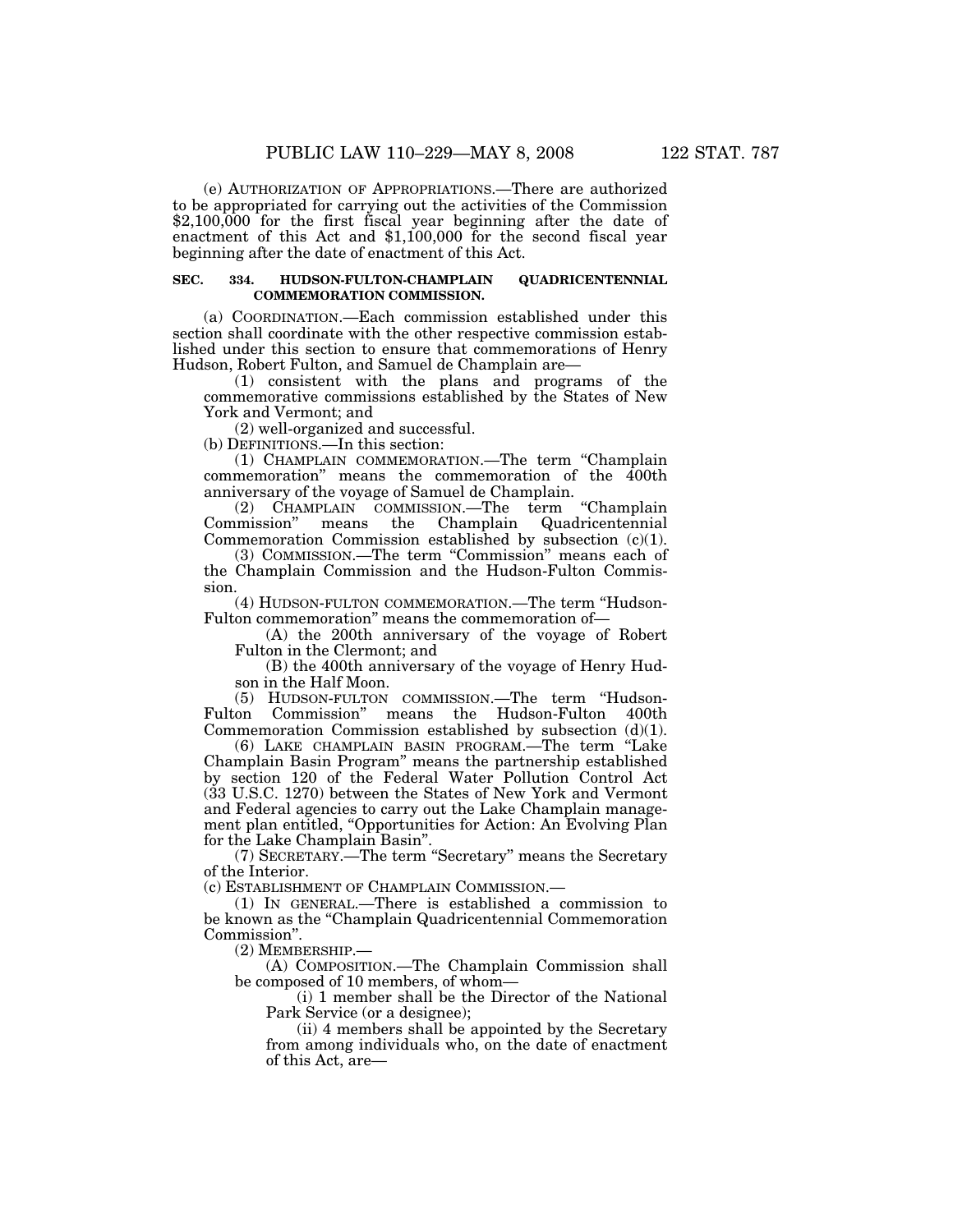(I) serving as members of the Hudson-Fulton-Champlain Quadricentennial Commission of the State of New York; and

(II) residents of Champlain Valley, New York; (iii) 4 members shall be appointed by the Secretary from among individuals who, on the date of enactment of this Act, are—

(I) serving as members of the Lake Champlain Quadricentennial Commission of the State of Vermont; and

(II) residents of the State of Vermont; and (iv) 1 member shall be appointed by the Secretary, and shall be an individual who has—

(I) an interest in, support for, and expertise appropriate with respect to, the Champlain commemoration; and

(II) knowledge relating to the history of the Champlain Valley.

(B) TERM; VACANCIES.—

(i) TERM.—A member of the Champlain Commission shall be appointed for the life of the Champlain Commission.

(ii) VACANCIES.—A vacancy on the Champlain Commission shall be filled in the same manner in which the original appointment was made.

(3) DUTIES.—The Champlain Commission shall—

(A) plan, develop, and execute programs and activities appropriate to commemorate the 400th anniversary of the voyage of Samuel de Champlain, the first European to discover and explore Lake Champlain;

(B) facilitate activities relating to the Champlain Quadricentennial throughout the United States;

(C) coordinate the activities of the Champlain Commission with—

(i) State commemoration commissions;

(ii) appropriate Federal agencies;

(iii) the Lake Champlain Basin Program;

(iv) the National Endowment for the Arts; and (v) the Smithsonian Institution;

(D) encourage civic, patriotic, historical, educational, artistic, religious, economic, and other organizations throughout the United States to organize and participate in anniversary activities to expand the understanding and appreciation of the significance of the voyage of Samuel de Champlain;

(E) provide technical assistance to States, localities, and nonprofit organizations to further the Champlain commemoration;

(F) coordinate and facilitate for the public scholarly research on, publication about, and interpretation of, the voyage of Samuel de Champlain;

(G) ensure that the Champlain 2009 anniversary provides a lasting legacy and a long-term public benefit by assisting in the development of appropriate programs and facilities;

(H) help ensure that the observances of the voyage of Samuel de Champlain are inclusive and appropriately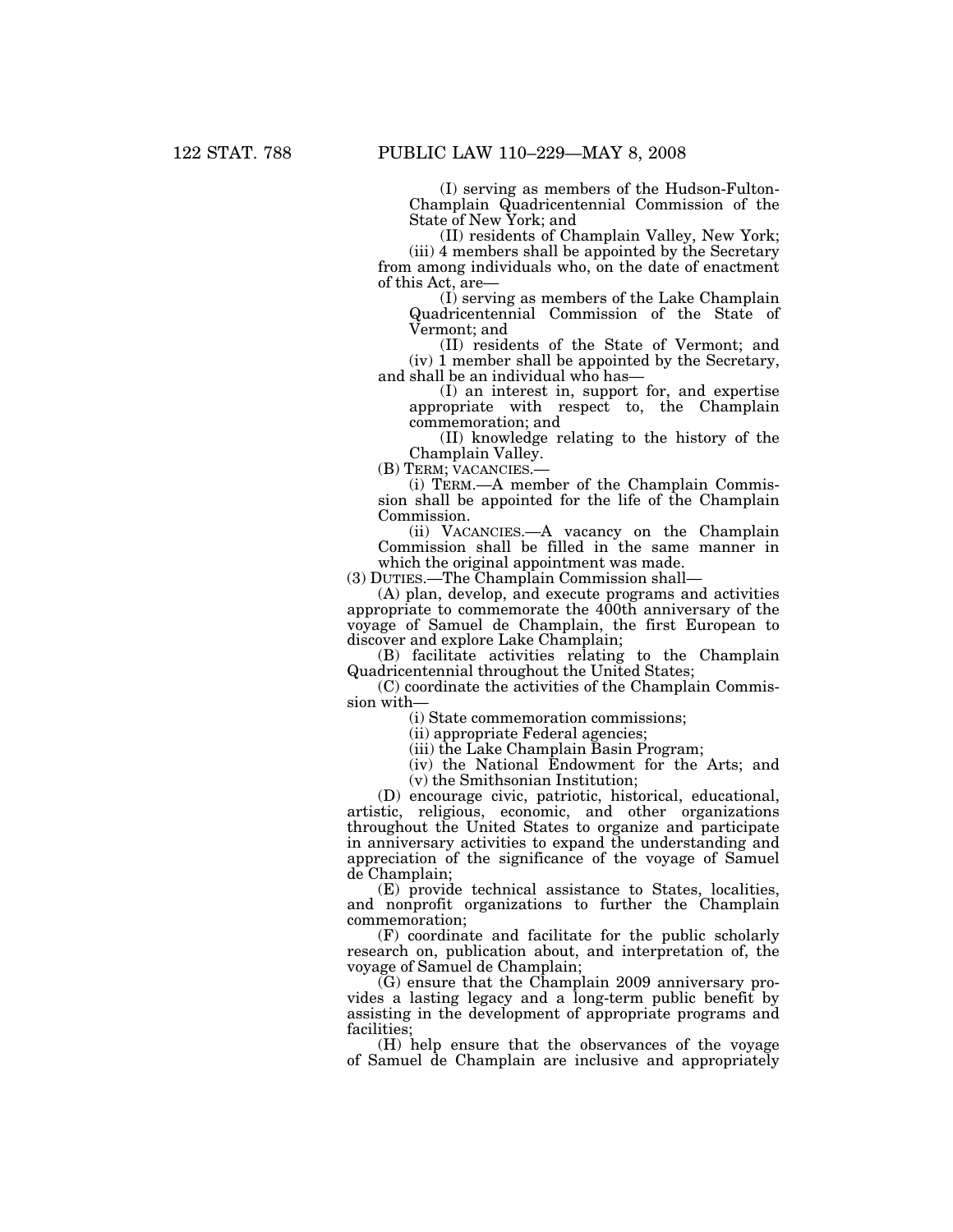recognize the experiences and heritage of all people present when Samuel de Champlain arrived in the Champlain Valley; and

(I) consult and coordinate with the Lake Champlain Basin Program and other relevant organizations to plan and develop programs and activities to commemorate the voyage of Samuel de Champlain.

(1) ESTABLISHMENT.—There is established a commission to be known as the ''Hudson-Fulton 400th Commemoration Commission''.

(2) MEMBERSHIP.— (A) COMPOSITION.—The Hudson-Fulton Commission shall be composed of 15 members, of whom—

 $(i)$  I member shall be the Director of the National Park Service (or a designee);

(ii) 1 member shall be appointed by the Secretary, after considering the recommendation of the Governor of the State of New York;

(iii) 6 members shall be appointed by the Secretary, after considering the recommendations of the Members of the House of Representatives whose districts encompass the Hudson River Valley;

(iv) 2 members shall be appointed by the Secretary, after considering the recommendations of the Members of the Senate from the State of New York;

(v) 2 members shall be—

(I) appointed by the Secretary; and

(II) individuals who have an interest in, support for, and expertise appropriate with respect to, the Hudson-Fulton commemoration, of whom—

(aa) 1 member shall be an individual with expertise in the Hudson River Valley National Heritage Area; and

(bb) 1 member shall be an individual with expertise in the State of New York, as it

relates to the Hudson-Fulton commemoration; (vi) 1 member shall be the Chairperson of a commemorative commission formed by the State of New York (or the designee of the Chairperson); and

(vii) 2 members shall be appointed by the Secretary, after—

(I) considering the recommendation of the Mayor of the city of New York; and

(II) consulting the Members of the House of Representatives whose districts encompass the city of New York.

(B) TERM; VACANCIES.—

(i) TERM.—A member of the Hudson-Fulton Commission shall be appointed for the life of the Hudson-Fulton Commission.

(ii) VACANCIES.—A vacancy on the Hudson-Fulton Commission shall be filled in the same manner in which the original appointment was made.

(3) DUTIES.—The Hudson-Fulton Commission shall—

(A) plan, develop, and execute programs and activities appropriate to commemorate—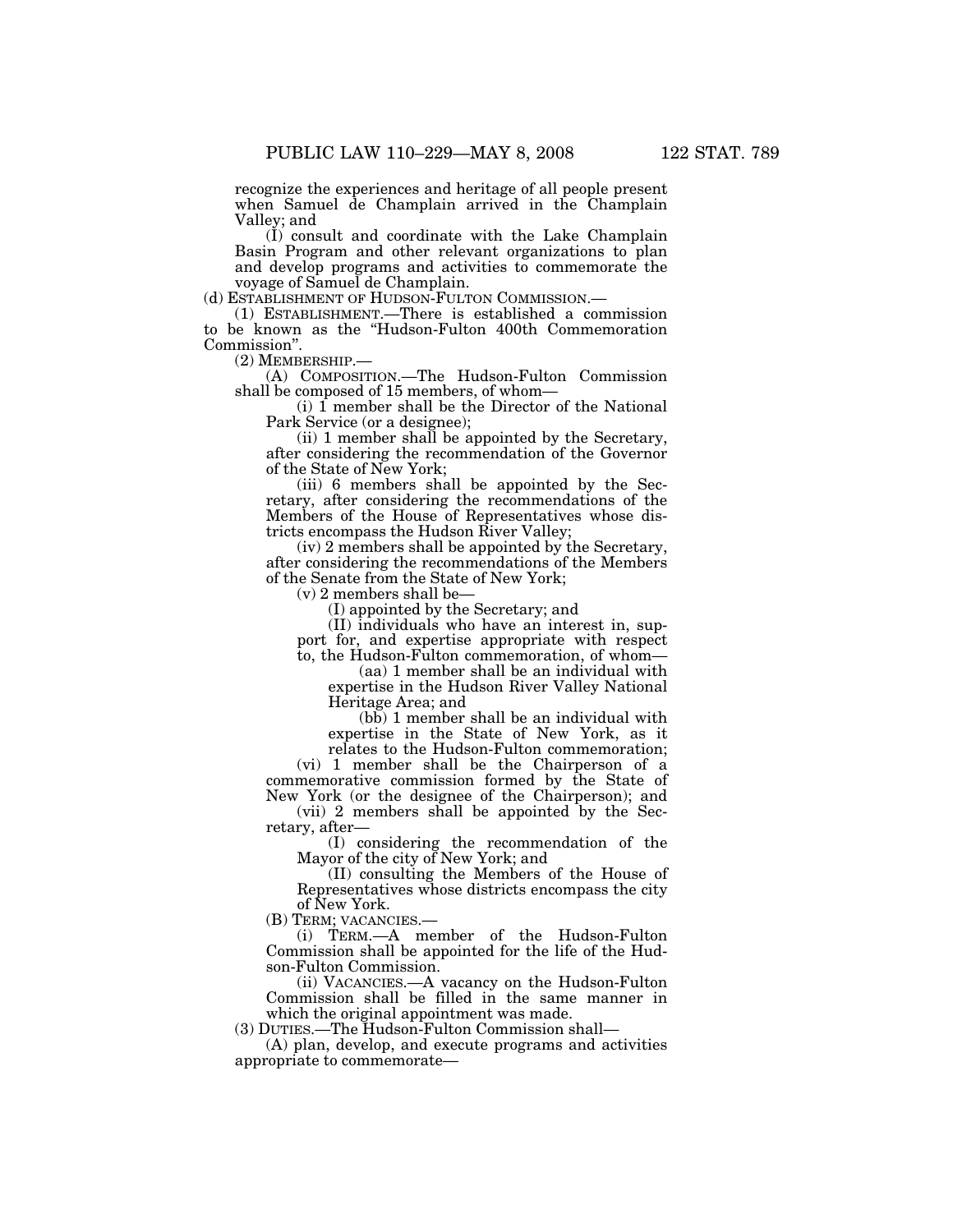(i) the 400th anniversary of the voyage of Henry Hudson, the first European to sail up the Hudson River; and

(ii) the 200th anniversary of the voyage of Robert Fulton, the first person to use steam navigation on a commercial basis;

(B) facilitate activities relating to the Hudson-Fulton-Champlain Quadricentennial throughout the United States;

(C) coordinate the activities of the Hudson-Fulton Commission with—

(i) State commemoration commissions;

(ii) appropriate Federal agencies;

(iii) the National Park Service, with respect to the Hudson River Valley National Heritage Area;

(iv) the American Heritage Rivers Initiative Interagency Committee established by Executive Order 13061, dated September 11, 1997;

(v) the National Endowment for the Humanities; (vi) the National Endowment for the Arts; and (vii) the Smithsonian Institution;

(D) encourage civic, patriotic, historical, educational, artistic, religious, economic, and other organizations throughout the United States to organize and participate in anniversary activities to expand the understanding and appreciation of the significance of the voyages of Henry Hudson and Robert Fulton;

(E) provide technical assistance to States, localities, and nonprofit organizations to further the Hudson-Fulton commemoration;

(F) coordinate and facilitate for the public scholarly research on, publication about, and interpretation of, the voyages of Henry Hudson and Robert Fulton;

(G) ensure that the Hudson-Fulton 2009 commemorations provide a lasting legacy and long-term public benefit by assisting in the development of appropriate programs and facilities; and

(H) help ensure that the observances of Henry Hudson are inclusive and appropriately recognize the experiences and heritage of all people present when Henry Hudson sailed the Hudson River.

(e) COMMISSION MEETINGS.—

(1) INITIAL MEETING.—Not later than 30 days after the date on which all members of a commission established under this section have been appointed, the applicable Commission shall hold an initial meeting.

(2) MEETINGS.—A commission established under this section shall meet—

(A) at least twice each year; or

(B) at the call of the Chairperson or the majority of the members of the Commission.

(3) QUORUM.—A majority of voting members shall constitute a quorum, but a lesser number may hold meetings. (4) CHAIRPERSON AND VICE CHAIRPERSON.—

(A) ELECTION.—The Commission shall elect the Chairperson and the Vice Chairperson of the Commission on an annual basis.

Deadline.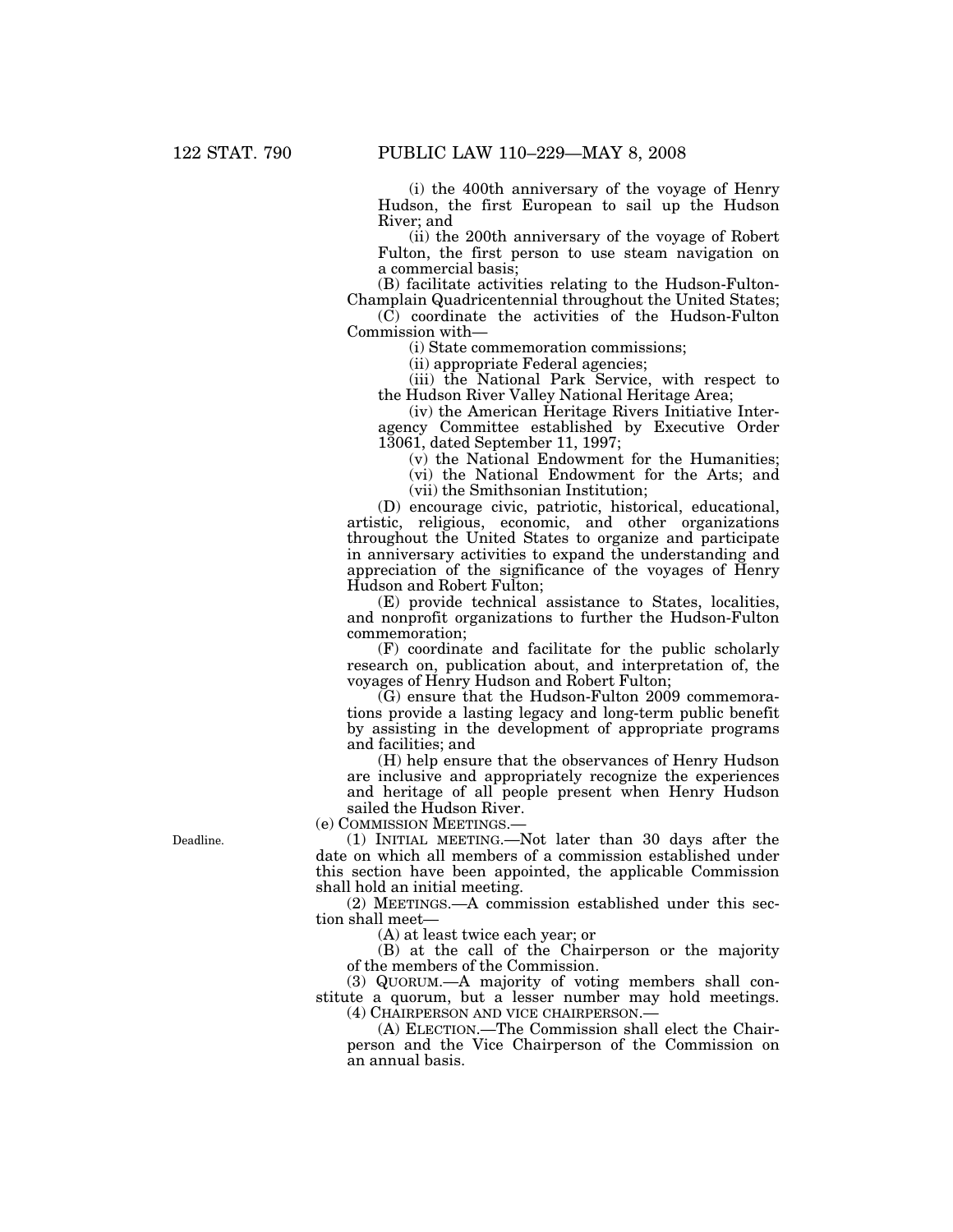(B) ABSENCE OF THE CHAIRPERSON.—The Vice Chairperson shall serve as the Chairperson in the absence of the Chairperson.

(5) VOTING.—A commission established under this section shall act only on an affirmative vote of a majority of the voting members of the applicable Commission. (f) COMMISSION POWERS.—

(1) GIFTS.—The Commission may solicit, accept, use, and dispose of gifts, bequests, or devises of money or other property for aiding or facilitating the work of the Commission.

(2) APPOINTMENT OF ADVISORY COMMITTEES.—The Commission may appoint such advisory committees as the Commission determines to be necessary to carry out this section.

(3) AUTHORIZATION OF ACTION.—The Commission may authorize any member or employee of the Commission to take any action that the Commission is authorized to take under this section.

(4) PROCUREMENT.—

(A) IN GENERAL.—The Commission may procure supplies, services, and property, and make or enter into contracts, leases, or other legal agreements, to carry out this section (except that a contract, lease, or other legal agreement made or entered into by the Commission shall not extend beyond the date of termination of the Commission).

(B) LIMITATION.—The Commission may not purchase real property.

(5) POSTAL SERVICES.—The Commission may use the United States mails in the same manner and under the same conditions as other agencies of the Federal Government.

(6) GRANTS.—

(A) CHAMPLAIN COMMISSION.—The Champlain Commission may make grants in amounts not to exceed \$20,000—

(i) to communities, nonprofit organizations, and State commemorative commissions to develop programs to assist in the Champlain commemoration; and

(ii) to research and scholarly organizations to research, publish, or distribute information relating to the early history of the voyage of Samuel de Champlain.

(B) HUDSON-FULTON COMMISSION.—The Hudson-Fulton Commission may make grants in amounts not to exceed \$20,000—

(i) to communities, nonprofit organizations, and State commemorative commissions to develop programs to assist in the Hudson-Fulton commemoration; and

(ii) to research and scholarly organizations to research, publish, or distribute information relating to the early history of the voyages of Henry Hudson and Robert Fulton.

(7) TECHNICAL ASSISTANCE.—The Commission shall provide technical assistance to States, localities, and nonprofit organizations to further the Champlain commemoration and Hudson-Fulton commemoration, as applicable.

(8) COORDINATION AND CONSULTATION WITH LAKE CHAM-PLAIN BASIN PROGRAM.—The Champlain Commission shall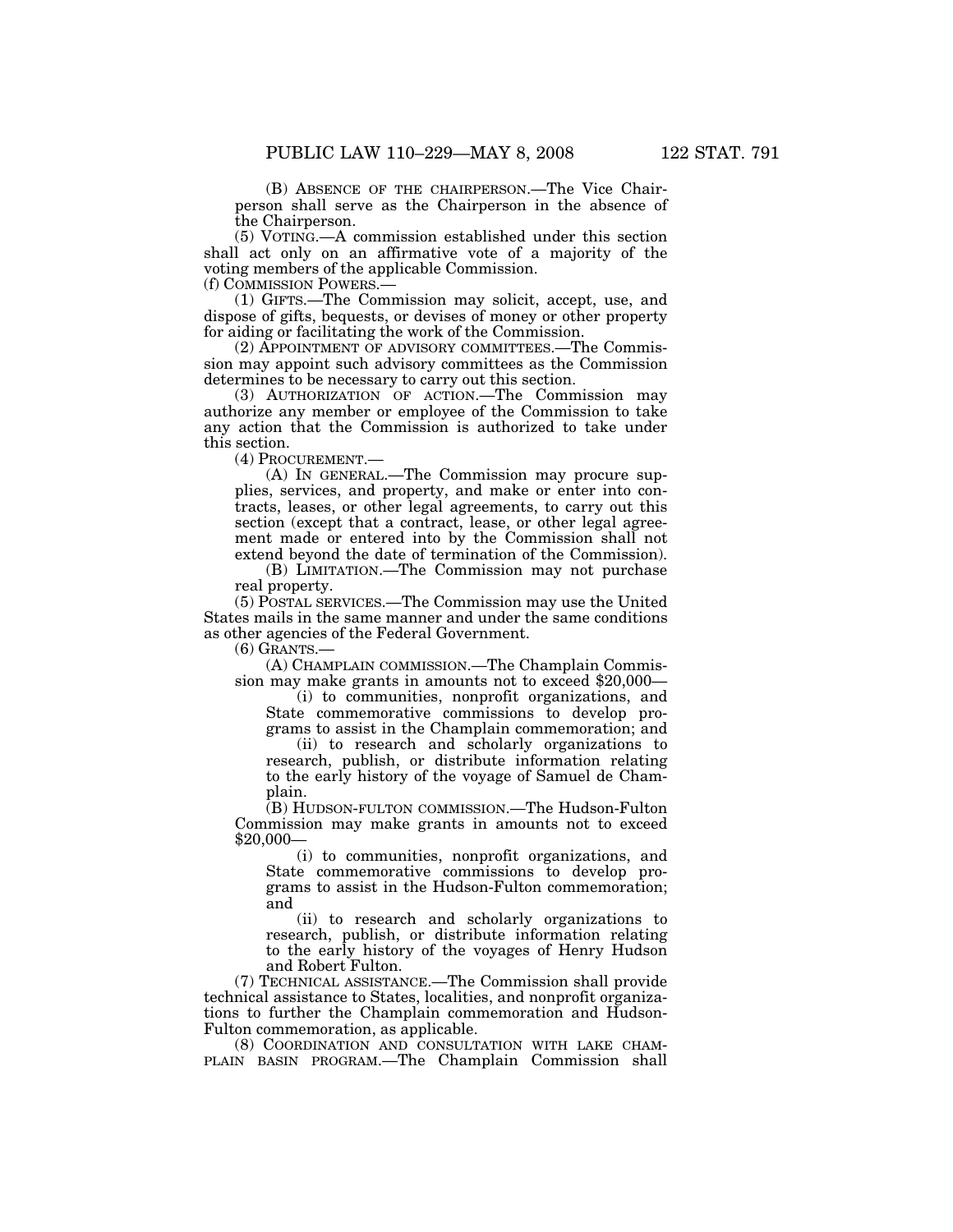coordinate and consult with the Lake Champlain Basin Program to provide grants and technical assistance under paragraphs  $(6)(A)$  and  $(7)$  for the development of activities commemorating the voyage of Samuel de Champlain.<br>(g) COMMISSION PERSONNEL MATTERS.—

(1) COMPENSATION OF MEMBERS.—<br>(A) IN GENERAL.—Except as provided in subparagraph (B), a member of the Commission shall serve without compensation.

(B) FEDERAL EMPLOYEES.—A member of the Commission who is an officer or employee of the Federal Government shall serve without compensation in addition to the compensation received for the services of the member as an officer or employee of the Federal Government.

(2) TRAVEL EXPENSES.—A member of the Commission shall be allowed travel expenses, including per diem in lieu of subsistence, at rates authorized for an employee of an agency under subchapter I of chapter 57 of title 5, United States Code, while away from the home or regular place of business of the member in the performance of the duties of the Commission.

(3) STAFF.—The Commission may, without regard to the civil service laws (including regulations), appoint and terminate an Executive Director and such other additional personnel as are necessary to enable the Commission to perform the duties of the Commission.

(4) COMPENSATION.—

(A) IN GENERAL.—Except as provided in subparagraph (B), the Commission may fix the compensation of the Executive Director and other personnel without regard to the provisions of chapter 51 and subchapter III of chapter 53 of title 5, United States Code, relating to classification of positions and General Schedule pay rates.

(B) MAXIMUM RATE OF PAY.—The rate of pay for the Executive Director and other personnel shall not exceed the rate payable for level V of the Executive Schedule under section 5316 of title 5, United States Code.

(5) DETAIL OF GOVERNMENT EMPLOYEES.—

(A) FEDERAL EMPLOYEES.—

(i) IN GENERAL.—At the request of the Commission, the head of any Federal agency may detail, on a reimbursable or nonreimbursable basis, any of the personnel of the agency to the Commission to assist the Commission in carrying out the duties of the Commission under this section.

(ii) CIVIL SERVICE STATUS.—The detail of an employee under clause (i) shall be without interruption or loss of civil service status or privilege.

(B) STATE EMPLOYEES.—The Commission may—

(i) accept the services of personnel detailed from the State of New York or the State of Vermont, as appropriate (including subdivisions of the States); and

(ii) reimburse the State of New York or the State of Vermont for services of detailed personnel.

(C) LAKE CHAMPLAIN BASIN PROGRAM EMPLOYEES.—The Champlain Commission may—

(i) accept the services of personnel detailed from the Lake Champlain Basin Program; and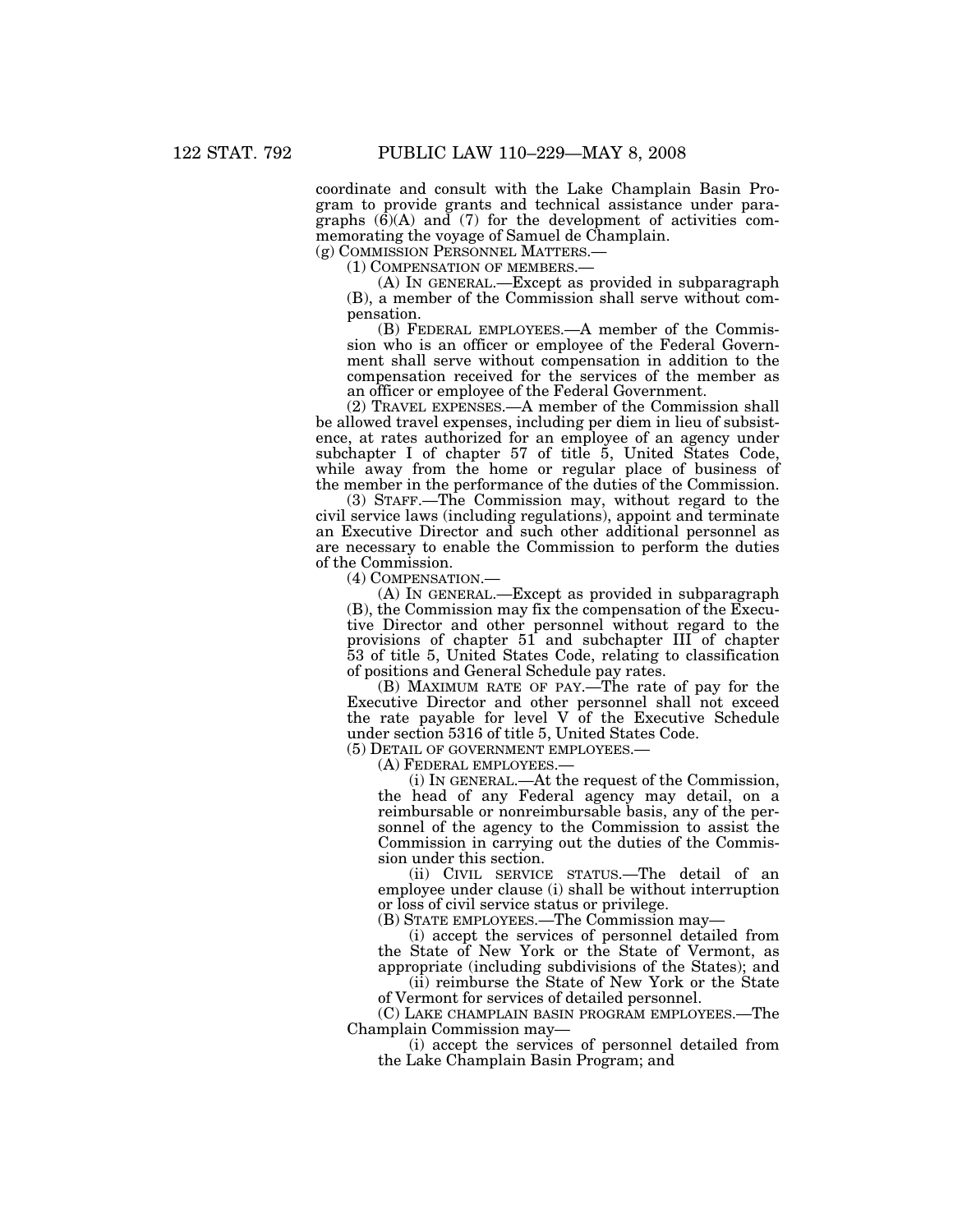(ii) reimburse the Lake Champlain Basin Program for services of detailed personnel.

(D) PROCUREMENT OF TEMPORARY AND INTERMITTENT SERVICES.—The Commission may procure temporary and intermittent services in accordance with section 3109(b) of title 5, United States Code, at rates for individuals that do not exceed the daily equivalent of the annual rate of basic pay prescribed for level V of the Executive Schedule under section 5316 of that title.

(6) VOLUNTEER AND UNCOMPENSATED SERVICES.—Notwithstanding section 1342 of title 31, United States Code, the Commission may accept and use voluntary and uncompensated services as the Commission determines necessary.

(7) SUPPORT SERVICES.—The Secretary shall provide to the Commission, on a reimbursable basis, such administrative support services as the Commission may request.

(8) FACA NONAPPLICABILITY.—Section 14(b) of the Federal Advisory Committee Act (5 U.S.C. App.) shall not apply to the Commission.

(h) REPORTS.—Not later than September 30, 2010, the Commission shall submit to the Secretary a report that contains—

(1) a summary of the activities of the Commission;

(2) a final accounting of funds received and expended by the Commission; and

(3) the findings and recommendations of the Commission. (i) TERMINATION OF COMMISSIONS.—

(1) DATE OF TERMINATION.—The Commission shall terminate on December 31, 2010.

(2) TRANSFER OF DOCUMENTS AND MATERIALS.—Before the date of termination specified in paragraph (1), the Commission shall transfer all of its documents and materials of the Commission to the National Archives or another appropriate Federal entity.

(j) AUTHORIZATION OF APPROPRIATIONS.—

(1) IN GENERAL.—There are authorized to be appropriated to carry out this section for each of fiscal years 2008 through 2011—

(A) \$500,000 to the Champlain Commission; and

(B) \$500,000 to the Hudson-Fulton Commission.

(2) AVAILABILITY.—Amounts made available under paragraph (1) shall remain available until expended.

## **SEC. 335. SENSE OF CONGRESS REGARDING THE DESIGNATION OF THE MUSEUM OF THE AMERICAN QUILTER'S SOCIETY OF THE UNITED STATES.**

(a) FINDINGS.—Congress finds that—

(1) the Museum of the American Quilter's Society is the largest quilt museum in the world, with a total of 13,400 square feet of exhibition space and more than 150 quilts exhibited year-round in its 3 galleries;

 $(2)$  the mission of the Museum is to educate the local, national, and international public about the art, history, and heritage of quiltmaking;

(3) quilts in the Museum's permanent collection are made by quilters from 44 of the 50 States and many foreign countries;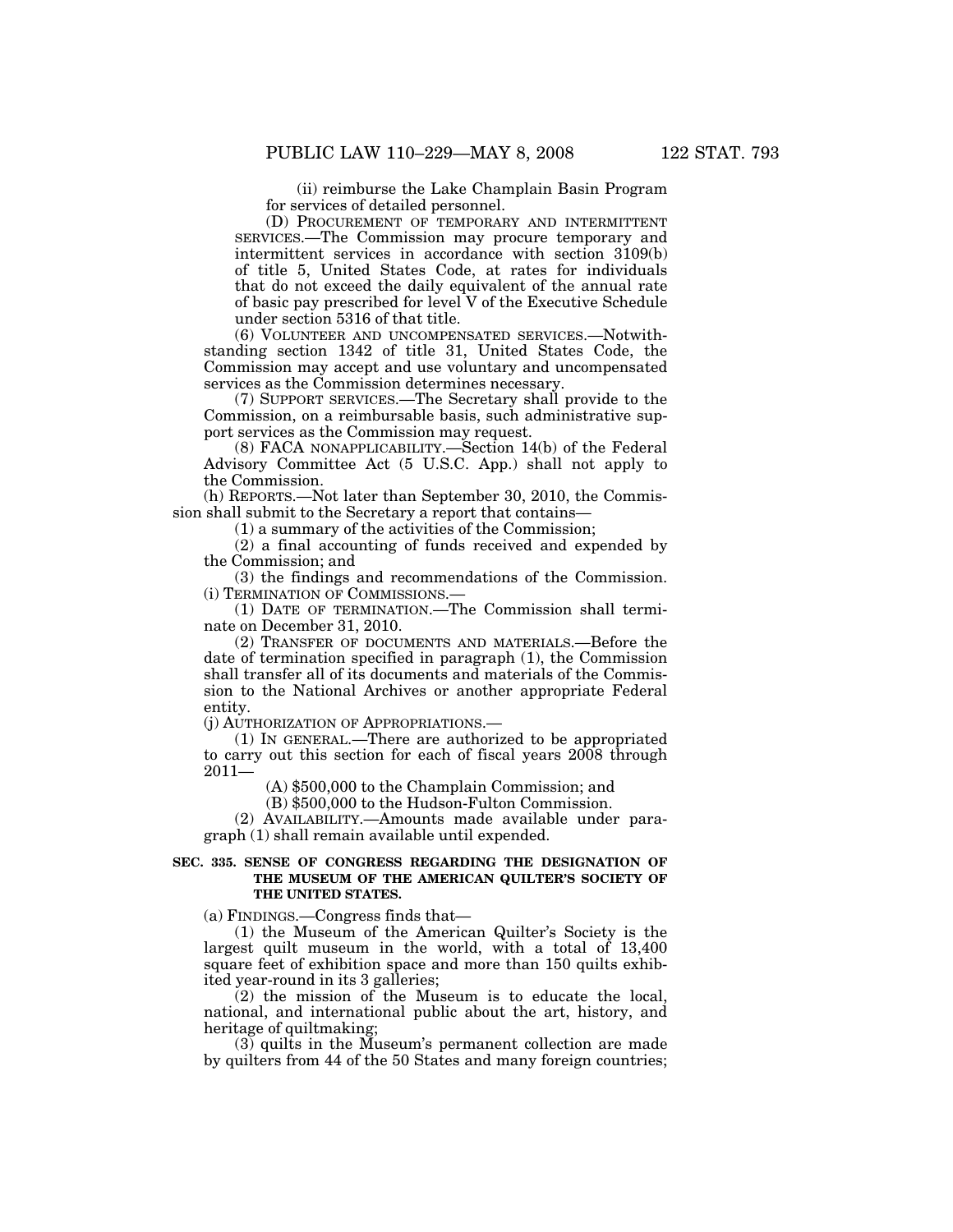(4) the Museum, centrally located in Paducah, Kentucky, and open to the public year-round, averages 40,000 visitors per year;

(5) individuals from all 50 States and from more than 25 foreign countries have visited the Museum;

(6) the Museum's Friends, an organization dedicated to supporting and sustaining the Museum, also has members in all 50 States, with 84 percent of members living more than 60 miles from the Museum;

(7) many members of the Museum's Friends have supported the Museum annually since the Museum began in 1991;

(8) quilts exhibited in the Museum are representative of the Nation and its cultures thanks to the wide diversity of themes and topics, quilts, and quiltmakers; and

(9) the Museum of the American Quilter's Society has national significance and support.

(b) SENSE OF CONGRESS.—It is the sense of Congress that the Museum of the American Quilter's Society, located at 215 Jefferson Street, Paducah, Kentucky, should be designated as the ''National Quilt Museum of the United States''.

#### **SEC. 336. SENSE OF CONGRESS REGARDING THE DESIGNATION OF THE NATIONAL MUSEUM OF WILDLIFE ART OF THE UNITED STATES.**

(a) FINDINGS.—Congress finds that—

(1) the National Museum of Wildlife Art in Jackson, Wyoming, is devoted to inspiring global recognition of fine art related to nature and wildlife;

(2) the National Museum of Wildlife Art is an excellent example of a thematic museum that strives to unify the humanities and sciences into a coherent body of knowledge through art;

(3) the National Museum of Wildlife Art, which was founded in 1987 with a private gift of a collection of art, has grown in stature and importance and is recognized today as the world's premier museum of wildlife art;

(4) the National Museum of Wildlife Art is the only public museum in the United States with the mission of enriching and inspiring public appreciation and knowledge of fine art, while exploring the relationship between humanity and nature by collecting fine art focused on wildlife;

(5) the National Museum of Wildlife Art is housed in an architecturally significant and award-winning 51,000-square foot facility that overlooks the 28,000-acre National Elk Refuge and is adjacent to the Grand Teton National Park;

(6) the National Museum of Wildlife Art is accredited with the American Association of Museums, continues to grow in national recognition and importance with members from every State, and has a Board of Trustees and a National Advisory Board composed of major benefactors and leaders in the arts and sciences from throughout the United States;

(7) the permanent collection of the National Museum of Wildlife Art has grown to more than 3,000 works by important historic American artists including Edward Hicks, Anna Hyatt Huntington, Charles M. Russell, William Merritt Chase, and Alexander Calder, and contemporary American artists,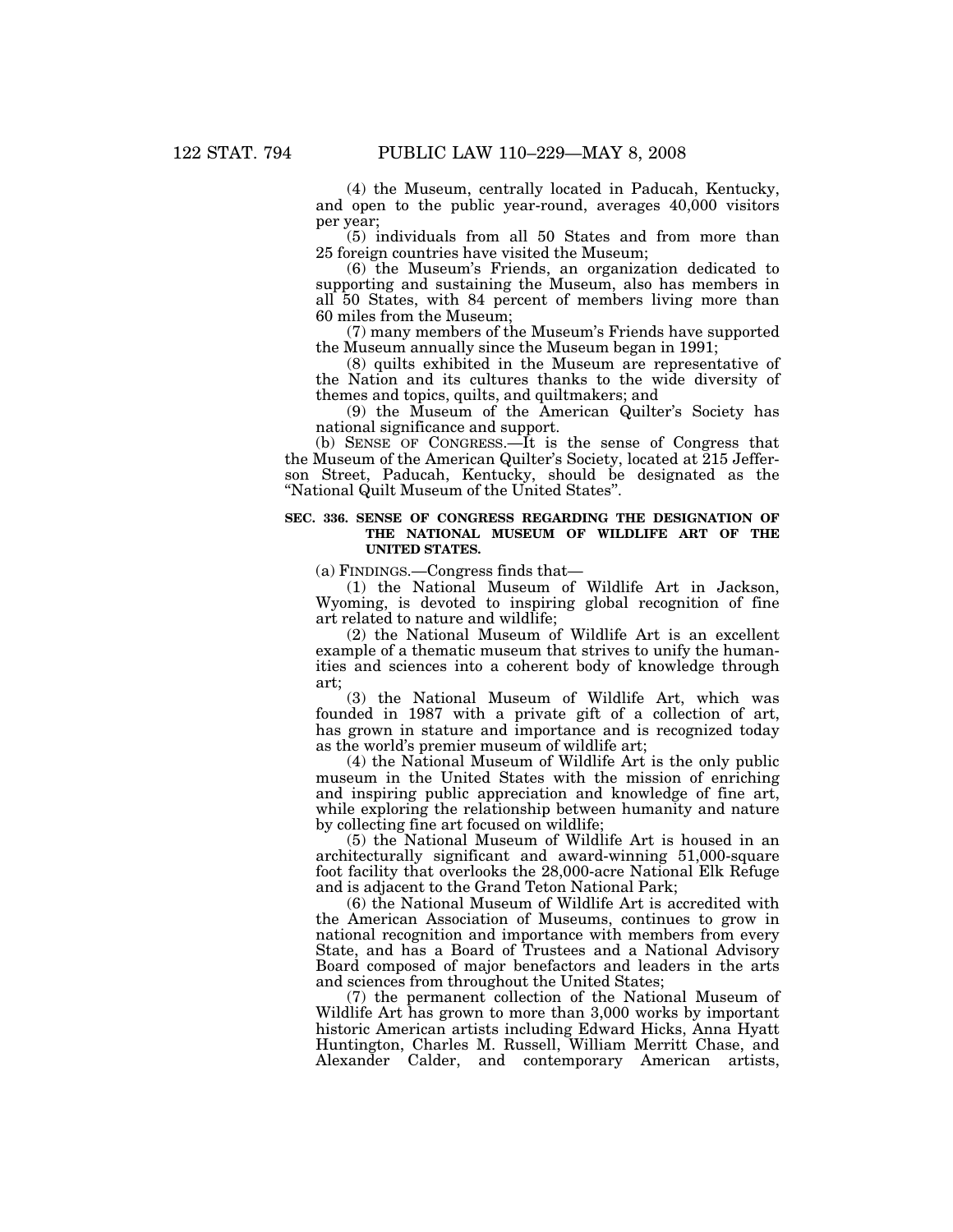including Steve Kestrel, Bart Walter, Nancy Howe, John Nieto, and Jamie Wyeth;

(8) the National Museum of Wildlife Art is a destination attraction in the Western United States with annual attendance of 92,000 visitors from all over the world and an award-winning website that receives more than 10,000 visits per week;

(9) the National Museum of Wildlife Art seeks to educate a diverse audience through collecting fine art focused on wildlife, presenting exceptional exhibitions, providing community, regional, national, and international outreach, and presenting extensive educational programming for adults and children; and

(10) a great opportunity exists to use the invaluable resources of the National Museum of Wildlife Art to teach the schoolchildren of the United States, through onsite visits, traveling exhibits, classroom curriculum, online distance learning, and other educational initiatives.

(b) SENSE OF CONGRESS.—It is the sense of Congress that the National Museum of Wildlife Art, located at 2820 Rungius Road, Jackson, Wyoming, should be designated as the ''National Museum of Wildlife Art of the United States''.

#### **SEC. 337. REDESIGNATION OF ELLIS ISLAND LIBRARY.**

New York.

(a) REDESIGNATION.—The Ellis Island Library on the third floor of the Ellis Island Immigration Museum, located on Ellis Island in New York Harbor, shall be known and redesignated as the ''Bob Hope Memorial Library''.

(b) REFERENCES.—Any reference in a law, map, regulation, document, paper, or other record of the United States to the Ellis Island Library on the third floor of the Ellis Island Immigration Museum referred to in subsection (a) shall be deemed to be a reference to the ''Bob Hope Memorial Library''.

# **Subtitle E—Trails and Rivers**

#### **SEC. 341. AUTHORIZATION AND ADMINISTRATION OF STAR-SPANGLED** State listing. **BANNER NATIONAL HISTORIC TRAIL.**

Section 5(a) of the National Trails System Act (16 U.S.C.  $1244(a)$ ) is amended by adding at the end the following:

"(26) STAR-SPANGLED BANNER NATIONAL HISTORIC TRAIL.-''(A) IN GENERAL.—The Star-Spangled Banner National Historic Trail, a trail consisting of water and overland routes totaling approximately 290 miles, extending from Tangier Island, Virginia, through southern Maryland, the District of Columbia, and northern Virginia, in the Chesapeake Bay, Patuxent River, Potomac River, and north to the Patapsco River, and Baltimore, Maryland, commemorating the Chesapeake Campaign of the War of 1812 (including the British invasion of Washington, District of Columbia, and its associated feints, and the Battle of Baltimore in summer 1814), as generally depicted on the map titled 'Star-Spangled Banner National Historic Trail', numbered T02/80,000, and dated June 2007.

"(B) MAP.—The map referred to in subparagraph  $(A)$ shall be maintained on file and available for public inspection in the appropriate offices of the National Park Service.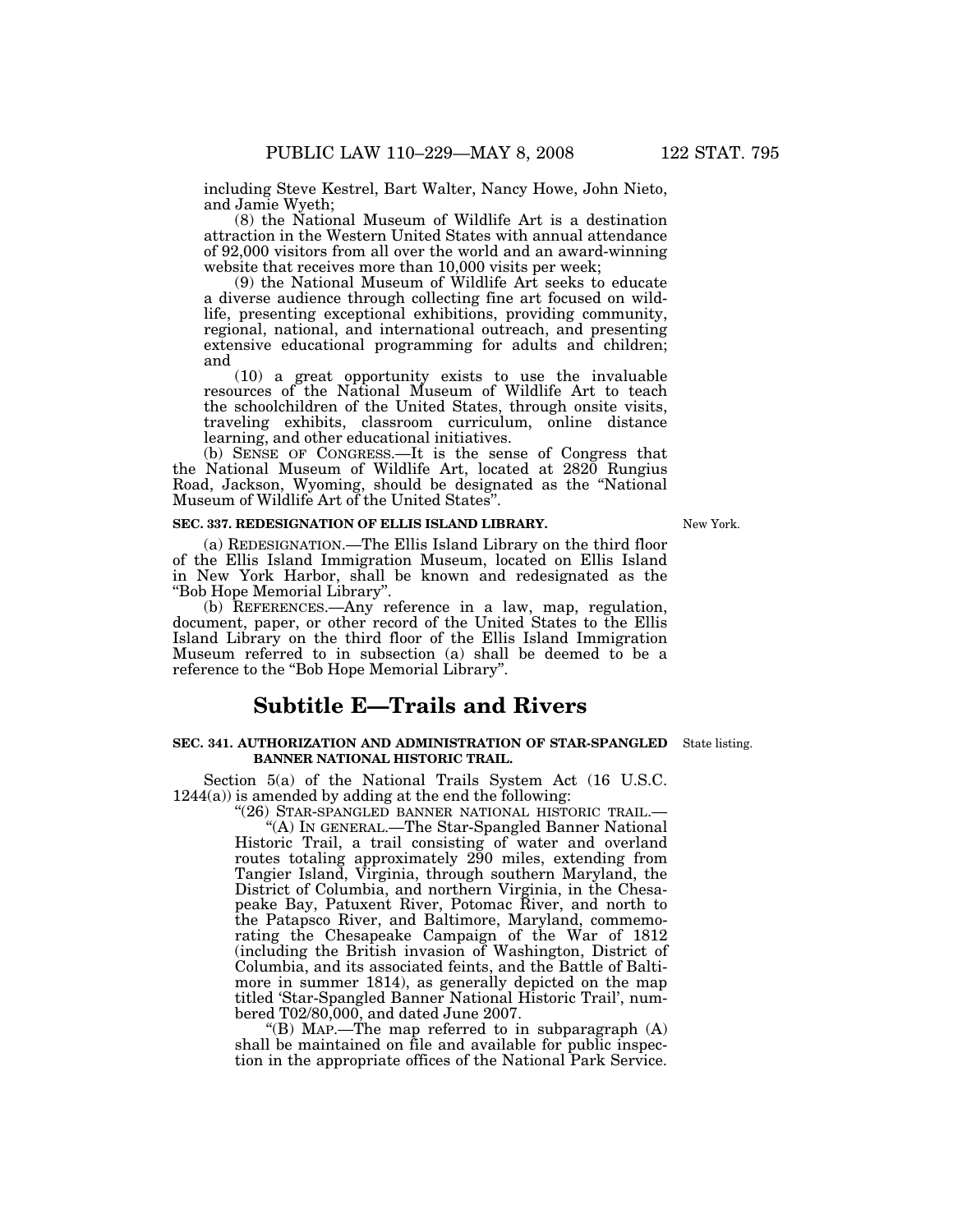''(C) ADMINISTRATION.—Subject to subparagraph (E)(ii), the trail shall be administered by the Secretary of the Interior.

''(D) LAND ACQUISITION.—No land or interest in land outside the exterior boundaries of any federally administered area may be acquired by the United States for the trail except with the consent of the owner of the land or interest in land.

''(E) PUBLIC PARTICIPATION.—The Secretary of the Interior shall—

''(i) encourage communities, owners of land along the trail, and volunteer trail groups to participate in the planning, development, and maintenance of the trail; and

''(ii) consult with other affected landowners and Federal, State, and local agencies in the administration of the trail.

"(F) INTERPRETATION AND ASSISTANCE.—Subject to the availability of appropriations, the Secretary of the Interior may provide, to State and local governments and nonprofit organizations, interpretive programs and services and technical assistance for use in—

''(i) carrying out preservation and development of the trail; and

"(ii) providing education relating to the War of 1812 along the trail.''.

#### **SEC. 342. LAND CONVEYANCE, LEWIS AND CLARK NATIONAL HISTORIC TRAIL, NEBRASKA.**

(a) CONVEYANCE AUTHORIZED.—The Secretary of the Interior may convey, without consideration, to the Missouri River Basin Lewis and Clark Interpretive Trail and Visitor Center Foundation, Inc. (a 501(c)(3) not-for-profit organization with operational headquarters at 100 Valmont Drive, Nebraska City, Nebraska 68410), all right, title, and interest of the United States in and to the federally owned land under jurisdiction of the Secretary consisting of 2 parcels as generally depicted on the map titled ''Lewis and Clark National Historic Trail'', numbered 648/80,002, and dated March 2006.

(b) SURVEY; CONVEYANCE COST.—The exact acreage and legal description of the land to be conveyed under subsection (a) shall be determined by a survey satisfactory to the Secretary. The cost of the survey and all other costs incurred by the Secretary to convey the land shall be borne by the Missouri River Basin Lewis and Clark Interpretive Trail and Visitor Center Foundation, Inc.

(c) CONDITION OF CONVEYANCE, USE OF CONVEYED LAND.— The conveyance authorized under subsection (a) shall be subject to the condition that the Missouri River Basin Lewis and Clark Interpretive Trail and Visitor Center Foundation, Inc. use the conveyed land as an historic site and interpretive center for the Lewis and Clark National Historic Trail.

(d) DISCONTINUANCE OF USE.—If Missouri River Basin Lewis and Clark Interpretive Trail and Visitor Center Foundation, Inc. determines to discontinue use of the land conveyed under subsection (a) as an historic site and interpretive center for the Lewis and Clark National Historic Trail, the Missouri River Basin Lewis and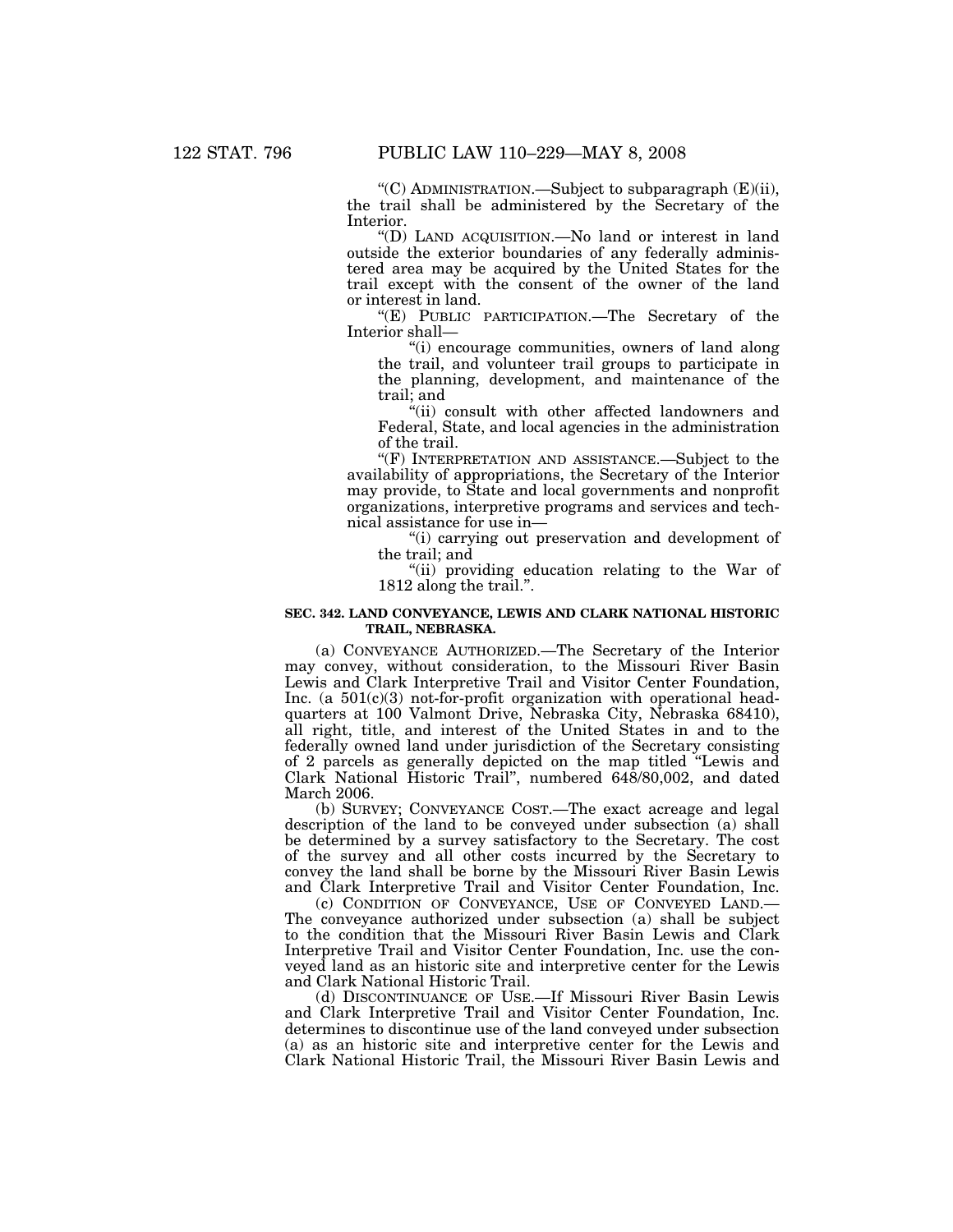Clark Interpretive Trail and Visitor Center Foundation, Inc. shall convey lands back to the Secretary without consideration.

(e) ADDITIONAL TERMS AND CONDITIONS.—The Secretary may require such additional terms and conditions in connection with the conveyance under subsection (a) or the conveyance, if any, under subsection (d) as the Secretary considers appropriate to protect the interests of the United States. Through a written agreement Contracts. with the Foundation, the National Park Service shall ensure that the operation of the land conveyed under subsection (a) is in accordance with National Park Service standards for preservation, maintenance, and interpretation.

(f) AUTHORIZATION OF APPROPRIATIONS.—To assist with the operation of the historic site and interpretive center, there is authorized to be appropriated \$150,000 per year for a period not to exceed 10 years.

#### **SEC. 343. LEWIS AND CLARK NATIONAL HISTORIC TRAIL EXTENSION.** State listing.

(a) DEFINITIONS.—In this section:

(1) EASTERN LEGACY SITES.—The term ''Eastern Legacy sites'' means the sites associated with the preparation or return phases of the Lewis and Clark expedition, commonly known as the ''Eastern Legacy'', including sites in Virginia, the District of Columbia, Maryland, Delaware, Pennsylvania, West Virginia, Ohio, Kentucky, Tennessee, Indiana, Missouri, and Illinois. This includes the routes followed by Meriwether Lewis and William Clark, whether independently or together.

 $(2)$  TRAIL.—The term "Trail" means the Lewis and Clark National Historic Trail designated by section 5(a)(6) of the National Trails System Act  $(16 \text{ U.S.C. } 1244(a)(6)).$ 

(b) SPECIAL RESOURCE STUDY.—

(1) IN GENERAL.—The Secretary shall complete a special resource study of the Eastern Legacy sites to determine—

(A) the suitability and feasibility of adding these sites to the Trail; and

(B) the methods and means for the protection and interpretation of these sites by the National Park Service, other Federal, State, or local government entities or private or non-profit organizations.

(2) STUDY REQUIREMENTS.—

(A) IN GENERAL.—The Secretary shall conduct the study in accordance with section 5(b) of the National Trails System Act (16 U.S.C. 1244(b)).

(B) IMPACT ON TOURISM.—In conducting the study, the Secretary shall analyze the potential impact that the inclusion of the Eastern Legacy sites is likely to have on tourist visitation to the western portion of the trail.

(c) REPORT.—Not later than 3 years after the date on which funds are made available to carry out this section, the Secretary shall submit to the Committee on Natural Resources of the House of Representatives and the Committee on Energy and Natural Resources of the Senate a report containing—

(1) the results of the study; and

(2) any recommendations of the Secretary.

## **SEC. 344. WILD AND SCENIC RIVER DESIGNATION, EIGHTMILE RIVER, CONNECTICUT.**

(a) FINDINGS.—Congress finds the following: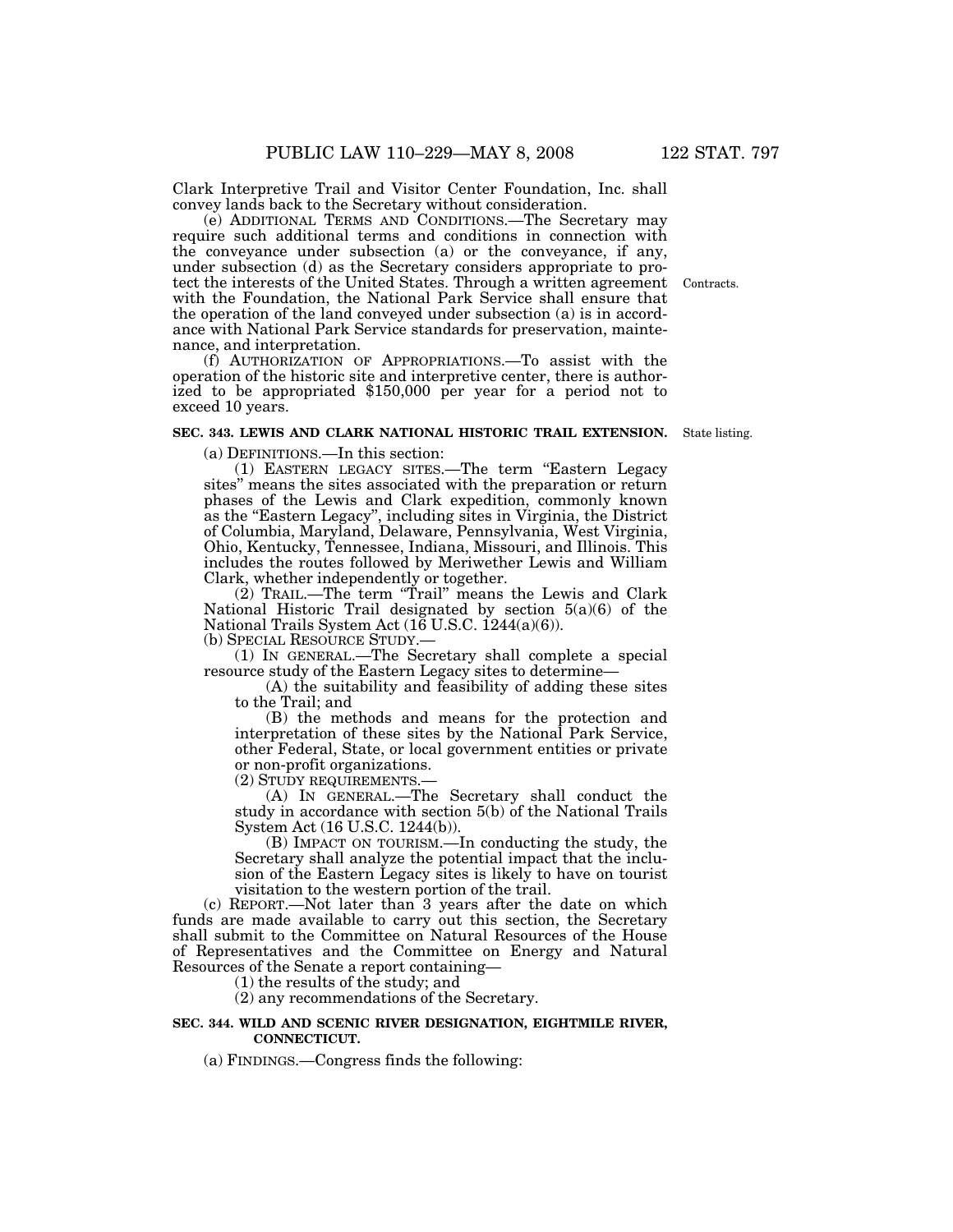(1) The Eightmile River Wild and Scenic River Study Act of 2001 (Public Law 107–65; 115 Stat. 484) authorized the study of the Eightmile River in the State of Connecticut from its headwaters downstream to its confluence with the Connecticut River for potential inclusion in the National Wild and Scenic Rivers System.

(2) The segments of the Eightmile River covered by the study are in a free-flowing condition, and the outstanding resource values of the river segments include the cultural landscape, water quality, watershed hydrology, unique species and natural communities, geology, and watershed ecosystem.

(3) The Eightmile River Wild and Scenic Study Committee has determined that—

(A) the outstanding resource values of these river segments depend on sustaining the integrity and quality of the Eightmile River watershed;

(B) these resource values are manifest within the entire watershed; and

(C) the watershed as a whole, including its protection, is itself intrinsically important to this designation.

(4) The Eightmile River Wild and Scenic Study Committee took a watershed approach in studying and recommending management options for the river segments and the Eightmile River watershed as a whole.

(5) During the study, the Eightmile River Wild and Scenic Study Committee, with assistance from the National Park Service, prepared a comprehensive management plan for the Eightmile River watershed, dated December 8, 2005 (in this section referred to as the "Eightmile River Watershed Management Plan''), which establishes objectives, standards, and action programs that will ensure long-term protection of the outstanding values of the river and compatible management of the land and water resources of the Eightmile River and its watershed, without Federal management of affected lands not owned by the United States.

(6) The Eightmile River Wild and Scenic Study Committee voted in favor of inclusion of the Eightmile River in the National Wild and Scenic Rivers System and included this recommendation as an integral part of the Eightmile River Watershed Management Plan.

(7) The residents of the towns lying along the Eightmile River and comprising most of its watershed (Salem, East Haddam, and Lyme, Connecticut), as well as the Boards of Selectmen and Land Use Commissions of these towns, voted to endorse the Eightmile River Watershed Management Plan and to seek designation of the river as a component of the National Wild and Scenic Rivers System.

(8) The State of Connecticut General Assembly enacted Public Act 05–18 to endorse the Eightmile River Watershed Management Plan and to seek designation of the river as a component of the National Wild and Scenic Rivers System. (b) DESIGNATION.—Section 3(a) of the Wild and Scenic Rivers

Act (16 U.S.C. 1274(a)) is amended—

(1) by redesignating paragraph (167) (relating to the Musconetcong River, New Jersey) as paragraph (169);

(2) by designating the undesignated paragraph relating to the White Salmon River, Washington, as paragraph (167);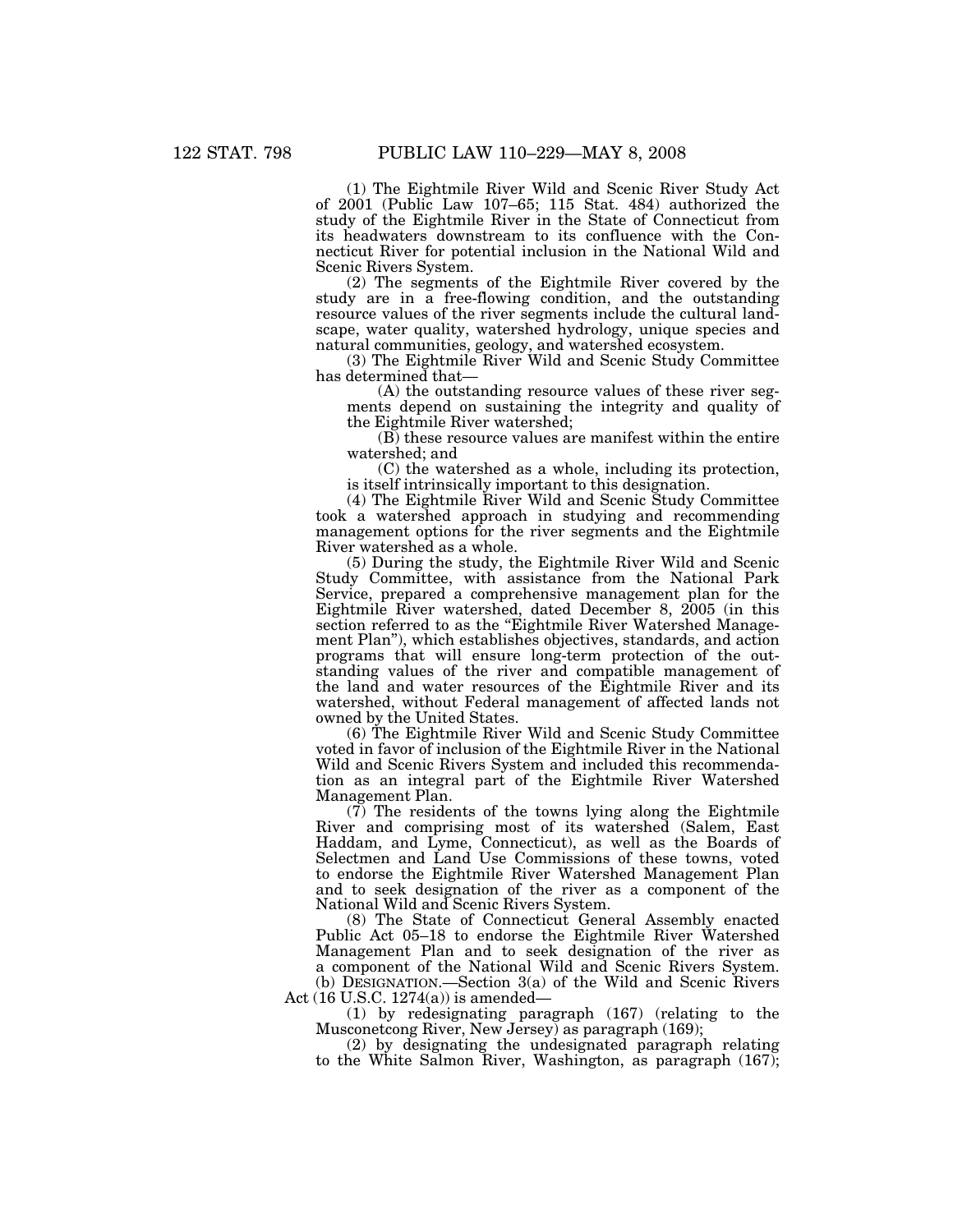(3) by designating the undesignated paragraph relating to the Black Butte River, California, as paragraph (168); and

(4) by adding at the end the following:

"(170) EIGHTMILE RIVER, CONNECTICUT.—Segments of the main stem and specified tributaries of the Eightmile River in the State of Connecticut, totaling approximately 25.3 miles, to be administered by the Secretary of the Interior as follows:

''(A) The entire 10.8-mile segment of the main stem, starting at its confluence with Lake Hayward Brook to its confluence with the Connecticut River at the mouth of Hamburg Cove, as a scenic river.

''(B) The 8.0-mile segment of the East Branch of the Eightmile River starting at Witch Meadow Road to its confluence with the main stem of the Eightmile River, as a scenic river.

"(C) The 3.9-mile segment of Harris Brook starting with the confluence of an unnamed stream lying 0.74 miles due east of the intersection of Hartford Road (State Route 85) and Round Hill Road to its confluence with the East Branch of the Eightmile River, as a scenic river.

 $'(D)$  The 1.9-mile segment of Beaver Brook starting at its confluence with Cedar Pond Brook to its confluence with the main stem of the Eightmile River, as a scenic river.

 $E(E)$  The 0.7-mile segment of Falls Brook from its confluence with Tisdale Brook to its confluence with the main stem of the Eightmile River at Hamburg Cove, as a scenic river.''.

(c) MANAGEMENT.—The segments of the main stem and certain tributaries of the Eightmile River in the State of Connecticut designated as components of the National Wild and Scenic Rivers System by the amendment made by subsection (b) (in this section referred to as the "Eightmile River") shall be managed in accordance with the Eightmile River Watershed Management Plan and such amendments to the plan as the Secretary of the Interior determines are consistent with this section. The Eightmile River Watershed Management Plan is deemed to satisfy the requirements for a comprehensive management plan required by section 3(d) of the Wild and Scenic Rivers Act (16 U.S.C. 1274(d)).

(d) COMMITTEE.—The Secretary of the Interior shall coordinate the management responsibilities of the Secretary with regard to the Eightmile River with the Eightmile River Coordinating Committee, as specified in the Eightmile River Watershed Management Plan.

(e) COOPERATIVE AGREEMENTS.—In order to provide for the long-term protection, preservation, and enhancement of the Eightmile River, the Secretary of the Interior may enter into cooperative agreements pursuant to sections  $10(e)$  and  $11(b)(1)$  of the Wild and Scenic Rivers Act (16 U.S.C. 1281(e), 1282(b)(1)) with the State of Connecticut, the towns of Salem, Lyme, and East Haddam, Connecticut, and appropriate local planning and environmental organizations. All cooperative agreements authorized by this subsection shall be consistent with the Eightmile River Watershed Management Plan and may include provisions for financial or other assistance from the United States.

(f) RELATION TO NATIONAL PARK SYSTEM.—Notwithstanding section  $10(c)$  of the Wild and Scenic Rivers Act (16 U.S.C. 1281 $(c)$ ), the Eightmile River shall not be administered as part of the

16 USC 1274 note.

16 USC 1274 note.

16 USC 1274 note.

16 USC 1274 note.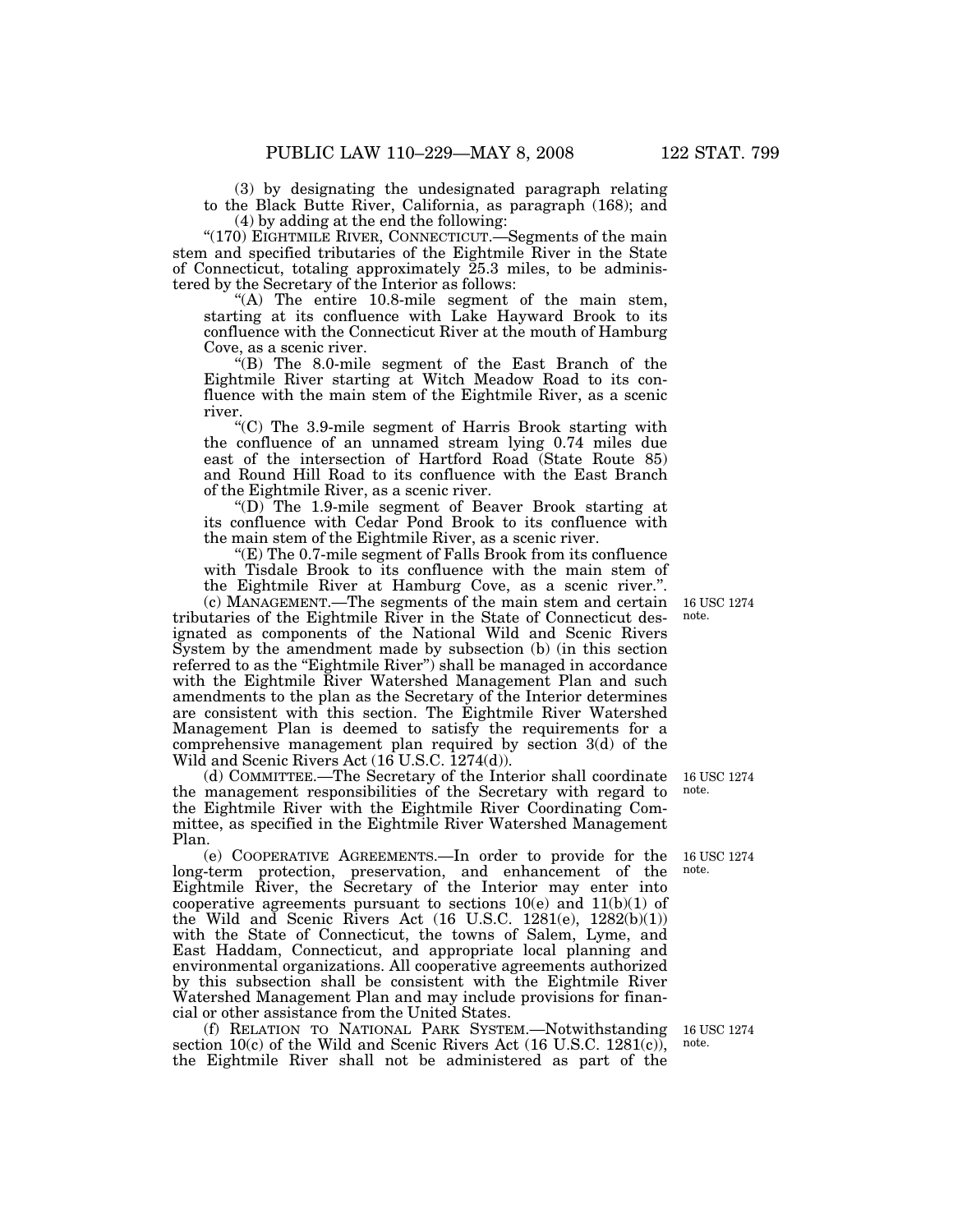National Park System or be subject to regulations which govern the National Park System.

(g) LAND MANAGEMENT.—The zoning ordinances adopted by the towns of Salem, East Haddam, and Lyme, Connecticut, in effect as of December 8, 2005, including provisions for conservation of floodplains, wetlands, and watercourses associated with the segments, are deemed to satisfy the standards and requirements of section 6(c) of the Wild and Scenic Rivers Act (16 U.S.C. 1277 (c)). For the purpose of section 6(c) of that Act, such towns shall be deemed ''villages'' and the provisions of that section, which prohibit Federal acquisition of lands by condemnation, shall apply to the segments designated by subsection (b). The authority of the Secretary to acquire lands for the purposes of this section shall be limited to acquisition by donation or acquisition with the consent of the owner thereof, and shall be subject to the additional criteria set forth in the Eightmile River Watershed Management Plan.<br>(h) WATERSHED APPROACH.-

 $(1)$  In GENERAL.—In furtherance of the watershed approach to resource preservation and enhancement articulated in the Eightmile River Watershed Management Plan, the tributaries of the Eightmile River watershed specified in paragraph (2) are recognized as integral to the protection and enhancement of the Eightmile River and its watershed.

(2) COVERED TRIBUTARIES.—Paragraph (1) applies with respect to Beaver Brook, Big Brook, Burnhams Brook, Cedar Pond Brook, Cranberry Meadow Brook, Early Brook, Falls Brook, Fraser Brook, Harris Brook, Hedge Brook, Lake Hayward Brook, Malt House Brook, Muddy Brook, Ransom Brook, Rattlesnake Ledge Brook, Shingle Mill Brook, Strongs Brook, Tisdale Brook, Witch Meadow Brook, and all other perennial streams within the Eightmile River watershed.

(i) AUTHORIZATION OF APPROPRIATIONS.—There are authorized to be appropriated such sums as are necessary to carry out this section and the amendment made by subsection (b).

# **Subtitle F—Denali National Park and Alaska Railroad Exchange**

16 USC 1132 note; 45 USC 1203 note.

#### **SEC. 351. DENALI NATIONAL PARK AND ALASKA RAILROAD CORPORA-TION EXCHANGE.**

(a) DEFINITIONS.—In this section:

(1) CORPORATION.—The term ''Corporation'' means the Alaska Railroad Corporation owned by the State of Alaska.

(2) SECRETARY.—The term ''Secretary'' means the Secretary of the Interior.<br>(b) EXCHANGE.-

 $(1)$  In GENERAL.—<br>(A) EASEMENT EXPANDED.—The Secretary is authorized to grant to the Alaska Railroad Corporation an exclusiveuse easement on land that is identified by the Secretary within Denali National Park for the purpose of providing a location to the Corporation for construction, maintenance, and on-going operation of track and associated support facilities for turning railroad trains around near Denali Park Station.

16 USC 1274 note.

16 USC 1274

note.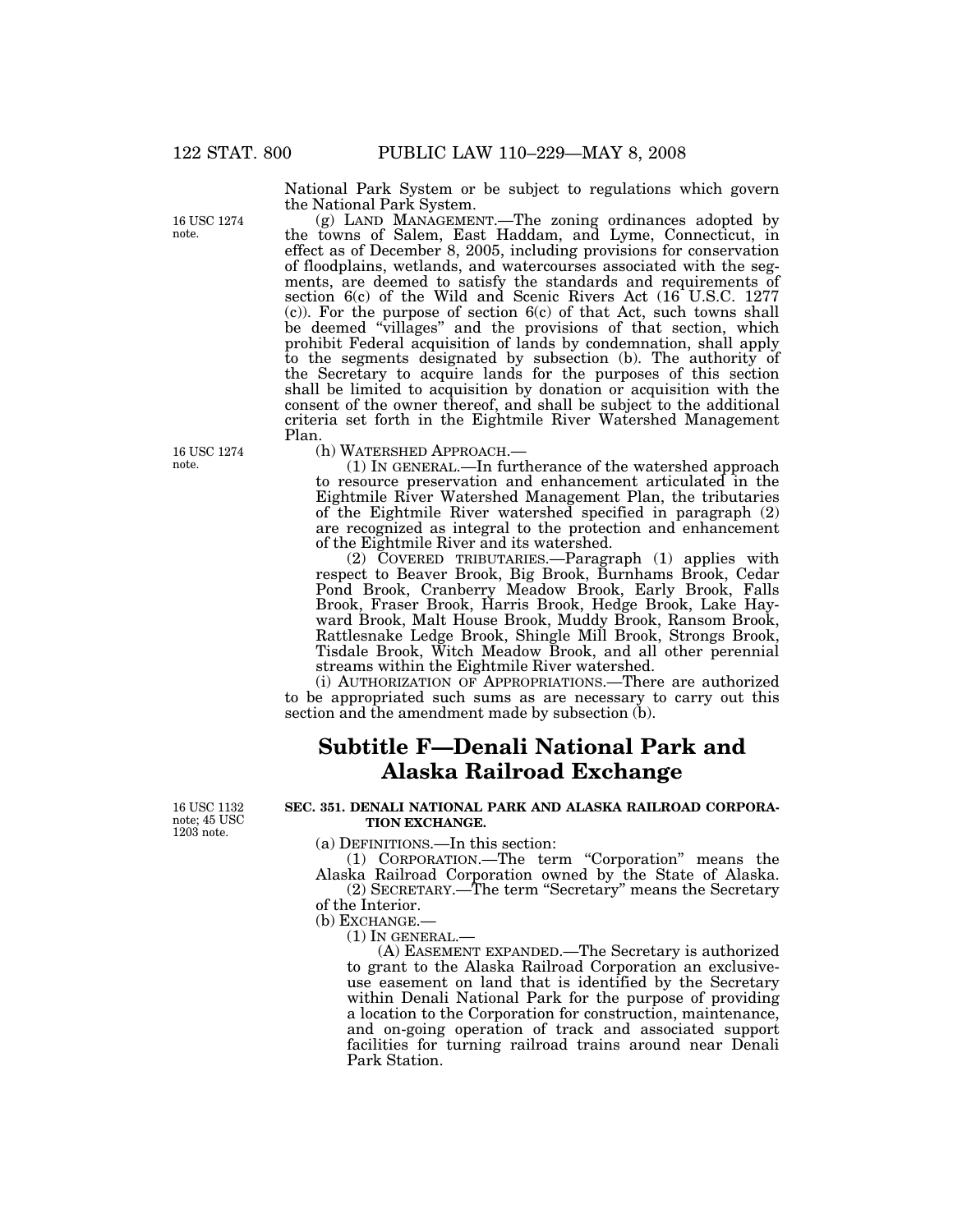(B) EASEMENT RELINQUISHED.—In exchange for the easement granted in subparagraph (A), the Secretary shall require the relinquishment of certain portions of the Corporation's existing exclusive use easement within the boundary of Denali National Park.

(2) CONDITIONS OF THE EXCHANGE.— (A) EQUAL EXCHANGE.—The exchange of easements under this section shall be on an approximately equalacre basis.

(B) TOTAL ACRES.—The easement granted under paragraph (1)(A) shall not exceed 25 acres.

(C) INTERESTS CONVEYED.—The easement conveyed to the Alaska Railroad Corporation by the Secretary under this section shall be under the same terms as the exclusive use easement granted to the Railroad in Denali National Park in the Deed for Exclusive Use Easement and Railroad Related Improvements filed in Book 33, pages 985–994 of the Nenana Recording District, Alaska, pursuant to the Alaska Railroad Transfer Act of 1982 (45 U.S.C. 1201 et seq.). The easement relinquished by the Alaska Railroad Corporation to the United States under this section shall, with respect to the portion being exchanged, be the full title and interest received by the Alaska Railroad in the Deed for Exclusive Use Easement and Railroad Related Improvements filed in Book 33, pages 985–994 of the Nenana Recording District, Alaska, pursuant to the Alaska Railroad Transfer Act of 1982 (45 U.S.C. 1201 et seq.).

(D) COSTS.—The Alaska Railroad shall pay all costs associated with the exchange under this section, including the costs of compliance with the National Environmental Policy Act of 1969 (42 U.S.C. 4321 et seq.), the costs of any surveys, and other reasonable costs.

(E) LAND TO BE PART OF WILDERNESS.—The land underlying any easement relinquished to the United States under this section that is adjacent to designated wilderness is hereby designated as wilderness and added to the Denali Wilderness, the boundaries of which are modified accordingly, and shall be managed in accordance with applicable provisions of the Wilderness Act (78 Stat. 892) and the Alaska National Interest Lands Conservation Act of 1980 (94 Stat. 2371).

(F) OTHER TERMS AND CONDITIONS.—The Secretary shall require any additional terms and conditions under this section that the Secretary determines to be appropriate to protect the interests of the United States and of Denali National Park.

# **Subtitle G—National Underground Railroad Network to Freedom Amendments**

### **SEC. 361. AUTHORIZING APPROPRIATIONS FOR SPECIFIC PURPOSES.**

(a) IN GENERAL.—The National Underground Railroad Network to Freedom Act of 1998 (16 U.S.C. 469l et seq.) is amended—

(1) by striking section 3(d);

(2) by striking section 4(d); and

(3) by adding at the end the following:

16 USC 469*l*–2. 16 USC 469*l*–1.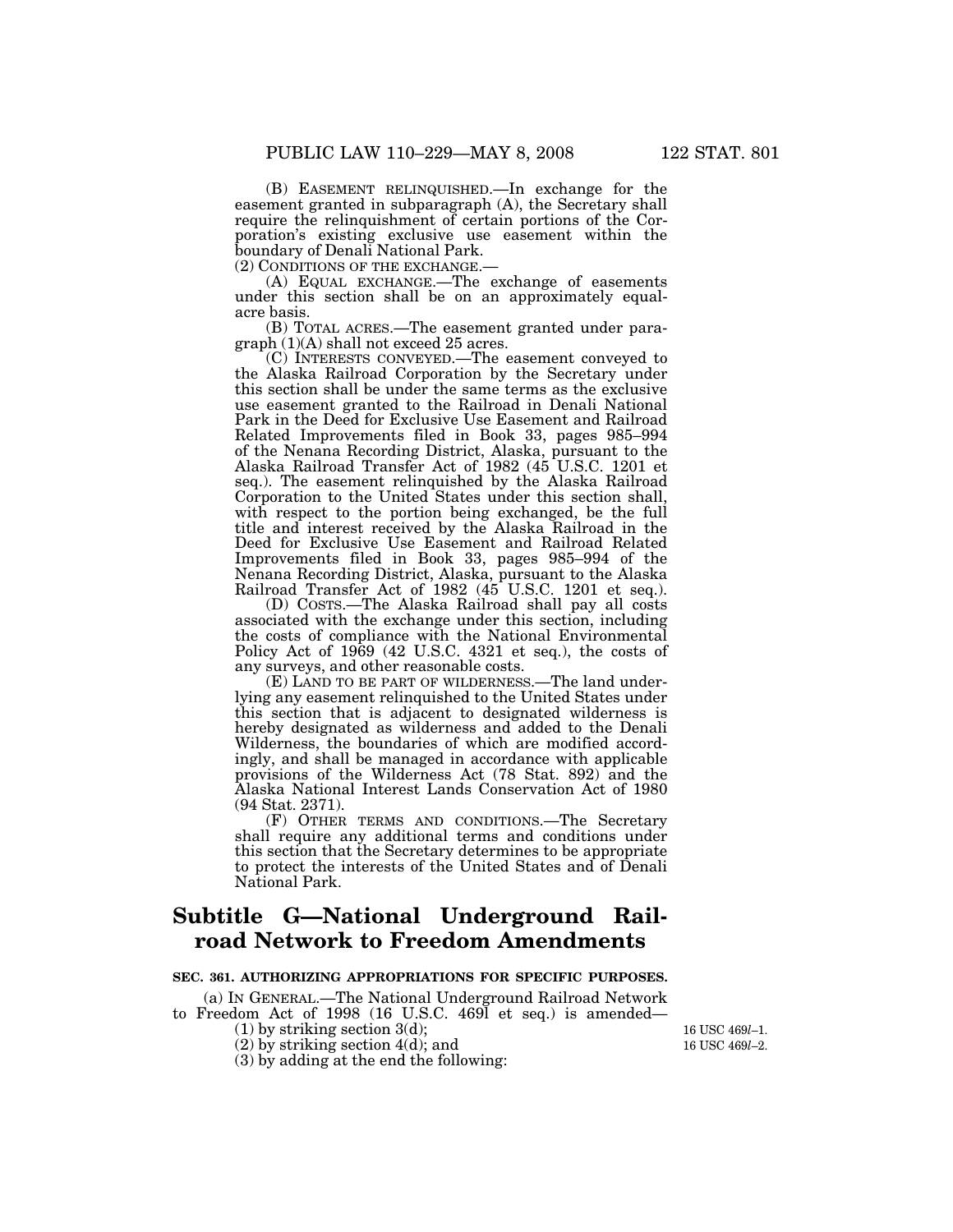16 USC 469*l*–3.

### **''SEC. 5. AUTHORIZATION OF APPROPRIATIONS.**

"(a) AMOUNTS.—There are authorized to be appropriated to carry out this Act \$2,500,000 for each fiscal year, to be allocated as follows:

" $(1)$  \$2,000,000 is to be used for the purposes of section 3.

" $(2)$  \$500,000 is to be used for the purposes of section 4.

''(b) RESTRICTIONS.—No amounts may be appropriated for the purposes of this Act except to the Secretary for carrying out the responsibilities of the Secretary as set forth in this Act.''.

16 USC 469*l*–1 note.

(b) EFFECTIVE DATE.—The amendments made by subsection (a) shall take effect at the beginning of the fiscal year immediately following the date of the enactment of this Act.

# **Subtitle H—Grand Canyon Subcontractors**

#### **SEC. 371. DEFINITIONS.**

In this subtitle:

(1) IDIQ.—The term ''IDIQ'' means an Indefinite Deliver/ Indefinite Quantity contract.

(2) PARK.—The term ''park'' means Grand Canyon National Park.

(3) PGI.—The term ''PGI'' means Pacific General, Inc.

(4) SECRETARY.—The term ''Secretary'' means the Secretary of the Interior, acting through the Director of the National Park Service.

# **SEC. 372. AUTHORIZATION.**

The Secretary is authorized, subject to the appropriation of such funds as may be necessary, to pay the amount owed to the subcontractors of PGI for work performed at the park under an IDIQ with PGI between fiscal years 2002 and 2003, provided that—

(1) the primary contract between PGI and the National Park Service is terminated;

(2) the amount owed to the subcontractors is verified;

(3) all reasonable legal avenues or recourse have been exhausted by the subcontractors to recoup amounts owed directly from PGI; and

(4) the subcontractors provide a written statement that payment of the amount verified in paragraph (2) represents payment in full by the United States for all work performed at the park under the IDIQ with PGI between fiscal years 2002 and 2003.

# **TITLE IV—NATIONAL HERITAGE AREAS**

State listing. 16 USC 461 note.

# **Subtitle A—Journey Through Hallowed Ground National Heritage Area**

#### **SEC. 401. PURPOSES.**

The purposes of this subtitle include—

 $(1)$  to recognize the national importance of the natural and cultural legacies of the area, as demonstrated in the study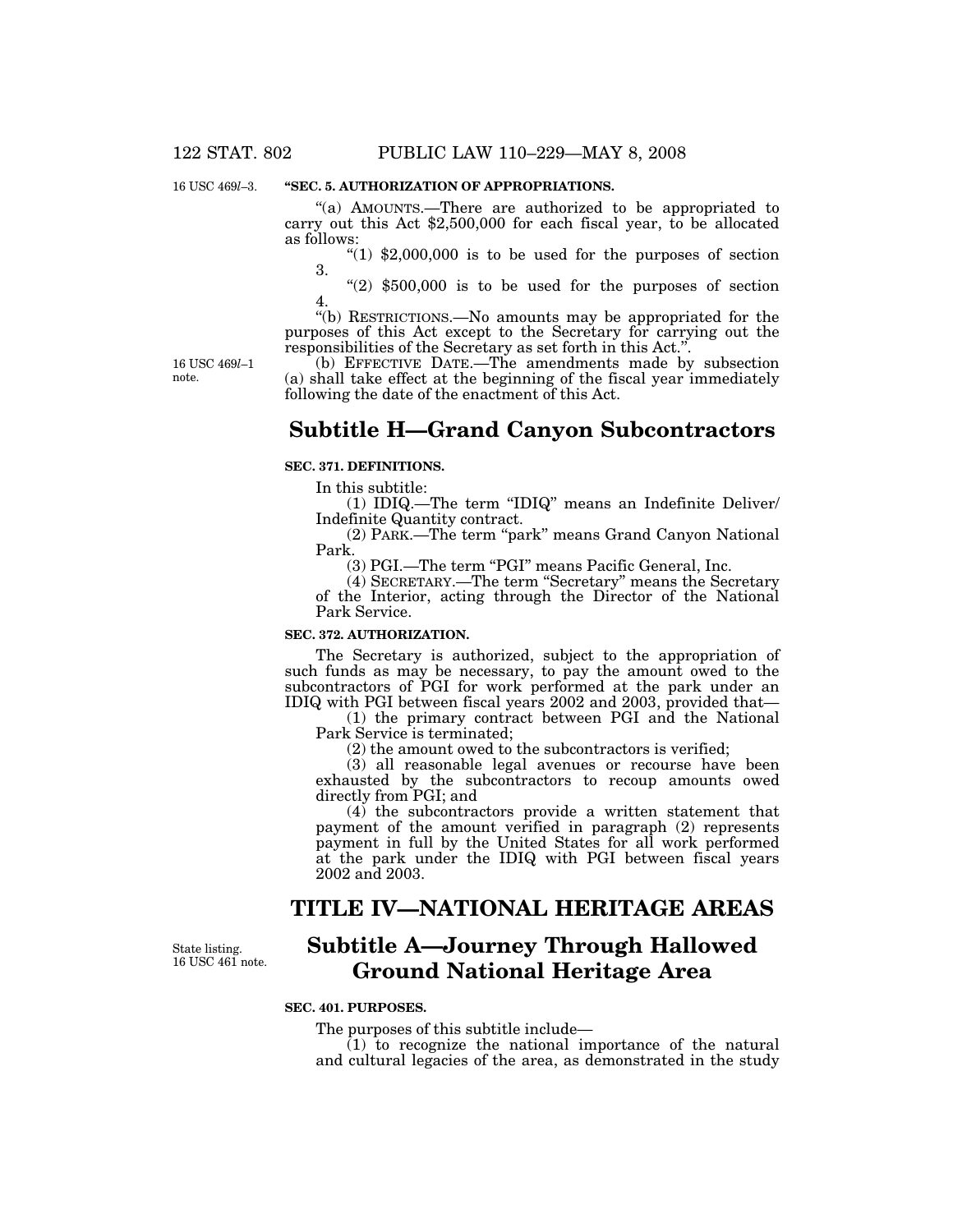entitled ''The Journey Through Hallowed Ground National Heritage Area Feasibility Study'' dated September 2006;

(2) to preserve, support, conserve, and interpret the legacy of the American history created along the National Heritage Area;

(3) to promote heritage, cultural and recreational tourism and to develop educational and cultural programs for visitors and the general public;

(4) to recognize and interpret important events and geographic locations representing key developments in the creation of America, including Native American, Colonial American, European American, and African American heritage;

(5) to recognize and interpret the effect of the Civil War on the civilian population of the National Heritage Area during the war and post-war reconstruction period;

(6) to enhance a cooperative management framework to assist the Commonwealth of Virginia, the State of Maryland, the Commonwealth of Pennsylvania, the State of West Virginia, and their units of local government, the private sector, and citizens residing in the National Heritage Area in conserving, supporting, enhancing, and interpreting the significant historic, cultural and recreational sites in the National Heritage Area; and

(7) to provide appropriate linkages among units of the National Park System within and surrounding the National Heritage Area, to protect, enhance, and interpret resources outside of park boundaries.

#### **SEC. 402. DEFINITIONS.**

In this subtitle—

(1) NATIONAL HERITAGE AREA.—The term ''National Heritage Area'' means the Journey Through Hallowed Ground National Heritage Area established in this subtitle.

(2) LOCAL COORDINATING ENTITY.—The term ''local coordinating entity'' means the Journey Through Hallowed Ground Partnership, a Virginia non-profit, which is hereby designated by Congress—

(A) to develop, in partnership with others, the management plan for the National Heritage Area; and

(B) to act as a catalyst for the implementation of projects and programs among diverse partners in the National Heritage Area.

(3) MANAGEMENT PLAN.—The term ''management plan'' means the plan prepared by the local coordinating entity for the National Heritage Area that specifies actions, policies, strategies, performance goals, and recommendations to meet the goals of the National Heritage Area, in accordance with this subtitle.

(4) SECRETARY.—The term ''Secretary'' means the Secretary of the Interior.

#### **SEC. 403. DESIGNATION OF THE JOURNEY THROUGH HALLOWED GROUND NATIONAL HERITAGE AREA.**

(a) ESTABLISHMENT.—There is hereby established the Journey Through Hallowed Ground National Heritage Area.

(b) BOUNDARIES.—

(1) IN GENERAL.—The Heritage Area shall consist of the 175-mile region generally following the Route 15 corridor and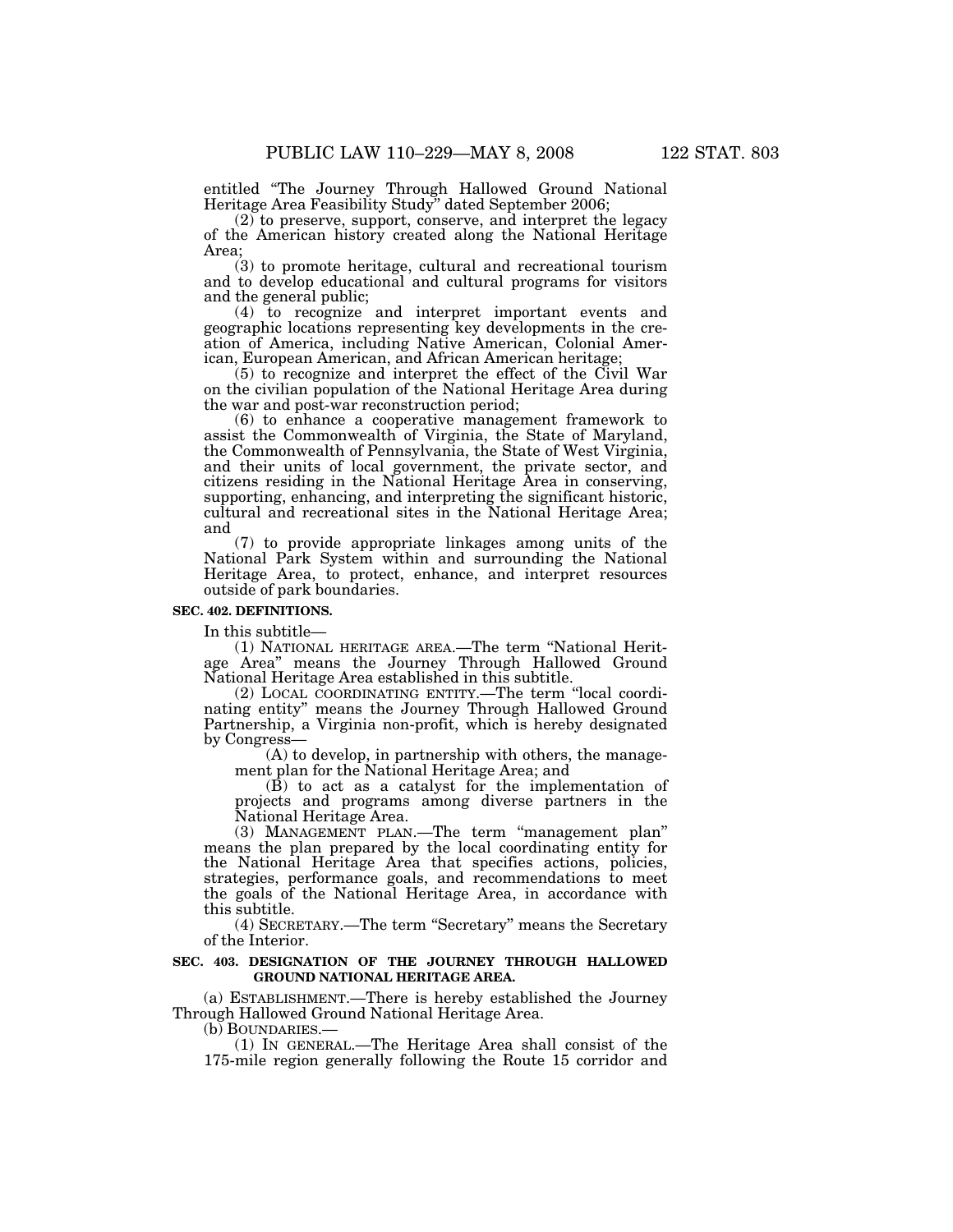surrounding areas from Adams County, Pennsylvania, through Frederick County, Maryland, including the Heart of the Civil War Maryland State Heritage Area, looping through Brunswick, Maryland, to Harpers Ferry, West Virginia, back through Loudoun County, Virginia, to the Route 15 corridor and surrounding areas encompassing portions of Loudoun and Prince William Counties, Virginia, then Fauquier County, Virginia, portions of Spotsylvania and Madison Counties, Virginia, and Culpepper, Rappahannock, Orange, and Albemarle Counties, Virginia.

(2) MAP.—The boundaries of the National Heritage Area shall include all of those lands and interests as generally depicted on the map titled ''Journey Through Hallowed Ground National Heritage Area'', numbered P90/80,000, and dated October 2006. The map shall be on file and available to the public in the appropriate offices of the National Park Service and the local coordinating entity.

#### **SEC. 404. MANAGEMENT PLAN.**

(a) REQUIREMENTS.—The management plan for the National Heritage Area shall—

(1) describe comprehensive policies, goals, strategies, and recommendations for telling the story of the heritage of the area covered by the National Heritage Area and encouraging long-term resource protection, enhancement, interpretation, funding, management, and development of the National Heritage Area;

(2) include a description of actions and commitments that Federal, State, Tribal, and local governments, private organizations, and citizens will take to protect, enhance, interpret, fund, manage, and develop the natural, historical, cultural, educational, scenic, and recreational resources of the National Heritage Area;

(3) specify existing and potential sources of funding or economic development strategies to protect, enhance, interpret, fund, manage, and develop the National Heritage Area;

(4) include an inventory of the natural, historical, cultural, educational, scenic, and recreational resources of the National Heritage Area related to the national importance and themes of the National Heritage Area that should be protected, enhanced, interpreted, managed, funded, and developed;

(5) recommend policies and strategies for resource management, including the development of intergovernmental and interagency agreements to protect, enhance, interpret, fund, manage, and develop the natural, historical, cultural, educational, scenic, and recreational resources of the National Heritage Area;

(6) describe a program for implementation for the management plan, including—

(A) performance goals;

(B) plans for resource protection, enhancement, interpretation, funding, management, and development; and

(C) specific commitments for implementation that have been made by the local coordinating entity or any Federal, State, Tribal, or local government agency, organization, business, or individual;

Recommendations.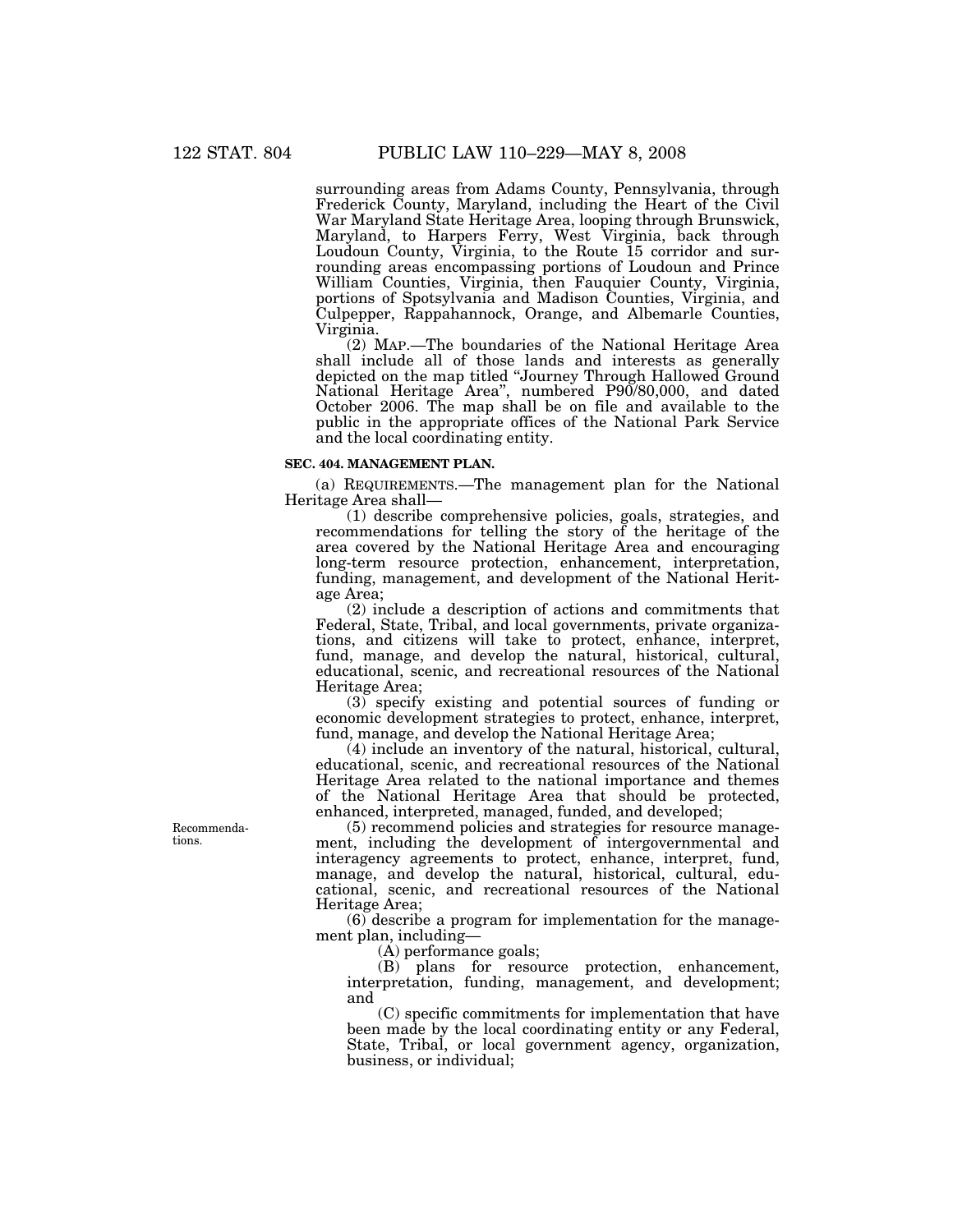(7) include an analysis of, and recommendations for, means by which Federal, State, Tribal, and local programs may best be coordinated (including the role of the National Park Service and other Federal agencies associated with the National Heritage Area) to further the purposes of this subtitle; and

(8) include a business plan that—

(A) describes the role, operation, financing, and functions of the local coordinating entity and of each of the major activities contained in the management plan; and

(B) provides adequate assurances that the local coordinating entity has the partnerships and financial and other resources necessary to implement the management plan for the National Heritage Area.

(b) DEADLINE.—

(1) IN GENERAL.—Not later than 3 years after the date on which funds are first made available to develop the management plan after designation as a National Heritage Area, the local coordinating entity shall submit the management plan to the Secretary for approval.

(2) TERMINATION OF FUNDING.—If the management plan is not submitted to the Secretary in accordance with paragraph (1), the local coordinating entity shall not qualify for any additional financial assistance under this subtitle until such time as the management plan is submitted to and approved by the Secretary.

(c) APPROVAL OF MANAGEMENT PLAN.—

(1) REVIEW.—Not later than 180 days after receiving the Deadline. plan, the Secretary shall review and approve or disapprove the management plan for a National Heritage Area on the basis of the criteria established under paragraph (3).

(2) CONSULTATION.—The Secretary shall consult with the Governor of each State in which the National Heritage Area is located before approving a management plan for the National Heritage Area.

(3) CRITERIA FOR APPROVAL.—In determining whether to approve a management plan for a National Heritage Area, the Secretary shall consider whether—

(A) the local coordinating entity represents the diverse interests of the National Heritage Area, including Federal, State, Tribal, and local governments, natural, and historic resource protection organizations, educational institutions, businesses, recreational organizations, community residents, and private property owners;

(B) the local coordinating entity—

(i) has afforded adequate opportunity for public and Federal, State, Tribal, and local governmental involvement (including through workshops and hearings) in the preparation of the management plan; and

(ii) provides for at least semiannual public meetings to ensure adequate implementation of the management plan;

(C) the resource protection, enhancement, interpretation, funding, management, and development strategies described in the management plan, if implemented, would adequately protect, enhance, interpret, fund, manage, and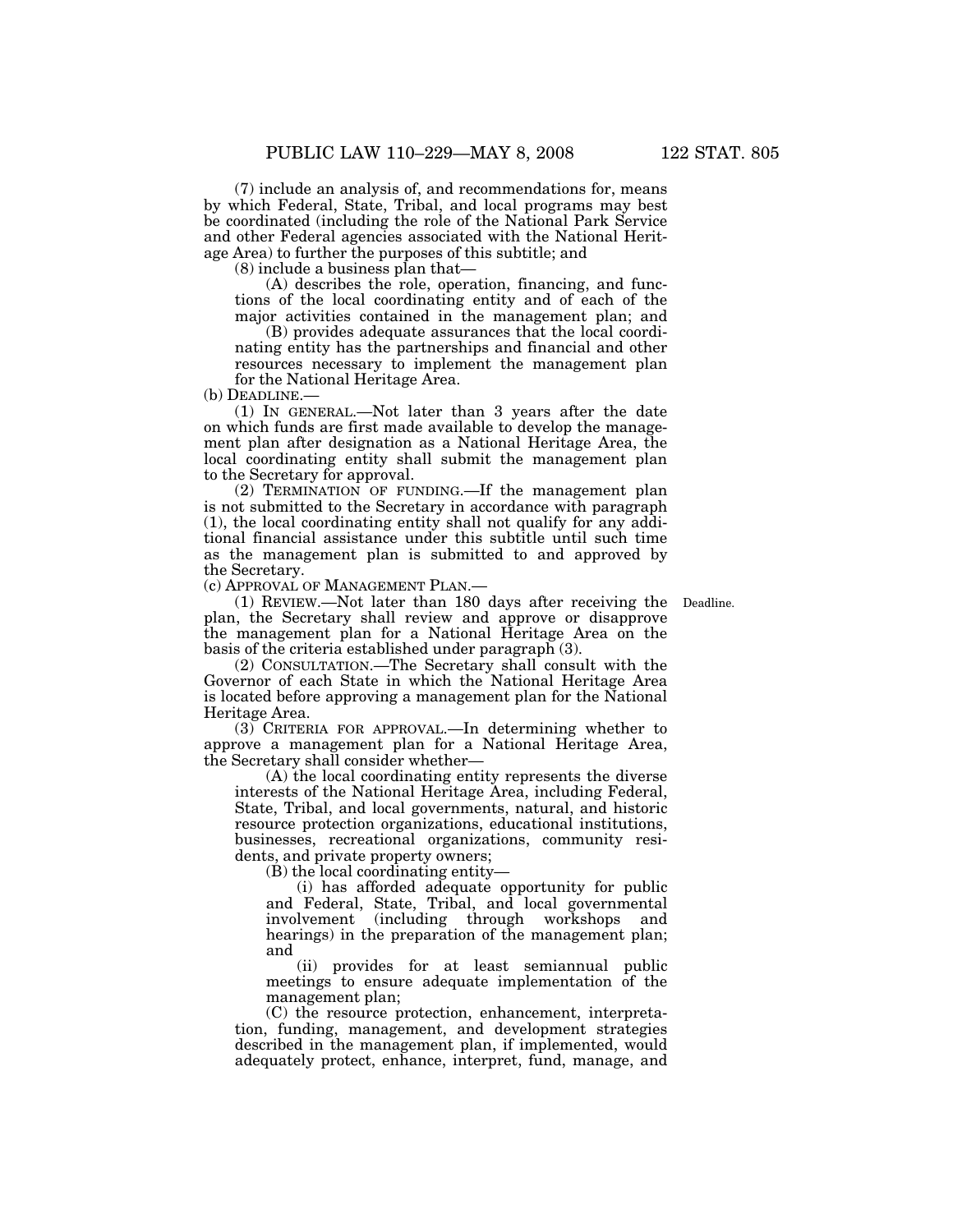develop the natural, historic, cultural, educational, scenic, and recreational resources of the National Heritage Area;

(D) the management plan would not adversely affect any activities authorized on Federal land under public land laws or land use plans;

(E) the local coordinating entity has demonstrated the financial capability, in partnership with others, to carry out the plan;

(F) the Secretary has received adequate assurances from the appropriate State, Tribal, and local officials whose support is needed to ensure the effective implementation of the State, Tribal, and local elements of the management plan; and

(G) the management plan demonstrates partnerships among the local coordinating entity, Federal, State, Tribal, and local governments, regional planning organizations, nonprofit organizations, or private sector parties for implementation of the management plan.

(4) DISAPPROVAL.—

(A) IN GENERAL.—If the Secretary disapproves the management plan, the Secretary—

(i) shall advise the local coordinating entity in writing of the reasons for the disapproval; and

(ii) may make recommendations to the local coordinating entity for revisions to the management plan.

(B) DEADLINE.—Not later than 180 days after receiving a revised management plan, the Secretary shall approve or disapprove the revised management plan.

(5) AMENDMENTS.—

(A) IN GENERAL.—An amendment to the management plan that substantially alters the purposes of the National Heritage Area shall be reviewed by the Secretary and approved or disapproved in the same manner as the original management plan.

(B) IMPLEMENTATION.—The local coordinating entity shall not use Federal funds authorized by this subtitle to implement an amendment to the management plan until the Secretary approves the amendment.

(6) AUTHORITIES.—The Secretary may—

(A) provide technical assistance under the authority of this subtitle for the development and implementation of the management plan; and

(B) enter into cooperative agreements with interested parties to carry out this subtitle.

#### **SEC. 405. EVALUATION; REPORT.**

(a) IN GENERAL.—Not later than 3 years before the date on which authority for Federal funding terminates for the National Heritage Area under this subtitle, the Secretary shall-

(1) conduct an evaluation of the accomplishments of the National Heritage Area; and

(2) prepare a report in accordance with subsection (c). (b) EVALUATION.—An evaluation conducted under subsection  $(a)(1)$  shall-

(1) assess the progress of the local coordinating entity with respect to—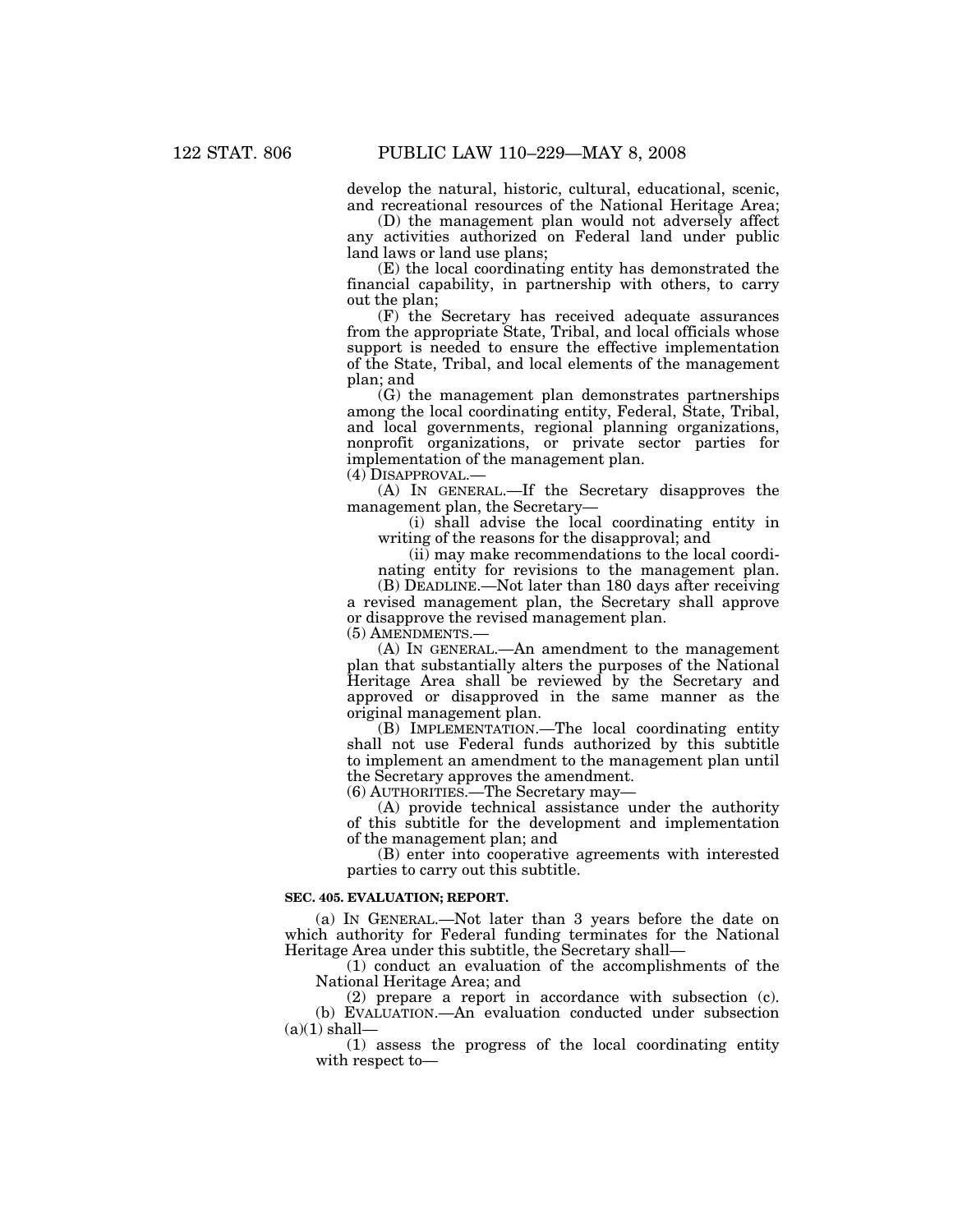(A) accomplishing the purposes of the authorizing legislation for the National Heritage Area; and

(B) achieving the goals and objectives of the approved management plan for the National Heritage Area;

(2) analyze the Federal, State, Tribal, local, and private investments in the National Heritage Area to determine the impact of the investments; and

(3) review the management structure, partnership relationships, and funding of the National Heritage Area for purposes of identifying the critical components for sustainability of the National Heritage Area.

(c) REPORT.—Based on the evaluation conducted under subsection (a)(1), the Secretary shall submit a report to the Committee on Natural Resources of the United States House of Representatives and the Committee on Energy and Natural Resources of the United States Senate. The report shall include recommendations for the future role of the National Park Service, if any, with respect to the National Heritage Area.

### **SEC. 406. LOCAL COORDINATING ENTITY.**

(a) DUTIES.—To further the purposes of the National Heritage Area, the Journey Through Hallowed Ground Partnership, as the local coordinating entity, shall—

(1) prepare a management plan for the National Heritage Area, and submit the management plan to the Secretary, in accordance with this subtitle; Plan.

(2) submit an annual report to the Secretary for each Reports. fiscal year for which the local coordinating entity receives Federal funds under this subtitle, specifying—

(A) the specific performance goals and accomplishments of the local coordinating entity;

(B) the expenses and income of the local coordinating entity;

(C) the amounts and sources of matching funds;

(D) the amounts leveraged with Federal funds and sources of the leveraging; and

(E) grants made to any other entities during the fiscal year;

(3) make available for audit for each fiscal year for which the local coordinating entity receives Federal funds under this subtitle, all information pertaining to the expenditure of the funds and any matching funds; and

(4) encourage economic viability and sustainability that is consistent with the purposes of the National Heritage Area.

(b) AUTHORITIES.—For the purposes of preparing and implementing the approved management plan for the National Heritage Area, the local coordinating entity may use Federal funds made available under this subtitle to—

(1) make grants to political jurisdictions, nonprofit organizations, and other parties within the National Heritage Area;

(2) enter into cooperative agreements with or provide technical assistance to political jurisdictions, nonprofit organizations, Federal agencies, and other interested parties;

(3) hire and compensate staff, including individuals with expertise in—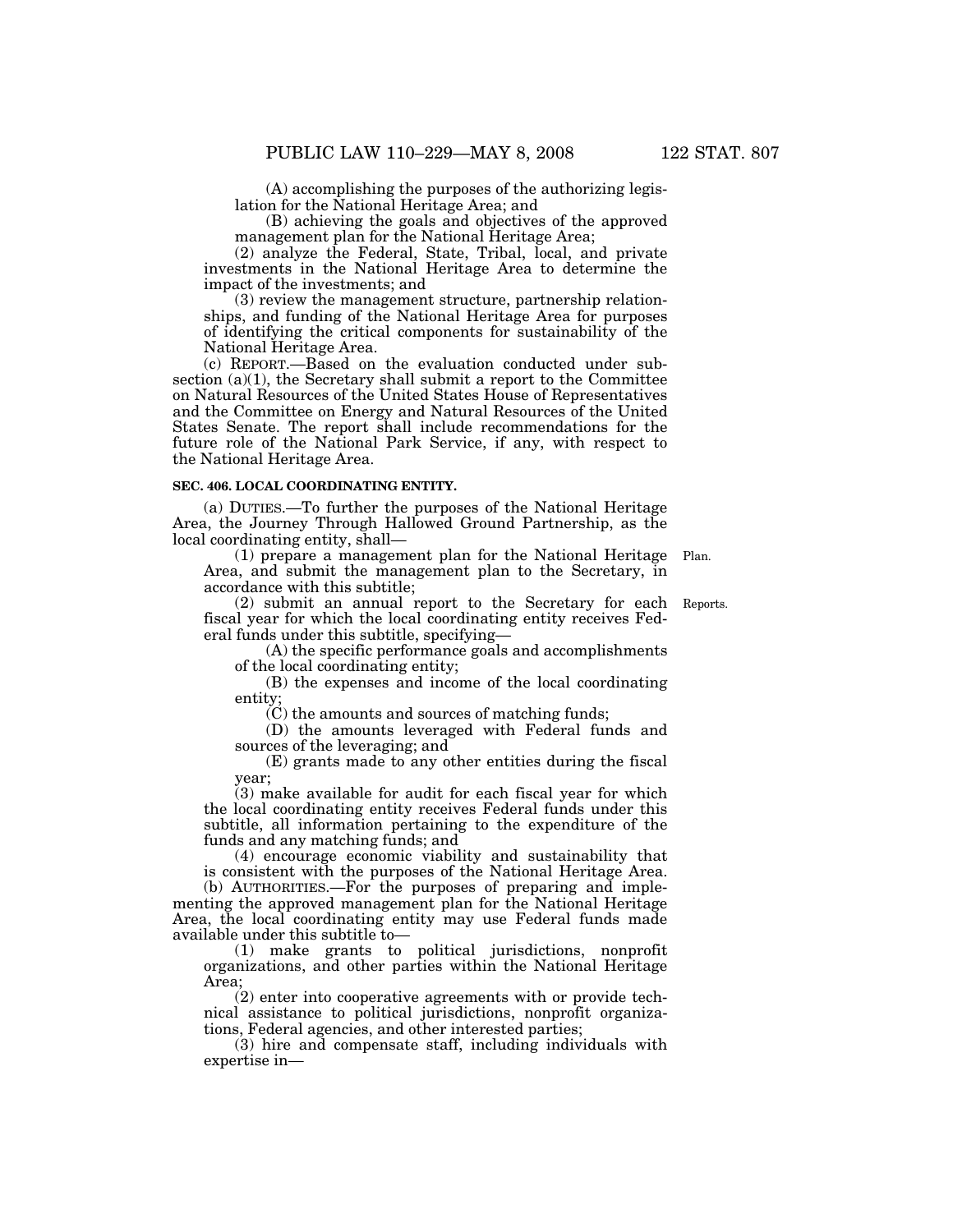(A) natural, historical, cultural, educational, scenic, and recreational resource conservation;

(B) economic and community development; and

(C) heritage planning;

(4) obtain funds or services from any source, including other Federal programs;

(5) contract for goods or services; and

(6) support activities of partners and any other activities that further the purposes of the National Heritage Area and are consistent with the approved management plan.

(c) PROHIBITION ON ACQUISITION OF REAL PROPERTY.—The local coordinating entity may not use Federal funds authorized under this subtitle to acquire any interest in real property.

# **SEC. 407. RELATIONSHIP TO OTHER FEDERAL AGENCIES.**

(a) IN GENERAL.—Nothing in this subtitle affects the authority of a Federal agency to provide technical or financial assistance under any other law.

(b) CONSULTATION AND COORDINATION.—The head of any Federal agency planning to conduct activities that may have an impact on a National Heritage Area is encouraged to consult and coordinate the activities with the Secretary and the local coordinating entity to the maximum extent practicable.

(c) OTHER FEDERAL AGENCIES.—Nothing in this subtitle—

(1) modifies, alters, or amends any law or regulation authorizing a Federal agency to manage Federal land under the jurisdiction of the Federal agency;

(2) limits the discretion of a Federal land manager to implement an approved land use plan within the boundaries of a National Heritage Area; or

(3) modifies, alters, or amends any authorized use of Federal land under the jurisdiction of a Federal agency.

#### **SEC. 408. PRIVATE PROPERTY AND REGULATORY PROTECTIONS.**

Nothing in this subtitle—

(1) abridges the rights of any property owner (whether public or private), including the right to refrain from participating in any plan, project, program, or activity conducted within the National Heritage Area;

(2) requires any property owner to permit public access (including access by Federal, State, Tribal, or local agencies) to the property of the property owner, or to modify public access or use of property of the property owner under any other Federal, State, Tribal, or local law;

(3) alters any duly adopted land use regulation, approved land use plan, or other regulatory authority (such as the authority to make safety improvements or increase the capacity of existing roads or to construct new roads) of any Federal, State, Tribal, or local agency, or conveys any land use or other regulatory authority to any local coordinating entity, including but not necessarily limited to development and management of energy or water or water-related infrastructure;

(4) authorizes or implies the reservation or appropriation of water or water rights;

(5) diminishes the authority of the State to manage fish and wildlife, including the regulation of fishing and hunting within the National Heritage Area; or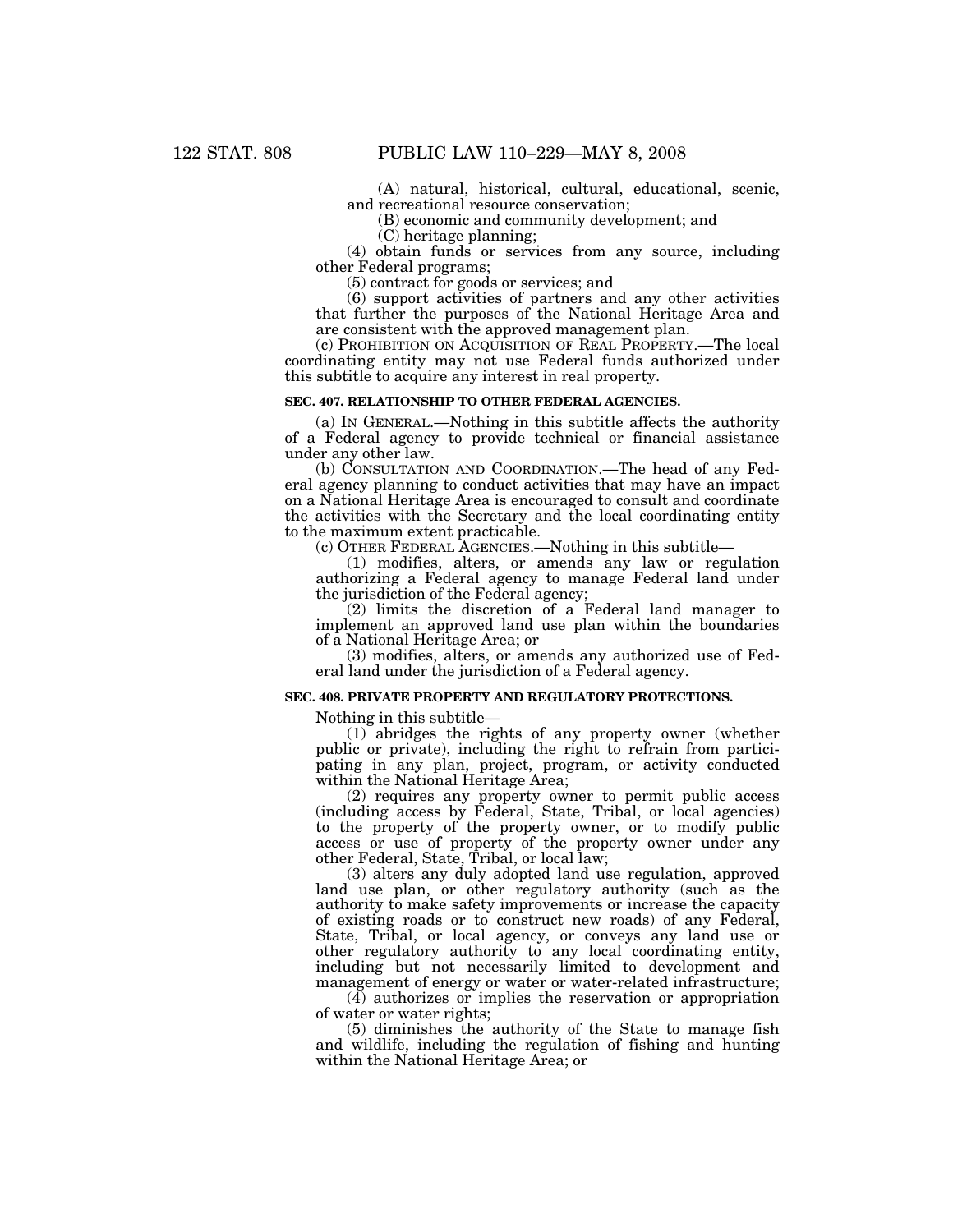(6) creates any liability, or affects any liability under any other law, of any private property owner with respect to any person injured on the private property.

#### **SEC. 409. AUTHORIZATION OF APPROPRIATIONS.**

(a) AUTHORIZATION OF APPROPRIATIONS.—Subject to subsection (b), there are authorized to be appropriated to carry out this subtitle not more than \$1,000,000 for any fiscal year. Funds so appropriated shall remain available until expended.

(b) LIMITATION ON TOTAL AMOUNTS APPROPRIATED.—Not more than \$15,000,000 may be appropriated to carry out this subtitle.

(c) COST-SHARING REQUIREMENT.—The Federal share of the total cost of any activity under this subtitle shall be not more than 50 percent; the non-Federal contribution may be in the form of in-kind contributions of goods or services fairly valued.

#### **SEC. 410. USE OF FEDERAL FUNDS FROM OTHER SOURCES.**

Nothing in this subtitle shall preclude the local coordinating entity from using Federal funds available under other laws for the purposes for which those funds were authorized.

#### **SEC. 411. SUNSET FOR GRANTS AND OTHER ASSISTANCE.**

The authority of the Secretary to provide financial assistance under this subtitle terminates on the date that is 15 years after the date of enactment of this subtitle.

# **Subtitle B—Niagara Falls National Heritage Area**

New York. 16 USC 461 note.

#### **SEC. 421. PURPOSES.**

The purposes of this subtitle include—

 $(1)$  to recognize the national importance of the natural and cultural legacies of the area, as demonstrated in the National Park Service study report entitled ''Niagara National Heritage Area Study'' dated 2005;

(2) to preserve, support, conserve, and interpret the natural, scenic, cultural, and historic resources within the National Heritage Area;

(3) to promote heritage, cultural, and recreational tourism and to develop educational and cultural programs for visitors and the general public;

(4) to recognize and interpret important events and geographic locations representing key developments in American history and culture, including Native American, Colonial American, European American, and African American heritage;

(5) to enhance a cooperative management framework to assist State, local, and Tribal governments, the private sector, and citizens residing in the National Heritage Area in conserving, supporting, enhancing, and interpreting the significant historic, cultural, and recreational sites in the National Heritage Area;

(6) to conserve and interpret the history of the development of hydroelectric power in the United States and its role in developing the American economy; and

(7) to provide appropriate linkages among units of the National Park System within and surrounding the National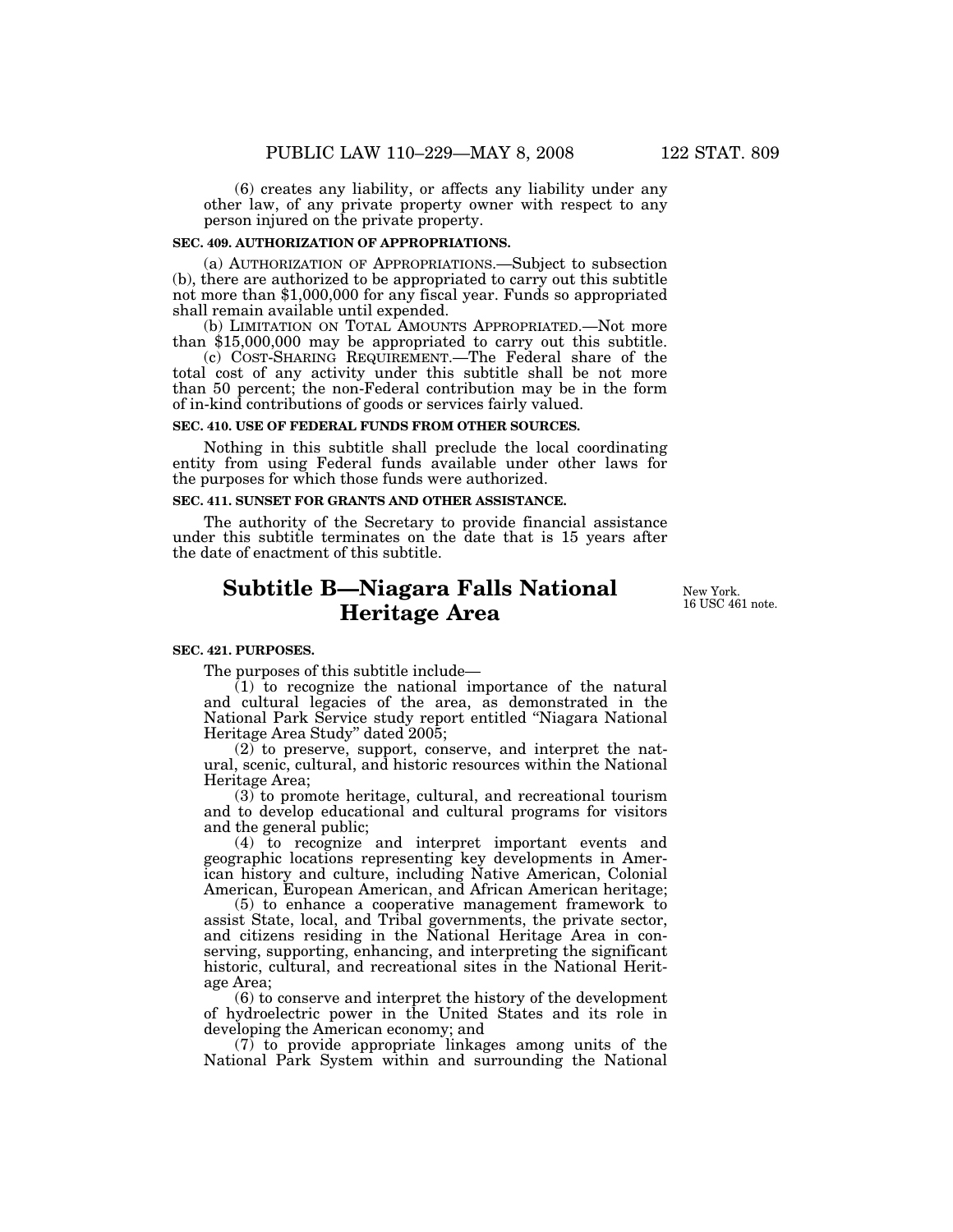Heritage Area, to protect, enhance, and interpret resources outside of park boundaries.

# **SEC. 422. DEFINITIONS.**

In this subtitle:

(1) COMMISSION.—The term ''Commission'' means the Niagara Falls National Heritage Area Commission established under this subtitle.

(2) GOVERNOR.—The term "Governor" means the Governor of the State of New York.

(3) LOCAL COORDINATING ENTITY.—The term ''local coordinating entity'' means the local coordinating entity for the National Heritage Area designated pursuant to this subtitle.

(4) MANAGEMENT PLAN.—The term ''management plan'' means the plan prepared by the local coordinating entity for the National Heritage Area that specifies actions, policies, strategies, performance goals, and recommendations to meet the goals of the National Heritage Area, in accordance with this subtitle.

(5) NATIONAL HERITAGE AREA.—The term ''National Heritage Area'' means the Niagara Falls National Heritage Area established in this subtitle.

(6) SECRETARY.—The term ''Secretary'' means the Secretary of the Interior.

#### **SEC. 423. DESIGNATION OF THE NIAGARA FALLS NATIONAL HERITAGE AREA.**

(a) ESTABLISHMENT.—There is hereby established the Niagara Falls National Heritage Area.

(b) BOUNDARIES.—

(1) IN GENERAL.—The National Heritage Area shall consist of the area from the western boundary of the town of Wheatfield, New York, extending to the mouth of the Niagara River on Lake Ontario, including the city of Niagara Falls, New York, the villages of Youngstown and Lewiston, New York, land and water within the boundaries of the Heritage Area in Niagara County, New York, and any additional thematically related sites within Erie and Niagara Counties, New York, that are identified in the management plan developed under this subtitle.

(2) MAP.—The boundaries of the National Heritage Area shall be as generally depicted on the map titled ''Niagara Falls National Heritage Area,'' and numbered P76/80,000 and dated July, 2006. The map shall be on file and available to the public in the appropriate offices of the National Park Service and the local coordinating entity.

#### **SEC. 424. MANAGEMENT PLAN.**

(a) REQUIREMENTS.—The management plan for the National Heritage Area shall—

(1) describe comprehensive policies, goals, strategies, and recommendations for telling the story of the heritage of the area covered by the National Heritage Area and encouraging long-term resource protection, enhancement, interpretation, funding, management, and development of the National Heritage Area;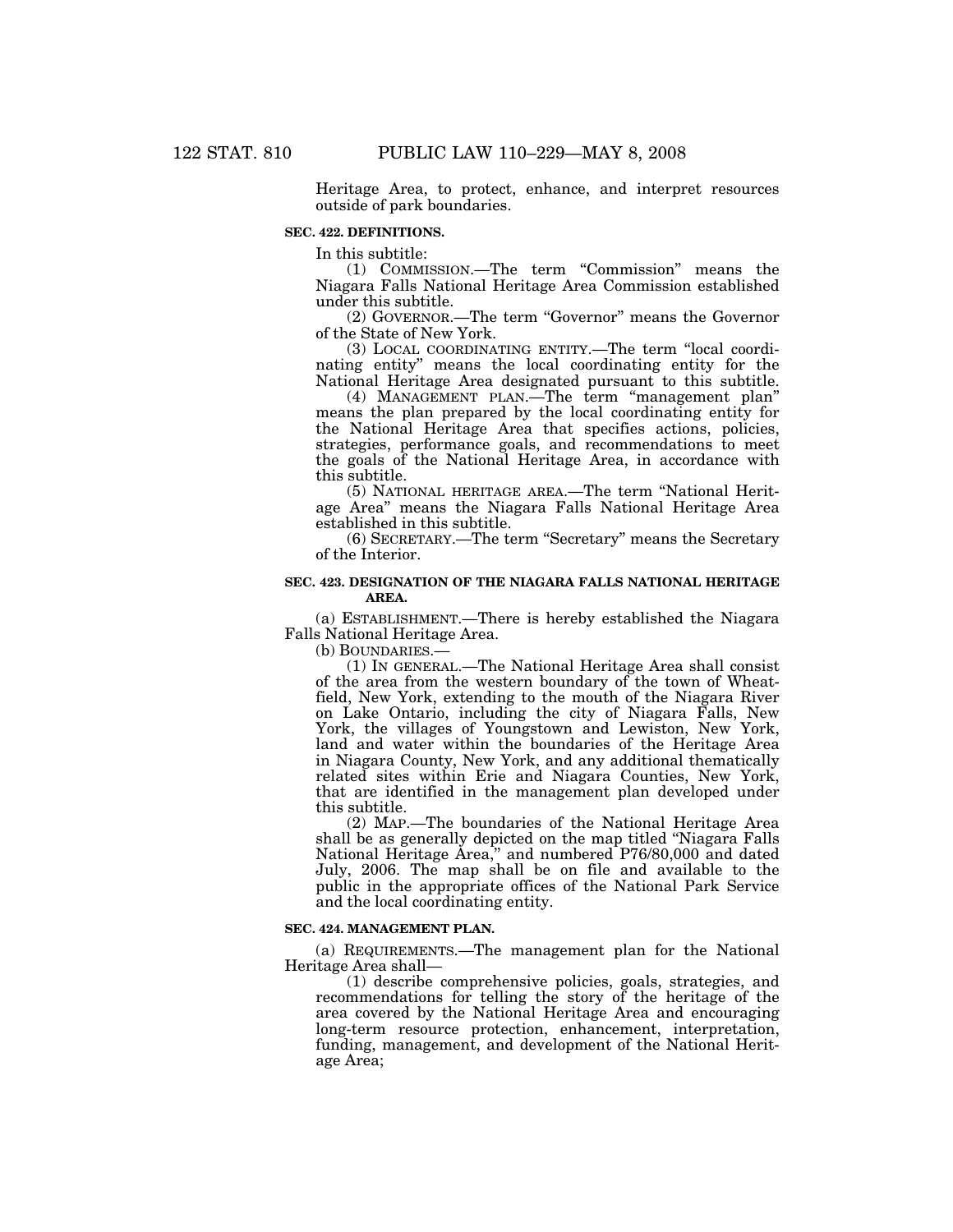(2) include a description of actions and commitments that Federal, State, Tribal, and local governments, private organizations, and citizens will take to protect, enhance, interpret, fund, manage, and develop the natural, historical, cultural, educational, scenic, and recreational resources of the National Heritage Area;

(3) specify existing and potential sources of funding or economic development strategies to protect, enhance, interpret, fund, manage, and develop the National Heritage Area;

(4) include an inventory of the natural, historical, cultural, educational, scenic, and recreational resources of the National Heritage Area related to the national importance and themes of the National Heritage Area that should be protected, enhanced, interpreted, managed, funded, and developed;

> Recommendations.

(5) recommend policies and strategies for resource management, including the development of intergovernmental and interagency agreements to protect, enhance, interpret, fund, manage, and develop the natural, historical, cultural, educational, scenic, and recreational resources of the National Heritage Area;

(6) describe a program for implementation for the management plan, including—

(A) performance goals;

(B) plans for resource protection, enhancement, interpretation, funding, management, and development; and

(C) specific commitments for implementation that have been made by the local coordinating entity or any Federal, State, Tribal, or local government agency, organization, business, or individual;

(7) include an analysis of, and recommendations for, means by which Federal, State, Tribal, and local programs may best be coordinated (including the role of the National Park Service and other Federal agencies associated with the National Heritage Area) to further the purposes of this subtitle; and

(8) include a business plan that—

(A) describes the role, operation, financing, and functions of the local coordinating entity and of each of the major activities contained in the management plan; and

(B) provides adequate assurances that the local coordinating entity has the partnerships and financial and other resources necessary to implement the management plan for the National Heritage Area.

(b) DEADLINE.—

(1) IN GENERAL.—Not later than 3 years after the date on which funds are first made available to develop the management plan after designation as a National Heritage Area, the local coordinating entity shall submit the management plan to the Secretary for approval.

(2) TERMINATION OF FUNDING.—If the management plan is not submitted to the Secretary in accordance with paragraph (1), the local coordinating entity shall not qualify for any additional financial assistance under this subtitle until such time as the management plan is submitted to and approved by the Secretary.

(c) APPROVAL OF MANAGEMENT PLAN.—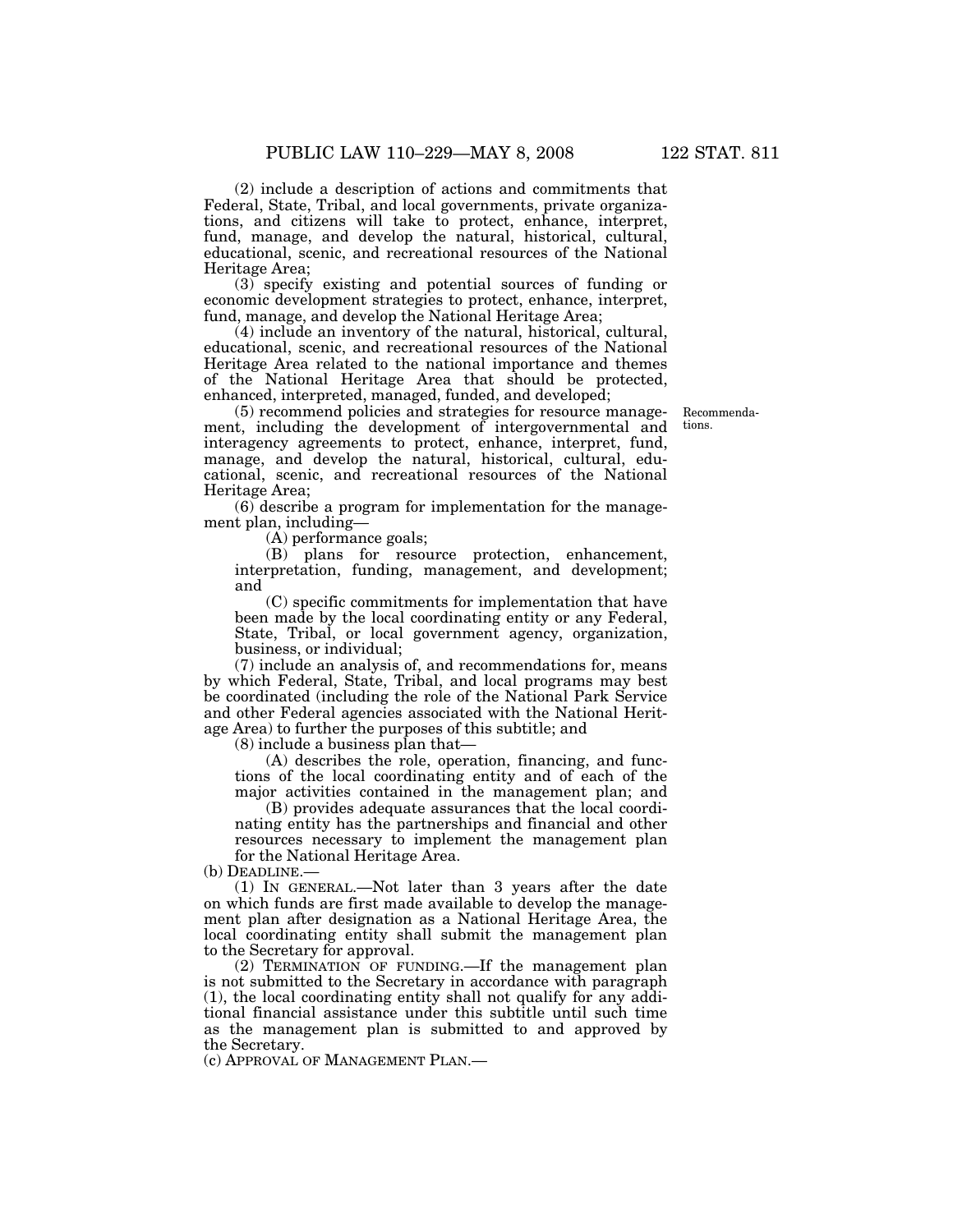Deadline.

(1) REVIEW.—Not later than 180 days after receiving the plan, the Secretary shall review and approve or disapprove the management plan for a National Heritage Area on the basis of the criteria established under paragraph (3).

(2) CONSULTATION.—The Secretary shall consult with the Governor before approving a management plan for the National Heritage Area.

(3) CRITERIA FOR APPROVAL.—In determining whether to approve a management plan for a National Heritage Area, the Secretary shall consider whether—

(A) the local coordinating entity represents the diverse interests of the National Heritage Area, including Federal, State, Tribal, and local governments, natural and historic resource protection organizations, educational institutions, businesses, recreational organizations, community residents, and private property owners;

(B) the local coordinating entity—

(i) has afforded adequate opportunity for public and Federal, State, Tribal, and local governmental involvement (including through workshops and hearings) in the preparation of the management plan; and

(ii) provides for at least semiannual public meetings to ensure adequate implementation of the management plan;

(C) the resource protection, enhancement, interpretation, funding, management, and development strategies described in the management plan, if implemented, would adequately protect, enhance, interpret, fund, manage, and develop the natural, historic, cultural, educational, scenic, and recreational resources of the National Heritage Area;

(D) the management plan would not adversely affect any activities authorized on Federal land under public land laws or land use plans;

(E) the local coordinating entity has demonstrated the financial capability, in partnership with others, to carry out the plan;

(F) the Secretary has received adequate assurances from the appropriate State, Tribal, and local officials whose support is needed to ensure the effective implementation of the State, Tribal, and local elements of the management plan; and

(G) the management plan demonstrates partnerships among the local coordinating entity, Federal, State, Tribal, and local governments, regional planning organizations, nonprofit organizations, or private sector parties for implementation of the management plan.

(4) DISAPPROVAL.—

(A) IN GENERAL.—If the Secretary disapproves the management plan, the Secretary—

(i) shall advise the local coordinating entity in writing of the reasons for the disapproval; and

(ii) may make recommendations to the local coordinating entity for revisions to the management plan.

(B) DEADLINE.—Not later than 180 days after receiving a revised management plan, the Secretary shall approve or disapprove the revised management plan.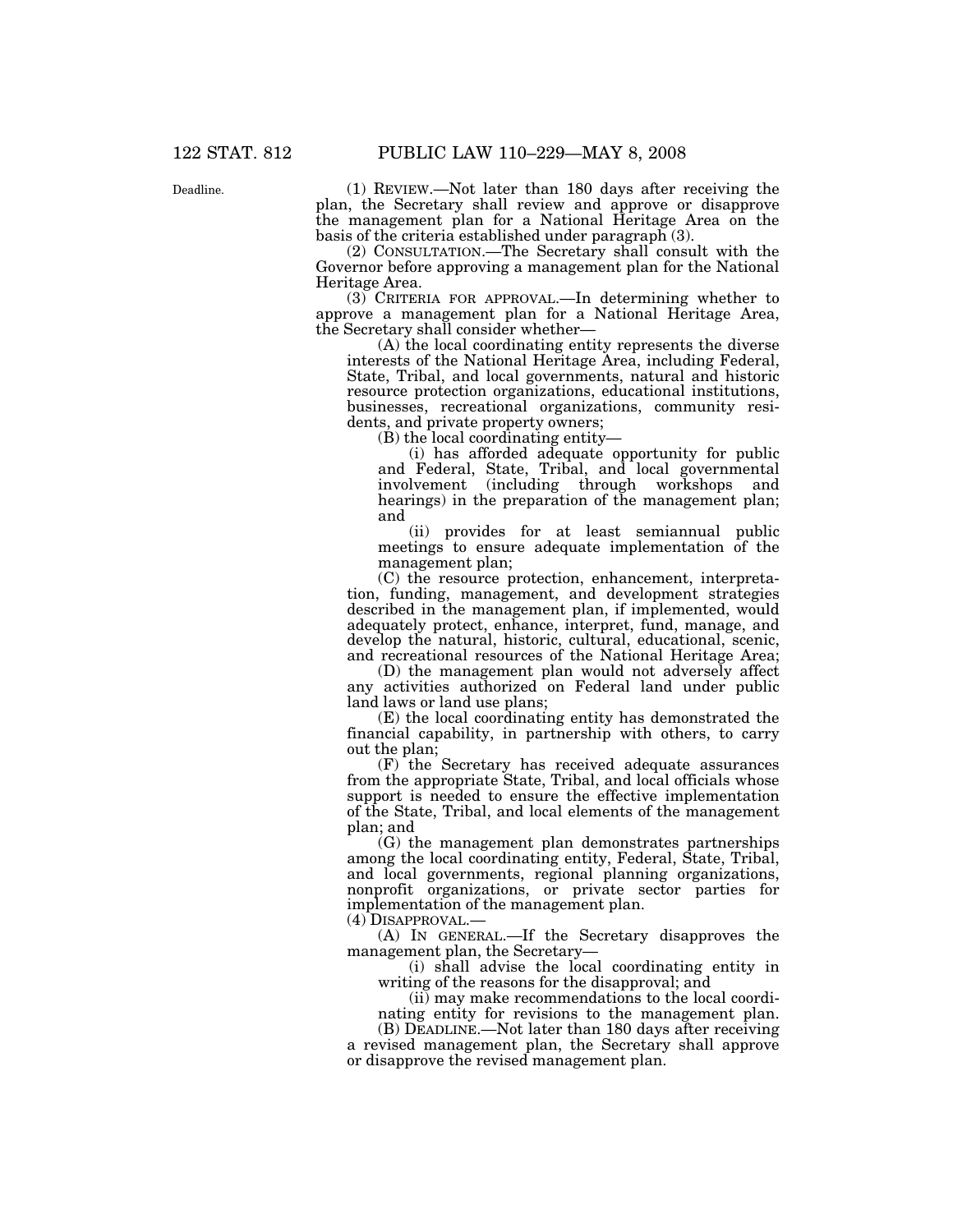(5) AMENDMENTS.— (A) IN GENERAL.—An amendment to the management plan that substantially alters the purposes of the National Heritage Area shall be reviewed by the Secretary and approved or disapproved in the same manner as the original management plan.

(B) IMPLEMENTATION.—The local coordinating entity shall not use Federal funds authorized by this subtitle to implement an amendment to the management plan until the Secretary approves the amendment.

(6) AUTHORITIES.—The Secretary may—

(A) provide technical assistance under the authority of this subtitle for the development and implementation of the management plan; and

(B) enter into cooperative agreements with interested parties to carry out this subtitle.

#### **SEC. 425. EVALUATION; REPORT.**

(a) IN GENERAL.—Not later than 3 years before the date on which authority for Federal funding terminates for the National Heritage Area under this subtitle the Secretary shall—

(1) conduct an evaluation of the accomplishments of the National Heritage Area; and

(2) prepare a report in accordance with subsection (c). (b) EVALUATION.—An evaluation conducted under subsection  $(a)(1)$  shall-

(1) assess the progress of the local coordinating entity with respect to—

(A) accomplishing the purposes of the authorizing legislation for the National Heritage Area; and

(B) achieving the goals and objectives of the approved management plan for the National Heritage Area;

(2) analyze the Federal, State, Tribal, and local, and private investments in the National Heritage Area to determine the impact of the investments; and

(3) review the management structure, partnership relationships, and funding of the National Heritage Area for purposes of identifying the critical components for sustainability of the National Heritage Area.

(c) REPORT.—Based on the evaluation conducted under subsection (a)(1), the Secretary shall submit a report to the Committee on Natural Resources of the United States House of Representatives and the Committee on Energy and Natural Resources of the United States Senate. The report shall include recommendations for the future role of the National Park Service, if any, with respect to the National Heritage Area.

#### **SEC. 426. LOCAL COORDINATING ENTITY.**

(a) DESIGNATION.—The local coordinating entity for the Herit-Effective dates. age Area shall be—

(1) for the 5-year period beginning on the date of enactment of this subtitle, the Commission; and

(2) on expiration of the 5-year period described in paragraph (1), a private nonprofit or governmental organization designated by the Commission.

(b) DUTIES.—To further the purposes of the National Heritage Area, the local coordinating entity, shall—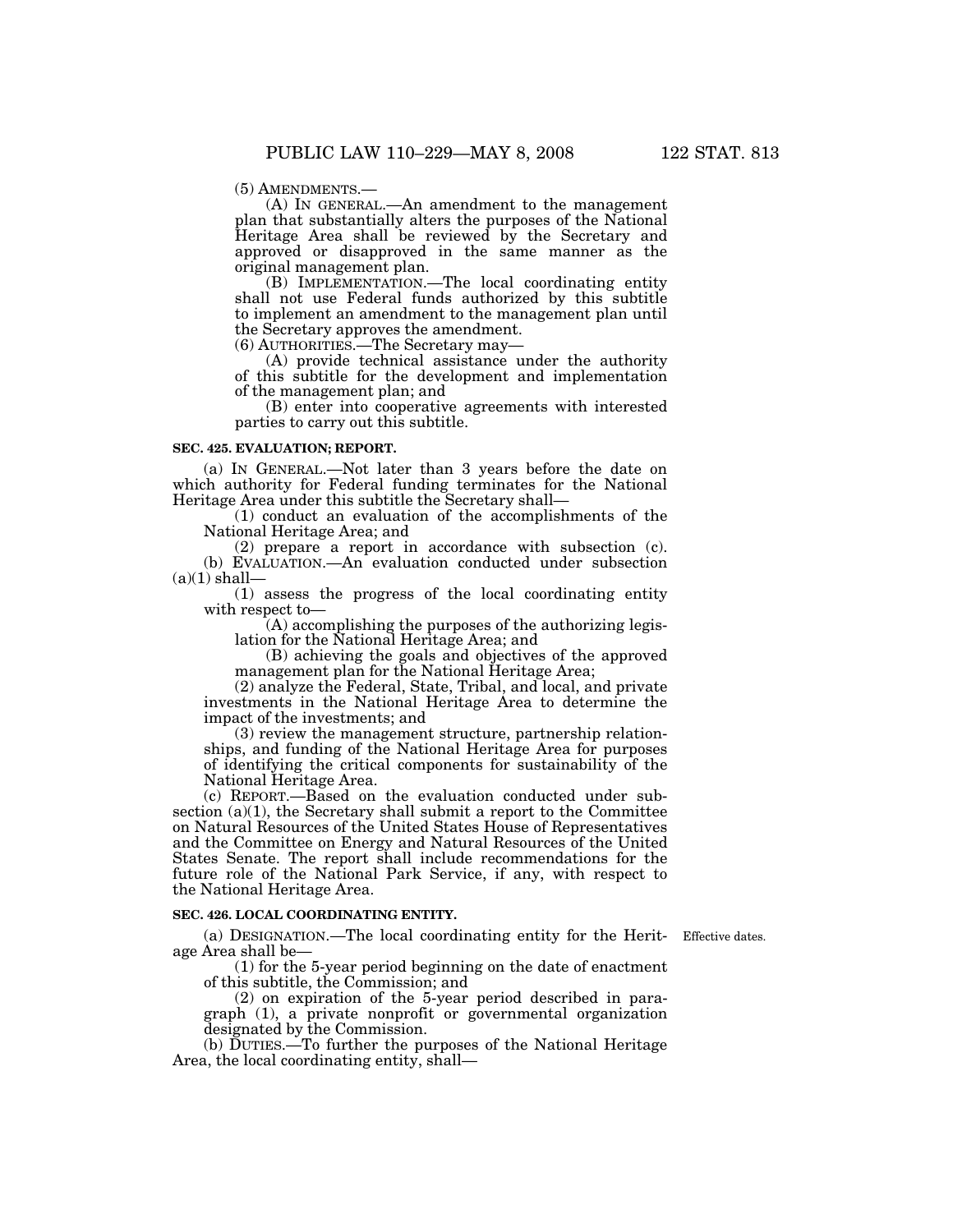(1) prepare a management plan for the National Heritage Area, and submit the management plan to the Secretary, in accordance with this subtitle;

(2) submit an annual report to the Secretary for each fiscal year for which the local coordinating entity receives Federal funds under this subtitle, specifying—

(A) the specific performance goals and accomplishments of the local coordinating entity;

(B) the expenses and income of the local coordinating entity;

(C) the amounts and sources of matching funds;

(D) the amounts leveraged with Federal funds and sources of the leveraging; and

(E) grants made to any other entities during the fiscal year;

(3) make available for audit for each fiscal year for which the local coordinating entity receives Federal funds under this subtitle, all information pertaining to the expenditure of the funds and any matching funds;

(4) encourage economic viability and sustainability that is consistent with the purposes of the National Heritage Area; and

(5) coordinate projects, activities, and programs with the Erie Canalway National Heritage Corridor.

(c) AUTHORITIES.—For the purposes of preparing and implementing the approved management plan for the National Heritage Area, the local coordinating entity may use Federal funds made available under this subtitle to—

(1) make grants to political jurisdictions, nonprofit organizations, and other parties within the National Heritage Area;

(2) enter into cooperative agreements with or provide technical assistance to political jurisdictions, nonprofit organizations, Federal agencies, and other interested parties;

(3) hire and compensate staff, including individuals with expertise in—

(A) natural, historical, cultural, educational, scenic, and recreational resource conservation;

(B) economic and community development; and

(C) heritage planning;

(4) obtain funds or services from any source, including other Federal programs;

(5) contract for goods or services; and

(6) support activities of partners and any other activities that further the purposes of the National Heritage Area and are consistent with the approved management plan.

(d) PROHIBITION ON ACQUISITION OF REAL PROPERTY.—The local coordinating entity may not use Federal funds authorized under this subtitle to acquire any interest in real property.

#### **SEC. 427. NIAGARA FALLS HERITAGE AREA COMMISSION.**

(a) ESTABLISHMENT.—There is established within the Department of the Interior the Niagara Falls National Heritage Area Commission.

(b) MEMBERSHIP.—The Commission shall be composed of 17 members, of whom—

Plan.

Reports.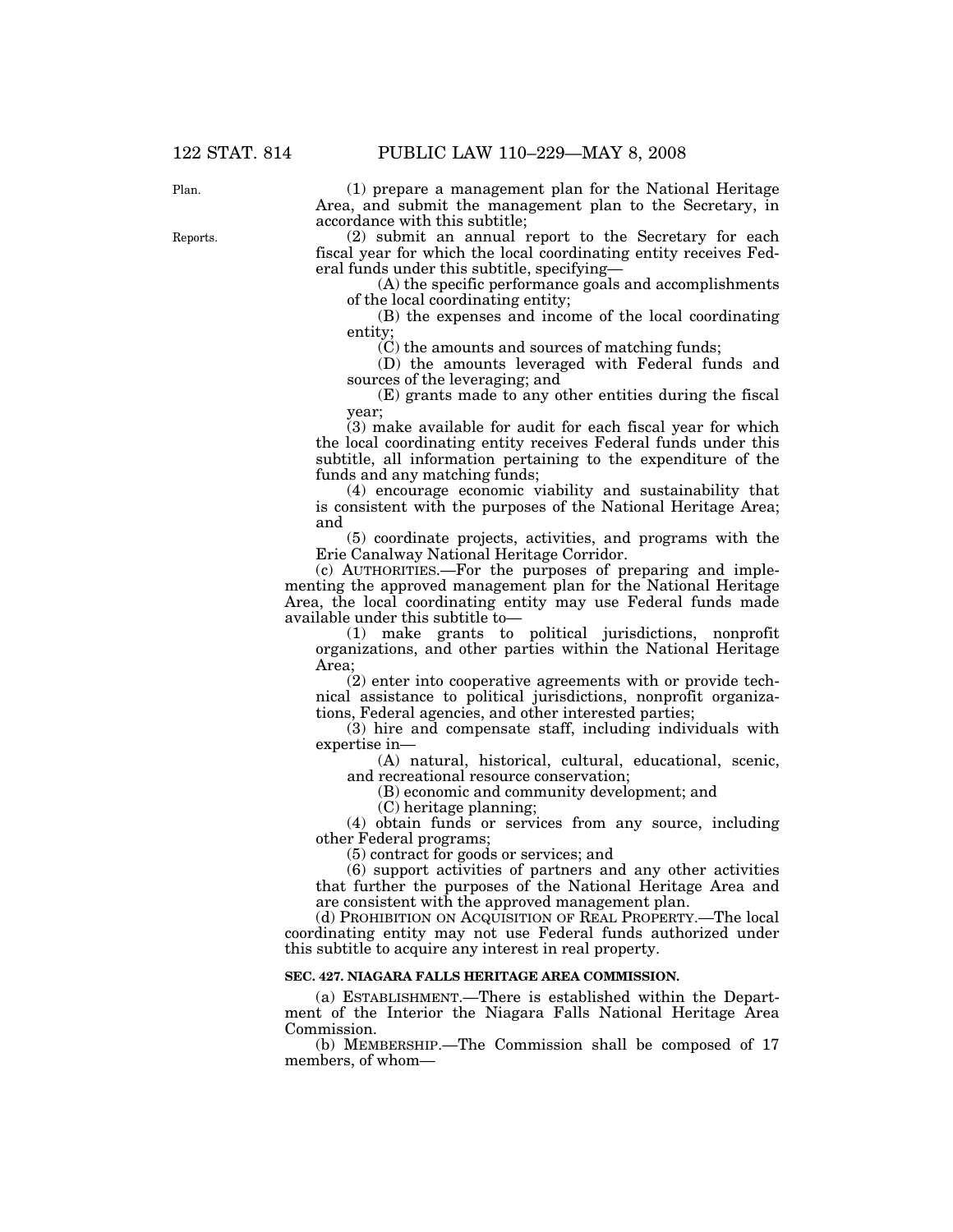(1) 1 member shall be the Director of the National Park Service (or a designee);

(2) 5 members shall be appointed by the Secretary, after consideration of the recommendation of the Governor, from among individuals with knowledge and experience of—

(A) the New York State Office of Parks, Recreation and Historic Preservation, the Niagara River Greenway Commission, the New York Power Authority, the USA Niagara Development Corporation, and the Niagara Tourism and Convention Corporation; or

(B) any successors of the agencies described in subparagraph (A);

 $(3)$  1 member shall be appointed by the Secretary, after consideration of the recommendation of the mayor of Niagara Falls, New York;

(4) 1 member shall be appointed by the Secretary, after consideration of the recommendation of the mayor of the village of Youngstown, New York;

(5) 1 member shall be appointed by the Secretary, after consideration of the recommendation of the mayor of the village of Lewiston, New York;

(6) 1 member shall be appointed by the Secretary, after consideration of the recommendation of the Tuscarora Nation;

(7) 1 member shall be appointed by the Secretary, after consideration of the recommendation of the Seneca Nation of Indians; and

(8) 6 members shall be individuals who have an interest in, support for, and expertise appropriate to tourism, regional planning, history and historic preservation, cultural or natural resource management, conservation, recreation, and education, or museum services, of whom—

(A) 4 members shall be appointed by the Secretary, after consideration of the recommendation of the 2 members of the Senate from the State; and

(B) 2 members shall be appointed by the Secretary, after consideration of the recommendation of the Member of the House of Representatives whose district encompasses the National Heritage Area.

(c) TERMS; VACANCIES.—

(1) TERM.—A member of the Commission shall be appointed for a term not to exceed 5 years.

(2) VACANCIES.—

(A) PARTIAL TERM.—A member appointed to fill a vacancy on the Commission shall serve for the remainder of the term for which the predecessor of the member was appointed.

(B) IN GENERAL.—A vacancy on the Commission shall be filled in the same manner as the original appointment was made.

(d) CHAIRPERSON AND VICE CHAIRPERSON.—

(1) SELECTION.—The Commission shall select a Chairperson and Vice Chairperson from among the members of the Commission.

(2) VICE CHAIRPERSON.—The Vice Chairperson shall serve as the Chairperson in the absence of the Chairperson. (e) QUORUM.—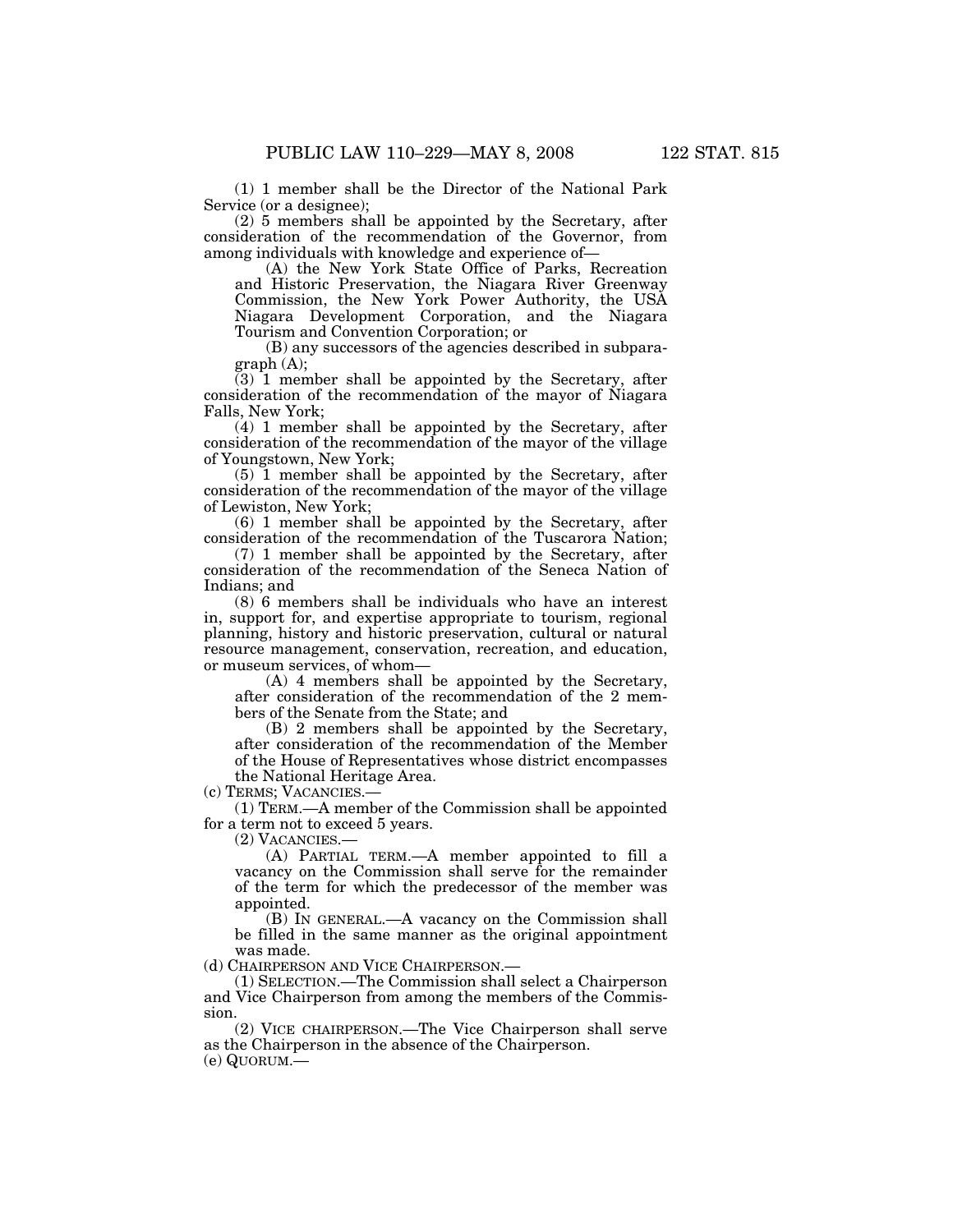(1) IN GENERAL.—A majority of the members of the Commission shall constitute a quorum.

(2) TRANSACTION.—For the transaction of any business or the exercise of any power of the Commission, the Commission shall have the power to act by a majority vote of the members present at any meeting at which a quorum is in attendance. (f) MEETINGS.—

(1) IN GENERAL.—The Commission shall meet at least quarterly at the call of—

(A) the Chairperson; or

(B) a majority of the members of the Commission. (2) NOTICE.—Notice of Commission meetings and agendas

for the meetings shall be published in local newspapers that are distributed throughout the National Heritage Area.

(3) APPLICABLE LAW.—Meetings of the Commission shall be subject to section 552b of title 5, United States Code.

(g) AUTHORITIES OF THE COMMISSION.—In addition to the authorities otherwise granted in this subtitle, the Commission may—

(1) request and accept from the head of any Federal agency, on a reimbursable or non-reimbursable basis, any personnel of the Federal agency to the Commission to assist in carrying out the duties of the Commission;

(2) request and accept from the head of any State agency or any agency of a political subdivision of the State, on a reimbursable or nonreimbursable basis, any personnel of the agency to the Commission to assist in carrying out the duties of the Commission;

(3) seek, accept, and dispose of gifts, bequests, grants, or donations of money, personal property, or services; and

(4) use the United States mails in the same manner as other agencies of the Federal Government.

(h) DUTIES OF THE COMMISSION.—To further the purposes of the National Heritage Area, in addition to the duties otherwise listed in this subtitle, the Commission shall assist in the transition of the management of the National Heritage Area from the Commission to the local coordinating entity designated under this subtitle. (i) COMPENSATION OF MEMBERS.—

(1) IN GENERAL.—A member of the Commission shall serve

without compensation.

(2) TRAVEL EXPENSES.—A member of the Commission shall be allowed travel expenses, including per diem in lieu of subsistence, at rates authorized for an employee of an agency under subchapter I of chapter 57 of title 5, United States Code, while away from the home or regular place of business of the member in the performance of the duties of the Commission.

(j) GIFTS.—For purposes of section 170(c) of the Internal Revenue Code of 1986, any gift or charitable contribution to the Commission shall be considered to be a charitable contribution or gift to the United States.

(k) USE OF FEDERAL FUNDS.—Except as provided for the leasing of administrative facilities under subsection  $(g)(1)$ , the Commission may not use Federal funds made available to the Commission under this subtitle to acquire any real property or interest in real property.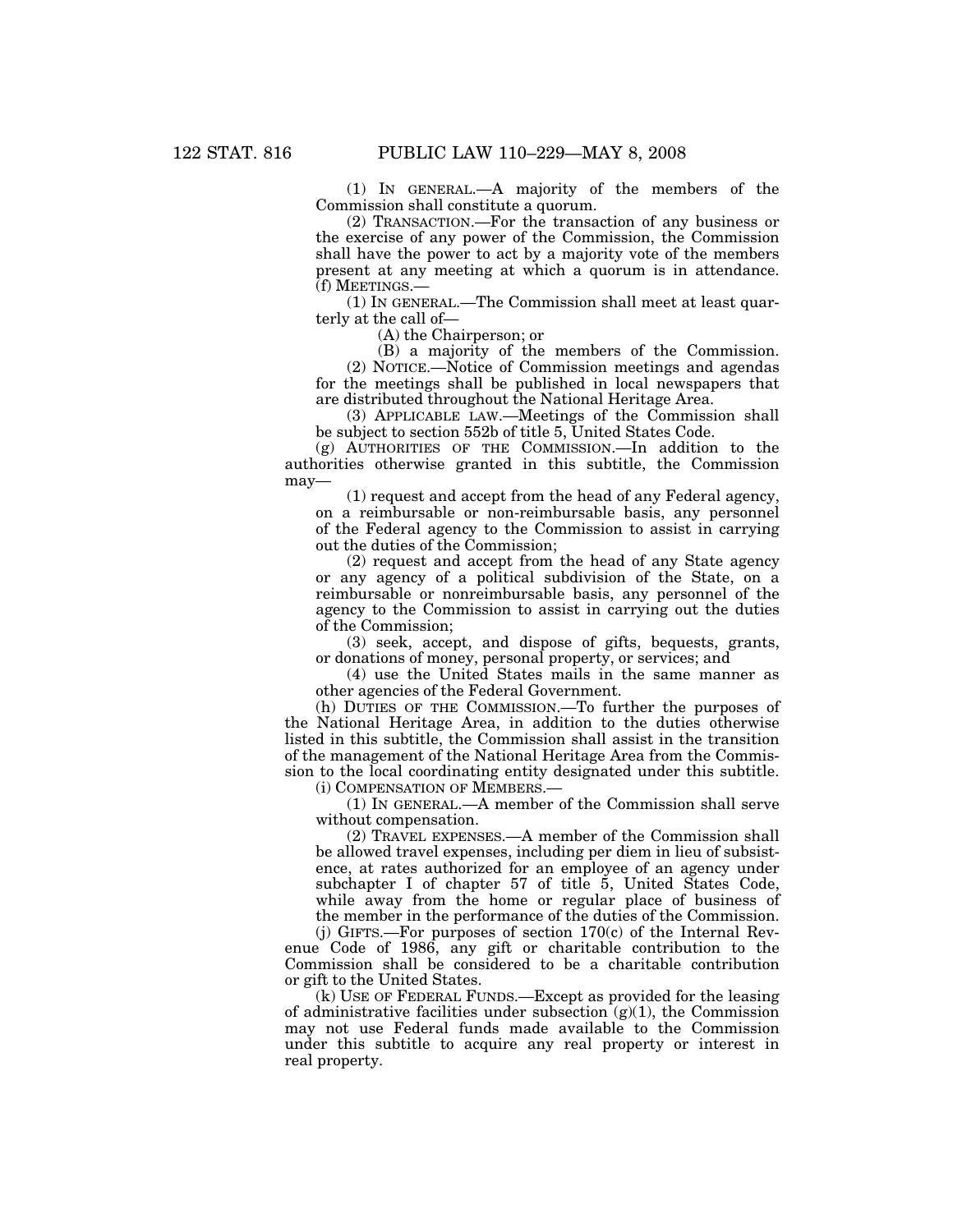(a) IN GENERAL.—Nothing in this subtitle affects the authority of a Federal agency to provide technical or financial assistance under any other law.

(b) CONSULTATION AND COORDINATION.—The head of any Federal agency planning to conduct activities that may have an impact on a National Heritage Area is encouraged to consult and coordinate the activities with the Secretary and the local coordinating entity to the maximum extent practicable.

(c) OTHER FEDERAL AGENCIES.—Nothing in this subtitle—

(1) modifies, alters, or amends any law or regulation authorizing a Federal agency to manage Federal land under the jurisdiction of the Federal agency;

(2) limits the discretion of a Federal land manager to implement an approved land use plan within the boundaries of a National Heritage Area; or

(3) modifies, alters, or amends any authorized use of Federal land under the jurisdiction of a Federal agency.

#### **SEC. 429. PRIVATE PROPERTY AND REGULATORY PROTECTIONS.**

Nothing in this subtitle—

(1) abridges the rights of any property owner (whether public or private), including the right to refrain from participating in any plan, project, program, or activity conducted within the National Heritage Area;

(2) requires any property owner to permit public access (including access by Federal, State, Tribal, or local agencies) to the property of the property owner, or to modify public access or use of property of the property owner under any other Federal, State, Tribal, or local law;

(3) alters any duly adopted land use regulation, approved land use plan, or other regulatory authority of any Federal, State, Tribal, or local agency, or conveys any land use or other regulatory authority to any local coordinating entity, including but not necessarily limited to development and management of energy, water, or water-related infrastructure;

(4) authorizes or implies the reservation or appropriation of water or water rights;

(5) diminishes the authority of the State to manage fish and wildlife, including the regulation of fishing and hunting within the National Heritage Area; or

(6) creates any liability, or affects any liability under any other law, of any private property owner with respect to any person injured on the private property.

#### **SEC. 430. AUTHORIZATION OF APPROPRIATIONS.**

(a) AUTHORIZATION OF APPROPRIATIONS.—Subject to subsection (b), there are authorized to be appropriated to carry out this subtitle not more than \$1,000,000 for any fiscal year. Funds so appropriated shall remain available until expended.

(b) LIMITATION ON TOTAL AMOUNTS APPROPRIATED.—Not more than \$15,000,000 may be appropriated to carry out this subtitle.

(c) COST-SHARING REQUIREMENT.—The Federal share of the total cost of any activity under this subtitle shall be not more than 50 percent; the non-Federal contribution may be in the form of in-kind contributions of goods or services fairly valued.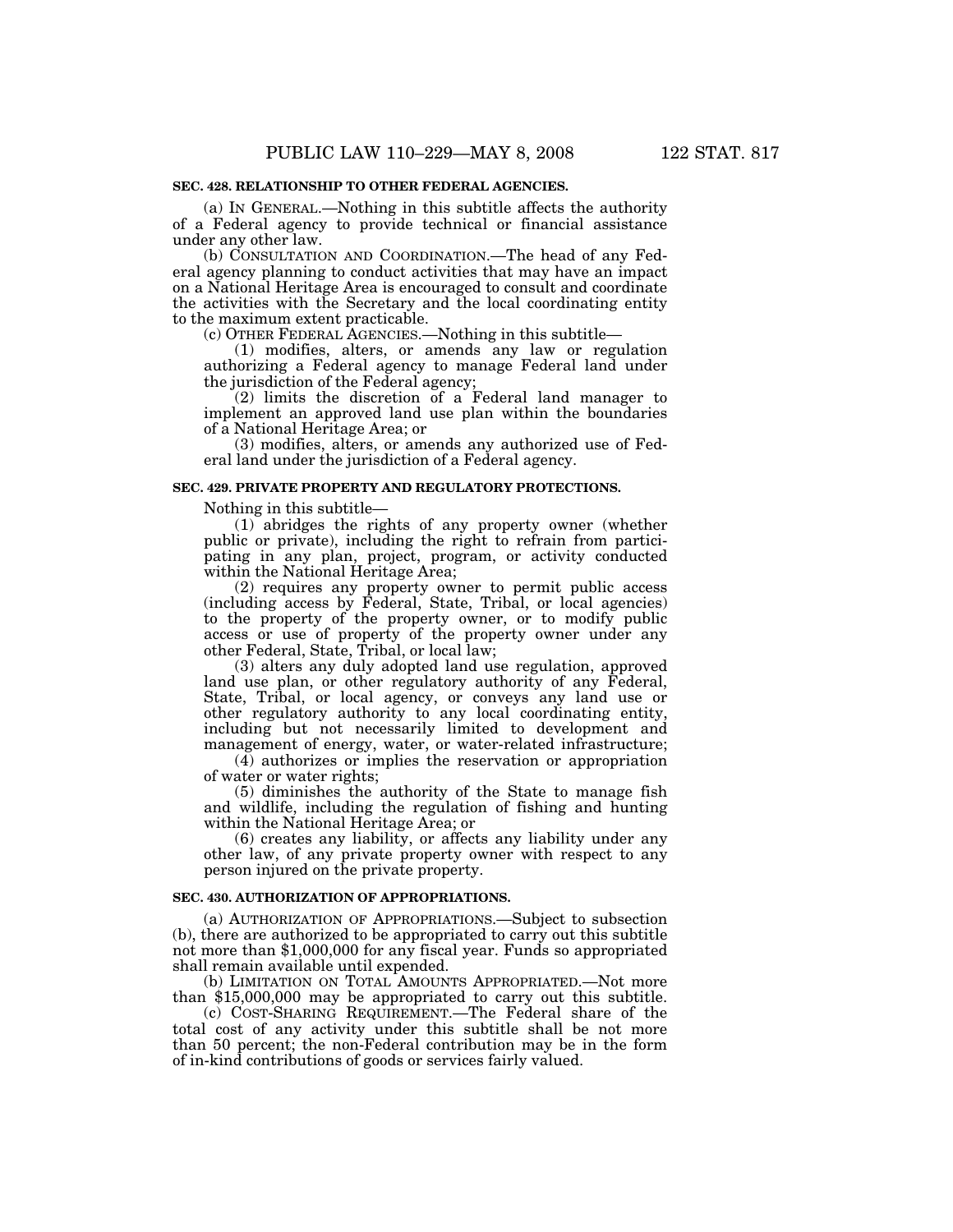#### **SEC. 431. USE OF FEDERAL FUNDS FROM OTHER SOURCES.**

Nothing in this subtitle shall preclude the local coordinating entity from using Federal funds available under other laws for the purposes for which those funds were authorized.

### **SEC. 432. SUNSET FOR GRANTS AND OTHER ASSISTANCE.**

The authority of the Secretary to provide financial assistance under this subtitle terminates on the date that is 15 years after the date of enactment of this Act.

Illinois. 16 USC 461 note.

# **Subtitle C—Abraham Lincoln National Heritage Area**

#### **SEC. 441. PURPOSES.**

The purposes of this subtitle include—

 $(1)$  to recognize the significant natural and cultural legacies of the area, as demonstrated in the study entitled ''Feasibility Study of the Proposed Abraham Lincoln National Heritage Area'' prepared for the Looking for Lincoln Heritage Coalition in 2002 and revised in 2007;

(2) to promote heritage, cultural and recreational tourism and to develop educational and cultural programs for visitors and the general public;

(3) to recognize and interpret important events and geographic locations representing key periods in the growth of America, including Native American, Colonial American, European American, and African American heritage;

(4) to recognize and interpret the distinctive role the region played in shaping the man who would become the 16th President of the United States, and how Abraham Lincoln's life left its traces in the stories, folklore, buildings, streetscapes, and landscapes of the region;

(5) to provide a cooperative management framework to foster a close working relationship with all levels of government, the private sector, and the local communities in the region in identifying, preserving, interpreting, and developing the historical, cultural, scenic, and natural resources of the region for the educational and inspirational benefit of current and future generations; and

(6) to provide appropriate linkages between units of the National Park System and communities, governments, and organizations within the Heritage Area.

#### **SEC. 442. DEFINITIONS.**

In this subtitle:

(1) LOCAL COORDINATING ENTITY.—The term ''local coordinating entity'' means the Looking for Lincoln Heritage Coalition, which is hereby designated by Congress—

(A) to develop, in partnership with others, the management plan for the National Heritage Area; and

(B) to act as a catalyst for the implementation of projects and programs among diverse partners in the National Heritage Area.

(2) MANAGEMENT PLAN.—The term ''management plan'' means the plan prepared by the local coordinating entity for the National Heritage Area that specifies actions, policies,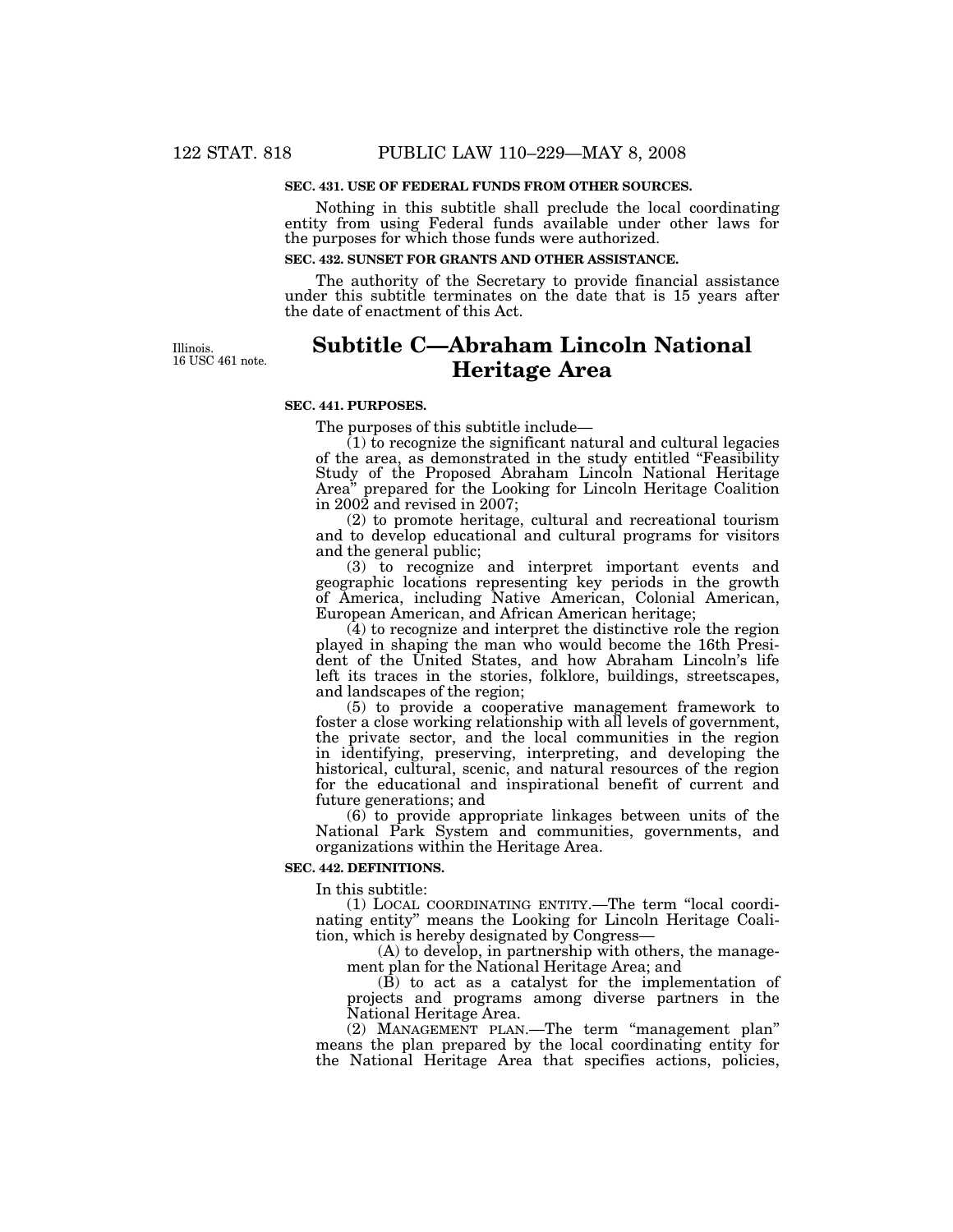strategies, performance goals, and recommendations to meet the goals of the National Heritage Area, in accordance with this subtitle.

(3) NATIONAL HERITAGE AREA.—The term ''National Heritage Area'' means the Abraham Lincoln National Heritage Area established in this subtitle.

(4) SECRETARY.—The term ''Secretary'' means the Secretary of the Interior.

### **SEC. 443. DESIGNATION OF ABRAHAM LINCOLN NATIONAL HERITAGE AREA.**

(a) ESTABLISHMENT.—There is hereby established the Abraham Lincoln National Heritage Area.

 $(1)$  In GENERAL.—The National Heritage Area shall consist of sites as designated by the management plan within a core area located in Central Illinois, consisting of Adams, Brown, Calhoun, Cass, Champaign, Christian, Clark, Coles, Cumberland, Dewitt, Douglas, Edgar, Fayette, Fulton, Greene, Hancock, Henderson, Jersey, Knox, LaSalle, Logan, Macon, Macoupin, Madison, Mason, McDonough, McLean, Menard, Montgomery, Morgan, Moultrie, Peoria, Piatt, Pike, Sangamon, Schuyler, Scott, Shelby, Tazewell, Vermillion, Warren and Woodford counties.

(2) MAP.—The boundaries of the National Heritage Area shall be as generally depicted on the map titled ''Proposed Abraham Lincoln National Heritage Area'', and numbered 338/ 80,000, and dated July 2007. The map shall be on file and available to the public in the appropriate offices of the National Park Service and the local coordinating entity.

#### **SEC. 444. MANAGEMENT PLAN.**

(a) REQUIREMENTS.—The management plan for the National Heritage Area shall—

(1) describe comprehensive policies, goals, strategies, and recommendations for telling the story of the heritage of the area covered by the National Heritage Area and encouraging long-term resource protection, enhancement, interpretation, funding, management, and development of the National Heritage Area;

(2) include a description of actions and commitments that Federal, State, Tribal, and local governments, private organizations, and citizens will take to protect, enhance, interpret, fund, manage, and develop the natural, historical, cultural, educational, scenic, and recreational resources of the National Heritage Area;

(3) specify existing and potential sources of funding or economic development strategies to protect, enhance, interpret, fund, manage, and develop the National Heritage Area;

(4) include an inventory of the natural, historical, cultural, educational, scenic, and recreational resources of the National Heritage Area related to the national importance and themes of the National Heritage Area that should be protected, enhanced, interpreted, managed, funded, and developed;

(5) recommend policies and strategies for resource management, including the development of intergovernmental and interagency agreements to protect, enhance, interpret, fund,

Recommendations.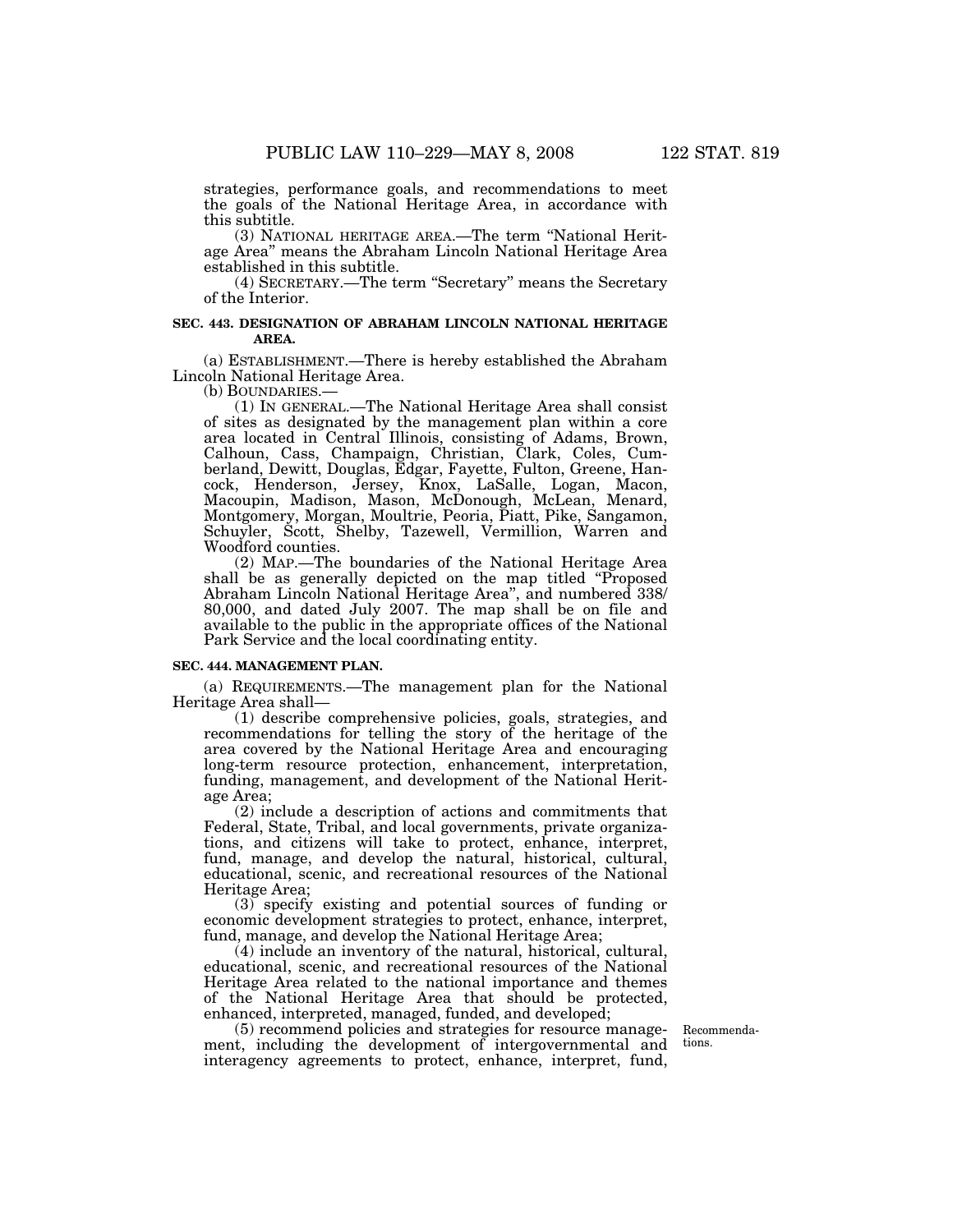manage, and develop the natural, historical, cultural, educational, scenic, and recreational resources of the National Heritage Area;

(6) describe a program for implementation for the management plan, including—

(A) performance goals;

(B) plans for resource protection, enhancement, interpretation, funding, management, and development; and

(C) specific commitments for implementation that have been made by the local coordinating entity or any Federal, State, Tribal, or local government agency, organization, business, or individual;

(7) include an analysis of, and recommendations for, means by which Federal, State, Tribal, and local programs may best be coordinated (including the role of the National Park Service and other Federal agencies associated with the National Heritage Area) to further the purposes of this subtitle; and

(8) include a business plan that—

(A) describes the role, operation, financing, and functions of the local coordinating entity and of each of the major activities contained in the management plan; and

(B) provides adequate assurances that the local coordinating entity has the partnerships and financial and other resources necessary to implement the management plan for the National Heritage Area.

(b) DEADLINE.—

(1) IN GENERAL.—Not later than 3 years after the date on which funds are first made available to develop the management plan after designation as a National Heritage Area, the local coordinating entity shall submit the management plan to the Secretary for approval.

(2) TERMINATION OF FUNDING.—If the management plan is not submitted to the Secretary in accordance with paragraph (1), the local coordinating entity shall not qualify for any additional financial assistance under this subtitle until such time as the management plan is submitted to and approved by the Secretary.

(c) APPROVAL OF MANAGEMENT PLAN.—

(1) REVIEW.—Not later than 180 days after receiving the plan, the Secretary shall review and approve or disapprove the management plan for a National Heritage Area on the basis of the criteria established under paragraph (3).

(2) CONSULTATION.—The Secretary shall consult with the Governor of each State in which the National Heritage Area is located before approving a management plan for the National Heritage Area.

(3) CRITERIA FOR APPROVAL.—In determining whether to approve a management plan for a National Heritage Area, the Secretary shall consider whether—

(A) the local coordinating entity represents the diverse interests of the National Heritage Area, including Federal, State, Tribal, and local governments, natural, and historic resource protection organizations, educational institutions, businesses, recreational organizations, community residents, and private property owners;

(B) the local coordinating entity—

Deadline.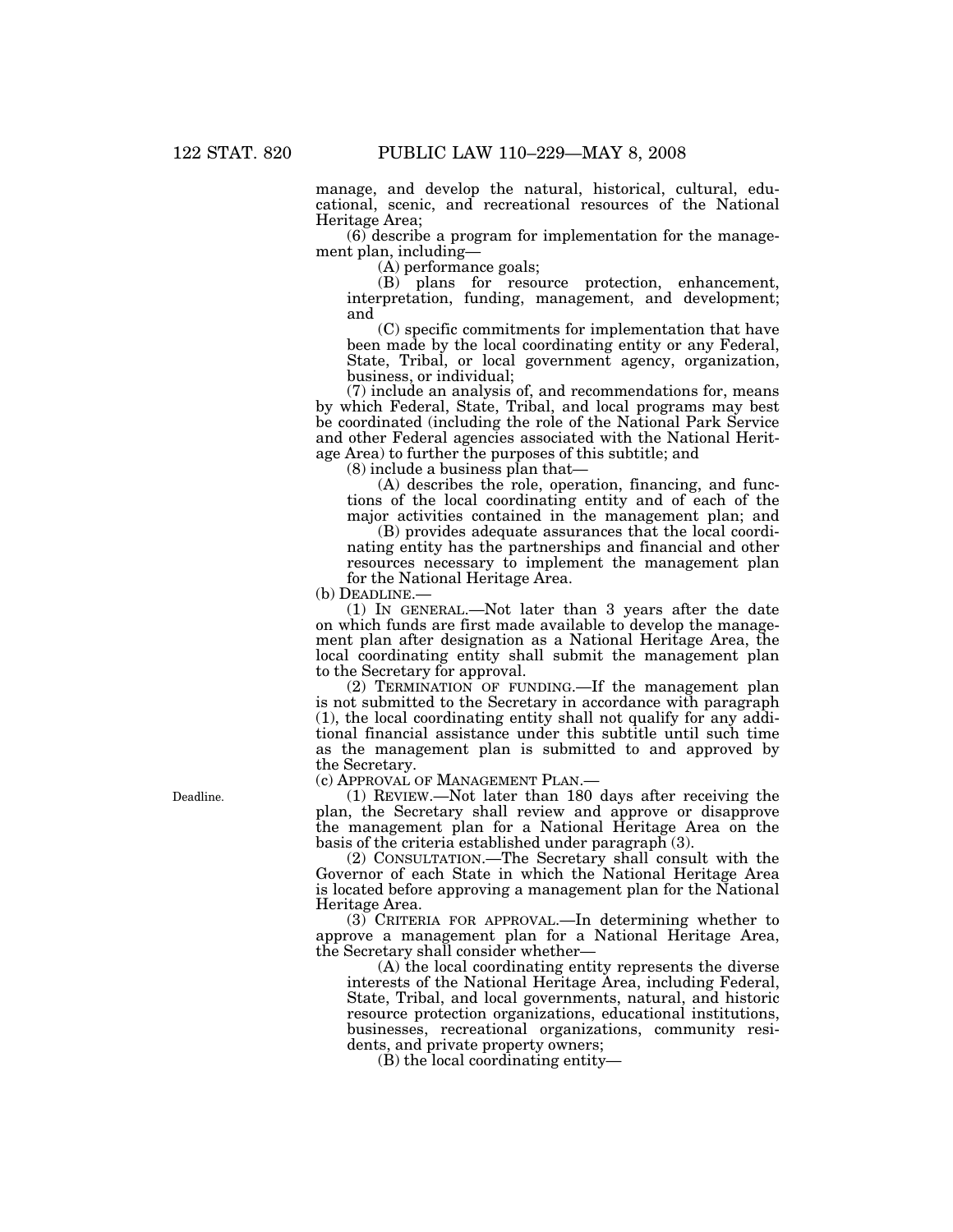(i) has afforded adequate opportunity for public and Federal, State, Tribal, and local governmental involvement (including through workshops and hearings) in the preparation of the management plan; and

(ii) provides for at least semiannual public meetings to ensure adequate implementation of the management plan;

(C) the resource protection, enhancement, interpretation, funding, management, and development strategies described in the management plan, if implemented, would adequately protect, enhance, interpret, fund, manage, and develop the natural, historic, cultural, educational, scenic, and recreational resources of the National Heritage Area;

(D) the management plan would not adversely affect any activities authorized on Federal land under public land laws or land use plans;

(E) the local coordinating entity has demonstrated the financial capability, in partnership with others, to carry out the plan;

(F) the Secretary has received adequate assurances from the appropriate State, Tribal, and local officials whose support is needed to ensure the effective implementation of the State, Tribal, and local elements of the management plan; and

(G) the management plan demonstrates partnerships among the local coordinating entity, Federal, State, Tribal, and local governments, regional planning organizations, nonprofit organizations, or private sector parties for implementation of the management plan.

(4) DISAPPROVAL.—

(A) IN GENERAL.—If the Secretary disapproves the management plan, the Secretary—

(i) shall advise the local coordinating entity in writing of the reasons for the disapproval; and

(ii) may make recommendations to the local coordinating entity for revisions to the management plan.

(B) DEADLINE.—Not later than 180 days after receiving a revised management plan, the Secretary shall approve or disapprove the revised management plan. (5) AMENDMENTS.—

(A) IN GENERAL.—An amendment to the management plan that substantially alters the purposes of the National Heritage Area shall be reviewed by the Secretary and approved or disapproved in the same manner as the original management plan.

(B) IMPLEMENTATION.—The local coordinating entity shall not use Federal funds authorized by this subtitle to implement an amendment to the management plan until the Secretary approves the amendment.

(6) AUTHORITIES.—The Secretary may—

(A) provide technical assistance under the authority of this subtitle for the development and implementation of the management plan; and

(B) enter into cooperative agreements with interested parties to carry out this subtitle.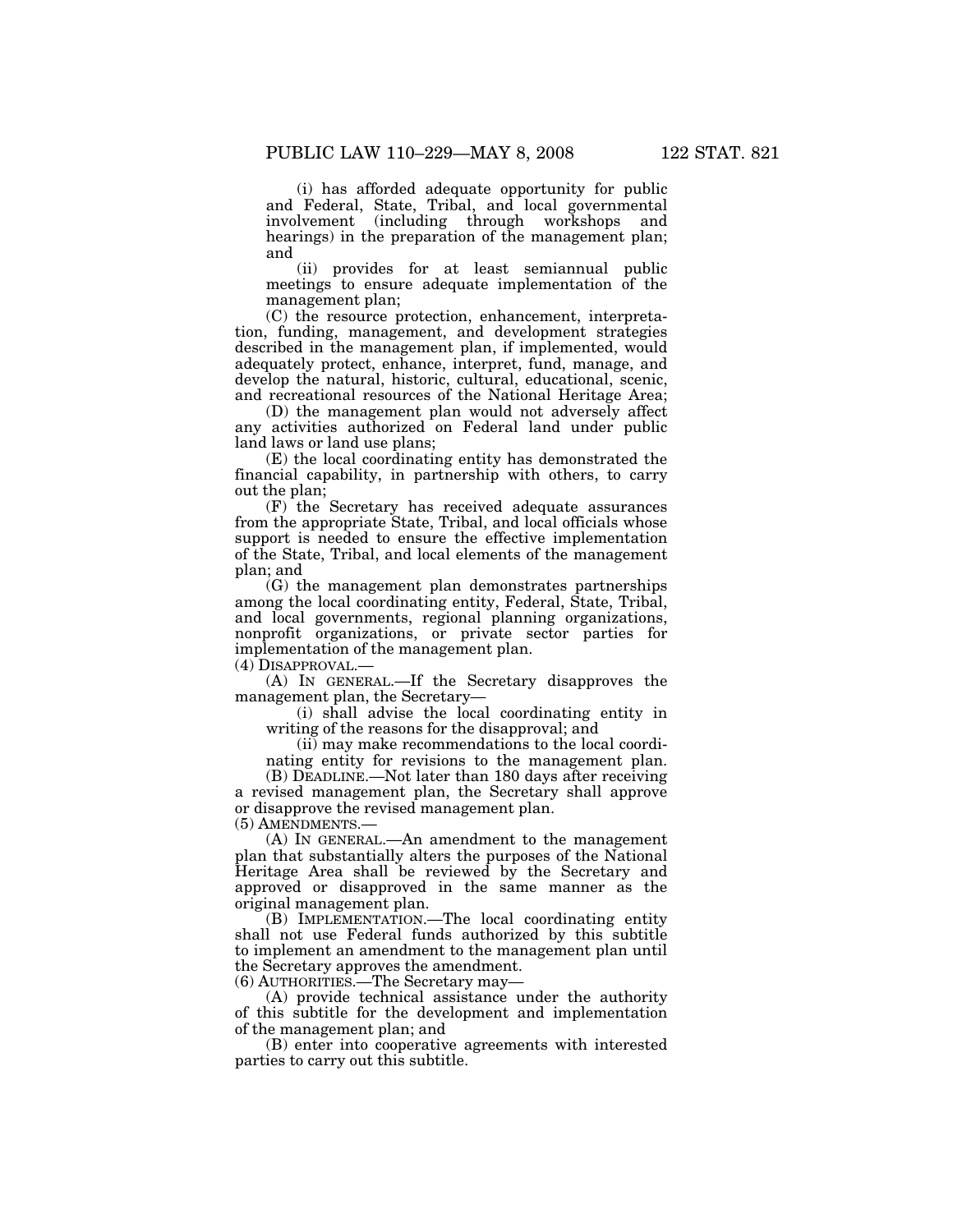## **SEC. 445. EVALUATION; REPORT.**

(a) IN GENERAL.—Not later than 3 years before the date on which authority for Federal funding terminates for the National Heritage Area under this subtitle, the Secretary shall—

(1) conduct an evaluation of the accomplishments of the National Heritage Area; and

(2) prepare a report in accordance with subsection (c). (b) EVALUATION.—An evaluation conducted under subsection  $(a)(1)$  shall-

(1) assess the progress of the local coordinating entity with respect to—

(A) accomplishing the purposes of the authorizing legislation for the National Heritage Area; and

(B) achieving the goals and objectives of the approved management plan for the National Heritage Area;

(2) analyze the Federal, State, Tribal, and local, and private investments in the National Heritage Area to determine the impact of the investments; and

(3) review the management structure, partnership relationships, and funding of the National Heritage Area for purposes of identifying the critical components for sustainability of the National Heritage Area.

(c) REPORT.—Based on the evaluation conducted under subsection (a)(1), the Secretary shall submit a report to the Committee on Natural Resources of the United States House of Representatives and the Committee on Energy and Natural Resources of the United States Senate. The report shall include recommendations for the future role of the National Park Service, if any, with respect to the National Heritage Area.

#### **SEC. 446. LOCAL COORDINATING ENTITY.**

(a) DUTIES.—To further the purposes of the National Heritage Area, the Looking for Lincoln Heritage Coalition, as the local coordinating entity, shall—

(1) prepare a management plan for the National Heritage Area, and submit the management plan to the Secretary, in accordance with this subtitle;

(2) submit an annual report to the secretary for each fiscal year for which the local coordinating entity receives Federal funds under this subtitle, specifying—

(A) the specific performance goals and accomplishments of the local coordinating entity;

(B) the expenses and income of the local coordinating entity;

 $(C)$  the amounts and sources of matching funds;

(D) the amounts leveraged with Federal funds and sources of the leveraging; and

(E) grants made to any other entities during the fiscal year;

(3) make available for audit for each fiscal year for which the local coordinating entity receives Federal funds under this subtitle, all information pertaining to the expenditure of the funds and any matching funds; and

(4) encourage economic viability and sustainability that is consistent with the purposes of the National Heritage Area.

(b) AUTHORITIES.—For the purposes of preparing and implementing the approved management plan for the National Heritage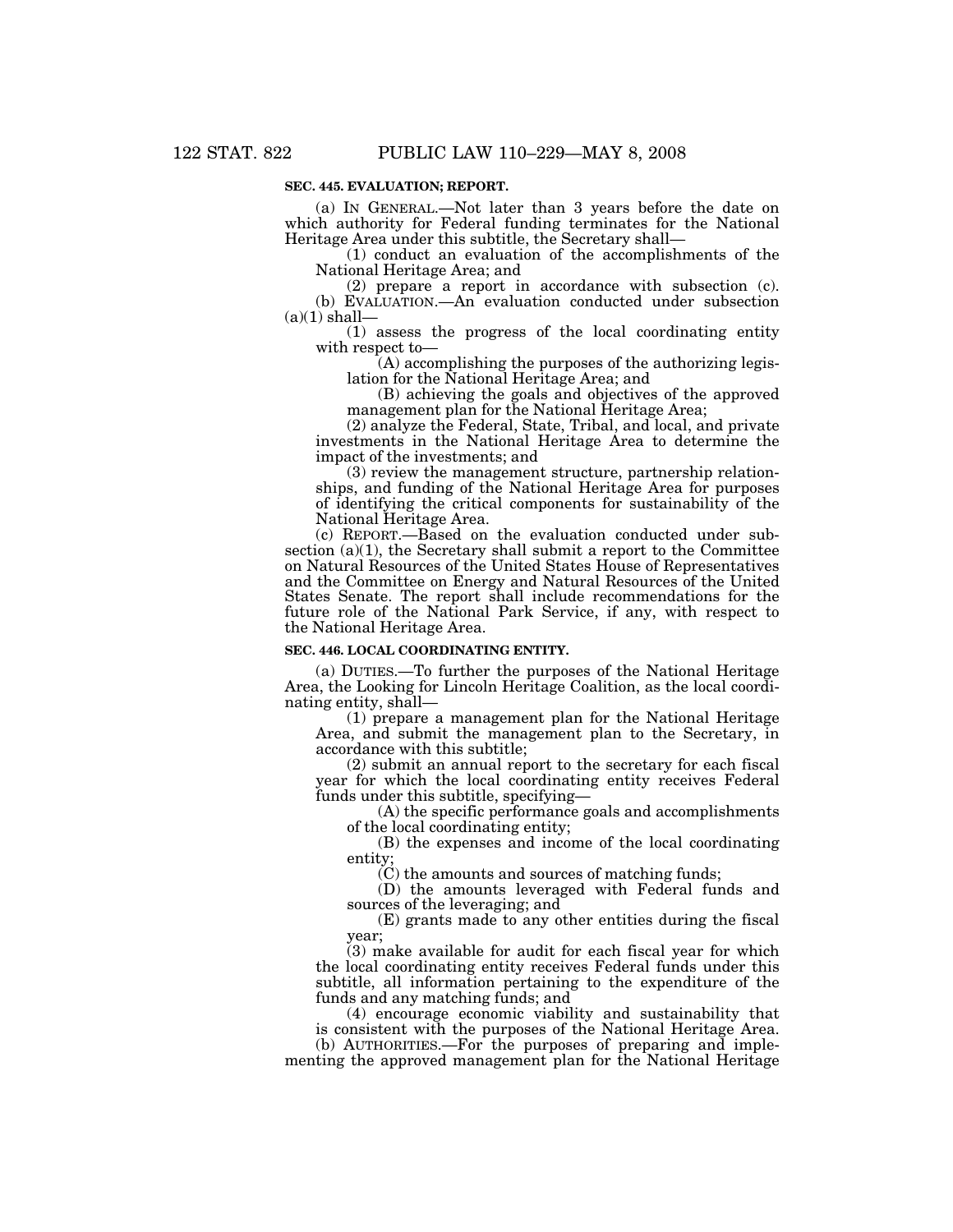Area, the local coordinating entity may use Federal funds made available under this subtitle to—

(1) make grants to political jurisdictions, nonprofit organizations, and other parties within the National Heritage Area;

(2) enter into cooperative agreements with or provide technical assistance to political jurisdictions, nonprofit organizations, Federal agencies, and other interested parties;

(3) hire and compensate staff, including individuals with expertise in—

(A) natural, historical, cultural, educational, scenic, and recreational resource conservation;

(B) economic and community development; and

(C) heritage planning;

(4) obtain funds or services from any source, including other Federal programs;

(5) contract for goods or services; and

(6) support activities of partners and any other activities that further the purposes of the National Heritage Area and are consistent with the approved management plan.

(c) PROHIBITION ON ACQUISITION OF REAL PROPERTY.—The local coordinating entity may not use Federal funds authorized under this subtitle to acquire any interest in real property.

### **SEC. 447. RELATIONSHIP TO OTHER FEDERAL AGENCIES.**

(a) IN GENERAL.—Nothing in this subtitle affects the authority of a Federal agency to provide technical or financial assistance under any other law.

(b) CONSULTATION AND COORDINATION.—The head of any Federal agency planning to conduct activities that may have an impact on a National Heritage Area is encouraged to consult and coordinate the activities with the Secretary and the local coordinating entity to the maximum extent practicable.

(c) OTHER FEDERAL AGENCIES.—Nothing in this subtitle—

(1) modifies, alters, or amends any law or regulation authorizing a Federal agency to manage Federal land under the jurisdiction of the Federal agency;

(2) limits the discretion of a Federal land manager to implement an approved land use plan within the boundaries of a National Heritage Area; or

(3) modifies, alters, or amends any authorized use of Federal land under the jurisdiction of a Federal agency.

### **SEC. 448. PRIVATE PROPERTY AND REGULATORY PROTECTIONS.**

Nothing in this subtitle—

(1) abridges the rights of any property owner (whether public or private), including the right to refrain from participating in any plan, project, program, or activity conducted within the National Heritage Area;

(2) requires any property owner to permit public access (including access by Federal, State, Tribal, or local agencies) to the property of the property owner, or to modify public access or use of property of the property owner under any other Federal, State, Tribal, or local law;

(3) alters any duly adopted land use regulation, approved land use plan, or other regulatory authority of any Federal, State, Tribal, or local agency, or conveys any land use or other regulatory authority to any local coordinating entity,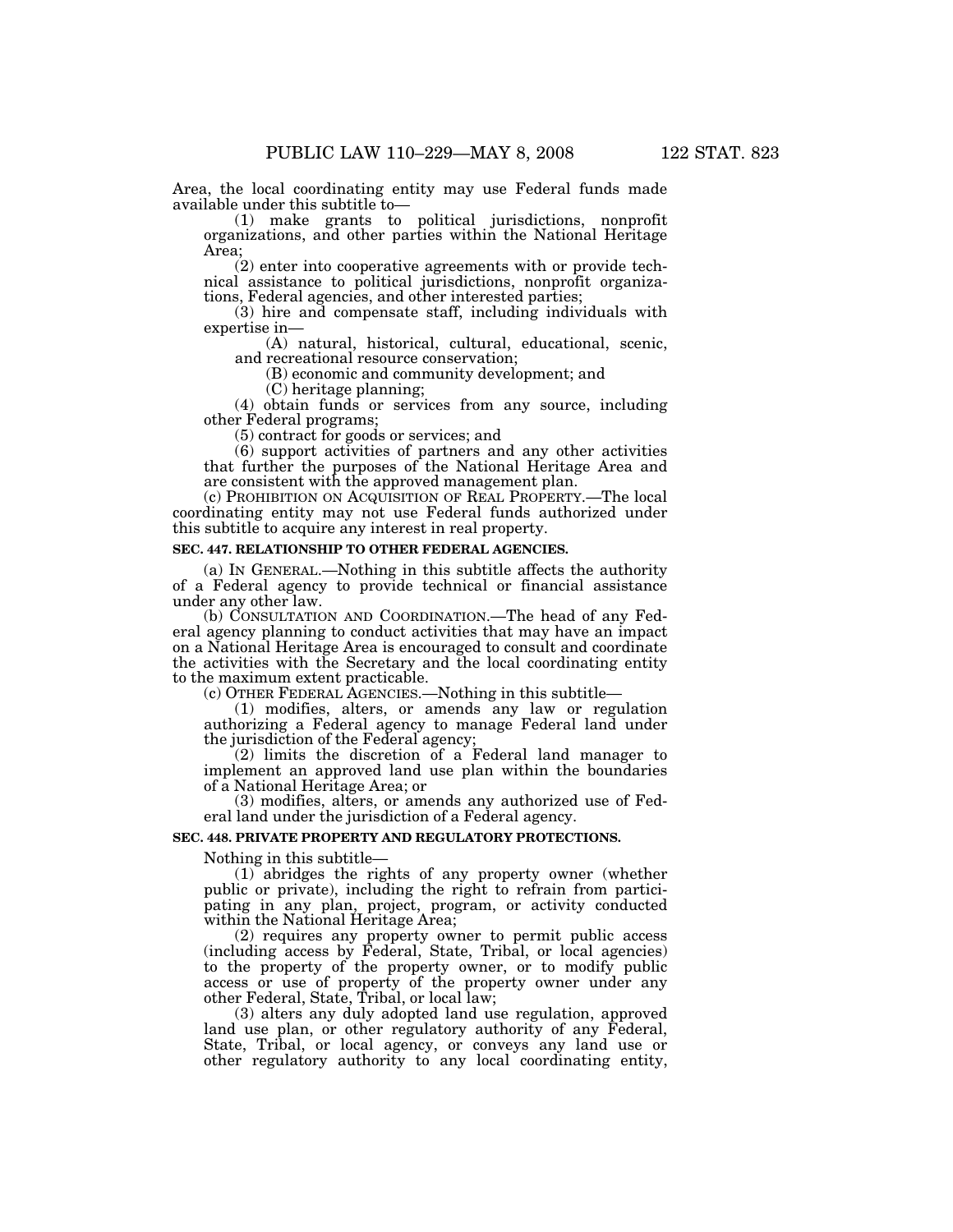including but not necessarily limited to development and management of energy, water, or water-related infrastructure;

(4) authorizes or implies the reservation or appropriation of water or water rights;

(5) diminishes the authority of the State to manage fish and wildlife, including the regulation of fishing and hunting within the National Heritage Area; or

(6) creates any liability, or affects any liability under any other law, of any private property owner with respect to any person injured on the private property.

#### **SEC. 449. AUTHORIZATION OF APPROPRIATIONS.**

(a) AUTHORIZATION OF APPROPRIATIONS.—Subject to subsection (b), there are authorized to be appropriated to carry out this subtitle not more than \$1,000,000 for any fiscal year. Funds so appropriated shall remain available until expended.

(b) LIMITATION ON TOTAL AMOUNTS APPROPRIATED.—Not more than \$15,000,000 may be appropriated to carry out this subtitle.

(c) COST-SHARING REQUIREMENT.—The Federal share of the total cost of any activity under this subtitle shall be not more than 50 percent; the non-Federal contribution may be in the form of in-kind contributions of goods or services fairly valued.

#### **SEC. 450. USE OF FEDERAL FUNDS FROM OTHER SOURCES.**

Nothing in this subtitle shall preclude the local coordinating entity from using Federal funds available under other laws for the purposes for which those funds were authorized.

#### **SEC. 451. SUNSET FOR GRANTS AND OTHER ASSISTANCE.**

The authority of the Secretary to provide financial assistance under this subtitle terminates on the date that is 15 years after the date of the enactment of this subtitle.

# **Subtitle D—Authorization Extensions and Viability Studies**

16 USC 461 note.

## **SEC. 461. EXTENSIONS OF AUTHORIZED APPROPRIATIONS.**

Division II of the Omnibus Parks and Public Lands Management Act of 1996 (Public Law 104–333; 16 U.S.C. 461 note) is amended in each of sections  $108(a)$ ,  $209(a)$ ,  $311(a)$ ,  $409(a)$ ,  $508(a)$ , 608(a), 708(a), 810(a) (as redesignated by section 474(9)), and 909(c), by striking ''\$10,000,000'' and inserting ''\$15,000,000''.

#### **SEC. 462. EVALUATION AND REPORT.**

(a) IN GENERAL.—For the nine National Heritage Areas authorized in Division II of the Omnibus Parks and Public Lands Management Act of 1996, not later than 3 years before the date on which authority for Federal funding terminates for each National Heritage Area, the Secretary shall—

(1) conduct an evaluation of the accomplishments of the National Heritage Area; and

(2) prepare a report in accordance with subsection (c). (b) EVALUATION.—An evaluation conducted under subsection  $(a)(1)$  shall-

(1) assess the progress of the local management entity with respect to—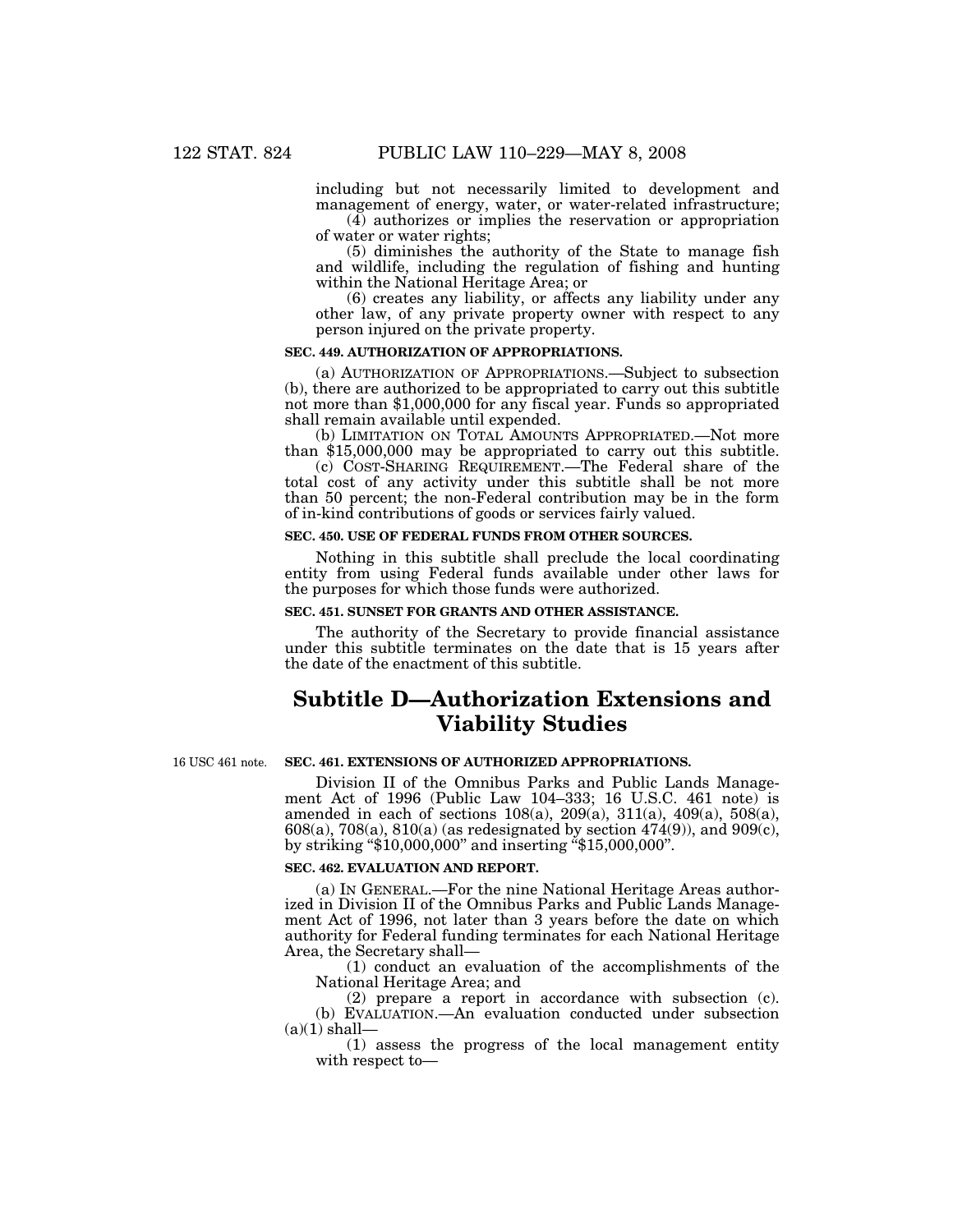(A) accomplishing the purposes of the authorizing legislation for the National Heritage Area; and

(B) achieving the goals and objectives of the approved management plan for the National Heritage Area;

(2) analyze the investments of Federal, State, Tribal, and local government and private entities in each National Heritage Area to determine the impact of the investments; and

(3) review the management structure, partnership relationships, and funding of the National Heritage Area for purposes of identifying the critical components for sustainability of the National Heritage Area.

(c) REPORT.—Based on the evaluation conducted under subsection (a)(1), the Secretary shall submit a report to the Committee on Natural Resources of the United States House of Representatives and the Committee on Energy and Natural Resources of the Senate. The report shall include recommendations for the future role of the National Park Service, if any, with respect to the National Heritage Area.

# **Subtitle E—Technical Corrections and Additions**

#### **SEC. 471. NATIONAL COAL HERITAGE AREA TECHNICAL CORRECTIONS.**  16 USC 461 note.

Title I of Division II of the Omnibus Parks and Public Lands Management Act of 1996 (Public Law 104–333 as amended by Public Law 106–176 and Public Law 109–338) is amended—

(1) by striking section 103(b) and inserting the following: ''(b) BOUNDARIES.—The National Coal Heritage Area shall be comprised of Lincoln County, West Virginia, and Paint Creek and Cabin Creek within Kanawah County, West Virginia, and the counties that are the subject of the study by the National Park Service, dated 1993, entitled 'A Coal Mining Heritage Study: Southern West Virginia' conducted pursuant to title VI of Public Law 100–699.'';

(2) by striking section 105 and inserting the following:

## **''SEC. 105. ELIGIBLE RESOURCES.**

''(a) IN GENERAL.—The resources eligible for the assistance under section 104 shall include—

''(1) resources in Lincoln County, West Virginia, and Paint Creek and Cabin Creek in Kanawah County, West Virginia, as determined to be appropriate by the National Coal Heritage Area Authority; and

"(2) the resources set forth in appendix D of the study by the National Park Service, dated 1993, entitled 'A Coal Mining Heritage Study: Southern West Virginia' conducted pursuant to title VI of Public Law 100–699.

''(b) PRIORITY.—Priority consideration shall be given to those sites listed as 'Conservation Priorities' and 'Important Historic Resources' as depicted on the map entitled 'Study Area: Historic Resources' in such study.'';

 $(3)$  in section  $106(a)$ —

(A) by striking ''Governor'' and all that follows through "Parks," and inserting "National Coal Heritage Area Authority''; and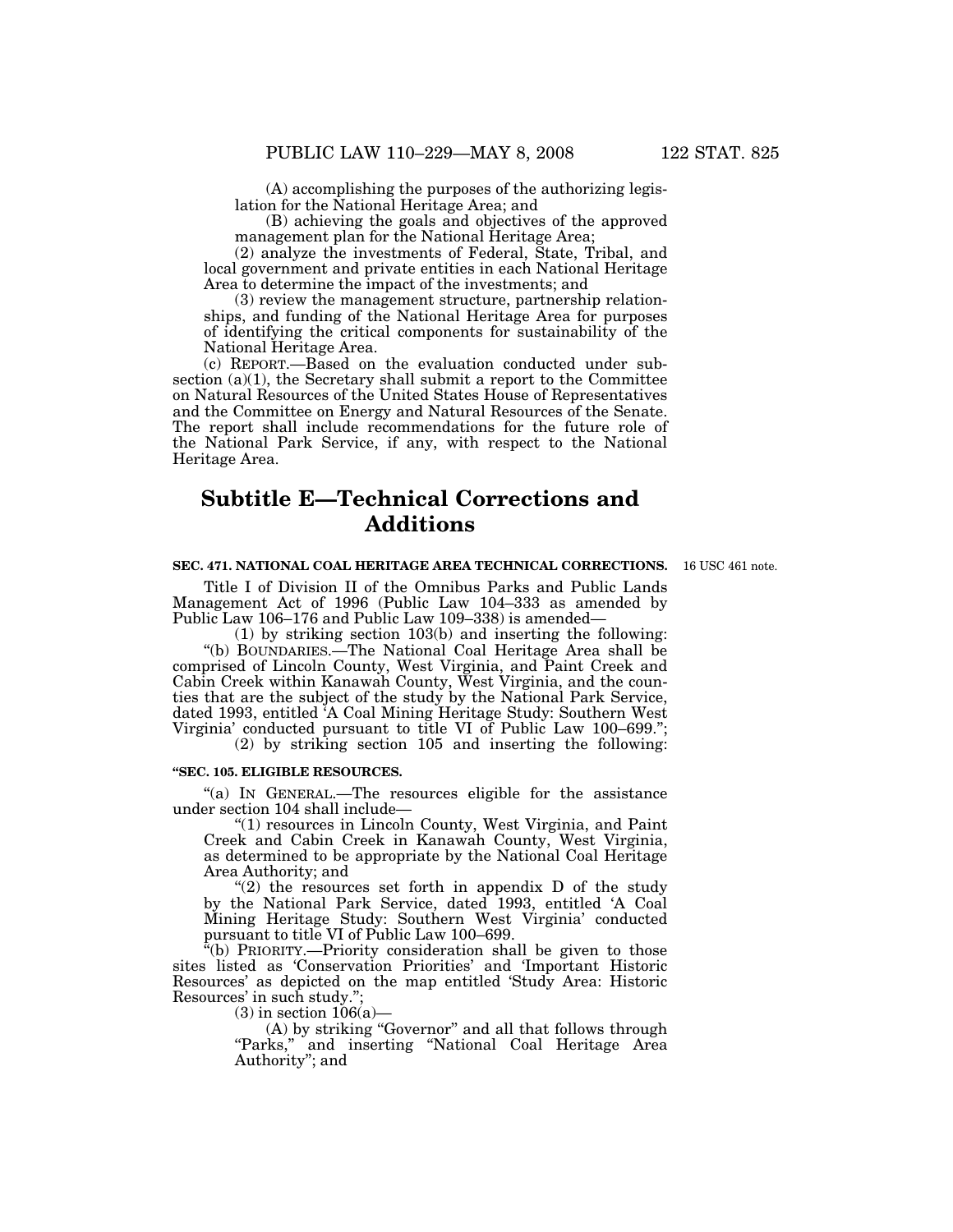(B) in paragraph (3), by striking ''State of West Virginia'' and all that follows through ''entities, or'' and inserting ''National Coal Heritage Area Authority or''; and  $(4)$  in section 106(b), by inserting "not" before "meet".

## **SEC. 472. RIVERS OF STEEL NATIONAL HERITAGE AREA ADDITION.**

16 USC 461 note.

Section 403(b) of title IV of Division II of the Omnibus Parks and Public Lands Management Act of 1996 (Public Law 104–333) is amended by inserting ''Butler,'' after ''Beaver,''.

## **SEC. 473. SOUTH CAROLINA NATIONAL HERITAGE CORRIDOR ADDI-TION.**

16 USC 461 note.

Section 604(b)(2) of title VI of Division II of the Omnibus Parks and Public Lands Management Act of 1996 is amended by adding at the end the following new subparagraphs:

''(O) Berkeley County.

''(P) Saluda County.

"(Q) The portion of Georgetown County that is not part of the Gullah/Geechee Cultural Heritage Corridor.".

16 USC 461 note.

## **SEC. 474. OHIO AND ERIE CANAL NATIONAL HERITAGE CORRIDOR TECHNICAL CORRECTIONS.**

Title VIII of Division II of the Omnibus Parks and Public Lands Management Act of 1996 (Public Law 104–333) is amended—

(1) by striking ''Canal National Heritage Corridor'' each place it appears and inserting "National Heritage Canalway";

(2) by striking "corridor" each place it appears and inserting "canalway", except in references to the feasibility study and management plan;

 $(3)$  in the heading of section 808 $(a)(3)$ , by striking "COR-RIDOR'' and inserting ''CANALWAY'';

(4) in the title heading, by striking ''**CANAL NATIONAL HERITAGE CORRIDOR**'' and inserting ''**NATIONAL HERITAGE CANALWAY**'';

(5) in section 803—

(A) by striking paragraph (2);

(B) by redesignating paragraphs (3), (4), (5), (6), and

 $(7)$  as paragraphs  $(2)$ ,  $(3)$ ,  $(4)$ ,  $(5)$ , and  $(6)$ , respectively; (C) in paragraph (2) (as redesignated by subparagraph

(B)), by striking ''808'' and inserting ''806''; and

(D) in paragraph (6) (as redesignated by subparagraph (B)), by striking " $807(a)$ " and inserting " $805(a)$ ";

(6) in the heading of section 804, by striking ''**CANAL NATIONAL HERITAGE CORRIDOR**'' and inserting ''**NATIONAL HERITAGE CANALWAY**'';

 $(7)$  in the second sentence of section  $804(b)(1)$ , by striking "808" and inserting "806";

(8) by striking sections 805 and 806;

(9) by redesignating sections 807, 808, 809, 810, 811, and

812 as sections 805, 806, 807, 808, 809, and 810, respectively;  $(10)$  in section  $805(c)(2)$  (as redesignated by paragraph

(9)), by striking "808" and inserting "806";  $(11)$  in section 806 (as redesignated by paragraph  $(9)$ )—

 $(A)$  in subsection  $(a)(1)$ , by striking "Committee" and inserting "Secretary";

 $(B)$  in the heading of subsection (a)(1), by striking ''COMMITTEE'' and inserting ''SECRETARY'';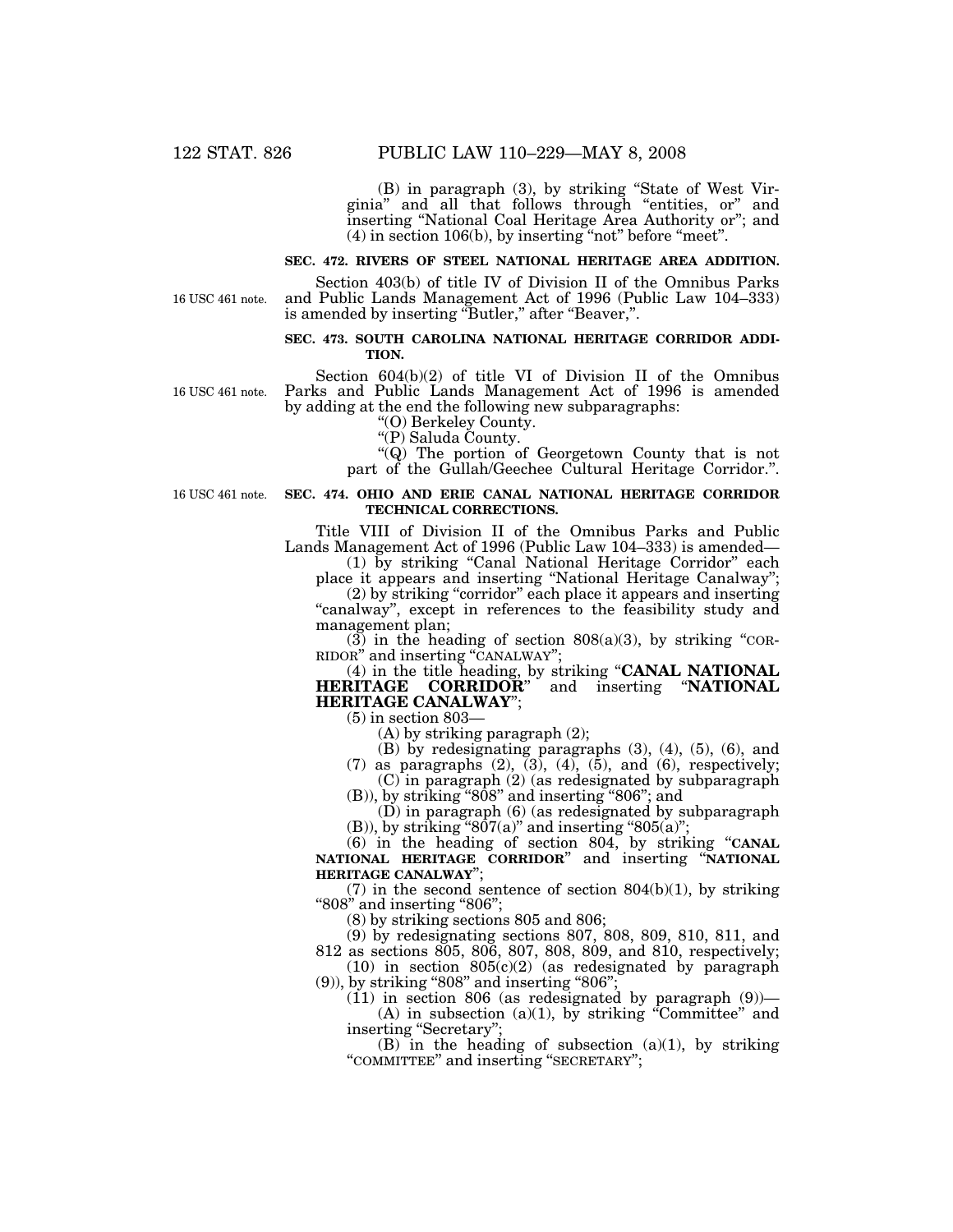$(C)$  in subsection (a)(3), in the first sentence of subparagraph (B), by striking "Committee" and inserting "management entity'

(D) in subsection (e), by striking " $807(d)(1)$ " and inserting " $805(d)(1)$ "; and

 $(E)$  in subsection (f), by striking "807(d)(1)" and inserting " $805(d)(1)$ ";

(12) in section 807 (as redesignated by paragraph (9)), in subsection (c) by striking ''Cayohoga Valley National Recreation Area'' and inserting ''Cayohoga Valley National Park'';

 $(13)$  in section 808 (as redesignated by paragraph  $(9)$ )—

 $(A)$  in subsection  $(b)$ , by striking "Committee or"; and

(B) in subsection (c), in the matter before paragraph (1), by striking ''Committee'' and inserting ''management

entity''; and

(14) in section 809 (as redesignated by paragraph (9)), by striking "assistance" and inserting "financial assistance".

## **SEC. 475. NEW JERSEY COASTAL HERITAGE TRAIL ROUTE EXTENSION OF AUTHORIZATION.**

Section 6 of Public Law 100–515 (16 U.S.C. 1244 note) is amended as follows:

(1) Strike paragraph (1) of subsection (b) and insert the following new paragraph:

''(1) IN GENERAL.—Amounts made available under subsection (a) shall be used only for—

''(A) technical assistance;

''(B) the design and fabrication of interpretive materials, devices, and signs; and

 $C^{\prime\prime}(C)$  the preparation of the strategic plan.".

 $(2)$  Paragraph  $(\hat{3})$  of subsection  $(b)$  is amended by inserting after subparagraph (B) a new subparagraph as follows:

''(C) Notwithstanding paragraph (3)(A), funds made available under subsection (a) for the preparation of the strategic plan shall not require a non-Federal match.''.

(3) Subsection (c) is amended by striking ''2007'' and inserting "2011".

## **Subtitle F—Studies**

## **SEC. 481. COLUMBIA-PACIFIC NATIONAL HERITAGE AREA STUDY.**

(a) DEFINITIONS.—In this section:

(1) SECRETARY.—The term ''Secretary'' means the Secretary of the Interior.

(2) STUDY AREA.—The term ''study area'' means—

(A) the coastal areas of Clatsop and Pacific Counties (also known as the North Beach Peninsula); and

(B) areas relating to Native American history, local history, Euro-American settlement culture, and related economic activities of the Columbia River within a corridor along the Columbia River eastward in Clatsop, Pacific, Columbia, and Wahkiakum Counties.

(b) COLUMBIA-PACIFIC NATIONAL HERITAGE AREA STUDY.—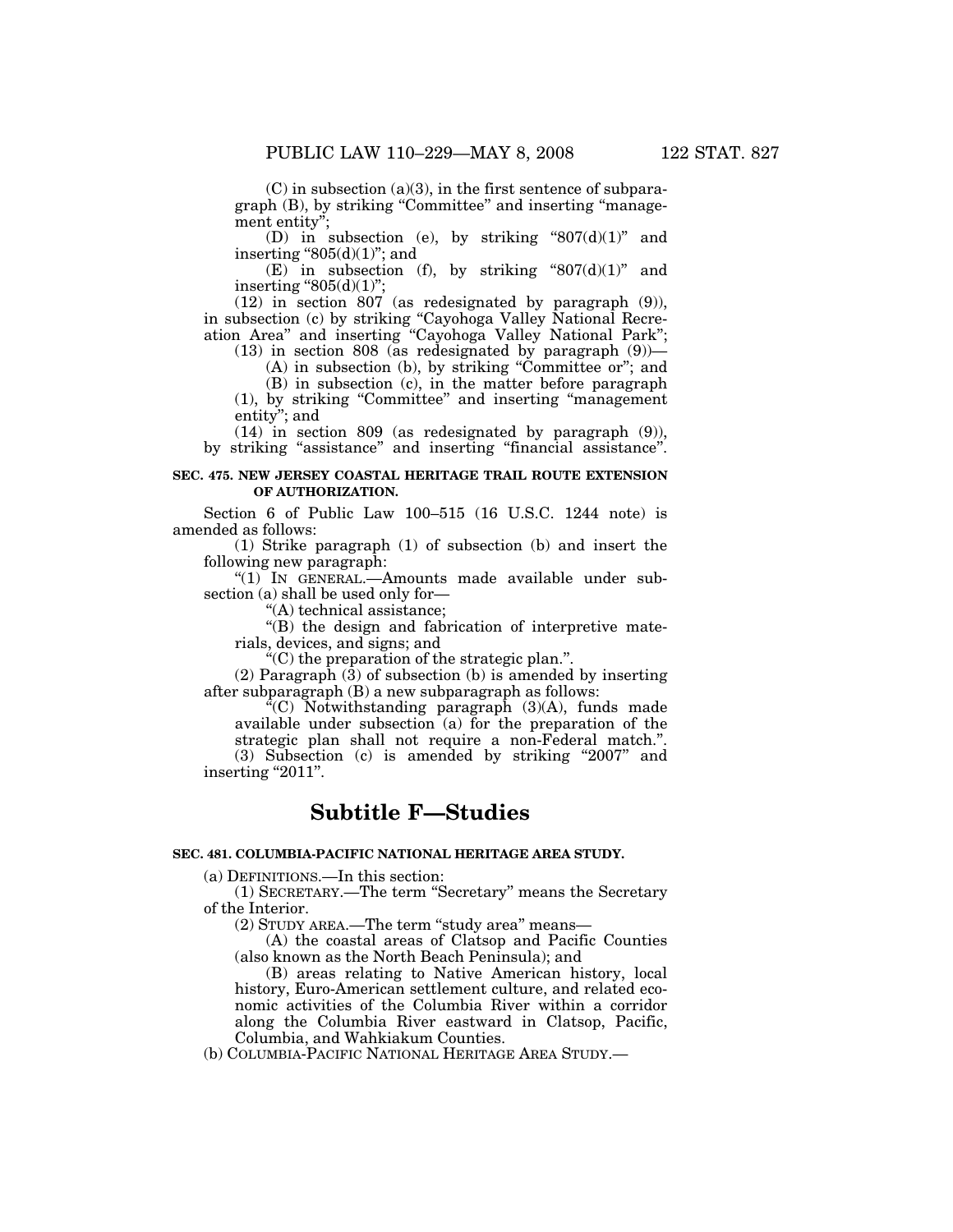(1) IN GENERAL.—The Secretary, in consultation with the managers of any Federal land within the study area, appropriate State and local governmental agencies, tribal governments, and any interested organizations, shall conduct a study to determine the feasibility of designating the study area as the Columbia-Pacific National Heritage Area.

(2) REQUIREMENTS.—The study shall include analysis, documentation, and determinations on whether the study area—

(A) has an assemblage of natural, historic, and cultural resources that together represent distinctive aspects of American heritage worthy of recognition, conservation, interpretation, and continuing use, and are best managed through partnerships among public and private entities and by combining diverse and sometimes noncontiguous resources and active communities;

(B) reflects traditions, customs, beliefs, and folklife that are a valuable part of the national story;

(C) provides outstanding opportunities to conserve natural, historic, cultural, or scenic features;

(D) provides outstanding recreational and educational opportunities;

(E) contains resources important to the identified theme or themes of the study area that retain a degree of integrity capable of supporting interpretation;

(F) includes residents, business interests, nonprofit organizations, and local and State governments that are involved in the planning, have developed a conceptual financial plan that outlines the roles for all participants, including the Federal Government, and have demonstrated support for the concept of a national heritage area;

(G) has a potential local coordinating entity to work in partnership with residents, business interests, nonprofit organizations, and local and State governments to develop a national heritage area consistent with continued local and State economic activity; and

(H) has a conceptual boundary map that is supported by the public.

(3) PRIVATE PROPERTY.—In conducting the study required by this subsection, the Secretary shall analyze the potential impact that designation of the area as a national heritage area is likely to have on land within the proposed area or bordering the proposed area that is privately owned at the time that the study is conducted.

(c) REPORT.—Not later than 3 fiscal years after the date on which funds are made available to carry out the study, the Secretary shall submit to the Committee on Energy and Natural Resources of the Senate and the Committee on Natural Resources of the House of Representatives a report that describes the findings, conclusions, and recommendations of the Secretary with respect to the study.

## **SEC. 482. STUDY OF SITES RELATING TO ABRAHAM LINCOLN IN KEN-TUCKY.**

## (a) DEFINITIONS.—In this section:

(1) HERITAGE AREA.—The term ''Heritage Area'' means a National Heritage Area in the State to honor Abraham Lincoln.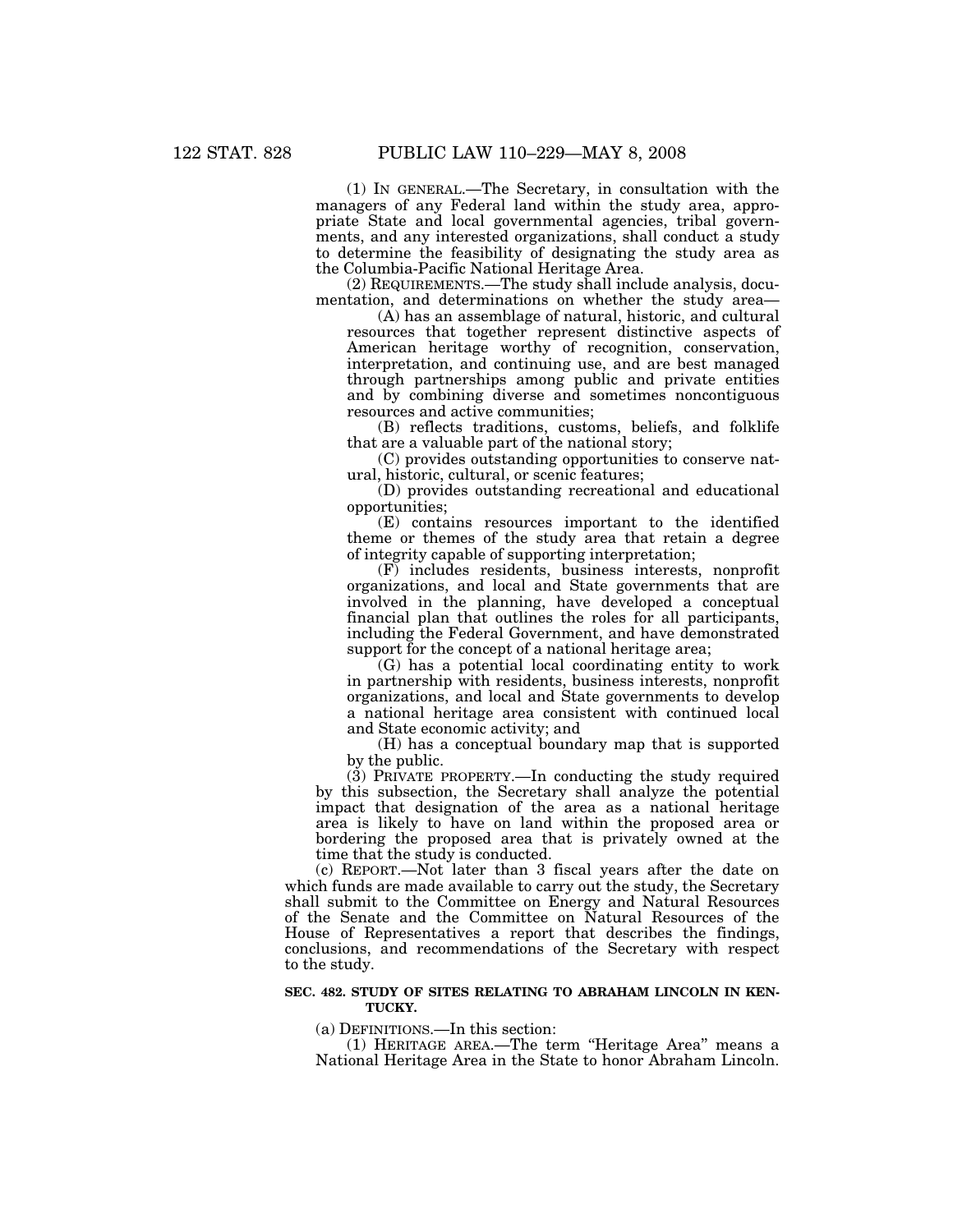(2) STATE.—The term ''State'' means the Commonwealth of Kentucky.

(3) STUDY AREA.—The term ''study area'' means the study area described in subsection (b)(2).

(b) STUDY.— (1) IN GENERAL.—The Secretary, in consultation with the Kentucky Historical Society, other State historical societies, the State Historic Preservation Officer, State tourism offices, and other appropriate organizations and agencies, shall conduct a study to assess the suitability and feasibility of designating the study area as a National Heritage Area in the State to honor Abraham Lincoln.

(2) DESCRIPTION OF STUDY AREA.—The study area shall include—

(A) Boyle, Breckinridge, Fayette, Franklin, Hardin, Jefferson, Jessamine, Larue, Madison, Mercer, and Washington Counties in the State; and

(B) the following sites in the State:

(i) The Abraham Lincoln Birthplace National Historic Site.

(ii) The Abraham Lincoln Boyhood Home Unit. (iii) Downtown Hodgenville, Kentucky, including

the Lincoln Museum and Adolph A. Weinman statue. (iv) Lincoln Homestead State Park and Mordecai

Lincoln House.

(v) Camp Nelson Heritage Park.

(vi) Farmington Historic Home.

(vii) The Mary Todd Lincoln House.

(viii) Ashland, which is the Henry Clay Estate. (ix) The Old State Capitol.

(x) The Kentucky Military History Museum.

(xi) The Thomas D. Clark Center for Kentucky History.

(xii) The New State Capitol.

(xiii) Whitehall.

(xiv) Perryville Battlefield State Historic Site.

(xv) The Joseph Holt House.

(xvi) Elizabethtown, Kentucky, including the Lincoln Heritage House.

(xvii) Lincoln Marriage Temple at Fort Harrod. (3) REQUIREMENTS.—The study shall include analysis, documentation, and determinations on whether the study area—

(A) has an assemblage of natural, historic, and cultural resources that—

(i) interpret—

(I) the life of Abraham Lincoln; and

(II) the contributions of Abraham Lincoln to the United States;

(ii) represent distinctive aspects of the heritage of the United States;

(iii) are worthy of recognition, conservation, interpretation, and continuing use; and

(iv) would be best managed—

(I) through partnerships among public and private entities; and

(II) by linking diverse and sometimes noncontiguous resources and active communities;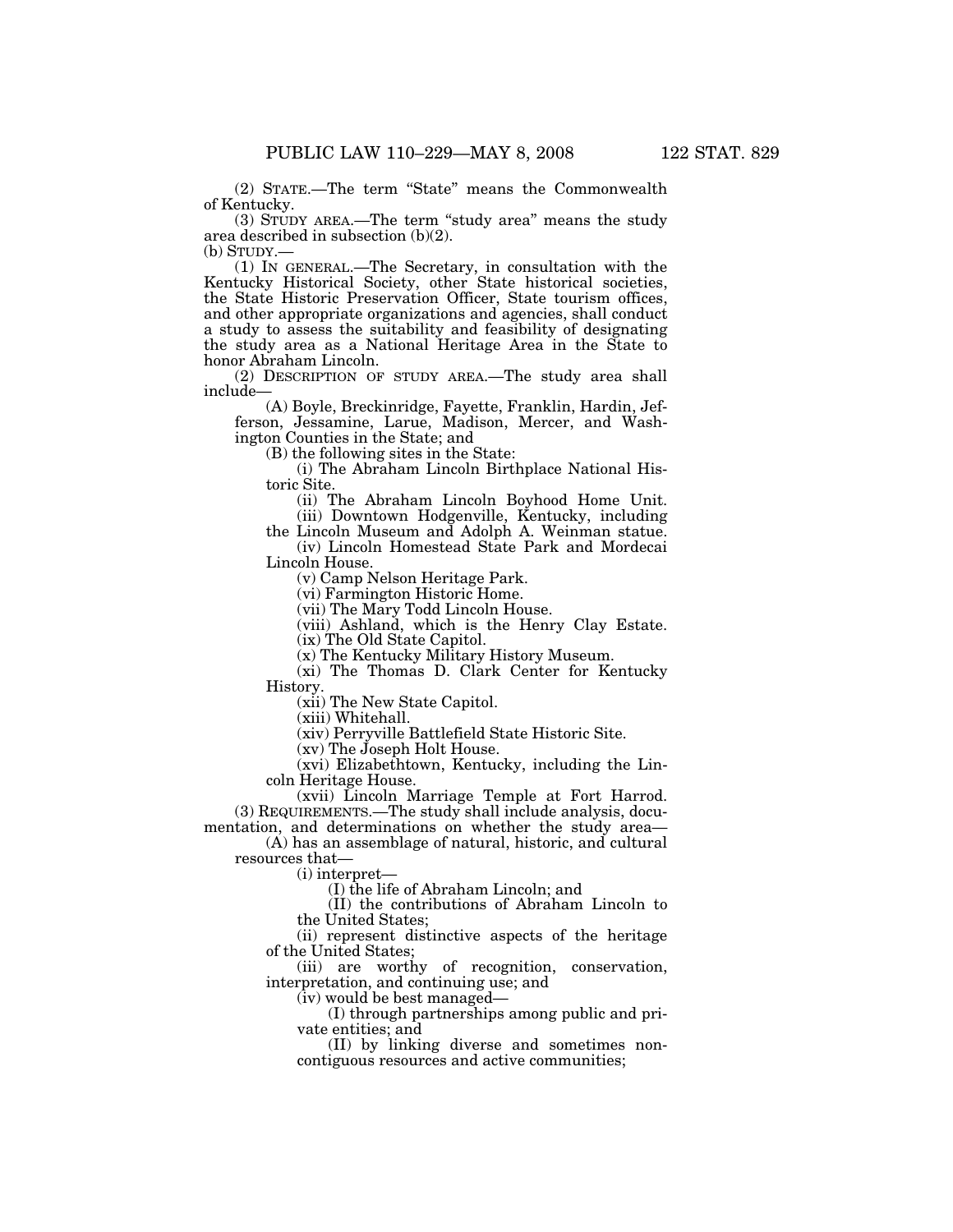(B) reflects traditions, customs, beliefs, and historical events that are a valuable part of the story of the United States;

(C) provides—

(i) outstanding opportunities to conserve natural, historic, cultural, or scenic features; and

(ii) outstanding educational opportunities;

(D) contains resources that—

(i) are important to any identified themes of the study area; and

(ii) retain a degree of integrity capable of supporting interpretation;

(E) includes residents, business interests, nonprofit organizations, and State and local governments that—

(i) are involved in the planning of the Heritage Area;

(ii) have developed a conceptual financial plan that outlines the roles of all participants in the Heritage Area, including the Federal Government; and

(iii) have demonstrated support for designation of the Heritage Area;

(F) has a potential management entity to work in partnership with the individuals and entities described in subparagraph (E) to develop the Heritage Area while encouraging State and local economic activity; and

(G) has a conceptual boundary map that is supported by the public.

(c) REPORT.—Not later than the third fiscal year after the date on which funds are first made available to carry out this section, the Secretary shall submit to the Committee on Natural Resources of the House of Representatives and the Committee on Energy and Natural Resources of the Senate a report that describes—

(1) the findings of the study; and

(2) any conclusions and recommendations of the Secretary.

# **TITLE V—BUREAU OF RECLAMATION AND UNITED STATES GEOLOGICAL SURVEY AUTHORIZATIONS**

## **SEC. 501. ALASKA WATER RESOURCES STUDY.**

(a) DEFINITIONS.—In this section:

(1) SECRETARY.—The term ''Secretary'' means the Secretary of the Interior.

(2) STATE.—The term ''State'' means the State of Alaska. (b) ALASKA WATER RESOURCES STUDY.—

(1) STUDY.—The Secretary, acting through the Commissioner of Reclamation and the Director of the United States Geological Survey, where appropriate, and in accordance with this section and other applicable provisions of law, shall conduct a study that includes—

(A) a survey of accessible water supplies, including aquifers, on the Kenai Peninsula and in the Municipality of Anchorage, the Matanuska-Susitna Borough, the city of Fairbanks, and the Fairbanks Northstar Borough;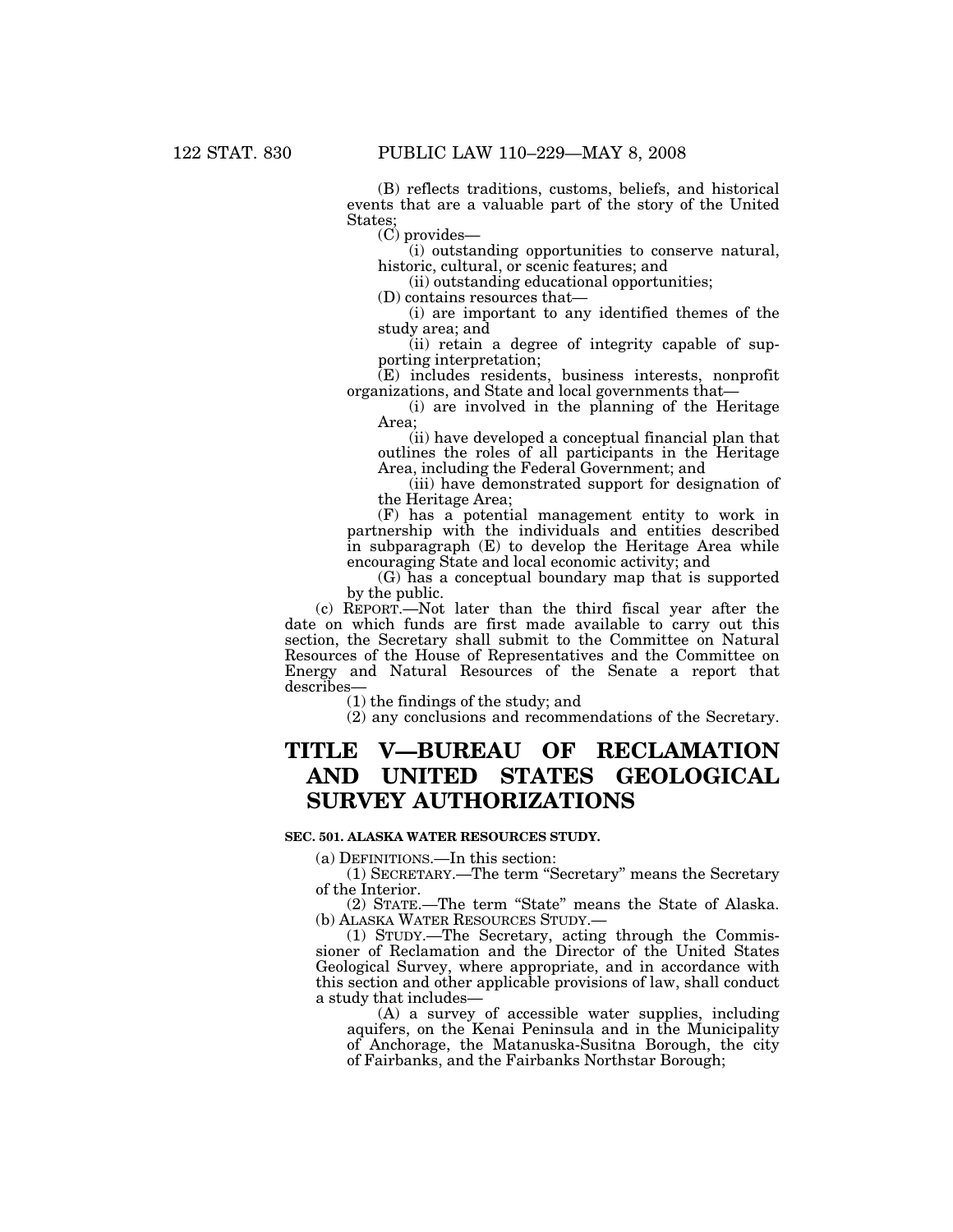(B) a survey of water treatment needs and technologies, including desalination, applicable to the water resources of the State; and

(C) a review of the need for enhancement of the streamflow information collected by the United States Geological Survey in the State relating to critical water needs in areas such as—

(i) infrastructure risks to State transportation;

(ii) flood forecasting;

(iii) resource extraction; and

(iv) fire management.

(2) REPORT.—Not later than 2 years after the date of enactment of this Act, the Secretary shall submit to the Committee on Natural Resources of the House of Representatives and the Committee on Energy and Natural Resources of the Senate a report describing the results of the study required by paragraph (1).

 $\overline{c}$ ) SUNSET.—The authority of the Secretary to carry out any provisions of this section shall terminate 10 years after the date of enactment of this Act.

(d) AUTHORIZATION OF APPROPRIATIONS.—There are authorized to be appropriated such sums as are necessary to carry out this section.

## **SEC. 502. RENEGOTIATION OF PAYMENT SCHEDULE, REDWOOD VALLEY COUNTY WATER DISTRICT.**

Section 15 of Public Law 100–516 (102 Stat. 2573) is amended— (1) by amending paragraph (2) of subsection (a) to read as follows:

" $(2)$  If, as of January 1, 2006, the Secretary of the Interior and the Redwood Valley County Water District have not renegotiated the schedule of payment, the District may enter into such additional non-Federal obligations as are necessary to finance procurement of dedicated water rights and improvements necessary to store and convey those rights to provide for the District's water needs. The Secretary shall reschedule the payments due under loans numbered 14–06–200–8423A and 14–06–200–8423A Amendatory and said payments shall commence when such additional obligations have been financially satisfied by the District. The date of the initial payment owed by the District to the United States shall be regarded as the start of the District's repayment period and the time upon which any interest shall first be computed and assessed under section 5 of the Small Reclamation Projects Act of 1956 (43 U.S.C. 422a et seq.).''; and

(2) by striking subsection (c).

#### **SEC. 503. AMERICAN RIVER PUMP STATION PROJECT TRANSFER.**

California.

(a) AUTHORITY TO TRANSFER.—The Secretary of the Interior (hereafter in this section referred to as the ''Secretary'') shall transfer ownership of the American River Pump Station Project located at Auburn, California, which includes the Pumping Plant, associated facilities, and easements necessary for permanent operation of the facilities, to the Placer County Water Agency, in accordance with the terms of Contract No. 02–LC–20–7790 between the United States and Placer County Water Agency and the terms and conditions established in this section.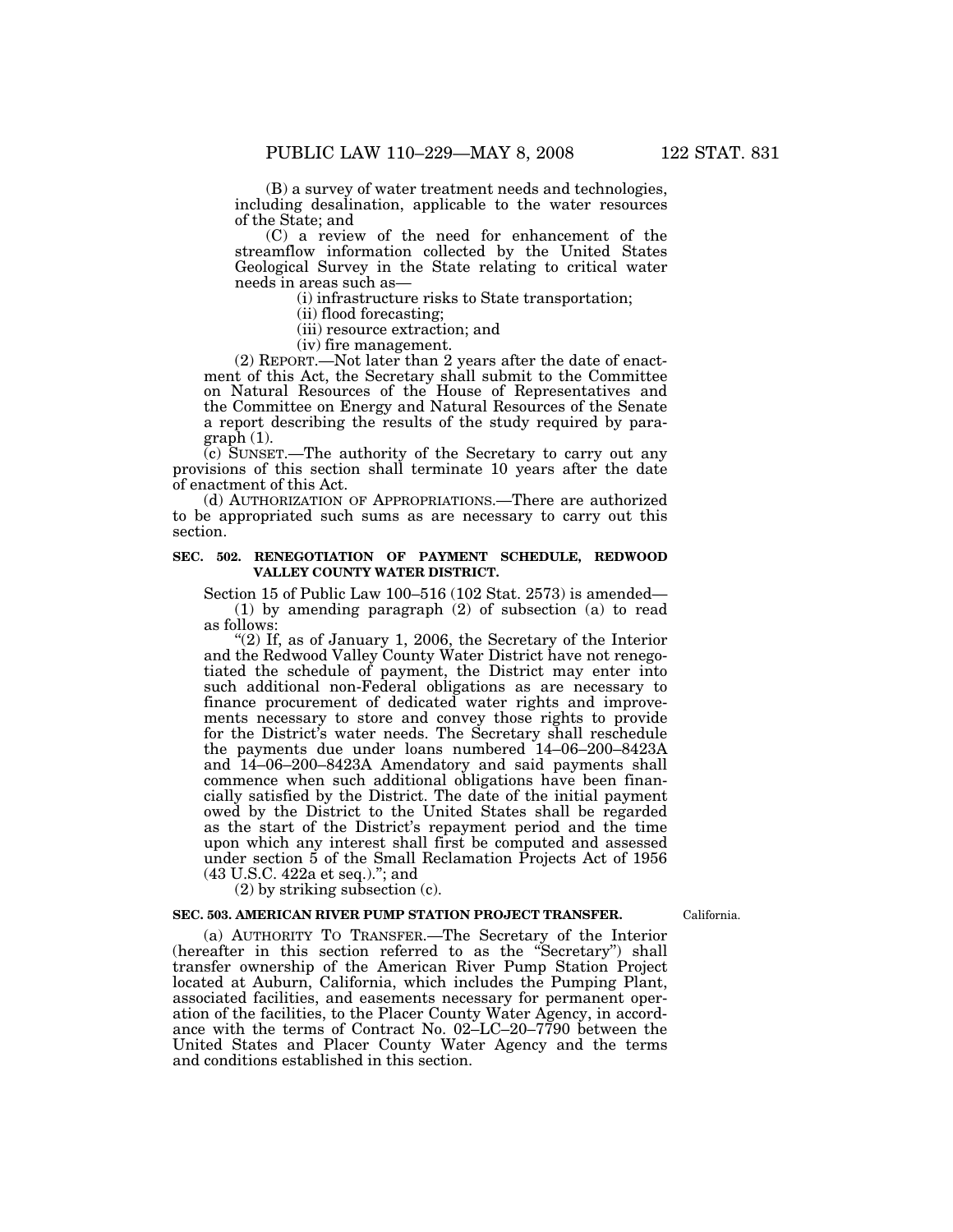(b) FEDERAL COSTS NONREIMBURSABLE.—Federal costs associated with construction of the American River Pump Station Project located at Auburn, California, are nonreimbursable.

(c) GRANT OF REAL PROPERTY INTEREST.—The Secretary is authorized to grant title to Placer County Water Agency as provided in subsection (a) in full satisfaction of the United States' obligations under Land Purchase Contract 14–06–859–308 to provide a water supply to the Placer County Water Agency.<br>(d) COMPLIANCE WITH ENVIRONMENTAL LAWS.

 $(1)$  IN GENERAL.—Before conveying land and facilities pursuant to this section, the Secretary shall comply with all applicable requirements under—

(A) the National Environmental Policy Act of 1969 (42 U.S.C. 4321 et seq.);

(B) the Endangered Species Act of 1973 (16 U.S.C. 1531 et seq.); and

(C) any other law applicable to the land and facilities. (2) EFFECT.—Nothing in this section modifies or alters any obligations under—

(A) the National Environmental Policy Act of 1969 (42 U.S.C. 4321 et seq.); or

(B) the Endangered Species Act of 1973 (16 U.S.C. 1531 et seq.).

(e) RELEASE FROM LIABILITY.—Effective on the date of transfer to the Placer County Water Agency of any land or facility under this section, the United States shall not be liable for damages arising out of any act, omission, or occurrence relating to the land and facilities, consistent with Article 9 of Contract No. 02– LC–20–7790 between the United States and Placer County Water Agency.

## **SEC. 504. ARTHUR V. WATKINS DAM ENLARGEMENT.**

(a) FINDINGS.—Congress finds the following:

(1) Arthur V. Watkins Dam is a feature of the Weber Basin Project, which was authorized by law on August 29, 1949.

(2) Increasing the height of Arthur V. Watkins Dam and construction of pertinent facilities may provide additional storage capacity for the development of additional water supply for the Weber Basin Project for uses of municipal and industrial water supply, flood control, fish and wildlife, and recreation.

(b) AUTHORIZATION OF FEASIBILITY STUDY.—The Secretary of the Interior, acting through the Bureau of Reclamation, is authorized to conduct a feasibility study on raising the height of Arthur V. Watkins Dam for the development of additional storage to meet water supply needs within the Weber Basin Project area and the Wasatch Front. The feasibility study shall include such environmental evaluation as required under the National Environmental Policy Act of 1969 (42 U.S.C. 4321 et seq.) and a cost allocation as required under the Reclamation Project Act of 1939 (43 U.S.C. 485 et seq.).

(c) COST SHARES.—

(1) FEDERAL SHARE.—The Federal share of the costs of the study authorized in subsection (b) shall not exceed 50 percent of the total cost of the study.

(2) IN-KIND CONTRIBUTIONS.—The Secretary shall accept, as appropriate, in-kind contributions of goods or services from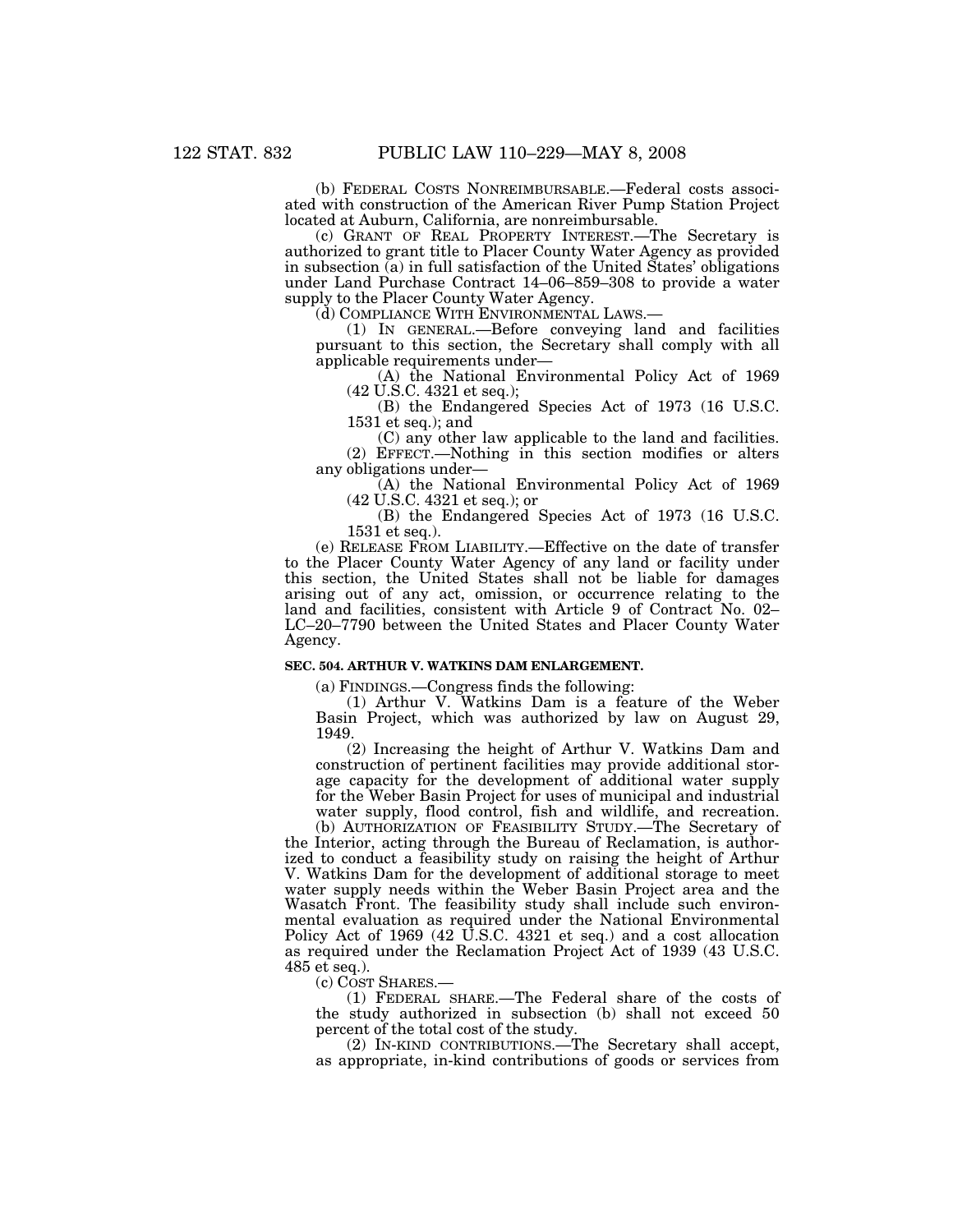the Weber Basin Water Conservancy District. Such goods and services accepted under this subsection shall be counted as part of the non-Federal cost share for the study.

(d) AUTHORIZATION OF APPROPRIATIONS.—There is authorized to be appropriated to the Secretary \$1,000,000 for the Federal cost share of the study authorized in subsection (b).

(e) SUNSET.—The authority of the Secretary to carry out any provisions of this section shall terminate 10 years after the date of enactment of this Act.

## **SEC. 505. NEW MEXICO WATER PLANNING ASSISTANCE.**

(a) DEFINITIONS.—In this section:

(1) SECRETARY.—The term ''Secretary'' means the Secretary of the Interior, acting through the Bureau of Reclamation and the United States Geological Survey.

(2) STATE.—The term ''State'' means the State of New Mexico.

(b) COMPREHENSIVE WATER PLAN ASSISTANCE.—

(1) IN GENERAL.—Upon the request of the Governor of the State and subject to paragraphs (2) through (6), the Secretary shall—

(A) provide to the State technical assistance and grants

for the development of comprehensive State water plans; (B) conduct water resources mapping in the State; and

(C) conduct a comprehensive study of groundwater resources (including potable, brackish, and saline water resources) in the State to assess the quantity, quality, and interaction of groundwater and surface water resources.

(2) TECHNICAL ASSISTANCE.—Technical assistance provided under paragraph (1) may include—

(A) acquisition of hydrologic data, groundwater characterization, database development, and data distribution;

(B) expansion of climate, surface water, and groundwater monitoring networks;

(C) assessment of existing water resources, surface water storage, and groundwater storage potential;

(D) numerical analysis and modeling necessary to provide an integrated understanding of water resources and water management options;

(E) participation in State planning forums and planning groups;

(F) coordination of Federal water management planning efforts;

(G) technical review of data, models, planning scenarios, and water plans developed by the State; and

(H) provision of scientific and technical specialists to support State and local activities.

(3) ALLOCATION.—In providing grants under paragraph (1), the Secretary shall, subject to the availability of appropriations, allocate—

(A) \$5,000,000 to develop hydrologic models and acquire associated equipment for the New Mexico Rio Grande main stem sections and Rios Pueblo de Taos and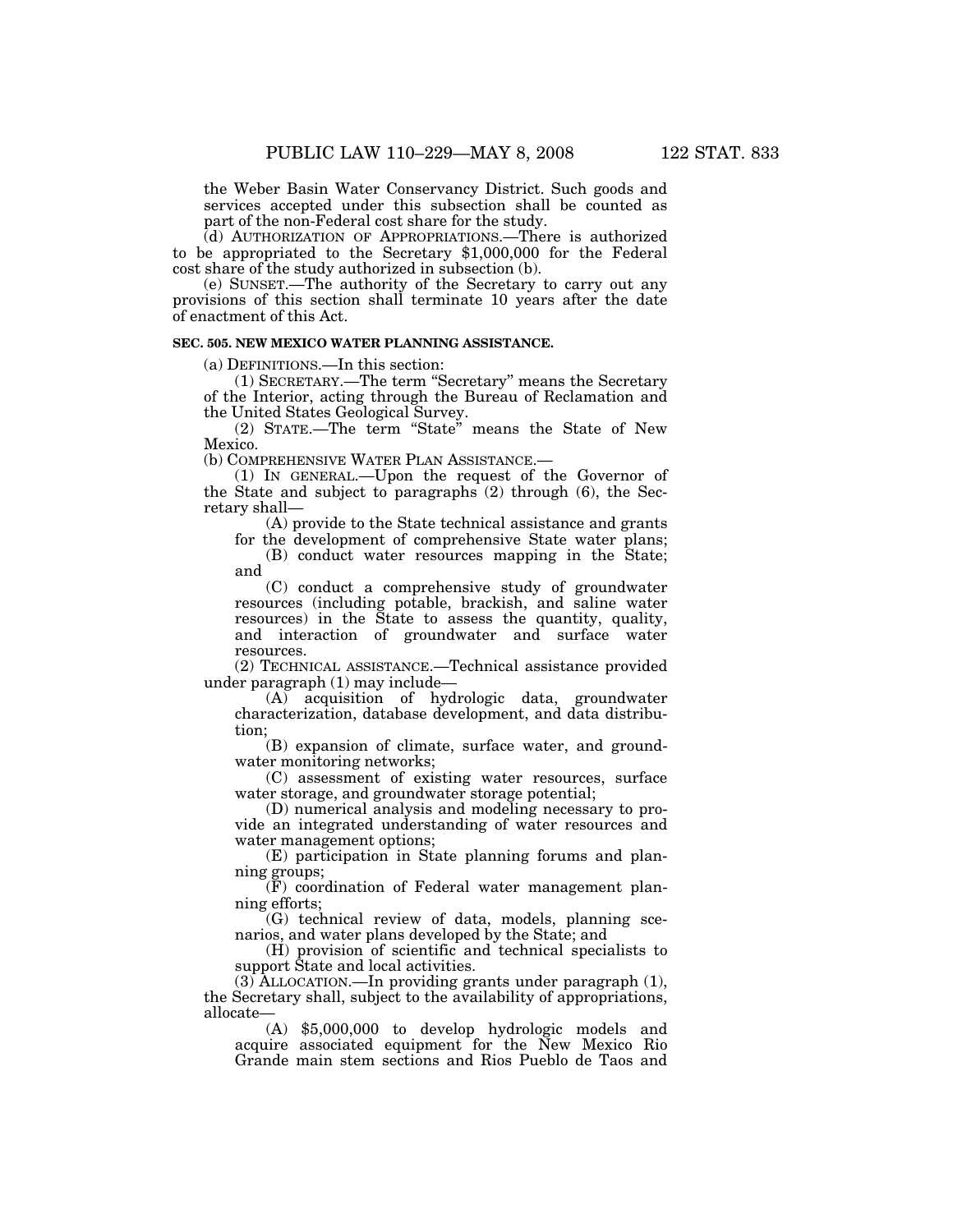Hondo, Rios Nambe, Pojoaque and Teseque, Rio Chama, and Lower Rio Grande tributaries;

(B) \$1,500,000 to complete the hydrographic survey development of hydrologic models and acquire associated equipment for the San Juan River and tributaries;

 $(C)$  \$1,000,000 to complete the hydrographic survey development of hydrologic models and acquire associated equipment for Southwest New Mexico, including the Animas Basin, the Gila River, and tributaries;

(D) \$4,500,000 for statewide digital orthophotography mapping; and

(E) such sums as are necessary to carry out additional projects consistent with paragraph (2).

(4) COST-SHARING REQUIREMENT.—

(A) IN GENERAL.—The non-Federal share of the total cost of any activity carried out using a grant provided under paragraph (1) shall be 50 percent.

(B) FORM OF NON-FEDERAL SHARE.—The non-Federal share under subparagraph (A) may be in the form of any in-kind services that the Secretary determines would contribute substantially toward the conduct and completion of the activity assisted.

(5) NONREIMBURSABLE BASIS.—Any assistance or grants provided to the State under this section shall be made on a non-reimbursable basis.

(6) AUTHORIZED TRANSFERS.—On request of the State, the Secretary shall directly transfer to 1 or more Federal agencies any amounts made available to the State to carry out this section.

(c) AUTHORIZATION OF APPROPRIATIONS.—There is authorized to be appropriated to carry out this section \$3,000,000 for each of fiscal years 2008 through 2012.

(d) SUNSET OF AUTHORITY.—The authority of the Secretary to carry out any provisions of this section shall terminate 10 years after the date of enactment of this Act.

## **SEC. 506. CONVEYANCE OF CERTAIN BUILDINGS AND LANDS OF THE YAKIMA PROJECT, WASHINGTON.**

(a) CONVEYANCE REQUIRED.—The Secretary of the Interior shall convey to the Yakima-Tieton Irrigation District, located in Yakima County, Washington, all right, title, and interest of the United States in and to the buildings and lands of the Yakima Project, Washington, in accordance with the terms and conditions set forth in the agreement titled ''Agreement Between the United States and the Yakima-Tieton Irrigation District to Transfer Title to Certain Federally Owned Buildings and Lands, With Certain Property Rights, Title, and Interest, to the Yakima-Tieton Irrigation District'' (Contract No. 5–07–10–L1658).

(b) LIABILITY.—Effective upon the date of conveyance under this section, the United States shall not be held liable by any court for damages of any kind arising out of any act, omission, or occurrence relating to the conveyed buildings and lands, except for damages caused by acts of negligence committed by the United States or by its employees or agents before the date of conveyance. Nothing in this section increases the liability of the United States beyond that provided in chapter 171 of title 28, United States

Effective date.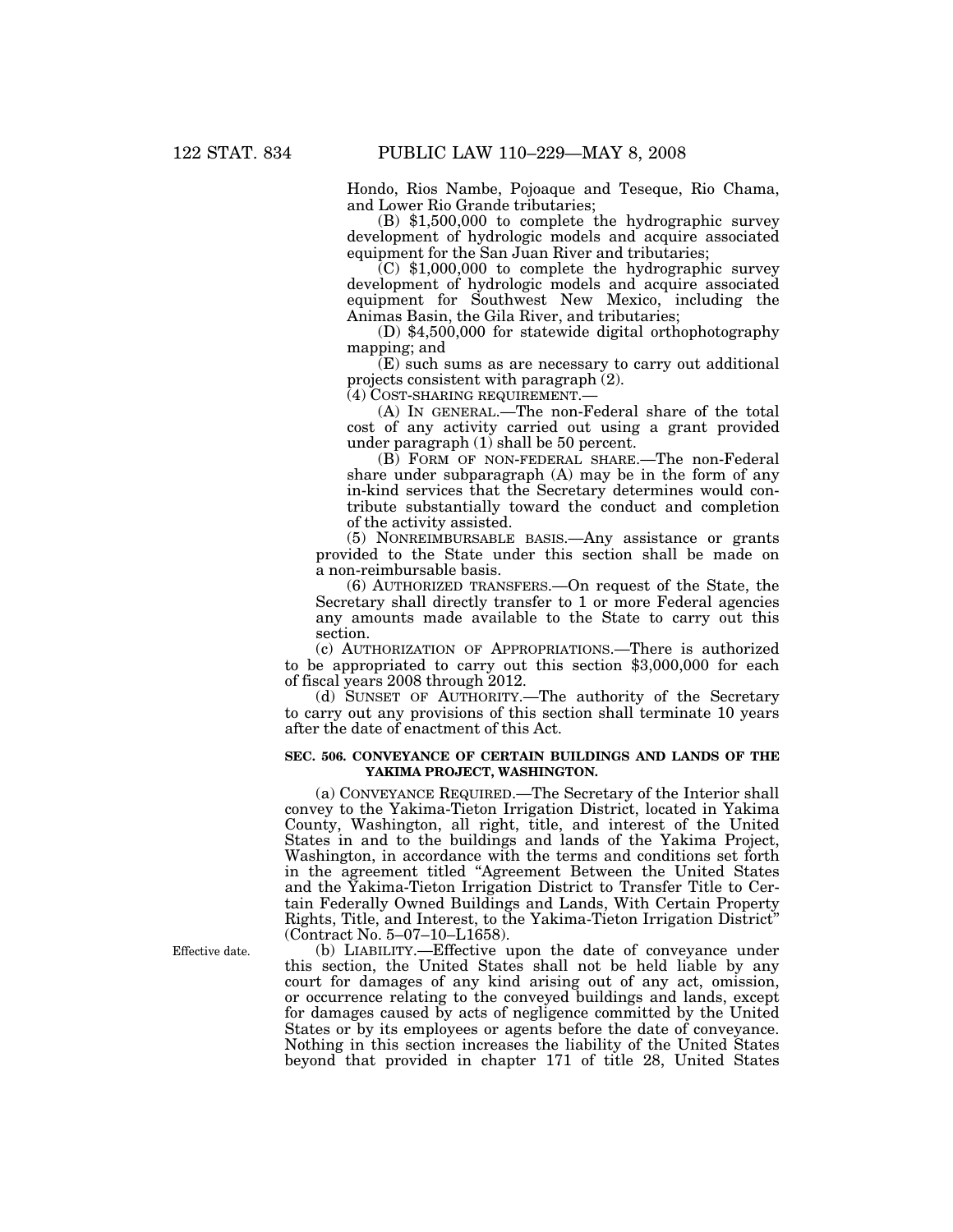Code (popularly known as the Federal Tort Claims Act), on the date of enactment of this Act.

(c) BENEFITS.—After conveyance of the buildings and lands to the Yakima-Tieton Irrigation District under this section—

(1) such buildings and lands shall not be considered to be a part of a Federal reclamation project; and

(2) such irrigation district shall not be eligible to receive any benefits with respect to any buildings and lands conveyed, except benefits that would be available to a similarly situated person with respect to such buildings and lands that are not part of a Federal reclamation project.

(d) REPORT.—If the Secretary of the Interior has not completed the conveyance required under subsection (a) within 12 months after the date of enactment of this Act, the Secretary shall submit to Congress a report that explains the reason such conveyance has not been completed and stating the date by which the conveyance will be completed.

## **SEC. 507. CONJUNCTIVE USE OF SURFACE AND GROUNDWATER IN JUAB COUNTY, UTAH.**

Section 202(a)(2) of the Reclamation Projects Authorization and Adjustment Act of 1992 (Public Law 102–575) is amended by inserting ''Juab,'' after ''Davis,''.

106 Stat. 4608.

#### **SEC. 508. EARLY REPAYMENT OF A & B IRRIGATION DISTRICT**  Idaho. **CONSTRUCTION COSTS.**

(a) IN GENERAL.—Notwithstanding section 213 of the Reclamation Reform Act of 1982 (43 U.S.C. 390mm), any landowner within the A & B Irrigation District in the State (referred to in this section as the "District") may repay, at any time, the construction costs of District project facilities that are allocated to land of the landowner within the District.

(b) APPLICABILITY OF FULL-COST PRICING LIMITATIONS.—On discharge, in full, of the obligation for repayment of all construction costs described in subsection (a) that are allocated to all land the landowner owns in the District in question, the parcels of land shall not be subject to the ownership and full-cost pricing limitations under Federal reclamation law (the Act of June 17, 1902 (32 Stat. 388, chapter 1093), and Acts supplemental to and amendatory of that Act (43 U.S.C. 371 et seq.), including the Reclamation Reform Act of 1982 (13 U.S.C. 390aa et seq.).

(c) CERTIFICATION.—On request of a landowner that has repaid, in full, the construction costs described in subsection (a), the Secretary of the Interior shall provide to the landowner a certificate described in section 213(b)(1) of the Reclamation Reform Act of 1982 (43 U.S.C. 390mm(b)(1)).

(d) EFFECT.—Nothing in this section—

(1) modifies any contractual rights under, or amends or reopens, the reclamation contract between the District and the United States; or

(2) modifies any rights, obligations, or relationships between the District and landowners in the District under Idaho State law.

## **SEC. 509. OREGON WATER RESOURCES.**

(a) EXTENSION OF PARTICIPATION OF BUREAU OF RECLAMATION IN DESCHUTES RIVER CONSERVANCY.—Section 301 of the Oregon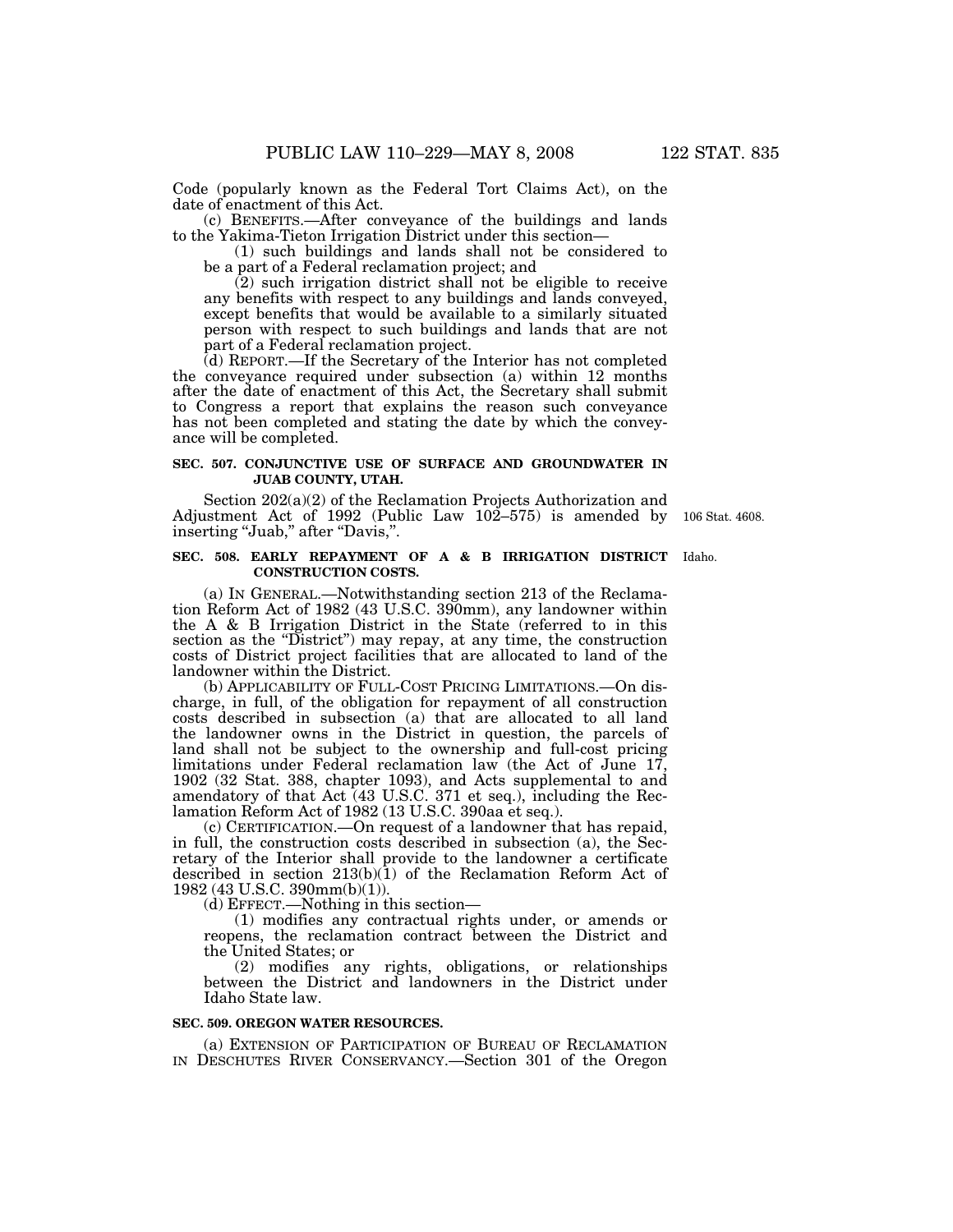Resource Conservation Act of 1996 (division B of Public Law 104– 208; 110 Stat. 3009–534) is amended—

 $(1)$  in subsection  $(a)(1)$ , by striking "Deschutes River Basin Working Group" and inserting "Deschutes River Conservancy"<br>Working Group": Working Group"

(2) by amending the text of subsection  $(a)(1)(B)$  to read as follows: "4 representatives of private interests including two from irrigated agriculture who actively farm more than 100 acres of irrigated land and are not irrigation district managers and two from the environmental community;'';

(3) in subsection (b)(3), by inserting before the final period the following: '', and up to a total amount of \$2,000,000 during each of fiscal years 2007 through 2016''; and

(4) in subsection (h), by inserting before the period at the end the following: ", and \$2,000,000 for each of fiscal years 2007 through 2016''.

(b) WALLOWA LAKE DAM REHABILITATION ACT.—

(1) DEFINITIONS.—In this subsection:

(A) ASSOCIATED DITCH COMPANIES, INCORPORATED.— The term "Associated Ditch Companies, Incorporated" means the nonprofit corporation established under the laws of the State of Oregon that operates Wallowa Lake Dam.

(B) SECRETARY.—The term ''Secretary'' means the Secretary of the Interior, acting through the Commissioner of Reclamation.

(C) WALLOWA LAKE DAM REHABILITATION PROGRAM.— The term ''Wallowa Lake Dam Rehabilitation Program'' means the program for the rehabilitation of the Wallowa Lake Dam in Oregon, as contained in the engineering document titled, ''Phase I Dam Assessment and Preliminary Engineering Design'', dated December 2002, and on file with the Bureau of Reclamation.

(2) AUTHORIZATION TO PARTICIPATE IN PROGRAM.—

(A) GRANTS AND COOPERATIVE AGREEMENTS.—The Secretary may provide grants to, or enter into cooperative or other agreements with, tribal, State, and local governmental entities and the Associated Ditch Companies, Incorporated, to plan, design, and construct facilities needed to implement the Wallowa Lake Dam Rehabilitation Program.

(B) CONDITIONS.—As a condition of providing funds under subparagraph (A), the Secretary shall ensure that—

(i) the Wallowa Lake Dam Rehabilitation Program and activities under this section meet the standards of the dam safety program of the State of Oregon;

(ii) the Associated Ditch Companies, Incorporated, agrees to assume liability for any work performed, or supervised, with Federal funds provided to it under this subsection; and

(iii) the United States shall not be liable for damages of any kind arising out of any act, omission, or occurrence relating to a facility rehabilitated or constructed with Federal funds provided under this subsection, both while and after activities are conducted using Federal funds provided under this subsection.  $(C)$  COST SHARING.—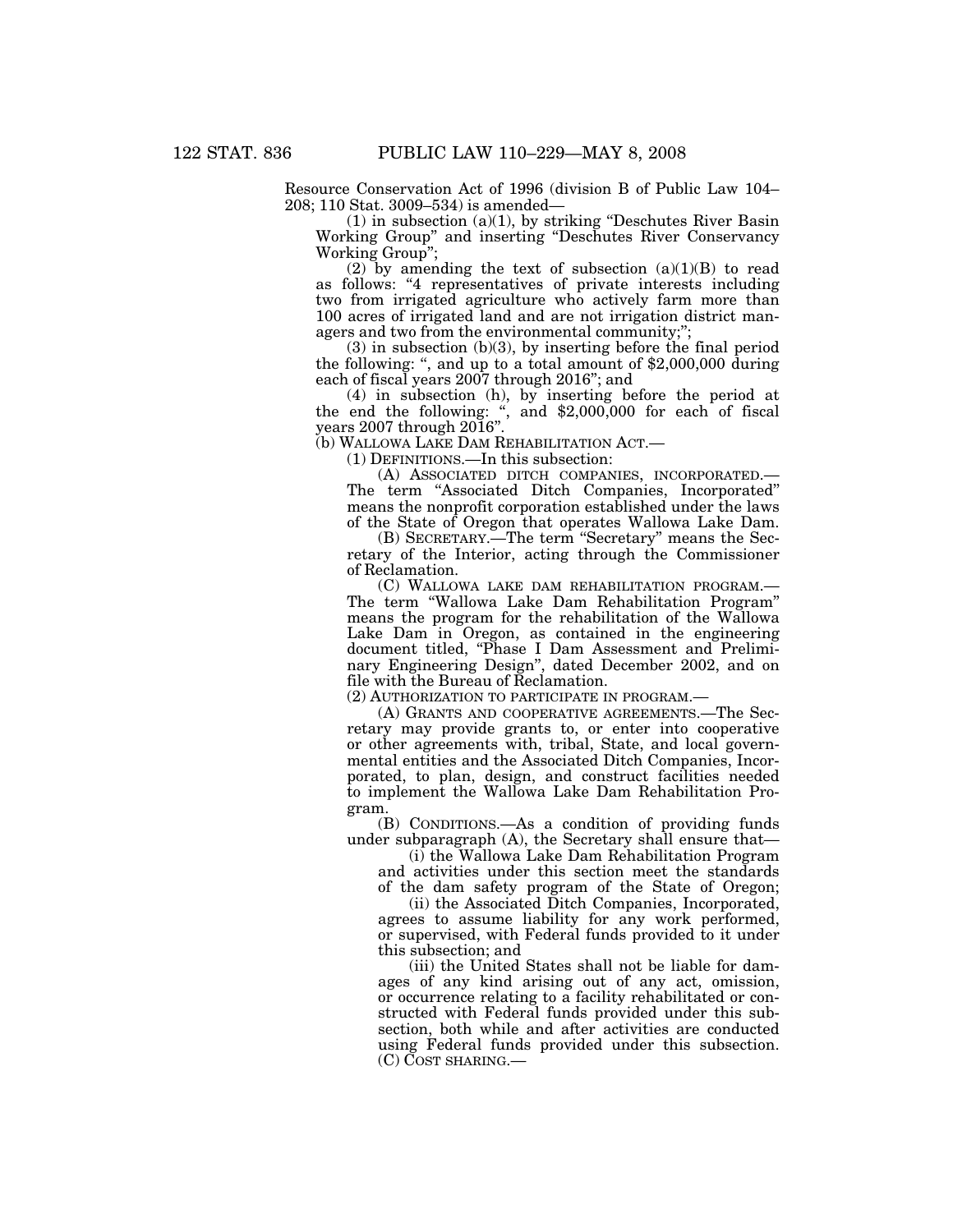(i) IN GENERAL.—The Federal share of the costs of activities authorized under this subsection shall not exceed 50 percent.

(ii) EXCLUSIONS FROM FEDERAL SHARE.—There shall not be credited against the Federal share of such costs—

(I) any expenditure by the Bonneville Power Administration in the Wallowa River watershed; and

(II) expenditures made by individual agricultural producers in any Federal commodity or conservation program.

(D) COMPLIANCE WITH STATE LAW.—The Secretary, in carrying out this subsection, shall comply with applicable Oregon State water law.

(E) PROHIBITION ON HOLDING TITLE.—The Federal Government shall not hold title to any facility rehabilitated or constructed under this subsection.

(F) PROHIBITION ON OPERATION AND MAINTENANCE.— The Federal Government shall not be responsible for the operation and maintenance of any facility constructed or rehabilitated under this subsection.

(3) RELATIONSHIP TO OTHER LAW.—Activities funded under this subsection shall not be considered a supplemental or additional benefit under Federal reclamation law (the Act of June 17, 1902 (32 Stat. 388, chapter 1093), and Acts supplemental to and amendatory of that Act (43 U.S.C. 371 et seq.)).

(4) AUTHORIZATION OF APPROPRIATIONS.—There is authorized to be appropriated to the Secretary to pay the Federal share of the costs of activities authorized under this subsection \$6,000,000.

(5) SUNSET.—The authority of the Secretary to carry out any provisions of this subsection shall terminate 10 years after the date of the enactment of this subsection.

(c) LITTLE BUTTE/BEAR CREEK SUBBASINS, OREGON, WATER RESOURCE STUDY.—

(1) AUTHORIZATION.—The Secretary of the Interior, acting through the Bureau of Reclamation, may participate in the Water for Irrigation, Streams and the Economy Project water management feasibility study and environmental impact statement in accordance with the ''Memorandum of Agreement Between City of Medford and Bureau of Reclamation for the Water for Irrigation, Streams, and the Economy Project'', dated July 2, 2004.

(2) AUTHORIZATION OF APPROPRIATIONS.—

(A) IN GENERAL.—There is authorized to be appropriated to the Bureau of Reclamation \$500,000 to carry out activities under this subsection.

(B) NON-FEDERAL SHARE.

(i) IN GENERAL.—The non-Federal share shall be 50 percent of the total costs of the Bureau of Reclamation in carrying out paragraph (1).

(ii) FORM.—The non-Federal share required under clause (i) may be in the form of any in-kind services that the Secretary of the Interior determines would contribute substantially toward the conduct and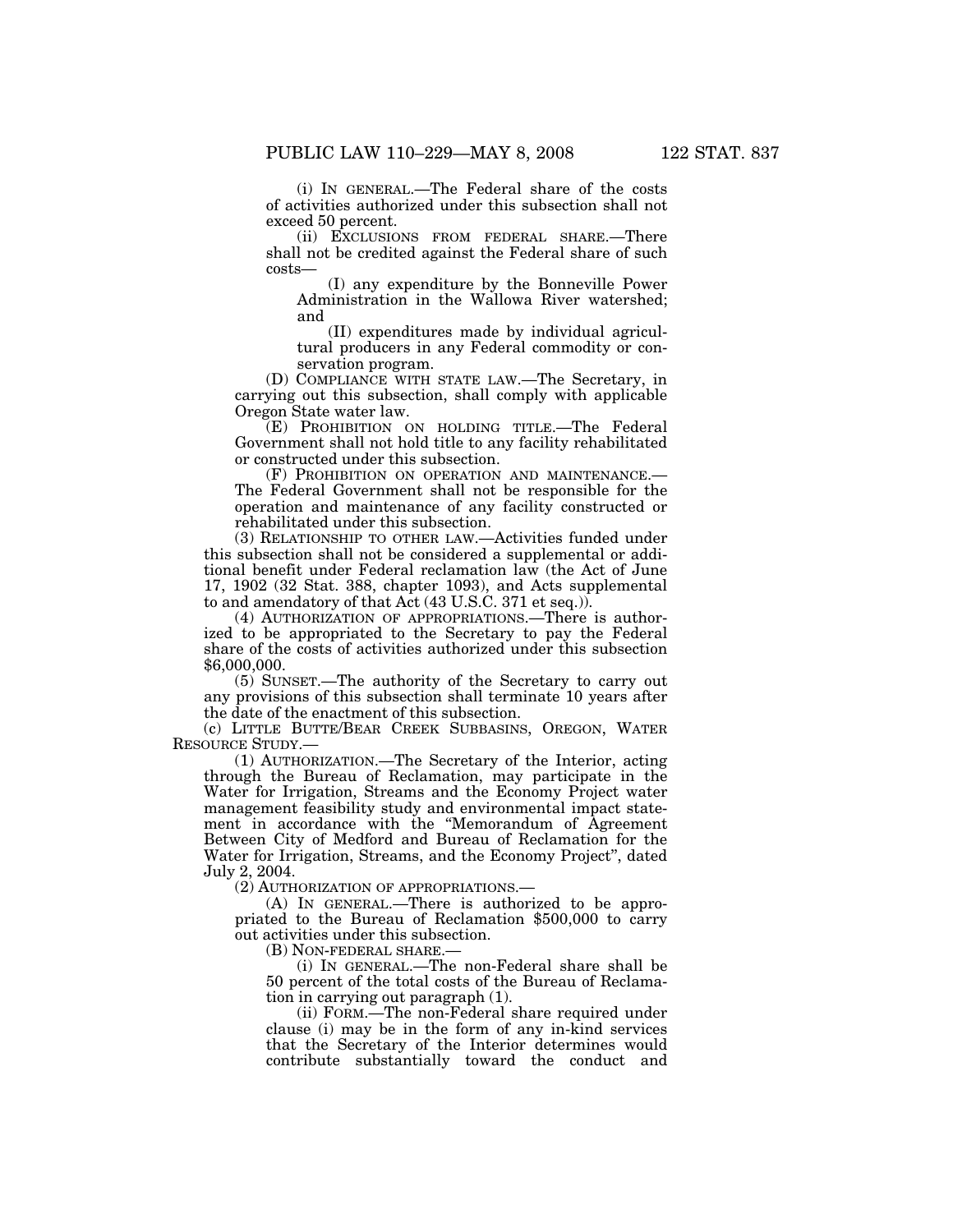completion of the study and environmental impact statement required under paragraph (1).

(3) SUNSET.—The authority of the Secretary to carry out any provisions of this subsection shall terminate 10 years after the date of the enactment of this section.

(d) NORTH UNIT IRRIGATION DISTRICT.—The Act of August 10, 1954 (68 Stat. 679, chapter 663), is amended—

(1) in the first section—

(A) by inserting "(referred to in this Act as the 'District')'' after ''irrigation district''; and

(B) by inserting ''(referred to in this Act as the 'Contract')" after "1953"; and

(2) by adding at the end the following:

## **''SEC. 3. ADDITIONAL TERMS.**

''On approval of the District directors and notwithstanding project authorizing legislation to the contrary, the Contract is modified, without further action by the Secretary of the Interior, to include the following modifications:

"(1) In Article 8(a) of the Contract, by deleting 'a maximum of 50,000' and inserting 'approximately 59,000' after 'irrigation service to'.

"(2) In Article  $11(a)$  of the Contract, by deleting The classified irrigable lands within the project comprise 49,817.75 irrigable acres, of which 35,773.75 acres are in Class A and 14,044.40 in Class B. These lands and the standards upon which the classification was made are described in the document entitled ''Land Classification, North Unit, Deschutes Project, 1953'' which is on file in the office of the Regional Director, Bureau of Reclamation, Boise, Idaho, and in the office of the District' and inserting 'The classified irrigable land within the project comprises 58,902.8 irrigable acres, all of which are authorized to receive irrigation water pursuant to water rights issued by the State of Oregon and have in the past received water pursuant to such State water rights.'.

"(3) In Article  $11(c)$  of the Contract, by deleting ', with the approval of the Secretary,' after 'District may', by deleting 'the 49,817.75 acre maximum limit on the irrigable area is not exceeded' and inserting 'irrigation service is provided to no more than approximately 59,000 acres and no amendment to the District boundary is required' after 'time so long as'.

"(4) In Article  $11(d)$  of the Contract, by inserting  $\zeta$  and may further be used for instream purposes, including fish or wildlife purposes, to the extent that such use is required by Oregon State law in order for the District to engage in, or take advantage of, conserved water projects as authorized by Oregon State law' after 'herein provided'.

 $(5)$  By adding at the end of Article 12(d) the following: '(e) Notwithstanding the above subsections of this Article or Article 13 below, beginning with the irrigation season immediately following the date of enactment of the National Forests, Parks, Public Land, and Reclamation Projects Authorization Act of 2007, the annual installment for each year, for the District, under the Contract, on account of the District's construction charge obligation, shall be a fixed and equal annual amount payable on June 30 the year following the year for which it is applicable, such that the District's total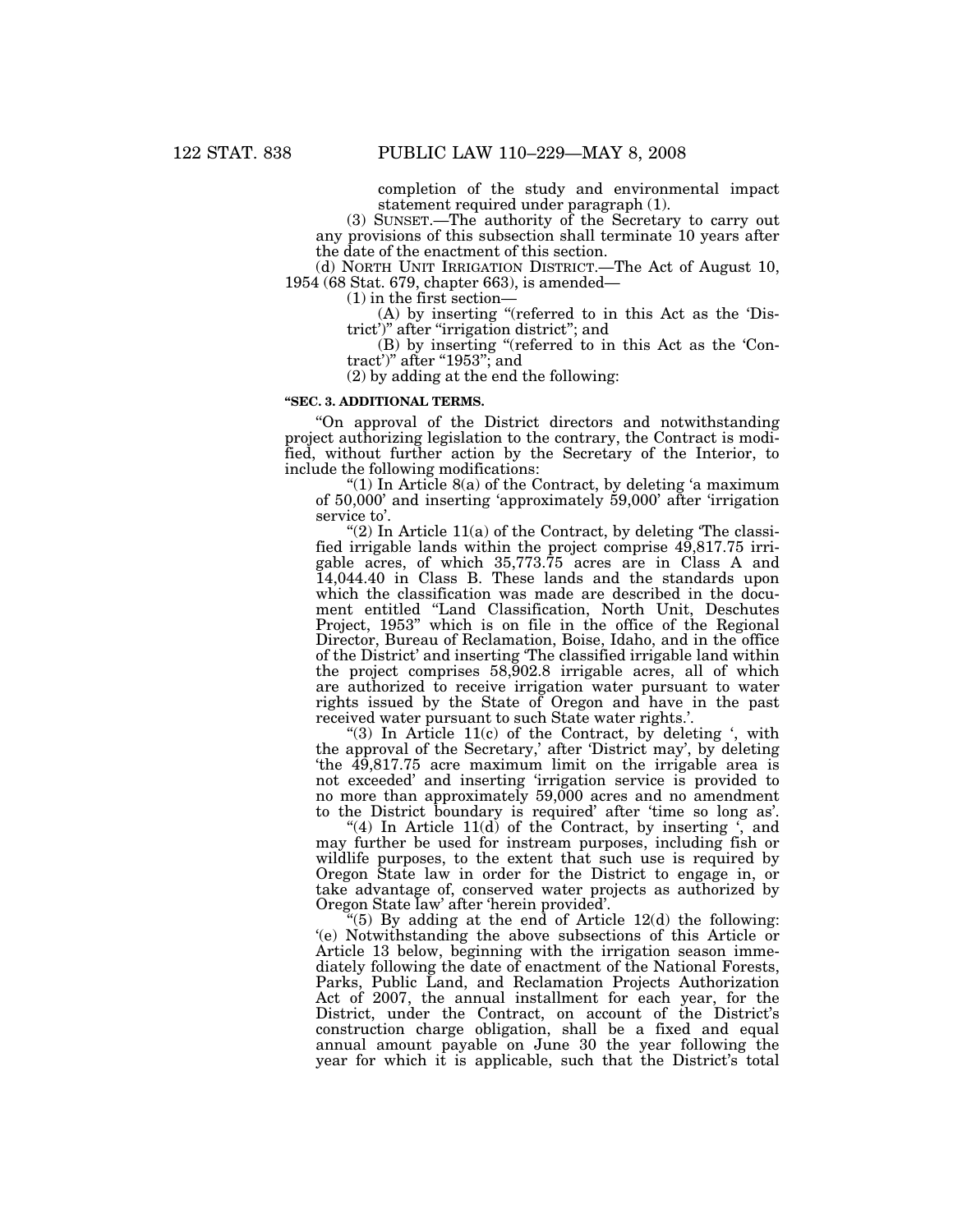construction charge obligation shall be completely paid by June 30, 2044.'.

"(6) In Article 14(a) of the Contract, by inserting 'and for instream purposes, including fish or wildlife purposes, to the extent that such use is required by Oregon State law in order for the District to engage in, or take advantage of, conserved water projects as authorized by Oregon State law,' after 'and incidental stock and domestic uses', by inserting 'and for instream purposes as described above,' after 'irrigation, stock and domestic uses', and by inserting ', including natural flow rights out of the Crooked River held by the District' after 'irrigation system'.

 $(7)$  In Article 29(a) of the Contract, by inserting 'and for instream purposes, including fish or wildlife purposes, to the extent that such use is required by Oregon State law in order for the District to engage in, or take advantage of, conserved water projects as authorized by Oregon State law' after 'provided in article 11'.

''(8) In Article 34 of the Contract, by deleting 'The District, after the election and upon the execution of this contract, shall promptly secure final decree of the proper State court approving and confirming this contract and decreeing and adjudging it to be a lawful, valid, and binding general obligation of the District. The District shall furnish to the United States certified copies of such decrees and of all pertinent supporting records.' after 'for that purpose.'.

#### **''SEC. 4. FUTURE AUTHORITY TO RENEGOTIATE.**

''The Secretary of the Interior (acting through the Commissioner of Reclamation) may in the future renegotiate with the District such terms of the Contract as the District directors determine to be necessary, only upon the written request of the District directors and the consent of the Commissioner of Reclamation.''.

## **SEC. 510. REPUBLICAN RIVER BASIN FEASIBILITY STUDY.**

(a) AUTHORIZATION OF STUDY.—Pursuant to reclamation laws, the Secretary of the Interior, acting through the Bureau of Reclamation and in consultation and cooperation with the States of Nebraska, Kansas, and Colorado, may conduct a study to—

(1) determine the feasibility of implementing a water supply and conservation project that will—

(A) improve water supply reliability in the Republican River Basin between Harlan County Lake in Nebraska and Milford Lake in Kansas, including areas in the counties of Harlan, Franklin, Webster, and Nuckolls in Nebraska and Jewel, Republic, Cloud, Washington, and Clay in Kansas (in this section referred to as the ''Republican River Basin'');

(B) increase the capacity of water storage through modifications of existing projects or through new projects that serve areas in the Republican River Basin; and

(C) improve water management efficiency in the Republican River Basin through conservation and other available means and, where appropriate, evaluate integrated water resource management and supply needs in the Republican River Basin; and

(2) consider appropriate cost-sharing options for implementation of the project.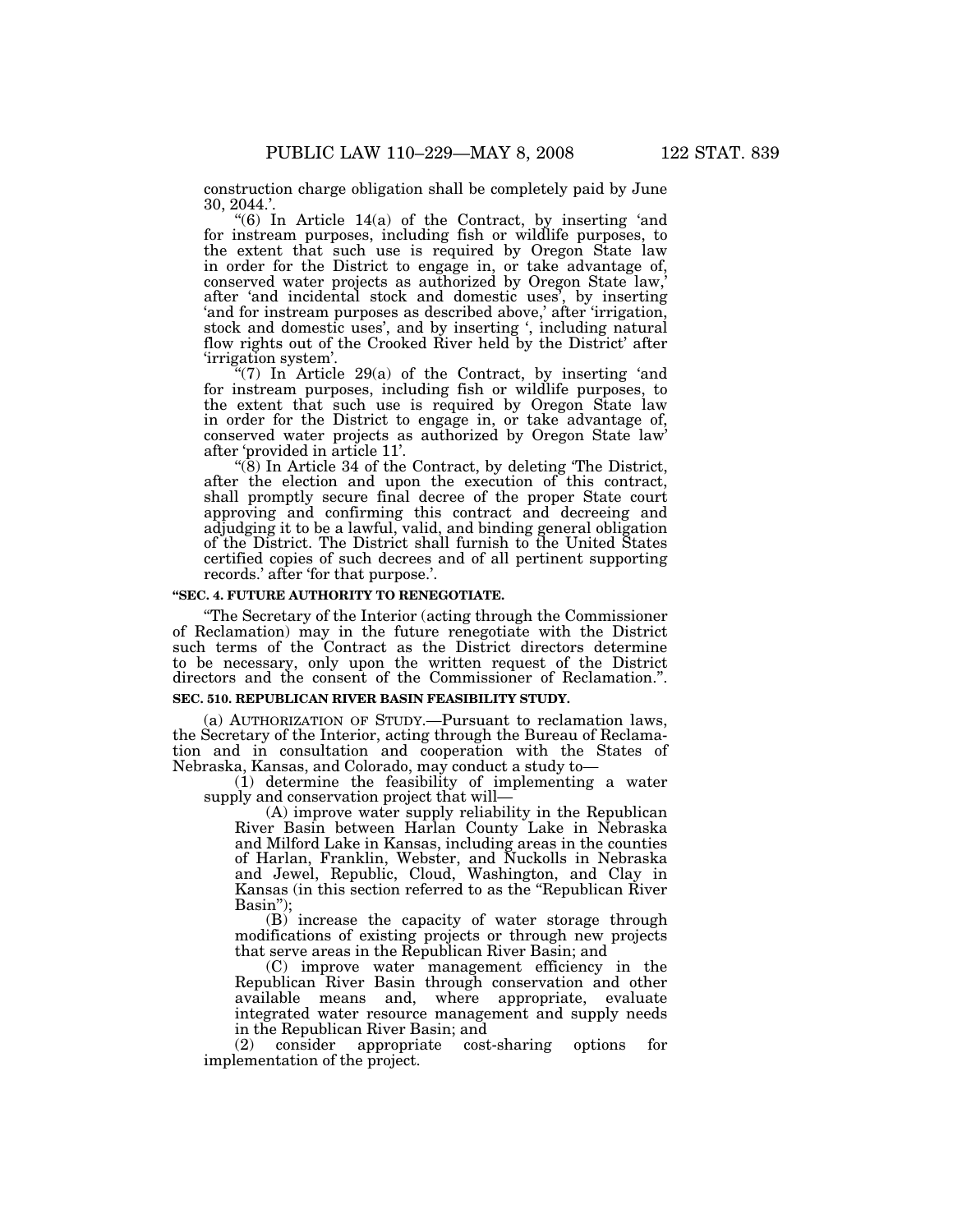(b) COST SHARING.—The Federal share of the cost of the study shall not exceed 50 percent of the total cost of the study, and shall be nonreimbursable.

(c) COOPERATIVE AGREEMENTS.—The Secretary shall undertake the study through cooperative agreements with the State of Kansas or Nebraska and other appropriate entities determined by the Secretary.

(d) COMPLETION AND REPORT.—

(1) IN GENERAL.—Except as provided in paragraph (2), not later than 3 years after the date of the enactment of this Act, the Secretary of the Interior shall complete the study and transmit to the Congress a report containing the results of the study.

(2) EXTENSION.—If the Secretary determines that the study cannot be completed within the 3-year period beginning on the date of the enactment of this Act, the Secretary—

(A) shall, at the time of that determination, report to the Congress on the status of the study, including an estimate of the date of completion; and

(B) complete the study and transmit to the Congress a report containing the results of the study by not later than that date.

(e) SUNSET OF AUTHORITY.—The authority of the Secretary to carry out any provisions of this section shall terminate 10 years after the date of the enactment of this Act.

## **SEC. 511. EASTERN MUNICIPAL WATER DISTRICT.**

(a) IN GENERAL.—The Reclamation Wastewater and Groundwater Study and Facilities Act (43 U.S.C. 390h et seq.) is amended by adding at the end the following:

43 USC 390h–24.

## **''SEC. 1639. EASTERN MUNICIPAL WATER DISTRICT RECYCLED WATER SYSTEM PRESSURIZATION AND EXPANSION PROJECT, CALIFORNIA.**

''(a) AUTHORIZATION.—The Secretary, in cooperation with the Eastern Municipal Water District, California, may participate in the design, planning, and construction of permanent facilities needed to establish operational pressure zones that will be used to provide recycled water in the district.

''(b) COST SHARING.—The Federal share of the cost of the project described in subsection (a) shall not exceed 25 percent of the total cost of the project.

''(c) LIMITATION.—Funds provided by the Secretary shall not be used for operation or maintenance of the project described in subsection (a).

''(d) AUTHORIZATION OF APPROPRIATIONS.—There is authorized to be appropriated to carry out this section \$12,000,000.

''(e) SUNSET OF AUTHORITY.—The authority of the Secretary to carry out any provisions of this section shall terminate 10 years after the date of enactment of this section."

(b) CONFORMING AMENDMENT.—The table of sections in section 2 of the Reclamation Projects Authorization and Adjustment Act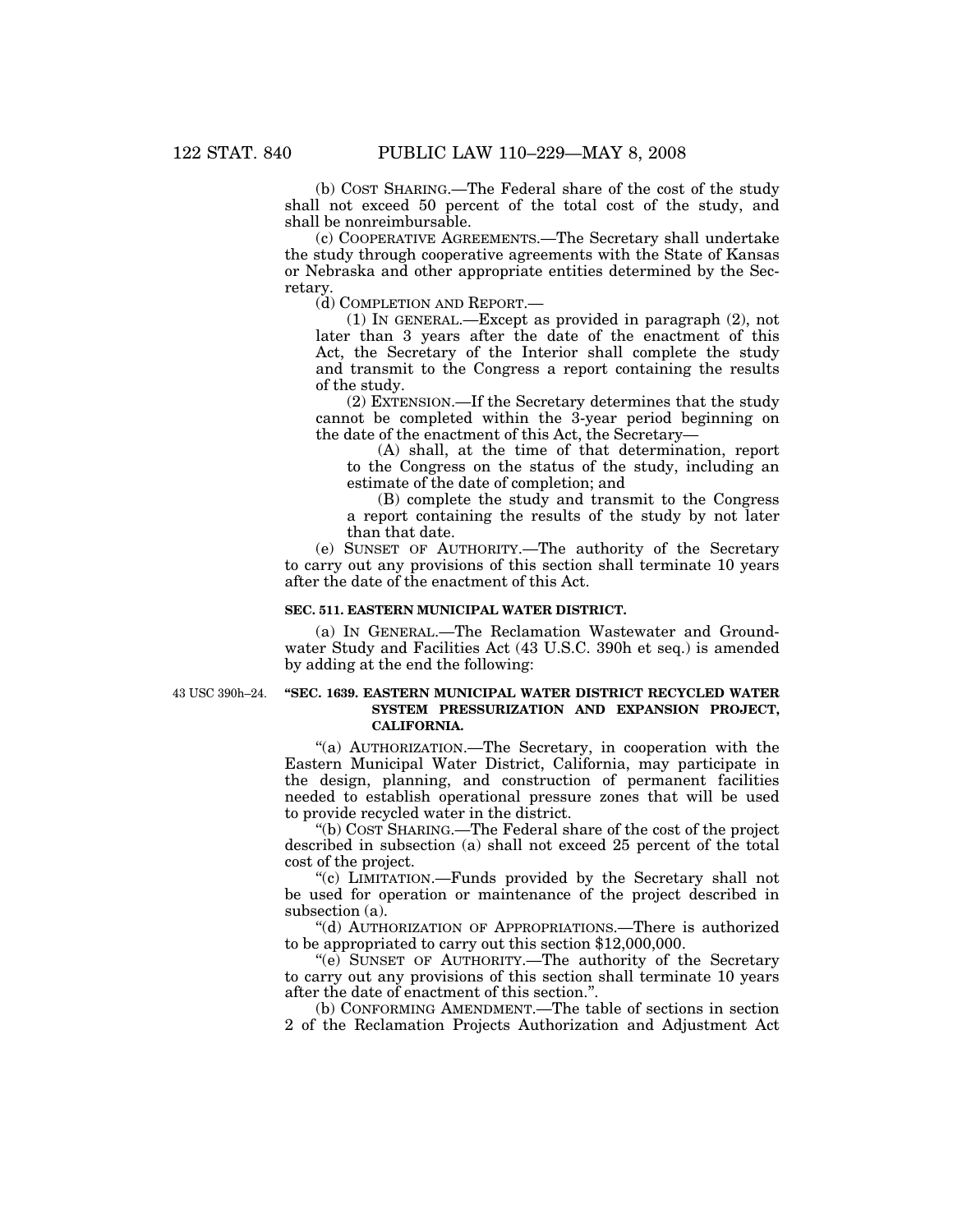of 1992 (43 U.S.C. prec. 371) is amended by inserting after the item relating to section 1638 the following:

#### ''Sec. 1639. Eastern Municipal Water District Recycled Water System Pressurization and Expansion Project, California.''.

## **SEC. 512. BAY AREA REGIONAL WATER RECYCLING PROGRAM.**

(a) PROJECT AUTHORIZATIONS.—

(1) IN GENERAL.—The Reclamation Wastewater and Groundwater Study and Facilities Act (43 U.S.C. 390h et seq.) (as amended by section  $512(a)$ ) is amended by adding at the end the following:

#### **''SEC. 1642. MOUNTAIN VIEW, MOFFETT AREA RECLAIMED WATER PIPE-**43 USC 390h–25. **LINE PROJECT.**

''(a) AUTHORIZATION.—The Secretary, in cooperation with the City of Palo Alto, California, and the City of Mountain View, California, is authorized to participate in the design, planning, and construction of recycled water distribution systems.

''(b) COST SHARE.—The Federal share of the cost of the project authorized by this section shall not exceed 25 percent of the total cost of the project.

''(c) LIMITATION.—The Secretary shall not provide funds for the operation and maintenance of the project authorized by this section.

''(d) AUTHORIZATION OF APPROPRIATIONS.—There is authorized to be appropriated to carry out this section \$5,000,000.

## **''SEC. 1643. PITTSBURG RECYCLED WATER PROJECT.**

''(a) AUTHORIZATION.—The Secretary, in cooperation with the City of Pittsburg, California, and the Delta Diablo Sanitation District, is authorized to participate in the design, planning, and construction of recycled water system facilities.

''(b) COST SHARE.—The Federal share of the cost of the project authorized by this section shall not exceed 25 percent of the total cost of the project.

''(c) LIMITATION.—The Secretary shall not provide funds for the operation and maintenance of the project authorized by this section.

''(d) AUTHORIZATION OF APPROPRIATIONS.—There is authorized to be appropriated to carry out this section \$1,750,000.

## **''SEC. 1644. ANTIOCH RECYCLED WATER PROJECT.**

''(a) AUTHORIZATION.—The Secretary, in cooperation with the City of Antioch, California, and the Delta Diablo Sanitation District, is authorized to participate in the design, planning, and construction of recycled water system facilities.

''(b) COST SHARE.—The Federal share of the cost of the project authorized by this section shall not exceed 25 percent of the total cost of the project.

''(c) LIMITATION.—The Secretary shall not provide funds for the operation and maintenance of the project authorized by this section.

''(d) AUTHORIZATION OF APPROPRIATIONS.—There is authorized to be appropriated to carry out this section \$2,250,000.

43 USC 390h–27.

43 USC 390h–26.

California.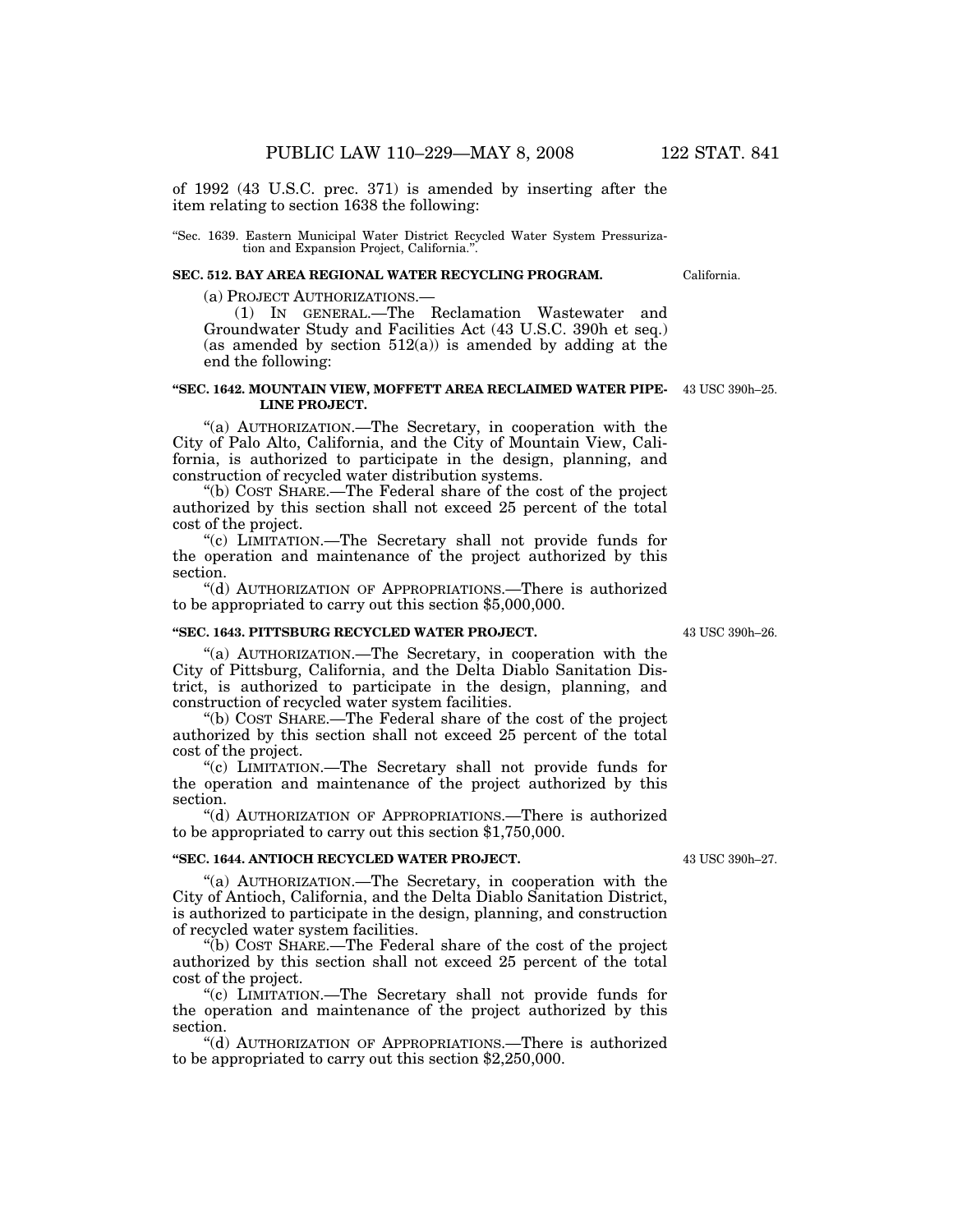#### 43 USC 390h–28. **"SEC. 1645. NORTH COAST COUNTY WATER DISTRICT RECYCLED WATER PROJECT.**

"(a) AUTHORIZATION.—The Secretary, in cooperation with the North Coast County Water District, is authorized to participate in the design, planning, and construction of recycled water system facilities.

''(b) COST SHARE.—The Federal share of the cost of the project authorized by this section shall not exceed 25 percent of the total cost of the project.

''(c) LIMITATION.—The Secretary shall not provide funds for the operation and maintenance of the project authorized by this section.

''(d) AUTHORIZATION OF APPROPRIATIONS.—There is authorized to be appropriated to carry out this section \$2,500,000.

43 USC 390h–29.

### **''SEC. 1646. REDWOOD CITY RECYCLED WATER PROJECT.**

''(a) AUTHORIZATION.—The Secretary, in cooperation with the City of Redwood City, California, is authorized to participate in the design, planning, and construction of recycled water system facilities.

''(b) COST SHARE.—The Federal share of the cost of the project authorized by this section shall not exceed 25 percent of the total cost of the project.

''(c) LIMITATION.—The Secretary shall not provide funds for the operation and maintenance of the project authorized by this section.

''(d) AUTHORIZATION OF APPROPRIATIONS.—There is authorized to be appropriated to carry out this section \$1,100,000.

43 USC 390h–30.

## **''SEC. 1647. SOUTH SANTA CLARA COUNTY RECYCLED WATER PROJECT.**

''(a) AUTHORIZATION.—The Secretary, in cooperation with the South County Regional Wastewater Authority and the Santa Clara Valley Water District, is authorized to participate in the design, planning, and construction of recycled water system distribution facilities.

''(b) COST SHARE.—The Federal share of the cost of the project authorized by this section shall not exceed 25 percent of the total cost of the project.

''(c) LIMITATION.—The Secretary shall not provide funds for the operation and maintenance of the project authorized by this section.

''(d) AUTHORIZATION OF APPROPRIATIONS.—There is authorized to be appropriated to carry out this section \$7,000,000.

43 USC 390h–31.

## **''SEC. 1648. SOUTH BAY ADVANCED RECYCLED WATER TREATMENT FACILITY.**

''(a) AUTHORIZATION.—The Secretary, in cooperation with the City of San Jose, California, and the Santa Clara Valley Water District, is authorized to participate in the design, planning, and construction of recycled water treatment facilities.

''(b) COST SHARE.—The Federal share of the cost of the project authorized by this section shall not exceed 25 percent of the total cost of the project.

''(c) LIMITATION.—The Secretary shall not provide funds for the operation and maintenance of the project authorized by this section.

''(d) AUTHORIZATION OF APPROPRIATIONS.—There is authorized to be appropriated to carry out this section \$8,250,000.''.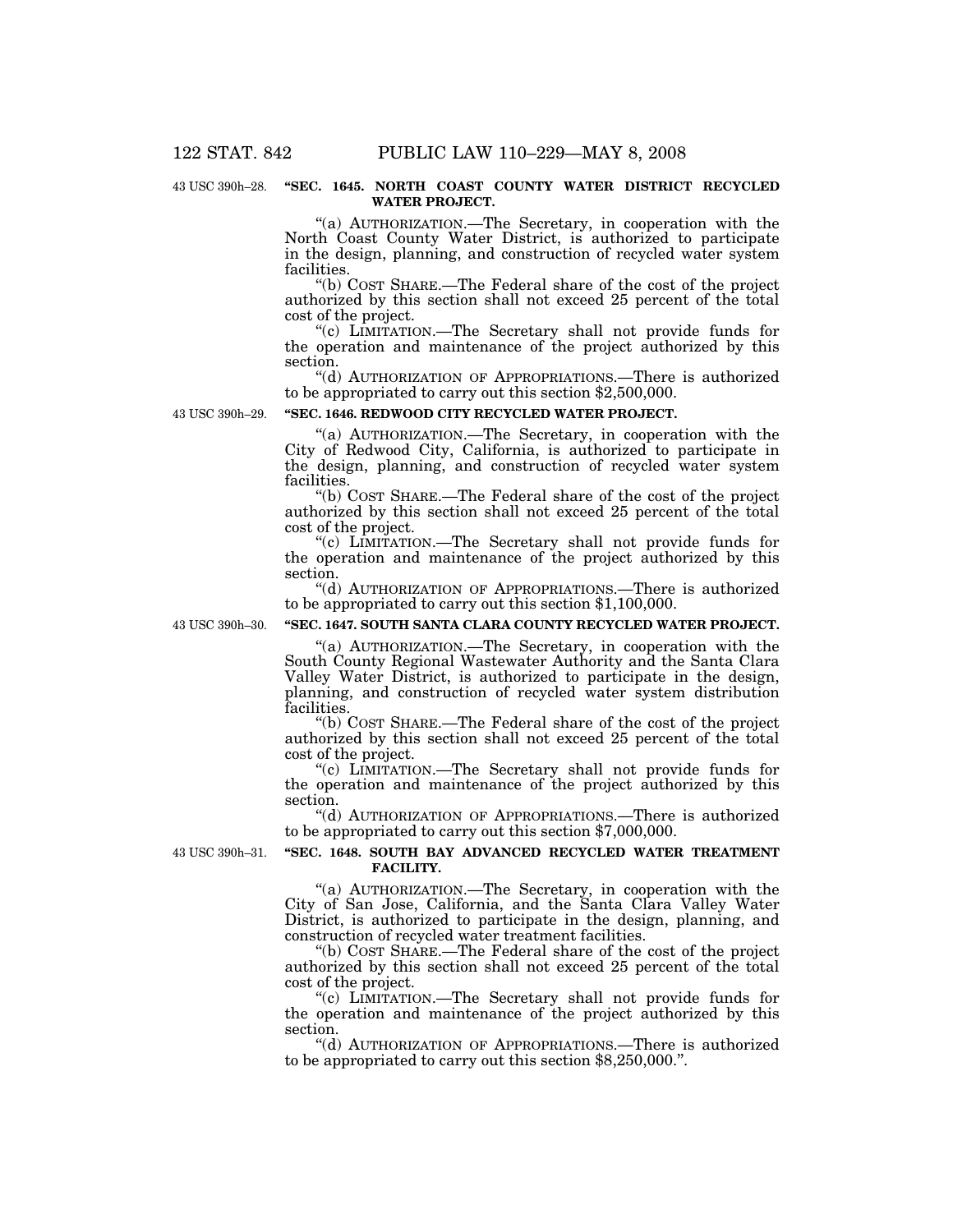(2) CONFORMING AMENDMENTS.—The table of sections in section 2 of the Reclamation Projects Authorization and Adjustment Act of 1992 (43 U.S.C. prec. 371) (as amended by section 512(b)) is amended by inserting after the item relating to sec-

- tion 1641 the following:
- ''Sec. 1642. Mountain View, Moffett Area Reclaimed Water Pipeline Project.
- ''Sec. 1643. Pittsburg Recycled Water Project.
- ''Sec. 1644. Antioch Recycled Water Project.
- ''Sec. 1645. North Coast County Water District Recycled Water Project.
- ''Sec. 1646. Redwood City Recycled Water Project.
- ''Sec. 1647. South Santa Clara County Recycled Water Project.
- ''Sec. 1648. South Bay Advanced Recycled Water Treatment Facility.''.

(b) SAN JOSE AREA WATER RECLAMATION AND REUSE PROJECT.—It is the intent of Congress that a comprehensive water recycling program for the San Francisco Bay Area include the San Jose Area water reclamation and reuse program authorized by section 1607 of the Reclamation Projects Authorization and Adjustment Act of 1992 (43 U.S.C. 390h–5).

#### **SEC. 513. BUREAU OF RECLAMATION SITE SECURITY.**

43 USC 373e.

(a) TREATMENT OF CAPITAL COSTS.—Costs incurred by the Secretary of the Interior for the physical fortification of Bureau of Reclamation facilities to satisfy increased post-September 11, 2001, security needs, including the construction, modification, upgrade, or replacement of such facility fortifications, shall be nonreimbursable.

(b) TREATMENT OF SECURITY-RELATED OPERATION AND MAINTE-NANCE COSTS.—

(1) REIMBURSABLE COSTS.—The Secretary of the Interior shall include no more than \$18,900,000 per fiscal year, indexed each fiscal year after fiscal year 2008 according to the preceding year's Consumer Price Index, of those costs incurred for increased levels of guards and patrols, training, patrols by local and tribal law enforcement entities, operation, maintenance, and replacement of guard and response force equipment, and operation and maintenance of facility fortifications at Bureau of Reclamation facilities after the events of September 11, 2001, as reimbursable operation and maintenance costs under Reclamation law.

(2) COSTS COLLECTED THROUGH WATER RATES.—In the case of the Central Valley Project of California, site security costs allocated to irrigation and municipal and industrial water service in accordance with this section shall be collected by the Secretary exclusively through inclusion of these costs in the operation and maintenance water rates.

(c) TRANSPARENCY AND REPORT TO CONGRESS.—

(1) POLICIES AND PROCEDURES.—The Secretary is authorized to develop policies and procedures with project beneficiaries, consistent with the requirements of paragraphs (2) and (3), to provide for the payment of the reimbursable costs described in subsection (b).

(2) NOTICE.—On identifying a Bureau of Reclamation facility for a site security measure, the Secretary shall provide to the project beneficiaries written notice—

(A) describing the need for the site security measure and the process for identifying and implementing the site security measure; and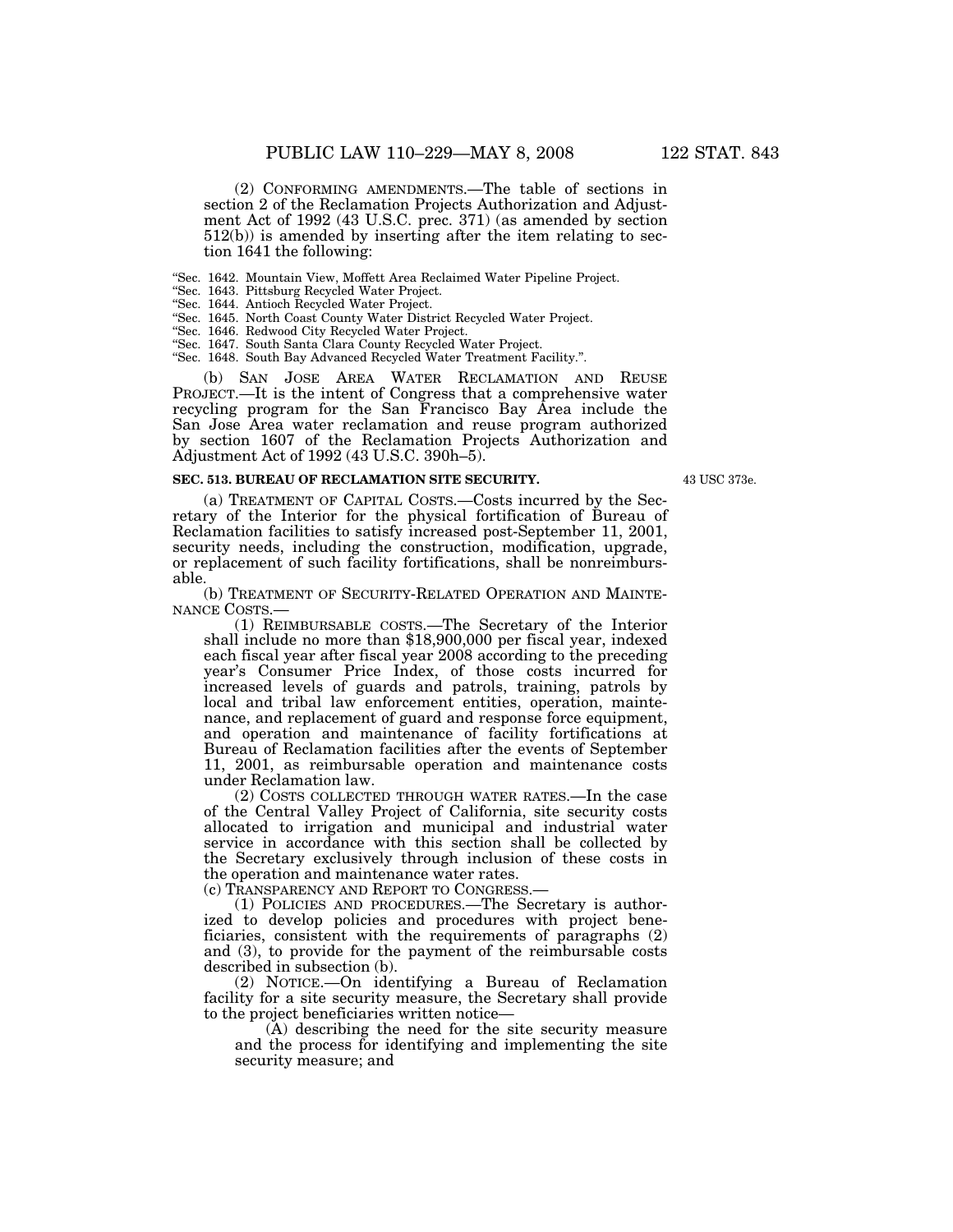(B) summarizing the administrative and legal requirements relating to the site security measure. (3) CONSULTATION.—The Secretary shall—

(A) provide project beneficiaries an opportunity to consult with the Bureau of Reclamation on the planning, design, and construction of the site security measure; and

(B) in consultation with project beneficiaries, develop and provide timeframes for the consultation described in subparagraph (A).

(4) RESPONSE; NOTICE.—Before incurring costs pursuant to activities described in subsection (b), the Secretary shall consider cost containment measures recommended by a project beneficiary that has elected to consult with the Bureau of Reclamation on such activities. The Secretary shall provide to the project beneficiary—

(A) a timely written response describing proposed actions, if any, to address the recommendation; and

(B) notice regarding the costs and status of such activities on a periodic basis.

(5) REPORT.—The Secretary shall report annually to the Natural Resources Committee of the House of Representatives and the Energy and Natural Resources Committee of the Senate on site security actions and activities undertaken pursuant to this Act for each fiscal year. The report shall include a summary of Federal and non-Federal expenditures for the fiscal year and information relating to a 5-year planning horizon for the program, detailed to show pre-September 11, 2001, and post-September 11, 2001, costs for the site security activities.

(d) PRE-SEPTEMBER 11, 2001 SECURITY COST LEVELS.—Reclamation project security costs at the levels of activity that existed prior to September 11, 2001, shall remain reimbursable.

## **SEC. 514. MORE WATER, MORE ENERGY, AND LESS WASTE.**

(a) FINDINGS.—The Congress finds that—

(1) development of energy resources, including oil, natural gas, coalbed methane, and geothermal resources, frequently results in bringing to the surface water extracted from underground sources;

(2) some of that produced water is used for irrigation or other purposes, but most of the water is returned to the subsurface or otherwise disposed of as waste;

(3) reducing the quantity of produced water returned to the subsurface and increasing the quantity of produced water that is made available for irrigation and other uses—

(A) would augment water supplies;

(B) could reduce the costs to energy developers for disposing of the water; and

(C) in some cases, could increase the efficiency of energy development activities; and

(4) it is in the national interest—

(A) to limit the quantity of produced water disposed of as waste;

(B) to optimize the production of energy resources; and

42 USC 10301 note.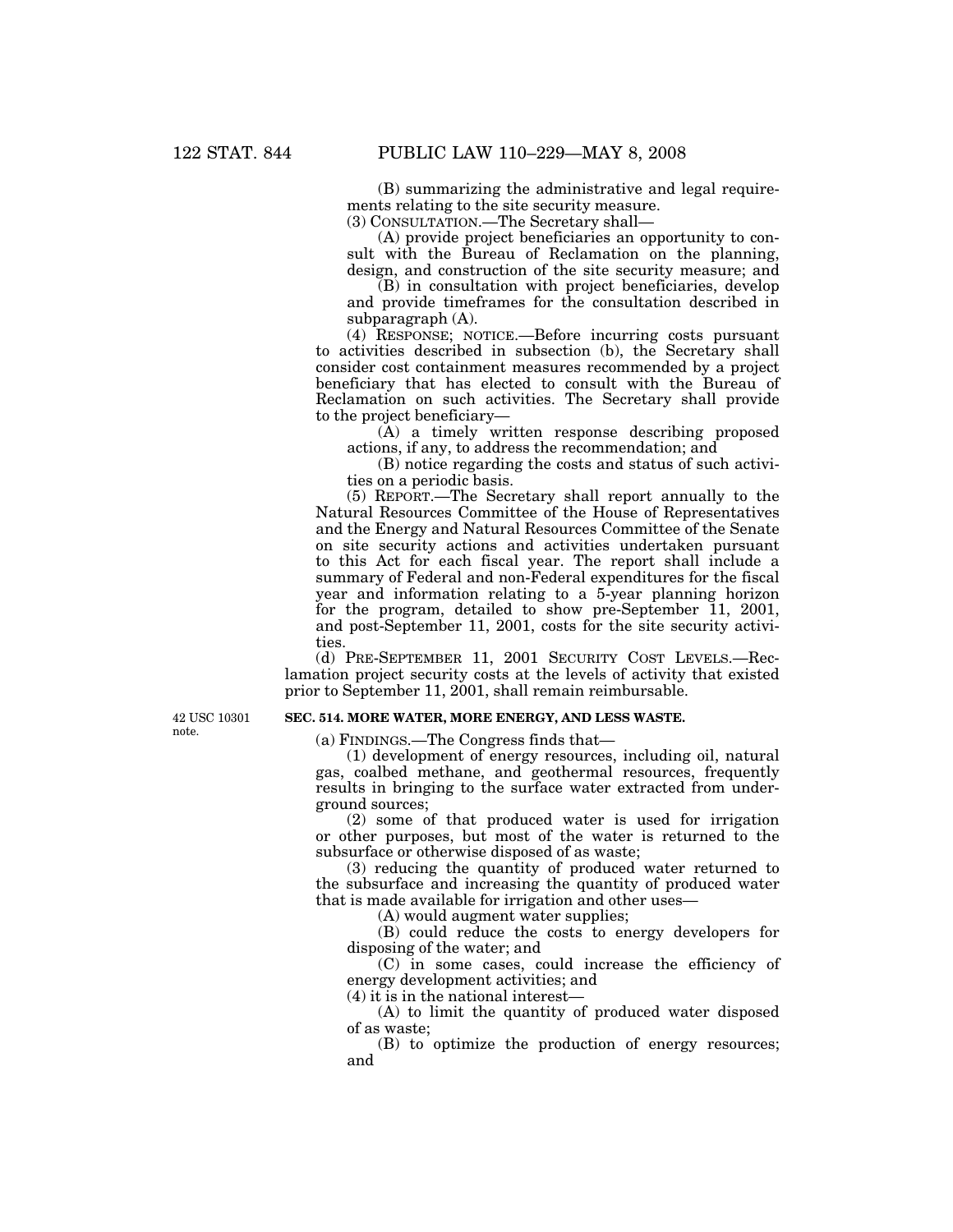(C) to remove or reduce obstacles to use of produced water for irrigation or other purposes in ways that will not adversely affect water quality or the environment.

 $(b)$  PURPOSES.—The purposes of this section are—

(1) to optimize the production of energy resources—

 $(A)$  by minimizing the quantity of produced water; and

(B) by facilitating the use of produced water for irrigation and other purposes without adversely affecting water quality or the environment; and

(2) to demonstrate means of accomplishing those results. (c) DEFINITIONS.—In this section:

(1) LOWER BASIN STATE.—The term ''Lower Basin State'' means any of the States of—

(A) Arizona;

(B) California; and

(C) Nevada.

(2) PRODUCED WATER.—The term ''produced water'' means water from an underground source that is brought to the surface as part of the process of exploration for, or development of—

(A) oil;

(B) natural gas;

(C) coalbed methane; or

(D) any other substance to be used as an energy source. (3) SECRETARY.—The term ''Secretary'' means the Secretary of the Interior.

(4) UPPER BASIN STATE.—The term ''Upper Basin State'' means any of the States of—

(A) Colorado;

(B) New Mexico;

(C) Utah; and

(D) Wyoming.

(d) IDENTIFICATION OF PROBLEMS AND SOLUTIONS.—

(1) STUDY.—The Secretary shall conduct a study to identify—

(A) the technical, economic, environmental, and other obstacles to reducing the quantity of produced water;

(B) the technical, economic, environmental, legal, and other obstacles to increasing the extent to which produced water can be used for irrigation and other purposes without adversely affecting water quality, public health, or the environment;

(C) the legislative, administrative, and other actions that could reduce or eliminate the obstacles identified in subparagraphs (A) and (B); and

(D) the costs and benefits associated with reducing or eliminating the obstacles identified in subparagraphs (A) and (B).

(2) REPORT.—Not later than 1 year after the date of enactment of this Act, the Secretary shall submit to the Committee on Natural Resources of the House of Representatives and the Committee on Energy and Natural Resources of the Senate a report describing the results of the study under paragraph (1).

(e) IMPLEMENTATION.—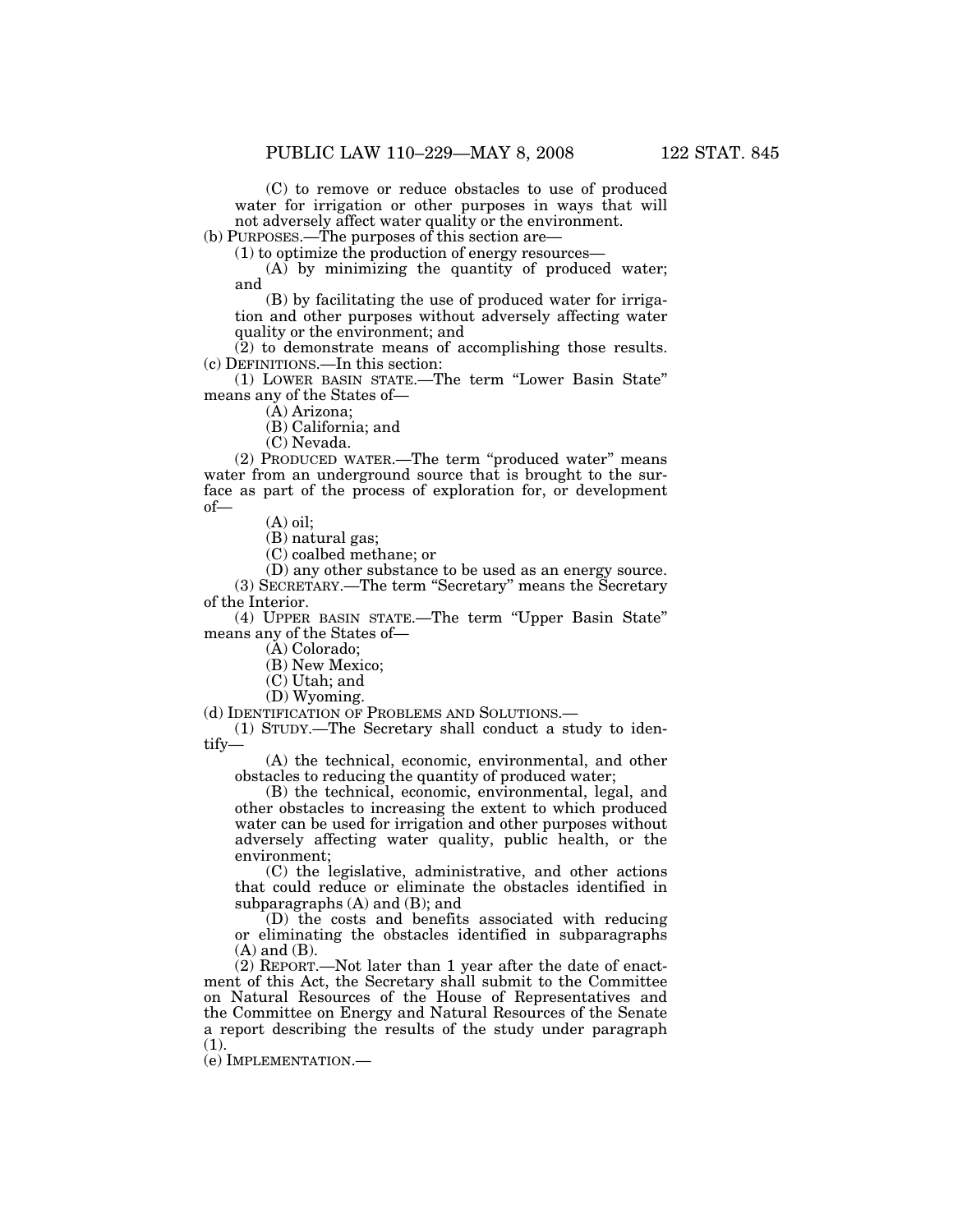(1) GRANTS.—Subject to the availability of appropriations, the Secretary shall provide financial assistance for the development of facilities, technologies, and processes to demonstrate the feasibility, effectiveness, and safety of—

(A) optimizing energy resource production by reducing the quantity of produced water generated; or

(B) increasing the extent to which produced water may be recovered and made suitable for use for irrigation, municipal, or industrial uses, or other purposes without adversely affecting water quality or the environment.

(2) LIMITATIONS.—Assistance under this subsection—

(A) shall be provided for—

(i) at least 1 project in each of the Upper Basin States; and

(ii) at least 1 project in at least 1 of the Lower Basin States;

(B) shall not exceed \$1,000,000 for any project;

(C) shall be used to pay not more than 50 percent of the total cost of a project;

(D) shall not be used for the operation or maintenance of any facility; and

(E) may be in addition to assistance provided by the Federal Government pursuant to other provisions of law.

(f) CONSULTATION, ADVICE, AND COMMENTS.—In carrying out this section, including in preparing the report under subsection  $(d)(2)$  and establishing criteria to be used in connection with an award of financial assistance under subsection (e), the Secretary shall—

(1) consult with the Secretary of Energy, the Administrator of the Environmental Protection Agency, and appropriate Governors and local officials;

(2)(A) review any relevant information developed in connection with research carried out by others, including research carried out pursuant to subtitle J of title IX of the Energy Policy Act of 2005 (42 U.S.C. 16371 et seq.); and

(B) to the extent the Secretary determines to be advisable, include that information in the report under subsection  $(d)(2)$ ; (3) seek the advice of—

(A) individuals with relevant professional or academic expertise; and

(B) individuals or representatives of entities with industrial experience, particularly experience relating to production of oil, natural gas, coalbed methane, or other energy resources (including geothermal resources); and

(4) solicit comments and suggestions from the public.

(g) RELATION TO OTHER LAWS.—Nothing in this section supersedes, modifies, abrogates, or limits—

(1) the effect of any State law or any interstate authority or compact relating to—

(A) any use of water; or

(B) the regulation of water quantity or quality; or

(2) the applicability or effect of any Federal law (including regulations).

(h) AUTHORIZATION OF APPROPRIATIONS.—There are authorized to be appropriated—

 $(1)$ \$1,000,000 to carry out subsection (d); and

 $(2)$  \$7,500,000 to carry out subsection (e).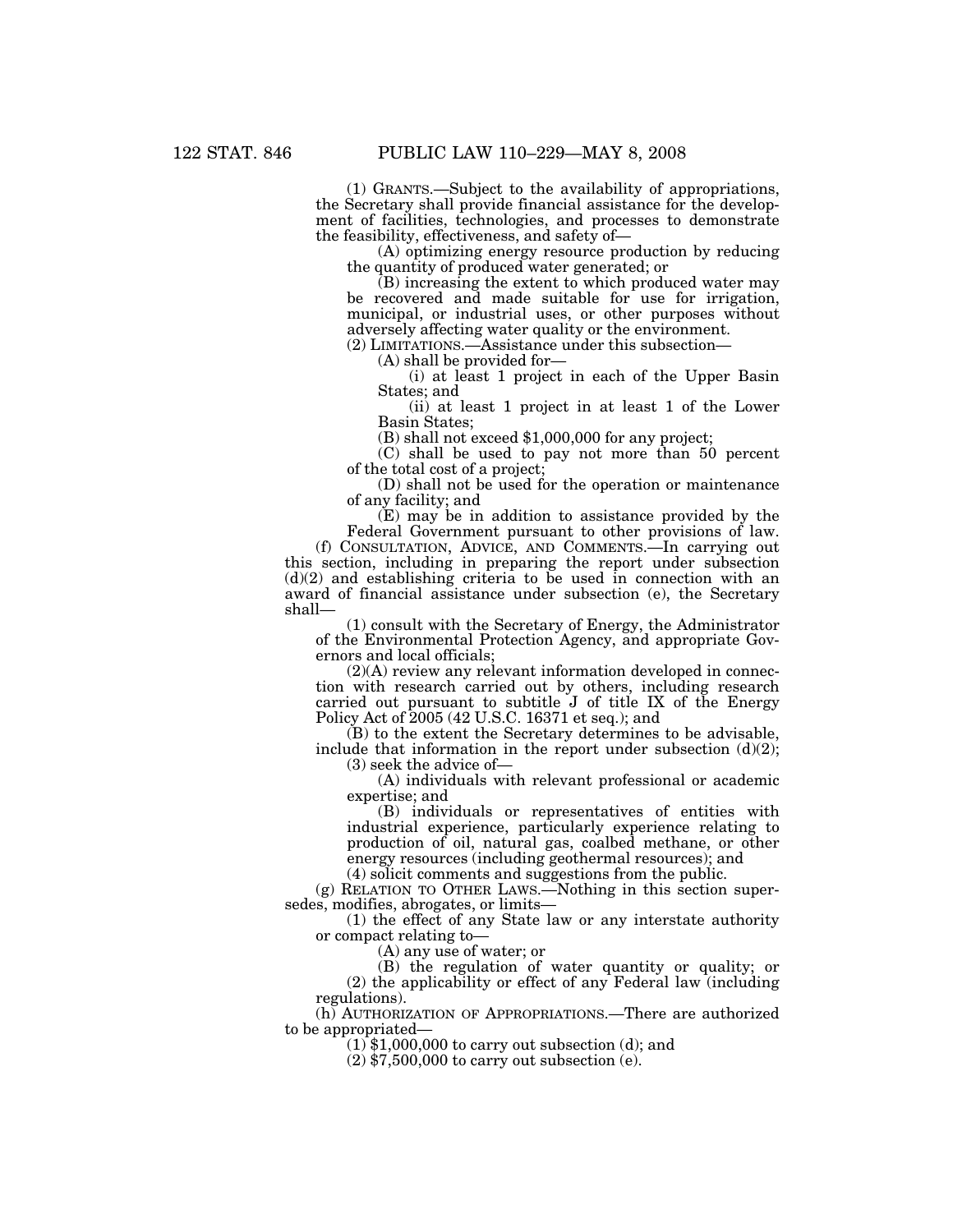#### **SEC. 515. PLATTE RIVER RECOVERY IMPLEMENTATION PROGRAM AND** State listing. **PATHFINDER MODIFICATION PROJECT AUTHORIZATION.**

(a) PURPOSES.—The purposes of this section are to authorize—

(1) the Secretary of the Interior, acting through the Commissioner of Reclamation and in partnership with the States, other Federal agencies, and other non-Federal entities, to continue the cooperative effort among the Federal and non-Federal entities through the implementation of the Platte River Recovery Implementation Program for threatened and endangered species in the Central and Lower Platte River Basin without creating Federal water rights or requiring the grant of water rights to Federal entities; and

(2) the modification of the Pathfinder Dam and Reservoir, in accordance with the requirements described in subsection  $(c)$ .

(b) PLATTE RIVER RECOVERY IMPLEMENTATION PROGRAM.— (1) DEFINITIONS.—In this subsection:

(A) AGREEMENT.—The term "Agreement" means the Platte River Recovery Implementation Program Cooperative Agreement entered into by the Governors of the States and the Secretary.

(B) FIRST INCREMENT.—The term ''First Increment'' means the first 13 years of the Program.

(C) GOVERNANCE COMMITTEE.—The term ''Governance Committee'' means the governance committee established under the Agreement and composed of members from the States, the Federal Government, environmental interests, and water users.

(D) INTEREST IN LAND OR WATER.—The term ''interest in land or water'' includes a fee title, short- or long-term easement, lease, or other contractual arrangement that is determined to be necessary by the Secretary to implement the land and water components of the Program.

(E) PROGRAM.—The term ''Program'' means the Platte River Recovery Implementation Program established under the Agreement.

(F) PROJECT OR ACTIVITY.—The term ''project or activity'' means—

(i) the planning, design, permitting or other compliance activity, preconstruction activity, construction, construction management, operation, maintenance, and replacement of a facility;

(ii) the acquisition of an interest in land or water; (iii) habitat restoration;

(iv) research and monitoring;

(v) program administration; and

(vi) any other activity that is determined to be necessary by the Secretary to carry out the Program.

(G) SECRETARY.—The term ''Secretary'' means the Secretary of the Interior, acting through the Commissioner of Reclamation.

(H) STATES.—The term ''States'' means the States of Nebraska, Wyoming, and Colorado.

(2) IMPLEMENTATION OF PROGRAM.—

(A) IN GENERAL.—The Secretary, in cooperation with the Governance Committee, may—

(i) participate in the Program; and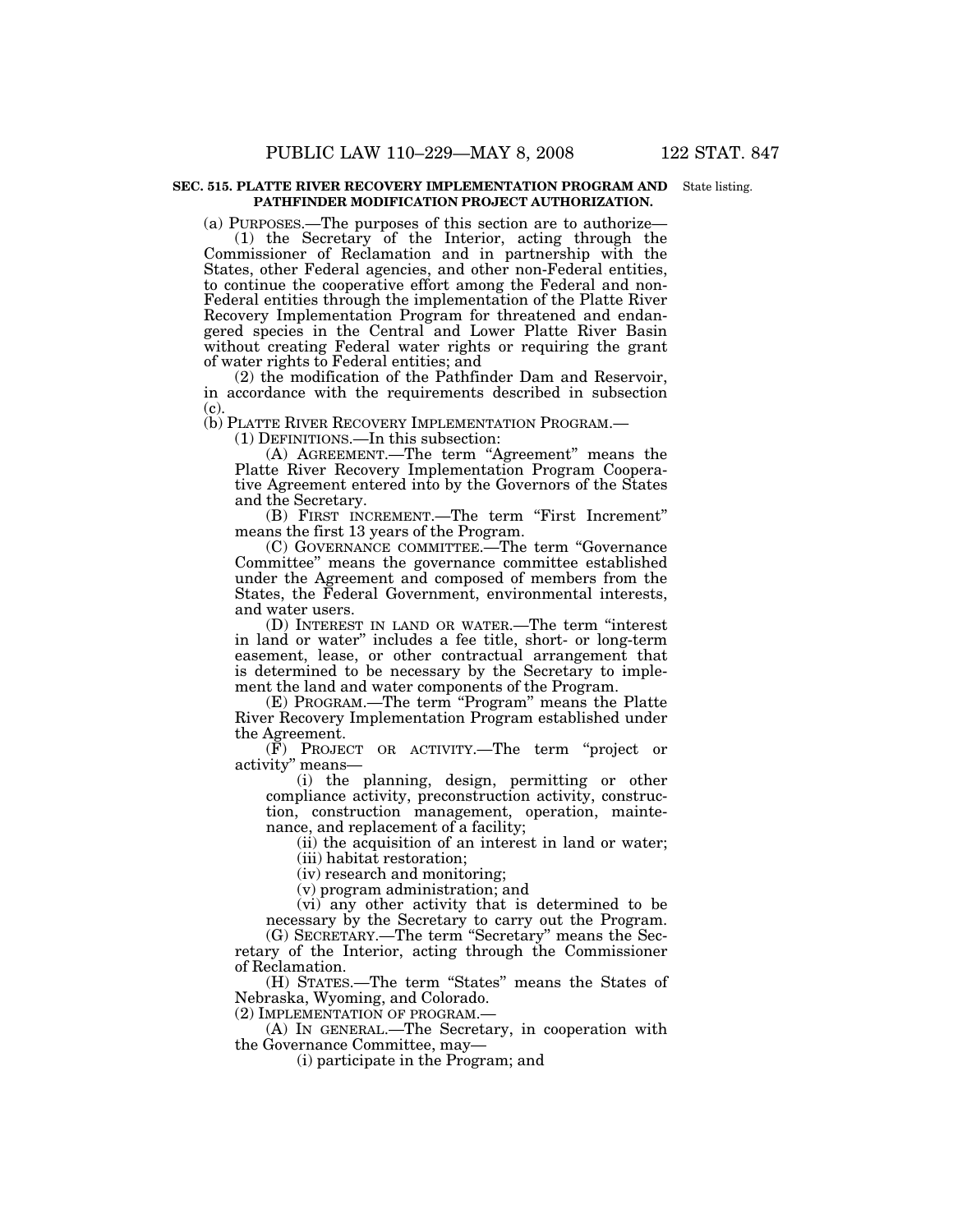(ii) carry out any projects and activities that are designated for implementation during the First Increment.

(B) AUTHORITY OF SECRETARY.—For purposes of carrying out this section, the Secretary, in cooperation with the Governance Committee, may—

(i) enter into agreements and contracts with Federal and non-Federal entities;

(ii) acquire interests in land, water, and facilities from willing sellers without the use of eminent domain; (iii) subsequently transfer any interests acquired

under clause (ii); and

(iv) accept or provide grants.

(3) COST-SHARING CONTRIBUTIONS.—

(A) IN GENERAL.—As provided in the Agreement, the States shall contribute not less than 50 percent of the total contributions necessary to carry out the Program.

(B) NON-FEDERAL CONTRIBUTIONS.—The following contributions shall constitute the States' share of the Program:

(i) \$30,000,000 in non-Federal funds, with the balance of funds remaining to be contributed to be adjusted for inflation on October 1 of the year after the date of enactment of this Act and each October 1 thereafter.

(ii) Credit for contributions of water or land for the purposes of implementing the Program, as determined to be appropriate by the Secretary.

(C) IN-KIND CONTRIBUTIONS.—The Secretary or the States may elect to provide a portion of the Federal share or non-Federal share, respectively, in the form of in-kind goods or services, if the contribution of goods or services is approved by the Governance Committee, as provided in Attachment 1 of the Agreement.

(4) AUTHORITY TO MODIFY PROGRAM.—The Program may be modified or amended before the completion of the First Increment if the Secretary and the States determine that the modifications are consistent with the purposes of the Program.

 $(5)$  EFFECT. $-$ 

(A) EFFECT ON RECLAMATION LAWS.—No action carried out under this subsection shall, with respect to the acreage limitation provisions of the reclamation laws—

(i) be considered in determining whether a district (as the term is defined in section 202 of the Reclamation Reform Act of 1982 (43 U.S.C. 390bb)) has discharged the obligation of the district to repay the construction cost of project facilities used to make irrigation water available for delivery to land in the district;

(ii) serve as the basis for reinstating acreage limitation provisions in a district that has completed payment of the construction obligations of the district; or

(iii) serve as the basis for increasing the construction repayment obligation of the district, which would extend the period during which the acreage limitation provisions would apply.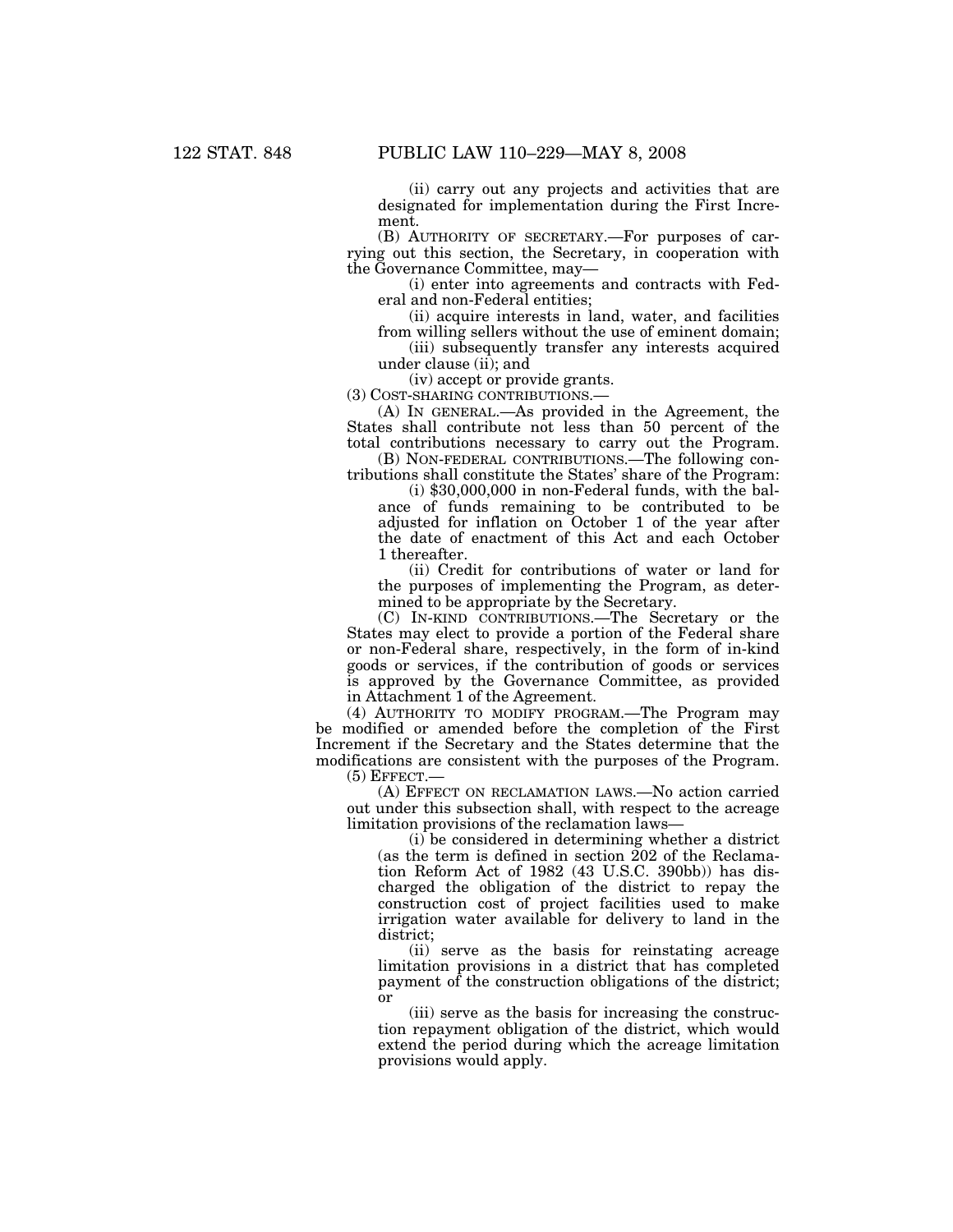(B) EFFECT ON WATER RIGHTS.—Nothing in this section—

(i) creates Federal water rights; or

(ii) requires the grant of water rights to Federal entities.

(6) AUTHORIZATION OF APPROPRIATIONS.—

(A) IN GENERAL.—There is authorized to be appropriated to carry out projects and activities under this subsection \$157,140,000, as adjusted under subparagraph (C).

(B) NONREIMBURSABLE FEDERAL EXPENDITURES.—Any amounts expended under subparagraph (A) shall be considered to be nonreimbursable Federal expenditures.

(C) ADJUSTMENT.—The balance of funds remaining to be appropriated shall be adjusted for inflation on October 1 of the year after the date of enactment of this Act and each October 1 thereafter.

(D) AVAILABILITY OF FUNDS.—At the end of each fiscal year, any unexpended funds for projects and activities made available under subparagraph (A) shall be retained for use in future fiscal years to implement projects and activities under the Program.

(7) TERMINATION OF AUTHORITY.—The authority for the Secretary to implement the First Increment shall terminate on September 30, 2020.

(c) PATHFINDER MODIFICATION PROJECT.—

(1) AUTHORIZATION OF PROJECT.—

(A) IN GENERAL.—The Secretary of the Interior, acting through the Commissioner of Reclamation (referred to in this subsection as the "Secretary"), may—

(i) modify the Pathfinder Dam and Reservoir; and

(ii) enter into 1 or more agreements with the State of Wyoming to implement the Pathfinder Modification Project (referred to in this subsection as the "Project"), as described in Appendix F to the Final Settlement Stipulation in Nebraska v. Wyoming, 534 U.S. 40 (2001).

(B) FEDERAL APPROPRIATIONS.—No Federal appropriations are required to modify the Pathfinder Dam under this paragraph.

(2) AUTHORIZED USES OF PATHFINDER RESERVOIR.—Provided that all of the conditions described in paragraph (3) are first met, the approximately 54,000 acre-feet capacity of Pathfinder Reservoir, which has been lost to sediment but will be recaptured by the Project, may be used for municipal, environmental, and other purposes, as described in Appendix F to the Final Settlement Stipulation in Nebraska v. Wyoming, 534 U.S. 40 (2001).

(3) CONDITIONS PRECEDENT.—The actions and water uses authorized in paragraphs (1)(A)(i) and (2) shall not occur until each of the following actions have been completed:

(A) Final approval from the Wyoming legislature for the export of Project water to the State of Nebraska under the laws (including regulations) of the State of Wyoming.

(B) Final approval in a change of water use proceeding under the laws (including regulations) of the State of Wyoming for all new uses planned for Project water. Final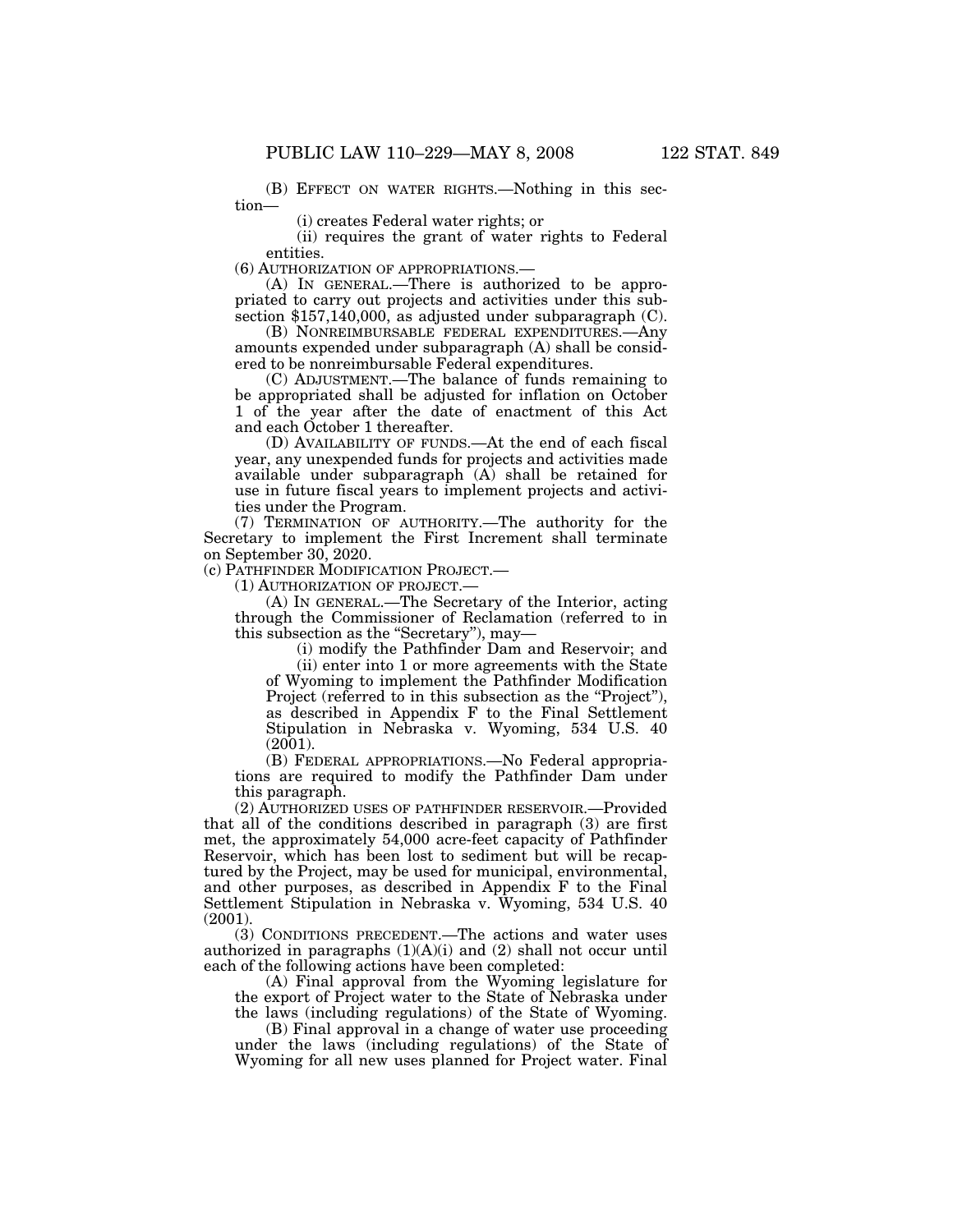Deadline.

approval, as used in this subparagraph, includes exhaustion of any available review under State law of any administrative action authorizing the change of the Pathfinder Reservoir water right.

#### **SEC. 516. CENTRAL OKLAHOMA MASTER CONSERVATORY DISTRICT FEASIBILITY STUDY.**

(a) STUDY.— (1) IN GENERAL.—Not later than 3 years after the date of enactment of this Act, the Secretary of the Interior, acting through the Commissioner of Reclamation (referred to in this section as the "Secretary"), shall-

(A) conduct a feasibility study of alternatives to augment the water supplies of—

(i) the Central Oklahoma Master Conservatory District (referred to in this section as the "District)"; and

(ii) cities served by the District;

(2) INCLUSIONS.—The study under paragraph (1) shall include recommendations of the Secretary, if any, relating to the alternatives studied.

(b) COST-SHARING REQUIREMENT.—

(1) IN GENERAL.—The Federal share of the total costs of the study under subsection (a) shall not exceed 50 percent.

(2) FORM OF NON-FEDERAL SHARE.—The non-Federal share required under paragraph (1) may be in the form of any inkind services that the Secretary determines would contribute substantially toward the conduct and completion of the study.

(c) AUTHORIZATION OF APPROPRIATIONS.—There is authorized to be appropriated to the Secretary to conduct the study under subsection (a) \$900,000.

## **TITLE VI—DEPARTMENT OF ENERGY AUTHORIZATIONS**

## **SEC. 601. ENERGY TECHNOLOGY TRANSFER.**

Section 917 of the Energy Policy Act of 2005 (42 U.S.C. 16197) is amended to read as follows:

## **''SEC. 917. ADVANCED ENERGY TECHNOLOGY TRANSFER CENTERS.**

''(a) GRANTS.—Not later than 18 months after the date of enactment of the National Forests, Parks, Public Land, and Reclamation Projects Authorization Act of 2008, the Secretary shall make grants to nonprofit institutions, State and local governments, cooperative extension services, or institutions of higher education (or consortia thereof), to establish a geographically dispersed network of Advanced Energy Technology Transfer Centers, to be located in areas the Secretary determines have the greatest need of the services of such Centers. In making awards under this section, the Secretary shall—

''(1) give priority to applicants already operating or partnered with an outreach program capable of transferring knowledge and information about advanced energy efficiency methods and technologies;

 $''(2)$  ensure that, to the extent practicable, the program enables the transfer of knowledge and information—

Grants.

Deadline.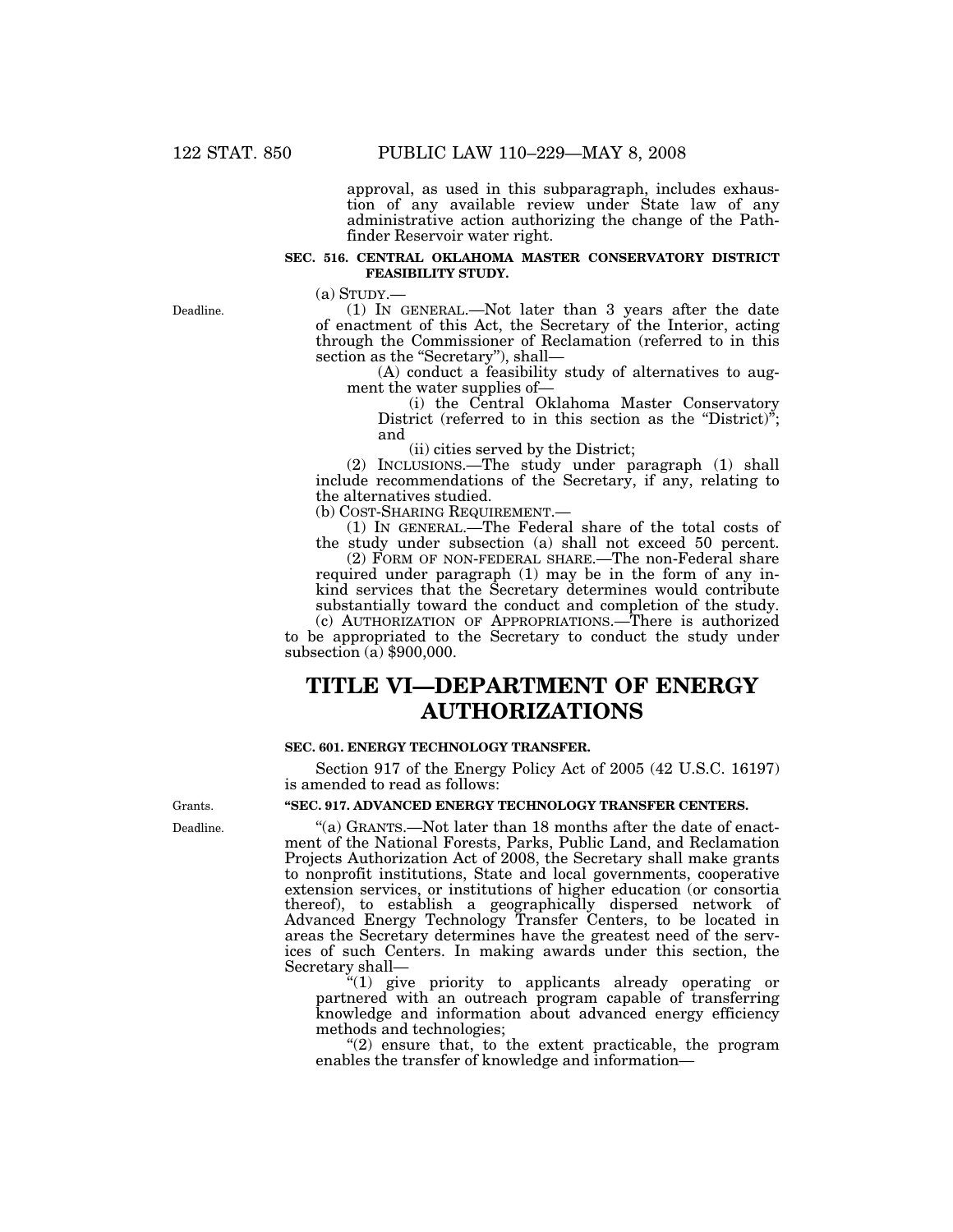''(A) about a variety of technologies; and

''(B) in a variety of geographic areas;

 $(3)$  give preference to applicants that would significantly expand on or fill a gap in existing programs in a geographical region; and

 $(4)$  consider the special needs and opportunities for increased energy efficiency for manufactured and site-built housing, including construction, renovation, and retrofit.

''(b) ACTIVITIES.—Each Center shall operate a program to encourage demonstration and commercial application of advanced energy methods and technologies through education and outreach to building and industrial professionals, and to other individuals and organizations with an interest in efficient energy use. Funds awarded under this section may be used for the following activities:

''(1) Developing and distributing informational materials on technologies that could use energy more efficiently.

"(2) Carrying out demonstrations of advanced energy methods and technologies.

''(3) Developing and conducting seminars, workshops, longdistance learning sessions, and other activities to aid in the dissemination of knowledge and information on technologies that could use energy more efficiently.

"(4) Providing or coordinating onsite energy evaluations, including instruction on the commissioning of building heating and cooling systems, for a wide range of energy end-users.

''(5) Examining the energy efficiency needs of energy endusers to develop recommended research projects for the Department.

''(6) Hiring experts in energy efficient technologies to carry out activities described in paragraphs  $(1)$  through  $(5)$ .

"(c) APPLICATION.—A person seeking a grant under this section shall submit to the Secretary an application in such form and containing such information as the Secretary may require. The Secretary may award a grant under this section to an entity already in existence if the entity is otherwise eligible under this section. The application shall include, at a minimum—

''(1) a description of the applicant's outreach program, and the geographic region it would serve, and of why the program would be capable of transferring knowledge and information about advanced energy technologies that increase efficiency of energy use;

" $(2)$  a description of the activities the applicant would carry out, of the technologies that would be transferred, and of any other organizations that will help facilitate a regional approach to carrying out those activities;

"(3) a description of how the proposed activities would be appropriate to the specific energy needs of the geographic region to be served;

"(4) an estimate of the number and types of energy endusers expected to be reached through such activities; and

" $(5)$ <sup>t</sup> a description of how the applicant will assess the success of the program.

''(d) SELECTION CRITERIA.—The Secretary shall award grants under this section on the basis of the following criteria, at a minimum:

"(1) The ability of the applicant to carry out the proposed activities.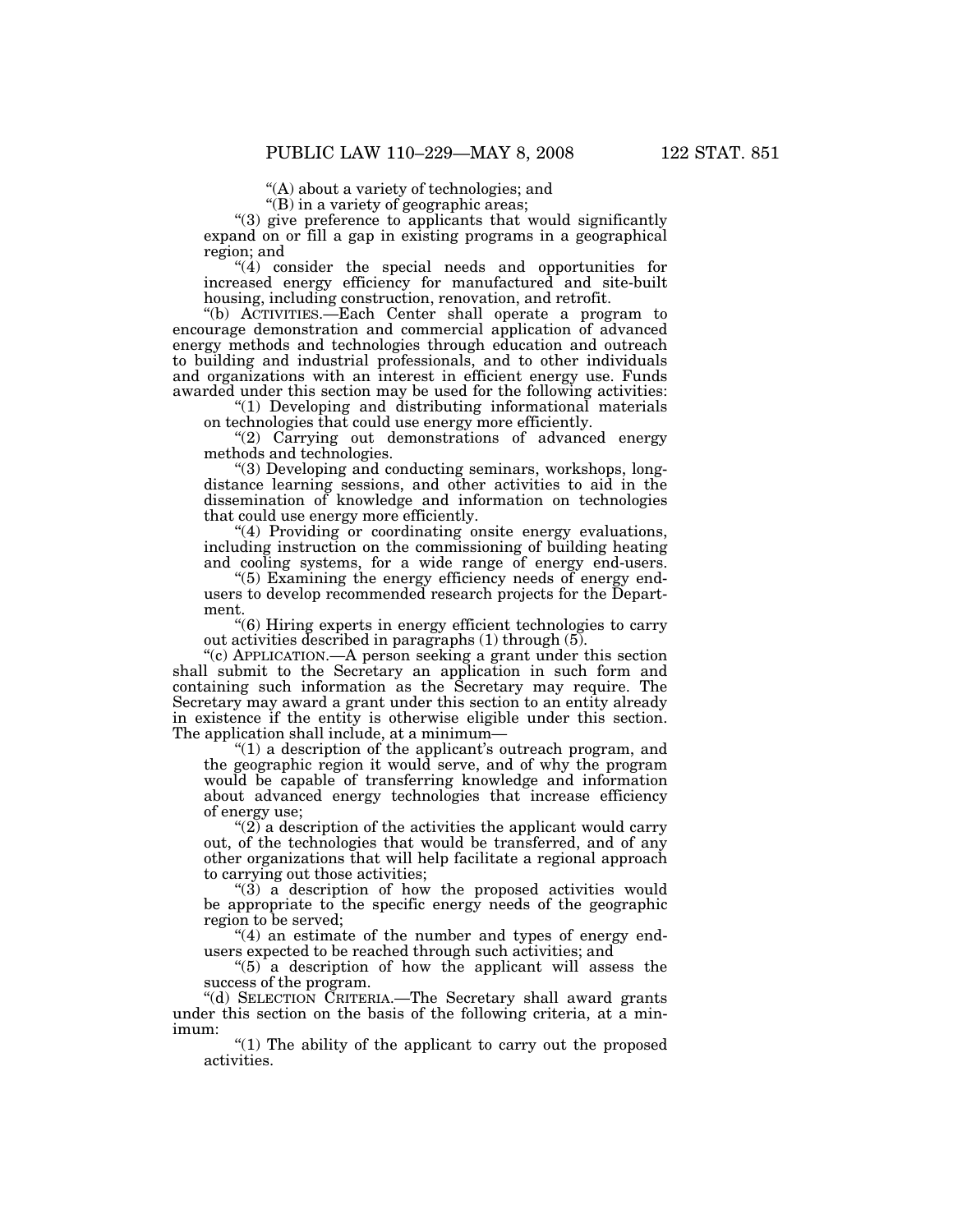" $(2)$  The extent to which the applicant will coordinate the activities of the Center with other entities as appropriate, such as State and local governments, utilities, institutions of higher education, and National Laboratories.

" $(3)$  The appropriateness of the applicant's outreach program for carrying out the program described in this section.

"(4) The likelihood that proposed activities could be expanded or used as a model for other areas.

''(e) COST-SHARING.—In carrying out this section, the Secretary shall require cost-sharing in accordance with the requirements of section 988 for commercial application activities.

''(f) DURATION.—

"(1) INITIAL GRANT PERIOD.—A grant awarded under this section shall be for a period of 5 years.

"(2) INITIAL EVALUATION.—Each grantee under this section shall be evaluated during its third year of operation under procedures established by the Secretary to determine if the grantee is accomplishing the purposes of this section described in subsection (a). The Secretary shall terminate any grant that does not receive a positive evaluation. If an evaluation is positive, the Secretary may extend the grant for 3 additional years beyond the original term of the grant.

"(3) ADDITIONAL EXTENSION.—If a grantee receives an extension under paragraph (2), the grantee shall be evaluated again during the second year of the extension. The Secretary shall terminate any grant that does not receive a positive evaluation. If an evaluation is positive, the Secretary may extend the grant for a final additional period of 3 additional years beyond the original extension.

"(4) LIMITATION.—No grantee may receive more than 11 years of support under this section without reapplying for support and competing against all other applicants seeking a grant at that time.

"(g) PROHIBITION.—None of the funds awarded under this section may be used for the construction of facilities.

''(h) DEFINITIONS.—For purposes of this section:

''(1) ADVANCED ENERGY METHODS AND TECHNOLOGIES.—The term 'advanced energy methods and technologies' means all methods and technologies that promote energy efficiency and conservation, including distributed generation technologies, and life-cycle analysis of energy use.

 $\sqrt{\text{C}}(2)$  CENTER.—The term 'Center' means an Advanced Energy Technology Transfer Center established pursuant to this section.

''(3) DISTRIBUTED GENERATION.—The term 'distributed generation' means an electric power generation technology, including photovoltaic, small wind, and micro-combined heat and power, that serves electric consumers at or near the site of production.

"(4) COOPERATIVE EXTENSION.—The term Cooperative Extension' means the extension services established at the landgrant colleges and universities under the Smith-Lever Act of May 8, 1914.

''(5) LAND-GRANT COLLEGES AND UNIVERSITIES.—The term 'land-grant colleges and universities' means—

Procedures.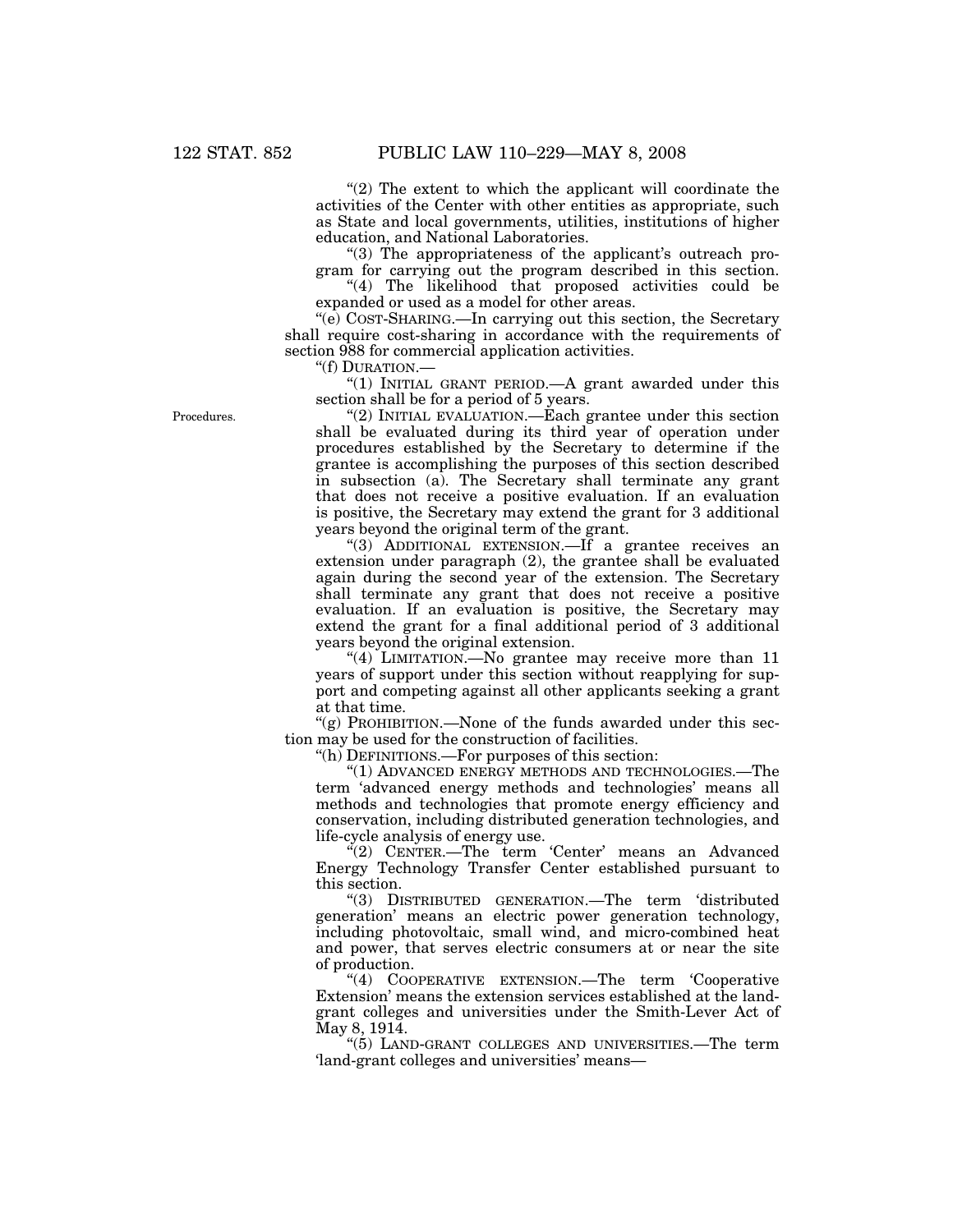''(A) 1862 Institutions (as defined in section 2 of the Agricultural Research, Extension, and Education Reform Act of 1998 (7 U.S.C. 7601));

''(B) 1890 Institutions (as defined in section 2 of that Act); and

''(C) 1994 Institutions (as defined in section 2 of that Act).

''(i) AUTHORIZATION OF APPROPRIATIONS.—In addition to amounts otherwise authorized to be appropriated in section 911, there are authorized to be appropriated for the program under this section such sums as may be appropriated.''.

## **SEC. 602. AMENDMENTS TO THE STEEL AND ALUMINUM ENERGY CON-SERVATION AND TECHNOLOGY COMPETITIVENESS ACT OF 1988.**

(a) AUTHORIZATION OF APPROPRIATIONS.—Section 9 of the Steel and Aluminum Energy Conservation and Technology Competitiveness Act of 1988 (15 U.S.C. 5108) is amended to read as follows:

## **''SEC. 9. AUTHORIZATION OF APPROPRIATIONS.**

''There are authorized to be appropriated to the Secretary to carry out this Act \$12,000,000 for each of the fiscal years 2008 through 2012.'

(b) STEEL PROJECT PRIORITIES.—Section  $4(c)(1)$  of the Steel and Aluminum Energy Conservation and Technology Competitiveness Act of 1988 (15 U.S.C. 5103(c)(1)) is amended—

(1) in subparagraph (H), by striking ''coatings for sheet steels'' and inserting ''sheet and bar steels''; and

(2) by adding at the end the following new subparagraph:  $K(K)$  The development of technologies which reduce

greenhouse gas emissions.''.

(c) CONFORMING AMENDMENTS.—The Steel and Aluminum Energy Conservation and Technology Competitiveness Act of 1988 is further amended—

 $(1)$  by striking section 7 (15 U.S.C. 5106); and

 $(2)$  in section  $8$  (15 U.S.C. 5107), by inserting ", beginning with fiscal year 2008," after "close of each fiscal year".

## **TITLE VII—NORTHERN MARIANA ISLANDS**

## **Subtitle A—Immigration, Security, and Labor**

## **SEC. 701. STATEMENT OF CONGRESSIONAL INTENT.**

48 USC 1806 note.

(a) IMMIGRATION AND GROWTH.—In recognition of the need to ensure uniform adherence to long-standing fundamental immigration policies of the United States, it is the intention of the Congress in enacting this subtitle—

(1) to ensure that effective border control procedures are implemented and observed, and that national security and homeland security issues are properly addressed, by extending the immigration laws (as defined in section  $101(a)(17)$  of the Immigration and Nationality Act  $(8 \text{ U.S.C. } 1101 \text{ (a)}(17))$ , to apply to the Commonwealth of the Northern Mariana Islands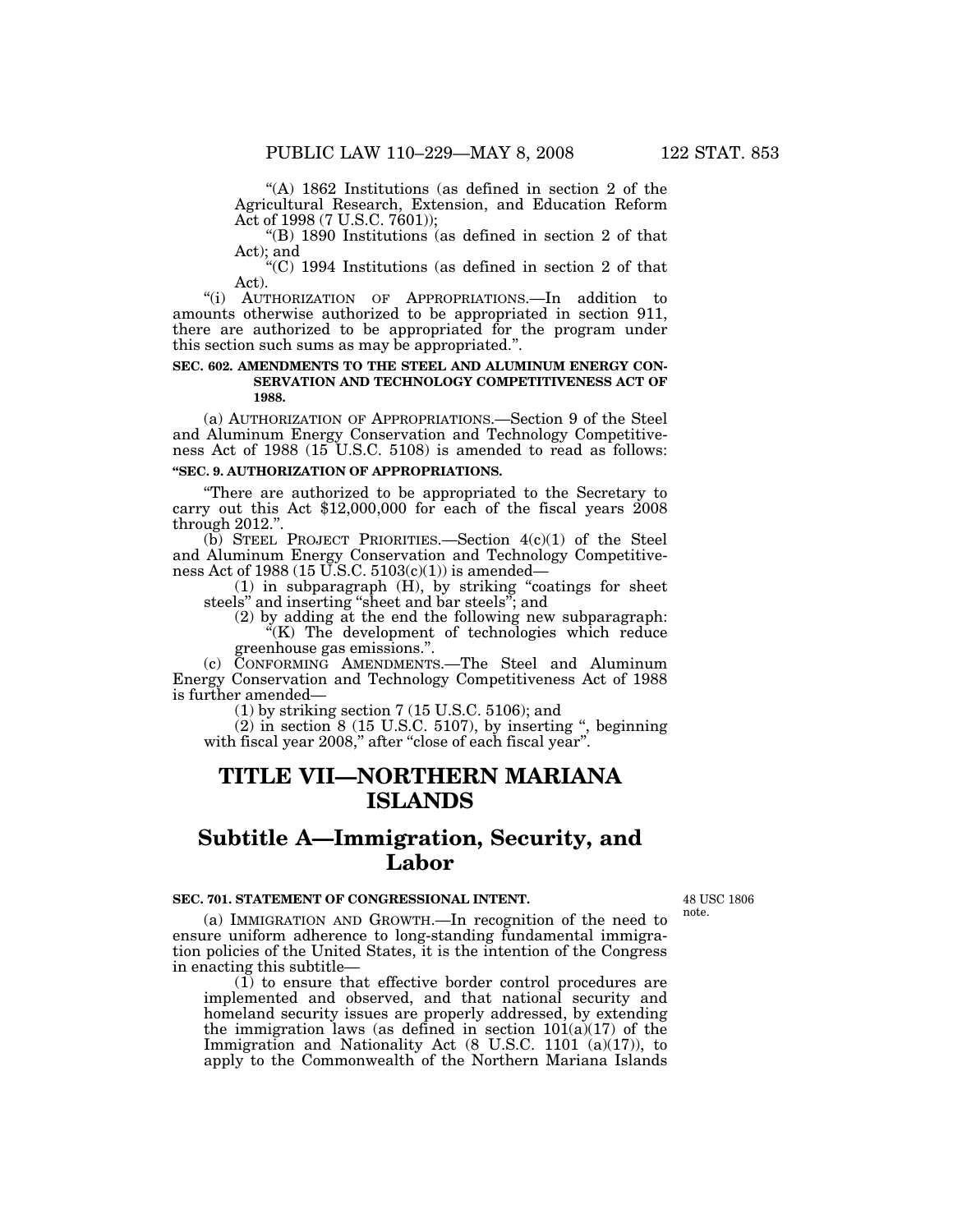(referred to in this subtitle as the ''Commonwealth''), with special provisions to allow for—

(A) the orderly phasing-out of the nonresident contract worker program of the Commonwealth; and

(B) the orderly phasing-in of Federal responsibilities over immigration in the Commonwealth; and

(2) to minimize, to the greatest extent practicable, potential adverse economic and fiscal effects of phasing-out the Commonwealth's nonresident contract worker program and to maximize the Commonwealth's potential for future economic and business growth by—

(A) encouraging diversification and growth of the economy of the Commonwealth in accordance with fundamental values underlying Federal immigration policy;

(B) recognizing local self-government, as provided for in the Covenant To Establish a Commonwealth of the Northern Mariana Islands in Political Union With the United States of America through consultation with the Governor of the Commonwealth;

(C) assisting the Commonwealth in achieving a progressively higher standard of living for citizens of the Commonwealth through the provision of technical and other assistance;

(D) providing opportunities for individuals authorized to work in the United States, including citizens of the freely associated states; and

(E) providing a mechanism for the continued use of alien workers, to the extent those workers continue to be necessary to supplement the Commonwealth's resident workforce, and to protect those workers from the potential for abuse and exploitation.

(b) AVOIDING ADVERSE EFFECTS.—In recognition of the Commonwealth's unique economic circumstances, history, and geographical location, it is the intent of the Congress that the Commonwealth be given as much flexibility as possible in maintaining existing businesses and other revenue sources, and developing new economic opportunities, consistent with the mandates of this subtitle. This subtitle, and the amendments made by this subtitle, should be implemented wherever possible to expand tourism and economic development in the Commonwealth, including aiding prospective tourists in gaining access to the Commonwealth's memorials, beaches, parks, dive sites, and other points of interest.

## **SEC. 702. IMMIGRATION REFORM FOR THE COMMONWEALTH.**

(a) AMENDMENT TO JOINT RESOLUTION APPROVING COVENANT ESTABLISHING COMMONWEALTH OF THE NORTHERN MARIANA ISLANDS.—The Joint Resolution entitled ''A Joint Resolution to approve the 'Covenant To Establish a Commonwealth of the Northern Mariana Islands in Political Union with the United States of America', and for other purposes'', approved March 24, 1976 (Public Law 94–241; 90 Stat. 263), is amended by adding at the end the following new section:

48 USC 1806.

## **''SEC. 6. IMMIGRATION AND TRANSITION.**

"(a) APPLICATION OF THE IMMIGRATION AND NATIONALITY ACT AND ESTABLISHMENT OF A TRANSITION PROGRAM.—

" $(1)$  In GENERAL.—Subject to paragraphs  $(2)$  and  $(3)$ , effective on the first day of the first full month commencing 1

Effective date.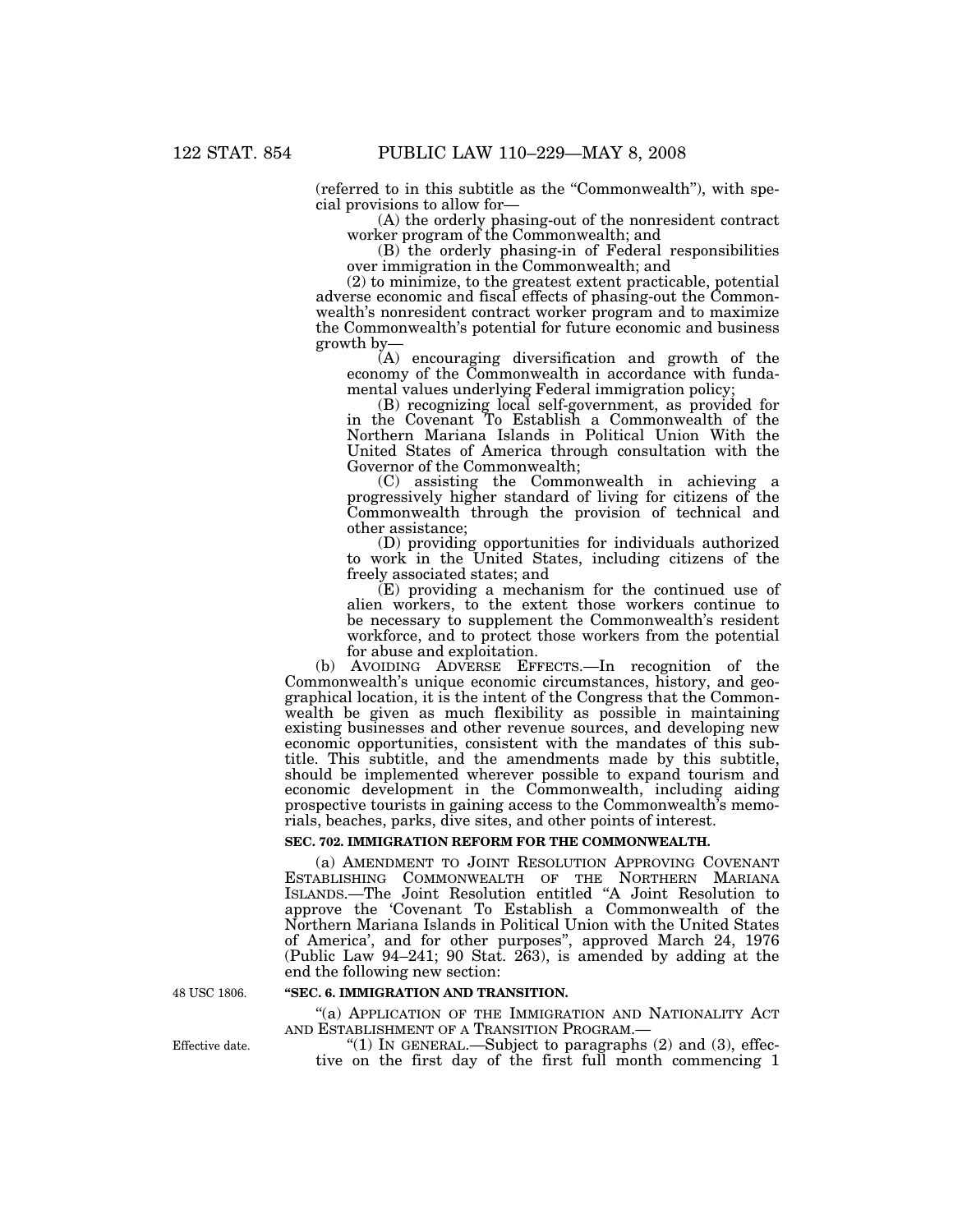year after the date of enactment of the Consolidated Natural Resources Act of 2008 (hereafter referred to as the 'transition program effective date'), the provisions of the 'immigration laws' (as defined in section  $101(a)(17)$  of the Immigration and Nationality Act  $(8 \text{ U.S.C. } 1101(a)(17))$  shall apply to the Commonwealth of the Northern Mariana Islands (referred to in this section as the 'Commonwealth'), except as otherwise provided in this section.

''(2) TRANSITION PERIOD.—There shall be a transition period beginning on the transition program effective date and ending on December 31, 2014, except as provided in subsections (b) and (d), during which the Secretary of Homeland Security, in consultation with the Secretary of State, the Attorney General, the Secretary of Labor, and the Secretary of the Interior, shall establish, administer, and enforce a transition program to regulate immigration to the Commonwealth, as provided in this section (hereafter referred to as the 'transition program').

"(3) DELAY OF COMMENCEMENT OF TRANSITION PERIOD.-

''(A) IN GENERAL.—The Secretary of Homeland Security, in the Secretary's sole discretion, in consultation with the Secretary of the Interior, the Secretary of Labor, the Secretary of State, the Attorney General, and the Governor of the Commonwealth, may determine that the transition program effective date be delayed for a period not to exceed more than 180 days after such date.

''(B) CONGRESSIONAL NOTIFICATION.—The Secretary of Deadline. Homeland Security shall notify the Congress of a determination under subparagraph (A) not later than 30 days prior to the transition program effective date.

''(C) CONGRESSIONAL REVIEW.—A delay of the transition program effective date shall not take effect until 30 days after the date on which the notification under subparagraph (B) is made.

"(4) REQUIREMENT FOR REGULATIONS.—The transition program shall be implemented pursuant to regulations to be promulgated, as appropriate, by the head of each agency or department of the United States having responsibilities under the transition program.

(5) INTERAGENCY AGREEMENTS.—The Secretary of Homeland Security, the Secretary of State, the Secretary of Labor, and the Secretary of the Interior shall negotiate and implement agreements among their agencies to identify and assign their respective duties so as to ensure timely and proper implementation of the provisions of this section. The agreements should address, at a minimum, procedures to ensure that Commonwealth employers have access to adequate labor, and that tourists, students, retirees, and other visitors have access to the Commonwealth without unnecessary delay or impediment. The agreements may also allocate funding between the respective agencies tasked with various responsibilities under this section.

''(6) CERTAIN EDUCATION FUNDING.—In addition to fees charged pursuant to section 286(m) of the Immigration and Nationality Act (8 U.S.C. 1356(m)) to recover the full costs of providing adjudication services, the Secretary of Homeland Security shall charge an annual supplemental fee of \$150 per nonimmigrant worker to each prospective employer who is issued a permit under subsection (d) of this section during

Effective date.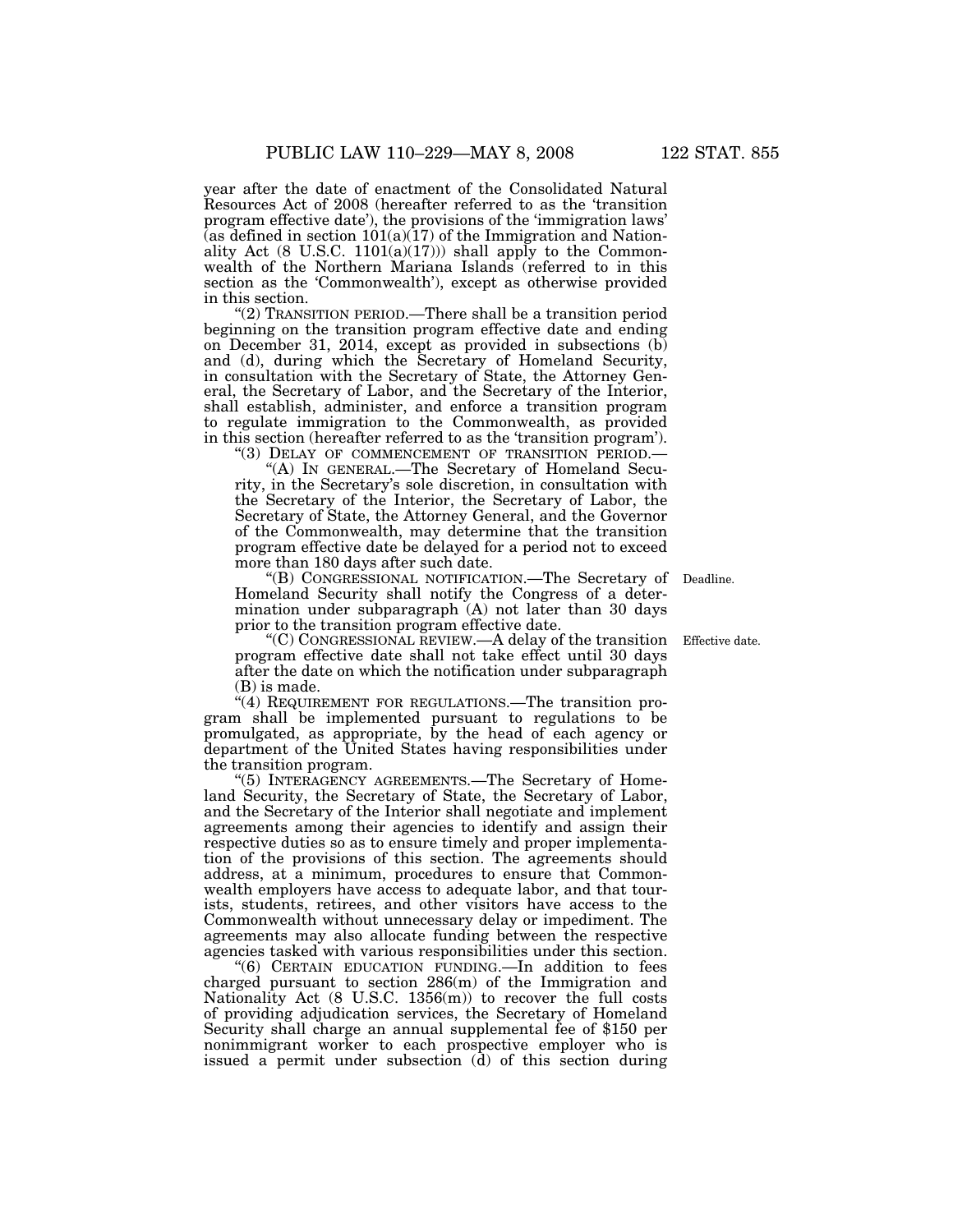the transition period. Such supplemental fee shall be paid into the Treasury of the Commonwealth government for the purpose of funding ongoing vocational educational curricula and program development by Commonwealth educational entities.

''(7) ASYLUM.—Section 208 of the Immigration and Nationality Act (8 U.S.C. 1158) shall not apply during the transition period to persons physically present in the Commonwealth or arriving in the Commonwealth (whether or not at a designated port of arrival), including persons brought to the Commonwealth after having been interdicted in international

or United States waters.<br>"(b) NUMERICAL LIMITATIONS FOR NONIMMIGRANT WORKERS.-An alien, if otherwise qualified, may seek admission to Guam or to the Commonwealth during the transition program as a nonimmigrant worker under section  $101(a)(15)(H)$  of the Immigration and Nationality Act  $(8 \text{ U.S.C. } 1101(a)(15)(H))$  without counting against the numerical limitations set forth in section 214(g) of such Act (8 U.S.C. 1184(g)). This subsection does not apply to any employment to be performed outside of Guam or the Commonwealth. Not later than 3 years following the transition program effective date, the Secretary of Homeland Security shall issue a report to the Committee on Energy and Natural Resources and the Committee on the Judiciary of the Senate and the Committee on Natural Resources and the Committee on the Judiciary of the House of Representatives projecting the number of asylum claims the Secretary anticipates following the termination of the transition period, the efforts the Secretary has made to ensure appropriate interdiction efforts, provide for appropriate treatment of asylum seekers, and prepare to accept and adjudicate asylum claims in the Commonwealth.

''(c) NONIMMIGRANT INVESTOR VISAS.—

"(1) IN GENERAL.—Notwithstanding the treaty requirements in section  $101(a)(15)(E)$  of the Immigration and Nationality Act (8 U.S.C. 1101(a)(15)(E)), during the transition period, the Secretary of Homeland Security may, upon the application of an alien, classify an alien as a CNMI-only nonimmigrant under section  $101(a)(15)(E)(ii)$  of the Immigration and Nationality Act (8 U.S.C.  $1101(a)(15)(E)(ii)$ ) if the alien—

''(A) has been admitted to the Commonwealth in longterm investor status under the immigration laws of the Commonwealth before the transition program effective date;

 $E^2(B)$  has continuously maintained residence in the Commonwealth under long-term investor status;

''(C) is otherwise admissible; and

''(D) maintains the investment or investments that formed the basis for such long-term investor status.

"(2) REQUIREMENT FOR REGULATIONS.—Not later than 60 days before the transition program effective date, the Secretary of Homeland Security shall publish regulations in the Federal Register to implement this subsection.

"(d) SPECIAL PROVISION TO ENSURE ADEQUATE EMPLOYMENT; COMMONWEALTH ONLY TRANSITIONAL WORKERS.—An alien who is seeking to enter the Commonwealth as a nonimmigrant worker may be admitted to perform work during the transition period subject to the following requirements:

Deadline. Reports.

Deadline. Federal Register, publication.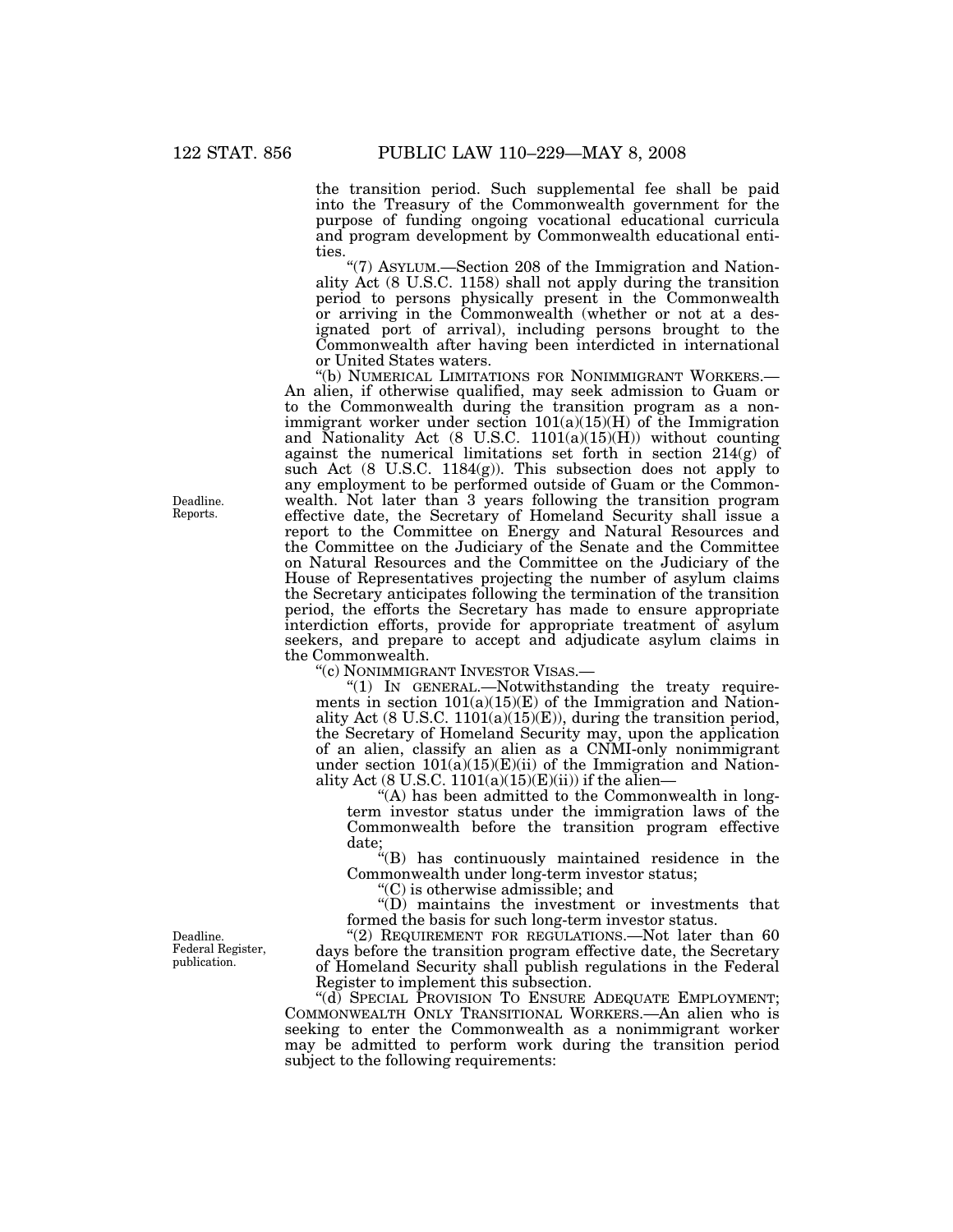"(1) Such an alien shall be treated as a nonimmigrant described in section  $101(a)(15)$  of the Immigration and Nationality Act  $(8 \text{ U.S.C. } 1101(a)(15))$ , including the ability to apply, if otherwise eligible, for a change of nonimmigrant classification under section 248 of such Act (8 U.S.C. 1258) or adjustment of status under this section and section 245 of such Act (8 U.S.C. 1255).

"(2) The Secretary of Homeland Security shall establish, administer, and enforce a system for allocating and determining the number, terms, and conditions of permits to be issued to prospective employers for each such nonimmigrant worker described in this subsection who would not otherwise be eligible for admission under the Immigration and Nationality Act (8 U.S.C. 1101 et seq.). In adopting and enforcing this system, the Secretary shall also consider, in good faith and not later than 30 days after receipt by the Secretary, any comments and advice submitted by the Governor of the Commonwealth. This system shall provide for a reduction in the allocation of permits for such workers on an annual basisto zero, during a period not to extend beyond December 31, 2014, unless extended pursuant to paragraph 5 of this subsection. In no event shall a permit be valid beyond the expiration of the transition period. This system may be based on any reasonable method and criteria determined by the Secretary of Homeland Security to promote the maximum use of, and to prevent adverse effects on wages and working conditions of, workers authorized to be employed in the United States, including lawfully admissible freely associated state citizen labor. No alien shall be granted nonimmigrant classification or a visa under this subsection unless the permit requirements established under this paragraph have been met. Permits.

''(3) The Secretary of Homeland Security shall set the conditions for admission of such an alien under the transition program, and the Secretary of State shall authorize the issuance of nonimmigrant visas for such an alien. Such a visa shall not be valid for admission to the United States, as defined in section 101(a)(38) of the Immigration and Nationality Act (8 U.S.C. 1101(a)(38)), except admission to the Commonwealth. An alien admitted to the Commonwealth on the basis of such a visa shall be permitted to engage in employment only as authorized pursuant to the transition program.

"(4) Such an alien shall be permitted to transfer between employers in the Commonwealth during the period of such alien's authorized stay therein, without permission of the employee's current or prior employer, within the alien's occupational category or another occupational category the Secretary of Homeland Security has found requires alien workers to supplement the resident workforce.

"(5)(A) Not later than 180 days prior to the expiration Deadline. of the transition period, or any extension thereof, the Secretary of Labor, in consultation with the Secretary of Homeland Security, the Secretary of Defense, the Secretary of the Interior, and the Governor of the Commonwealth, shall ascertain the current and anticipated labor needs of the Commonwealth and determine whether an extension of up to 5 years of the provisions of this subsection is necessary to ensure an adequate number of workers will be available for legitimate businesses

Deadline.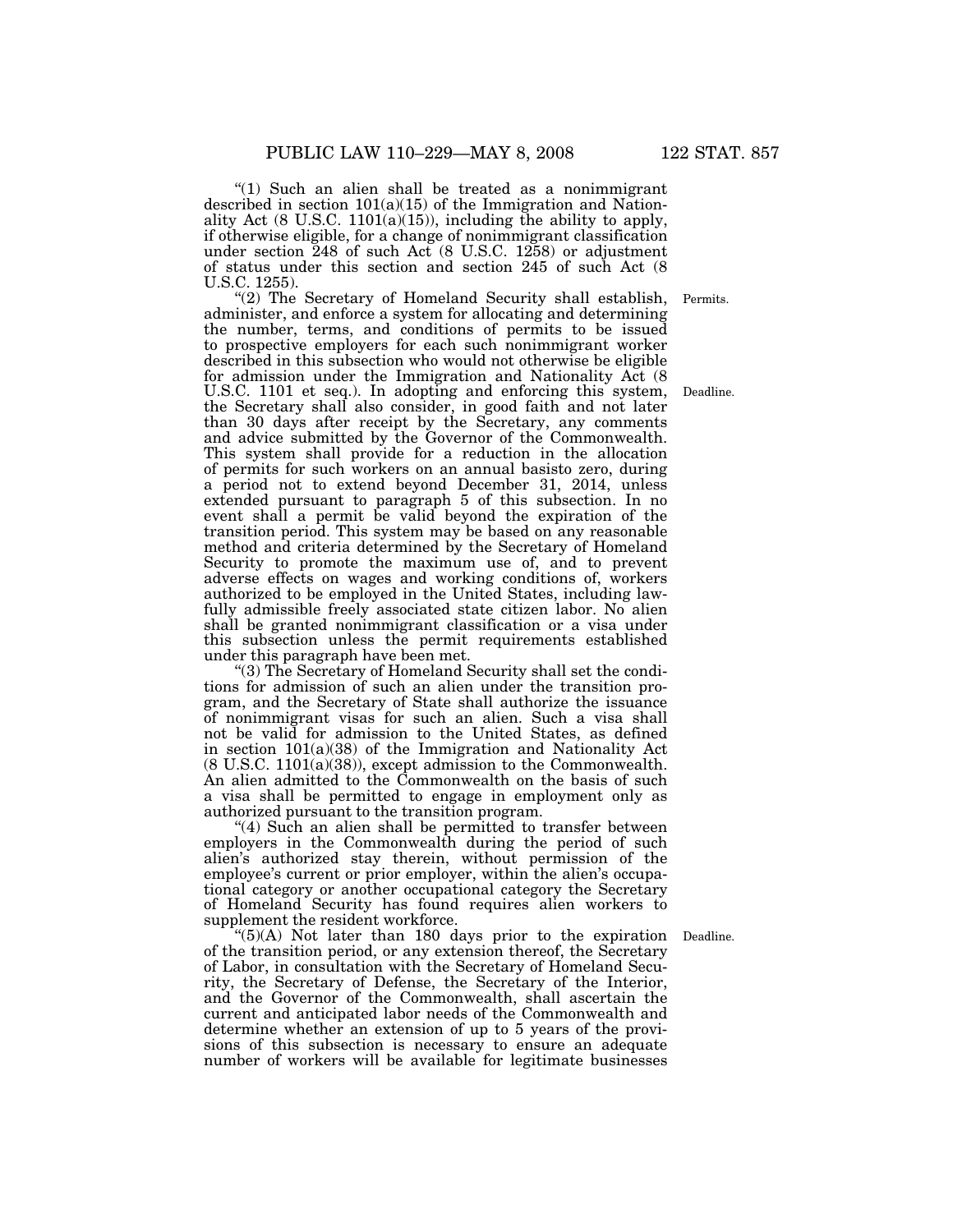in the Commonwealth. For the purpose of this subparagraph, a business shall not be considered legitimate if it engages directly or indirectly in prostitution, trafficking in minors, or any other activity that is illegal under Federal or local law. The determinations of whether a business is legitimate and to what extent, if any, it may require alien workers to supplement the resident workforce, shall be made by the Secretary of Homeland Security, in the Secretary's sole discretion.

''(B) If the Secretary of Labor determines that such an extension is necessary to ensure an adequate number of workers for legitimate businesses in the Commonwealth, the Secretary of Labor may, through notice published in the Federal Register, provide for an additional extension period of up to 5 years.

''(C) In making the determination of whether alien workers are necessary to ensure an adequate number of workers for legitimate businesses in the Commonwealth, and if so, the number of such workers that are necessary, the Secretary of Labor may consider, among other relevant factors—

"(i) government, industry, or independent workforce studies reporting on the need, or lack thereof, for alien workers in the Commonwealth's businesses;

"(ii) the unemployment rate of United States citizen workers residing in the Commonwealth;

"(iii) the unemployment rate of aliens in the Commonwealth who have been lawfully admitted for permanent residence;

"(iv) the number of unemployed alien workers in the Commonwealth;

 $''(v)$  any good faith efforts to locate, educate, train, or otherwise prepare United States citizen residents, lawful permanent residents, and unemployed alien workers already within the Commonwealth, to assume those jobs;

"(vi) any available evidence tending to show that United States citizen residents, lawful permanent residents, and unemployed alien workers already in the Commonwealth are not willing to accept jobs of the type offered;

"(vii) the extent to which admittance of alien workers will affect the compensation, benefits, and living standards of existing workers within those industries and other industries authorized to employ alien workers; and

"(viii) the prior use, if any, of alien workers to fill those industry jobs, and whether the industry requires alien workers to fill those jobs.

"(6) The Secretary of Homeland Security may authorize the admission of a spouse or minor child accompanying or following to join a worker admitted pursuant to this subsection. ''(e) PERSONS LAWFULLY ADMITTED UNDER THE COMMONWEALTH IMMIGRATION LAW.—

''(1) PROHIBITION ON REMOVAL.—

''(A) IN GENERAL.—Subject to subparagraph (B), no alien who is lawfully present in the Commonwealth pursuant to the immigration laws of the Commonwealth on the transition program effective date shall be removed from

the United States on the grounds that such alien's presence in the Commonwealth is in violation of section  $212(a)(6)(A)$ 

Notice. Federal Register, publication.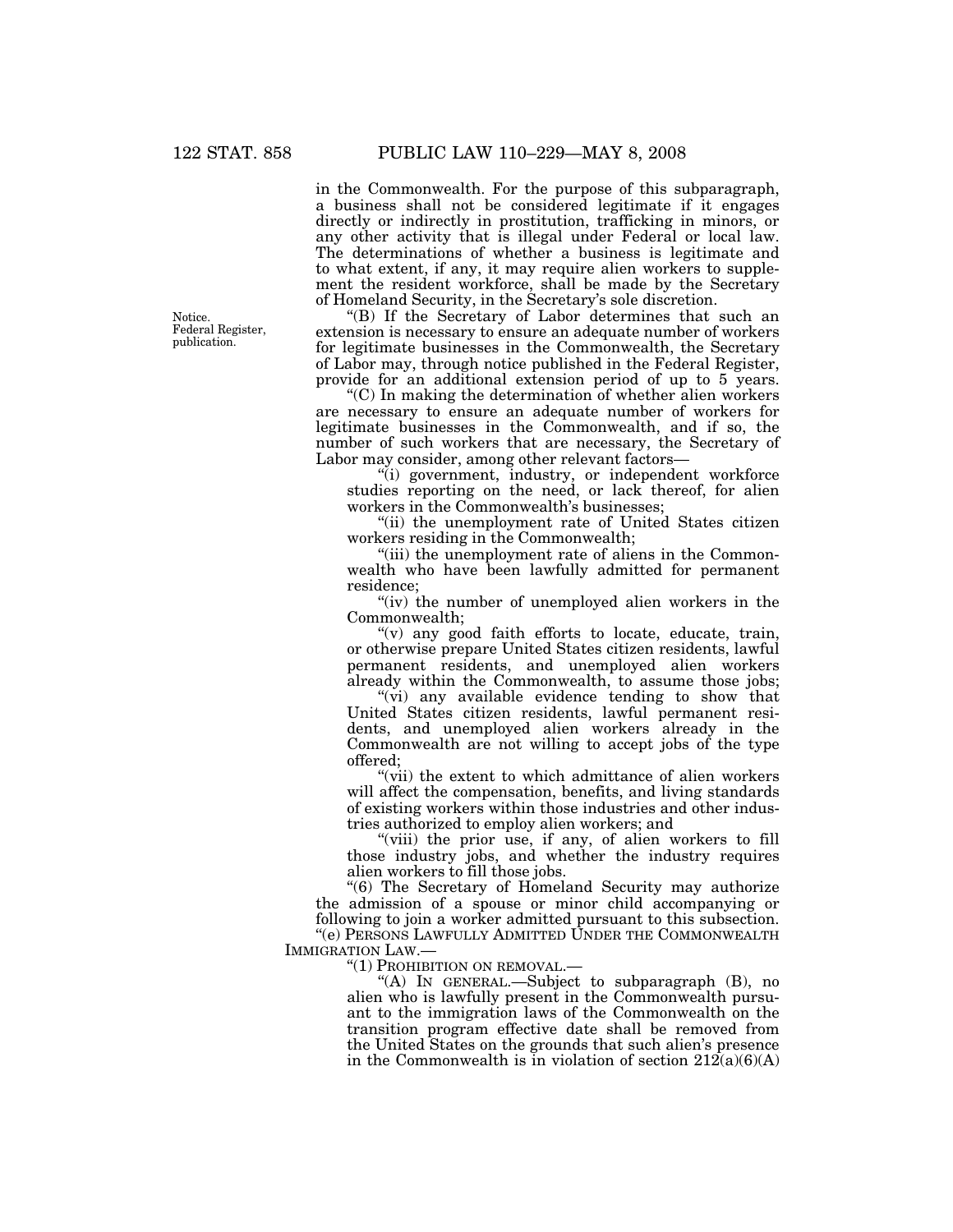of the Immigration and Nationality Act (8 U.S.C. 1182(a)(6)(A)), until the earlier of the date—

''(i) of the completion of the period of the alien's admission under the immigration laws of the Commonwealth; or

''(ii) that is 2 years after the transition program effective date.

''(B) LIMITATIONS.—Nothing in this subsection shall be construed to prevent or limit the removal under subparagraph 212(a)(6)(A) of the Immigration and Nationality Act  $(8 \text{ U.S.C. } 1182(a)(6)(A))$  of such an alien at any time, if the alien entered the Commonwealth after the date of enactment of the Consolidated Natural Resources Act of 2008, and the Secretary of Homeland Security has determined that the Government of the Commonwealth has violated section 702(i) of the Consolidated Natural Resources Act of 2008.

''(2) EMPLOYMENT AUTHORIZATION.—An alien who is lawfully present and authorized to be employed in the Commonwealth pursuant to the immigration laws of the Commonwealth on the transition program effective date shall be considered authorized by the Secretary of Homeland Security to be employed in the Commonwealth until the earlier of the date—

"(A) of expiration of the alien's employment authorization under the immigration laws of the Commonwealth; or

 $($  $B)$  that is 2 years after the transition program effective date.

''(3) REGISTRATION.—The Secretary of Homeland Security may require any alien present in the Commonwealth on or after the transition period effective date to register with the Secretary in such a manner, and according to such schedule, as he may in his discretion require. Paragraphs (1) and (2) of this subsection shall not apply to any alien who fails to comply with such registration requirement. Notwithstanding any other law, the Government of the Commonwealth shall provide to the Secretary all Commonwealth immigration records or other information that the Secretary deems necessary to assist the implementation of this paragraph or other provisions of the Consolidated Natural Resources Act of 2008. Nothing in this paragraph shall modify or limit section 262 of the Immigration and Nationality Act (8 U.S.C. 1302) or other provision of the Immigration and Nationality Act relating to the registration of aliens.

"(4) REMOVABLE ALIENS.—Except as specifically provided in paragraph (1)(A) of this subsection, nothing in this subsection shall prohibit or limit the removal of any alien who is removable under the Immigration and Nationality Act.

''(5) PRIOR ORDERS OF REMOVAL.—The Secretary of Homeland Security may execute any administratively final order of exclusion, deportation or removal issued under authority of the immigration laws of the United States before, on, or after the transition period effective date, or under authority of the immigration laws of the Commonwealth before the transition period effective date, upon any subject of such order found in the Commonwealth on or after the transition period effective date, regardless whether the alien has previously been removed

Records.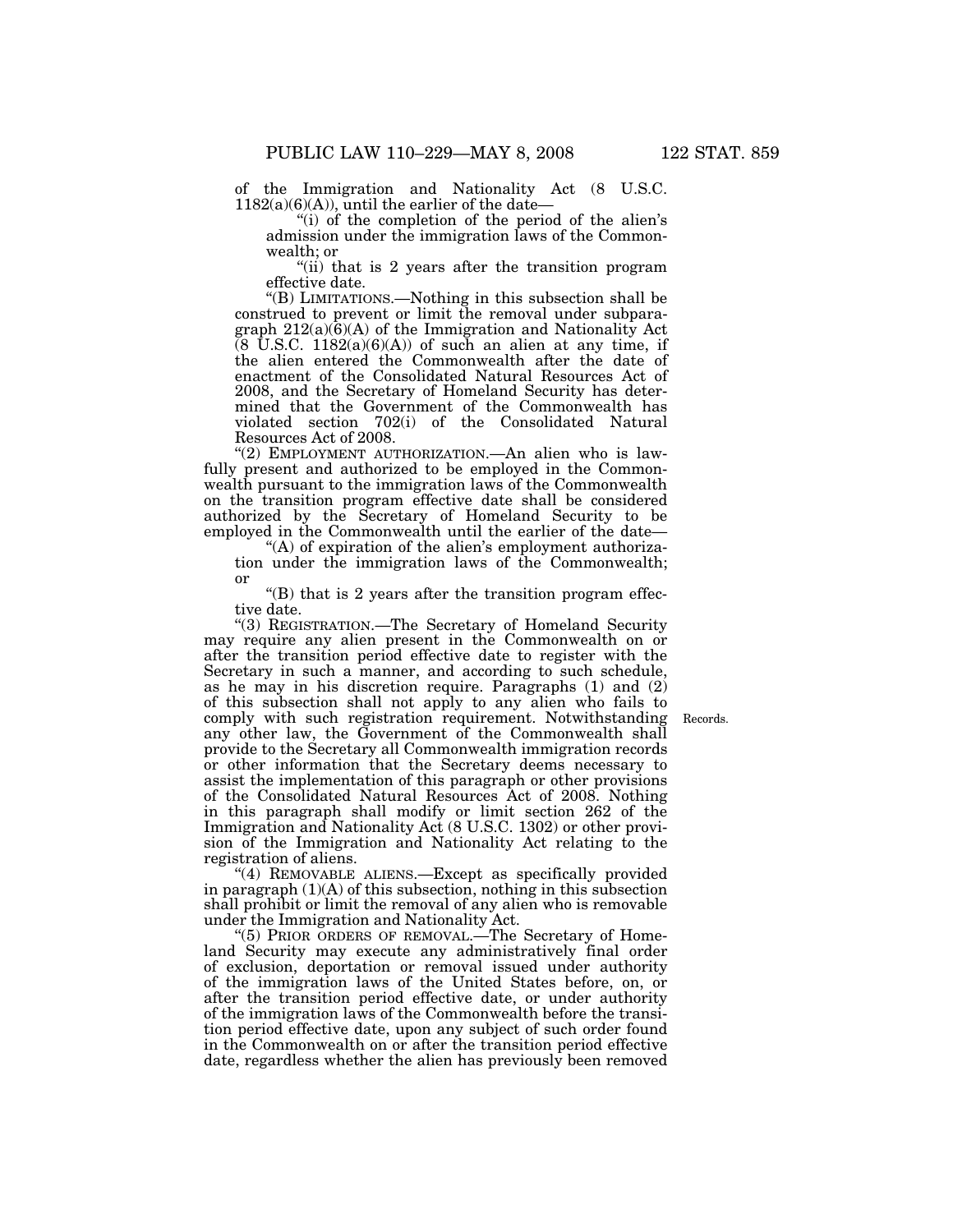from the United States or the Commonwealth pursuant to such order.

''(f) EFFECT ON OTHER LAWS.—The provisions of this section and of the immigration laws, as defined in section  $101(a)(17)$  of the Immigration and Nationality Act (8 U.S.C. 1101(a)(17)), shall, on the transition program effective date, supersede and replace all laws, provisions, or programs of the Commonwealth relating to the admission of aliens and the removal of aliens from the Commonwealth.

"(g) ACCRUAL OF TIME FOR PURPOSES OF SECTION  $212(A)(9)(B)$ OF THE IMMIGRATION AND NATIONALITY ACT.—No time that an alien is present in the Commonwealth in violation of the immigration laws of the Commonwealth shall be counted for purposes of inadmissibility under section 212(a)(9)(B) of the Immigration and Nationality  $\text{Act}$  (8 U.S.C. 1182(a)(9)(B)).

The Secretary of the Interior, in consultation with the Secretary of Homeland Security, and the Governor of the Commonwealth, shall report to the Congress not later than 2 years after the date of enactment of the Consolidated Natural Resources Act of 2008. The report shall include—

 $(1)$  the number of aliens residing in the Commonwealth;  $''(2)$  a description of the legal status (under Federal law)

of such aliens; "(3) the number of years each alien has been residing

in the Commonwealth;

 $''(4)$  the current and future requirements of the Commonwealth economy for an alien workforce; and

''(5) such recommendations to the Congress, as the Secretary may deem appropriate, related to whether or not the Congress should consider permitting lawfully admitted guest workers lawfully residing in the Commonwealth on such enactment date to apply for long-term status under the immigration and nationality laws of the United States.".<br>(b) WAIVER OF REQUIREMENTS FOR NONIMMIGRANT VISITORS.—

The Immigration and Nationality Act (8 U.S.C. 1101 et seq.) is amended—

 $(1)$  in section  $214(a)(1)$  (8 U.S.C. 1184 $(a)(1)$ )—

(A) by striking ''Guam'' each place such term appears and inserting ''Guam or the Commonwealth of the Northern Mariana Islands''; and

 $(B)$  by striking "fifteen" and inserting " $45$ ";

(2) in section  $2\tilde{1}2(a)(7)(B)$  (8 U.S.C. 1182(a)(7)(B)), by amending clause (iii) to read as follows:

''(iii) GUAM AND NORTHERN MARIANA ISLANDS VISA WAIVER.—For provision authorizing waiver of clause (i) in the case of visitors to Guam or the Commonwealth of the Northern Mariana Islands, see subsection (l).'';

and

(3) by amending section 212(l) (8 U.S.C. 1182(l)) to read as follows:

''(l) GUAM AND NORTHERN MARIANA ISLANDS VISA WAIVER PRO-GRAM.—

"(1) IN GENERAL.—The requirement of subsection  $(a)(7)(B)(i)$ may be waived by the Secretary of Homeland Security, in the case of an alien applying for admission as a nonimmigrant visitor for business or pleasure and solely for entry into and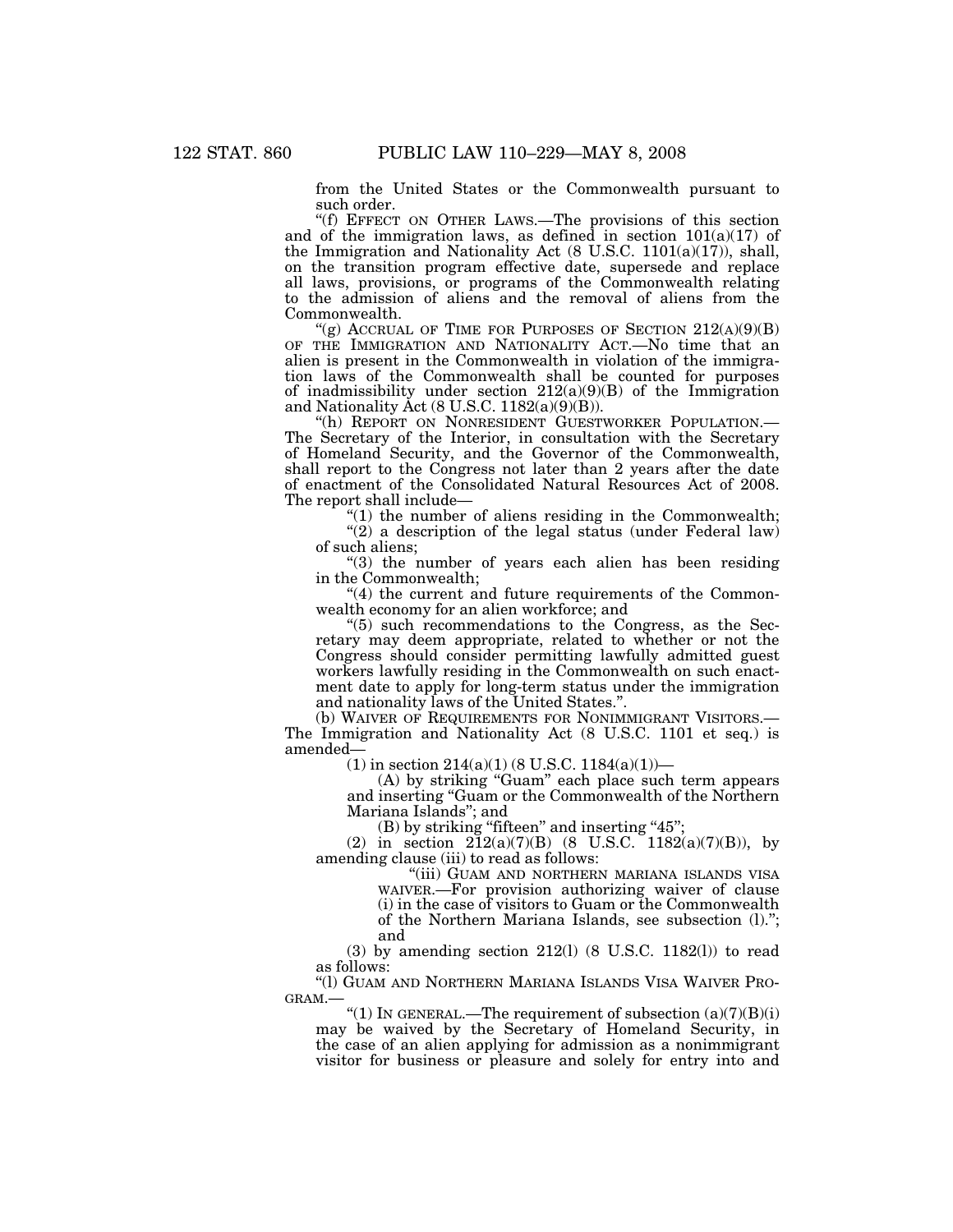stay in Guam or the Commonwealth of the Northern Mariana Islands for a period not to exceed 45 days, if the Secretary of Homeland Security, after consultation with the Secretary of the Interior, the Secretary of State, the Governor of Guam and the Governor of the Commonwealth of the Northern Mariana Islands, determines that—

''(A) an adequate arrival and departure control system has been developed in Guam and the Commonwealth of the Northern Mariana Islands; and

''(B) such a waiver does not represent a threat to the welfare, safety, or security of the United States or its territories and commonwealths.

"(2) ALIEN WAIVER OF RIGHTS.—An alien may not be provided a waiver under this subsection unless the alien has waived any right—

"(A) to review or appeal under this Act an immigration officer's determination as to the admissibility of the alien at the port of entry into Guam or the Commonwealth of the Northern Mariana Islands; or

''(B) to contest, other than on the basis of an application for withholding of removal under section  $241(b)(3)$  of this Act or under the Convention Against Torture, or an application for asylum if permitted under section 208, any action for removal of the alien.

"(3) REGULATIONS.—All necessary regulations to implement Deadline. this subsection shall be promulgated by the Secretary of Homeland Security, in consultation with the Secretary of the Interior and the Secretary of State, on or before the 180th day after the date of enactment of the Consolidated Natural Resources Act of 2008. The promulgation of such regulations shall be considered a foreign affairs function for purposes of section 553(a) of title 5, United States Code. At a minimum, such regulations should include, but not necessarily be limited to—

"(A) a listing of all countries whose nationals may obtain the waiver also provided by this subsection, except that such regulations shall provide for a listing of any country from which the Commonwealth has received a significant economic benefit from the number of visitors for pleasure within the one-year period preceding the date of enactment of the Consolidated Natural Resources Act of 2008, unless the Secretary of Homeland Security determines that such country's inclusion on such list would represent a threat to the welfare, safety, or security of the United States or its territories; and

''(B) any bonding requirements for nationals of some or all of those countries who may present an increased risk of overstays or other potential problems, if different from such requirements otherwise provided by law for nonimmigrant visitors.

''(4) FACTORS.—In determining whether to grant or continue providing the waiver under this subsection to nationals of any country, the Secretary of Homeland Security, in consultation with the Secretary of the Interior and the Secretary of State, shall consider all factors that the Secretary deems relevant, including electronic travel authorizations, procedures for reporting lost and stolen passports, repatriation of aliens, rates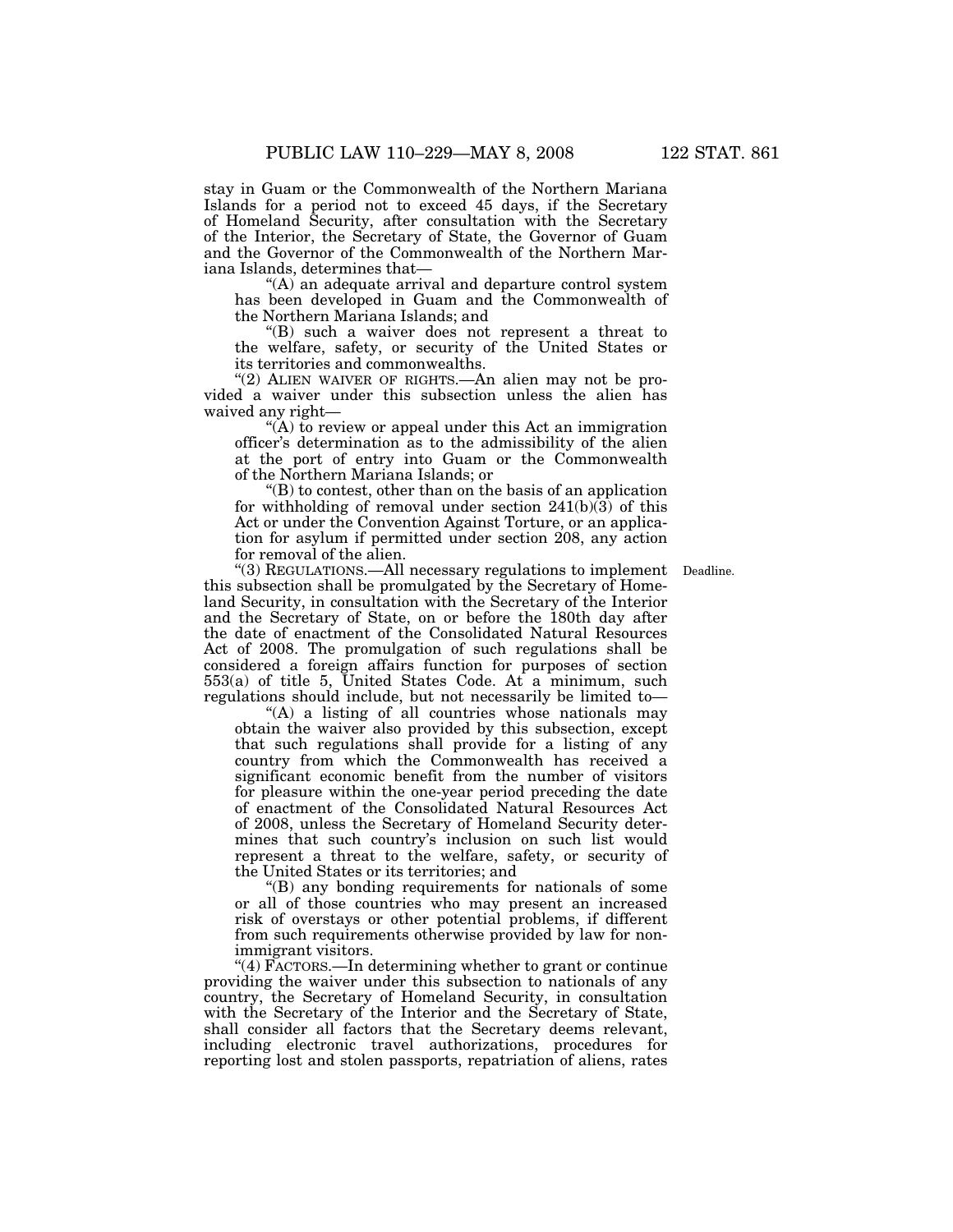of refusal for nonimmigrant visitor visas, overstays, exit systems, and information exchange.

''(5) SUSPENSION.—The Secretary of Homeland Security shall monitor the admission of nonimmigrant visitors to Guam and the Commonwealth of the Northern Mariana Islands under this subsection. If the Secretary determines that such admissions have resulted in an unacceptable number of visitors from a country remaining unlawfully in Guam or the Commonwealth of the Northern Mariana Islands, unlawfully obtaining entry to other parts of the United States, or seeking withholding of removal or asylum, or that visitors from a country pose a risk to law enforcement or security interests of Guam or the Commonwealth of the Northern Mariana Islands or of the United States (including the interest in the enforcement of the immigration laws of the United States), the Secretary shall suspend the admission of nationals of such country under this subsection. The Secretary of Homeland Security may in the Secretary's discretion suspend the Guam and Northern Mariana Islands visa waiver program at any time, on a countryby-country basis, for other good cause.

''(6) ADDITION OF COUNTRIES.—The Governor of Guam and the Governor of the Commonwealth of the Northern Mariana Islands may request the Secretary of the Interior and the Secretary of Homeland Security to add a particular country to the list of countries whose nationals may obtain the waiver provided by this subsection, and the Secretary of Homeland Security may grant such request after consultation with the Secretary of the Interior and the Secretary of State, and may promulgate regulations with respect to the inclusion of that country and any special requirements the Secretary of Homeland Security, in the Secretary's sole discretion, may impose prior to allowing nationals of that country to obtain the waiver provided by this subsection.''.

(c) SPECIAL NONIMMIGRANT CATEGORIES FOR GUAM AND THE COMMONWEALTH OF THE NORTHERN MARIANA ISLANDS.—The Governor of Guam and the Governor of the Commonwealth of the Northern Mariana Islands (referred to in this subsection as ''CNMI'') may request that the Secretary of Homeland Security study the feasibility of creating additional Guam or CNMI-only nonimmigrant visas to the extent that existing nonimmigrant visa categories under the Immigration and Nationality Act do not provide for the type of visitor, the duration of allowable visit, or other circumstance. The Secretary of Homeland Security may review such a request, and, after consultation with the Secretary of State and the Secretary of the Interior, shall issue a report to the Committee on Energy and Natural Resources and the Committee on the Judiciary of the Senate and the Committee on Natural Resources and the Committee on the Judiciary of the House of Representatives with respect to the feasibility of creating those additional Guam or CNMI-only visa categories. Consideration of such additional Guam or CNMIonly visa categories may include, but are not limited to, special nonimmigrant statuses for investors, students, and retirees, but shall not include nonimmigrant status for the purpose of employment in Guam or the CNMI.

(d) INSPECTION OF PERSONS ARRIVING FROM THE COMMON- WEALTH OF THE NORTHERN MARIANA ISLANDS; GUAM AND NORTHERN MARIANA ISLANDS-ONLY VISAS NOT VALID FOR ENTRY INTO OTHER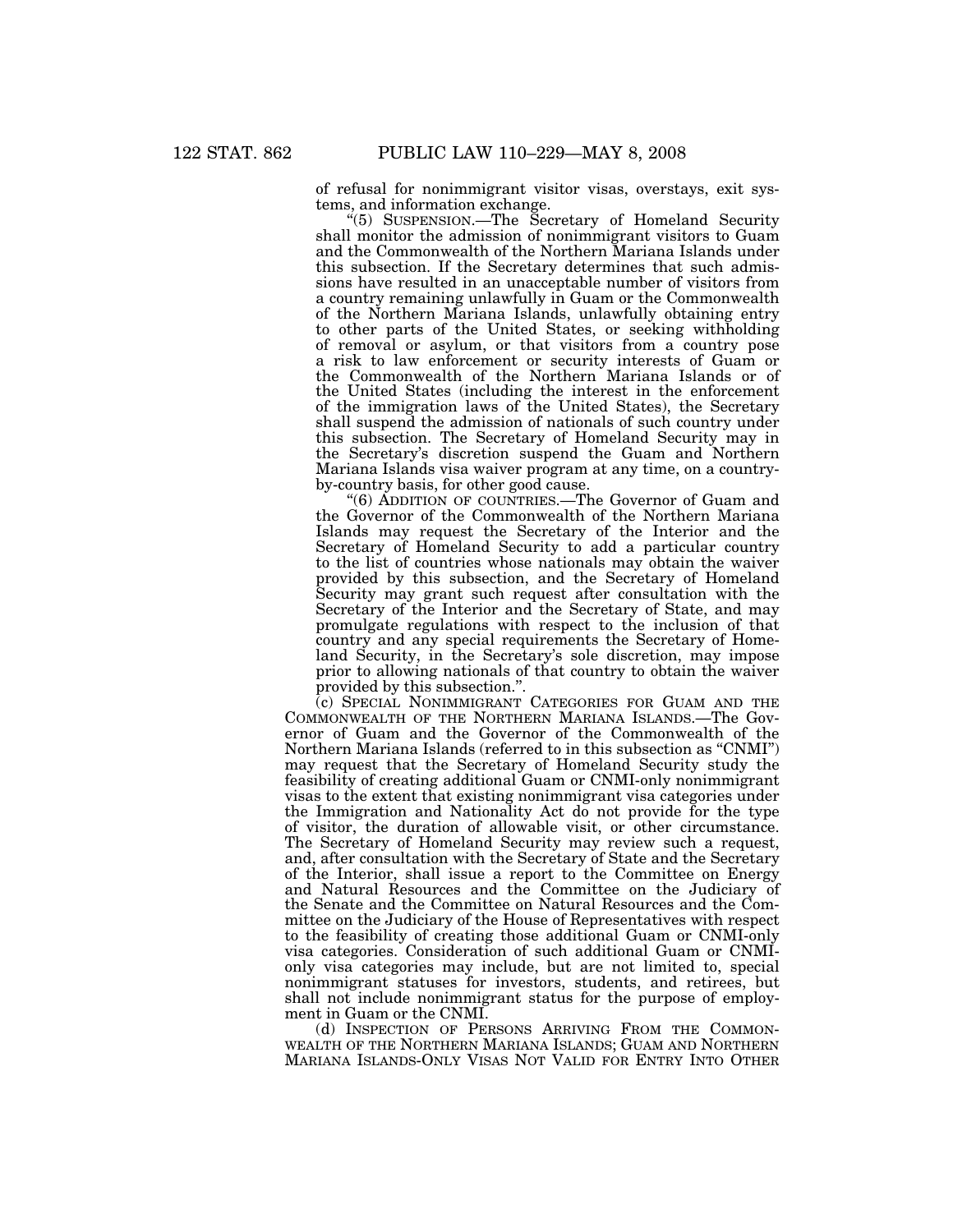tion and Nationality Act  $(8 \text{ U.S.C. } 1182(d)(7))$  is amended by inserting "the Commonwealth of the Northern Mariana Islands, after "Guam,"

(e) TECHNICAL ASSISTANCE PROGRAM.—

(1) IN GENERAL.—The Secretary of the Interior, in consultation with the Governor of the Commonwealth, the Secretary of Labor, and the Secretary of Commerce, and as provided in the Interagency Agreements required to be negotiated under section  $6(a)(4)$  of the Joint Resolution entitled "A Joint Resolution to approve the 'Covenant To Establish a Commonwealth of the Northern Mariana Islands in Political Union with the United States of America', and for other purposes'', approved March 24, 1976 (Public Law 94-241), as added by subsection (a), shall provide—

(A) technical assistance and other support to the Commonwealth to identify opportunities for, and encourage diversification and growth of, the economy of the Commonwealth;

(B) technical assistance, including assistance in recruiting, training, and hiring of workers, to assist employers in the Commonwealth in securing employees first from among United States citizens and nationals resident in the Commonwealth and if an adequate number of such workers are not available, from among legal permanent residents, including lawfully admissible citizens of the freely associated states; and

(C) technical assistance, including assistance to identify types of jobs needed, identify skills needed to fulfill such jobs, and assistance to Commonwealth educational entities to develop curricula for such job skills to include training teachers and students for such skills.

(2) CONSULTATION.—In providing such technical assistance under paragraph (1), the Secretaries shall—

(A) consult with the Government of the Commonwealth, local businesses, regional banks, educational institutions, and other experts in the economy of the Commonwealth; and

(B) assist in the development and implementation of a process to identify opportunities for and encourage diversification and growth of the economy of the Commonwealth and to identify and encourage opportunities to meet the labor needs of the Commonwealth.

(3) COST-SHARING.—For the provision of technical assistance or support under this paragraph (other than that required to pay the salaries and expenses of Federal personnel), the Secretary of the Interior shall require a non-Federal matching contribution of 10 percent.

(f) OPERATIONS.—

(1) ESTABLISHMENT.—At any time on and after the date of enactment of this Act, the Attorney General, Secretary of Homeland Security, and the Secretary of Labor may establish and maintain offices and other operations in the Commonwealth for the purpose of carrying out duties under—

(A) the Immigration and Nationality Act (8 U.S.C. 1101 et seq.); and

48 USC 1808.

48 USC 1807.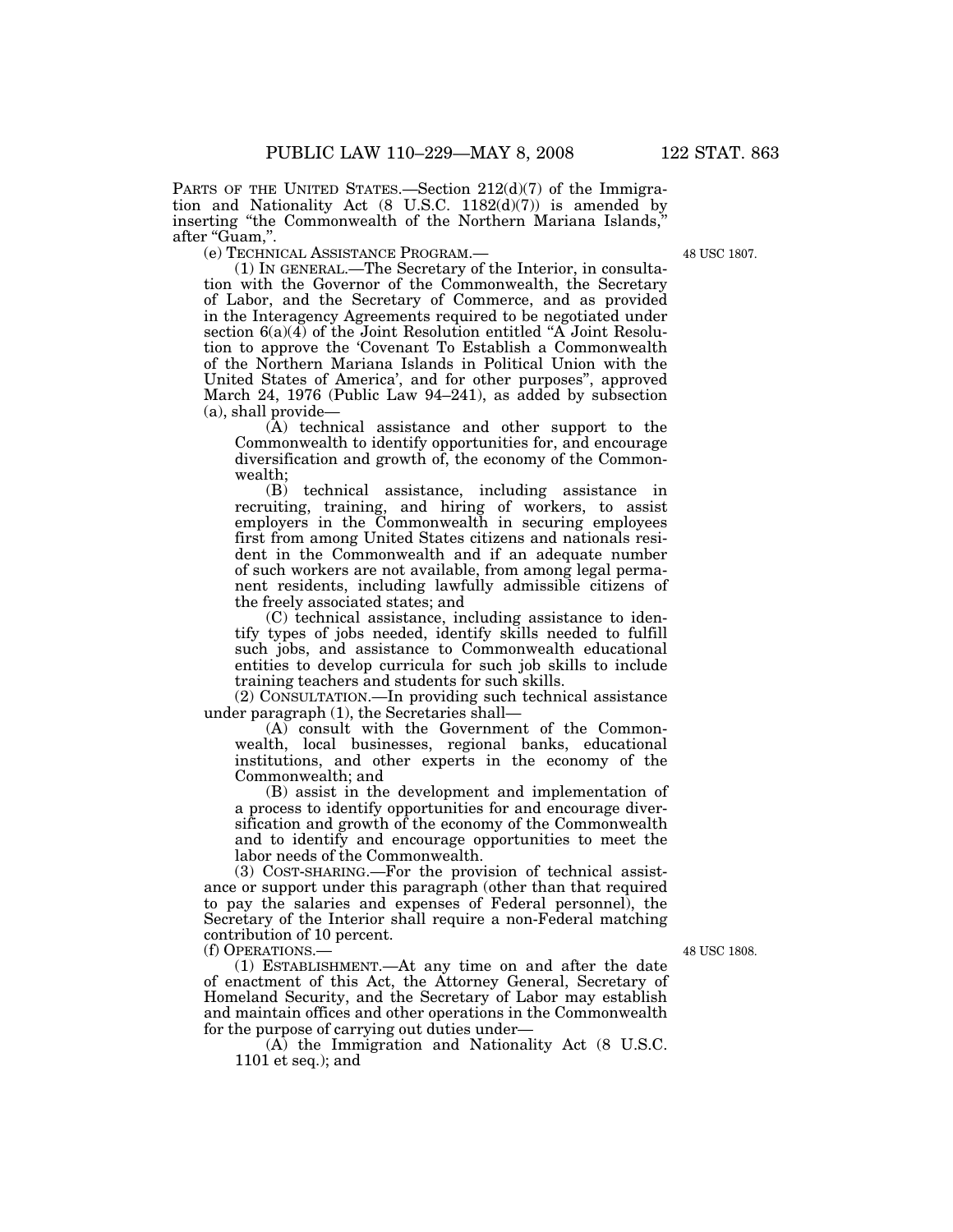(B) the transition program established under section 6 of the Joint Resolution entitled ''A Joint Resolution to approve the 'Covenant to Establish a Commonwealth of the Northern Mariana Islands in Political Union with the United States of America', and for other purposes" approved March 24, 1976 (Public Law 94–241), as added by subsection (a).

 $(2)$  PERSONNEL.—To the maximum extent practicable and consistent with the satisfactory performance of assigned duties under applicable law, the Attorney General, Secretary of Homeland Security, and the Secretary of Labor shall recruit and hire personnel from among qualified United States citizens and national applicants residing in the Commonwealth to serve as staff in carrying out operations described in paragraph (1). (g) CONFORMING AMENDMENTS TO PUBLIC LAW 94–241.—

(1) AMENDMENTS.—Public Law 94–241 is amended as follows:

(A) In section 503 of the covenant set forth in section 1, by striking subsection (a) and redesignating subsections (b) and (c) as subsections (a) and (b), respectively.

(B) By striking section 506 of the covenant set forth in section 1.

(C) In section 703(b) of the covenant set forth in section 1, by striking ''quarantine, passport, immigration and naturalization'' and inserting ''quarantine and passport''.

(2) EFFECTIVE DATE.—The amendments made by paragraph (1) shall take effect on the transition program effective date described in section 6 of Public Law 94–241 (as added by subsection (a)).

(h) REPORTS TO CONGRESS.—

(1) IN GENERAL.—Not later than March 1 of the first year that is at least 2 full years after the date of enactment of this subtitle, and annually thereafter, the President shall submit to the Committee on Energy and Natural Resources and the Committee on the Judiciary of the Senate and the Committee on Natural Resources and the Committee on the Judiciary of the House of Representatives a report that evaluates the overall effect of the transition program established under section 6 of the Joint Resolution entitled ''A Joint Resolution to approve the 'Covenant To Establish a Commonwealth of the Northern Mariana Islands in Political Union with the United States of America', and for other purposes'', approved March 24, 1976 (Public Law 94–241), as added by subsection (a), and the Immigration and Nationality Act (8 U.S.C. 1101 et seq.) on the Commonwealth.

(2) CONTENTS.—In addition to other topics otherwise required to be included under this subtitle or the amendments made by this subtitle, each report submitted under paragraph (1) shall include a description of the efforts that have been undertaken during the period covered by the report to diversify and strengthen the local economy of the Commonwealth, including efforts to promote the Commonwealth as a tourist destination. The report by the President shall include an estimate for the numbers of nonimmigrant workers described under section  $101(a)(15)(H)$  of the Immigration and Nationality Act (8 U.S.C. 1101(a)(15)(H)) necessary to avoid adverse economic effects in Guam and the Commonwealth.

48 USC 1801 note.

48 USC 1801 note.

President. 48 USC 1806 note.

48 USC 1806 note.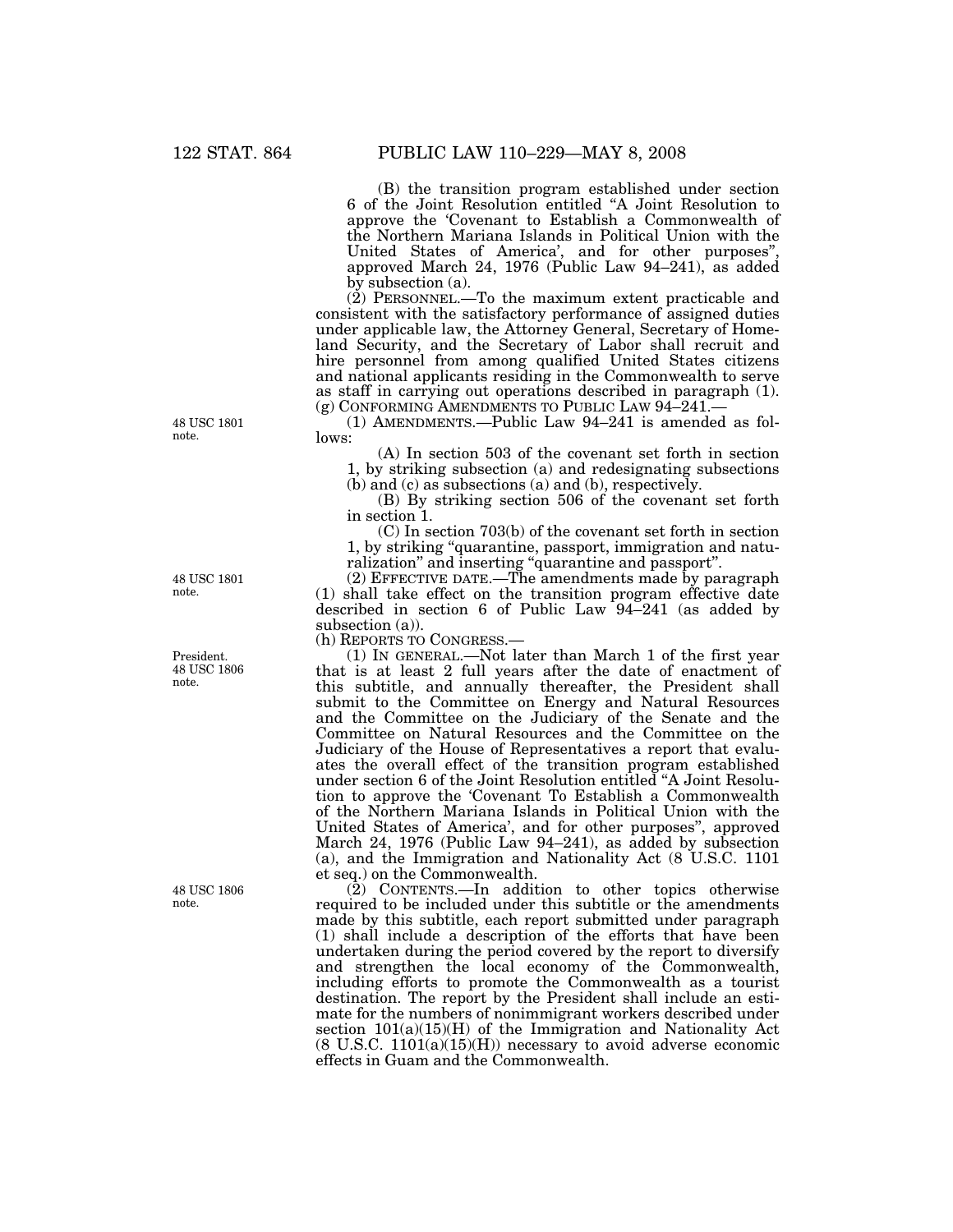(3) GAO REPORT.—The Government Accountability Office shall submit a report to the Congress not later than 2 years after the date of enactment of this Act, to include, at a min-

imum, the following items: (A) An assessment of the implementation of this subtitle and the amendments made by this subtitle, including an assessment of the performance of Federal agencies and the Government of the Commonwealth in meeting congressional intent.

(B) An assessment of the short-term and long-term impacts of implementation of this subtitle and the amendments made by this subtitle on the economy of the Commonwealth, including its ability to obtain workers to supplement its resident workforce and to maintain access to its tourists and customers, and any effect on compliance with United States treaty obligations mandating nonrefoulement for refugees.

(C) An assessment of the economic benefit of the investors ''grandfathered'' under subsection (c) of section 6 of the Joint Resolution entitled ''A Joint Resolution to approve the 'Covenant To Establish a Commonwealth of the Northern Mariana Islands in Political Union with the United States of America', and for other purposes'', approved March 24, 1976 (Public Law 94–241), as added by subsection (a), and the Commonwealth's ability to attract new investors after the date of enactment of this Act.

(D) An assessment of the number of illegal aliens in the Commonwealth, including any Federal and Commonwealth efforts to locate and repatriate them.

> 48 USC 1806 note.

(4) REPORTS BY THE LOCAL GOVERNMENT.—The Governor of the Commonwealth may submit an annual report to the President on the implementation of this subtitle, and the amendments made by this subtitle, with recommendations for future changes. The President shall forward the Governor's report to the Congress with any Administration comment after an appropriate period of time for internal review, provided that nothing in this paragraph shall be construed to require the President to provide any legislative recommendation to the Congress.

(5) REPORT ON FEDERAL PERSONNEL AND RESOURCE REQUIREMENTS.—Not later than 180 days after the date of enactment of this Act, the Secretary of Homeland Security, after consulting with the Secretary of the Interior and other departments and agencies as may be deemed necessary, shall submit a report to the Committee on Natural Resources, the Committee on Homeland Security, and the Committee on the Judiciary of the House of Representatives, and to the Committee on Energy and Natural Resources, the Committee on Homeland Security and Governmental Affairs, and the Committee on the Judiciary of the Senate, on the current and planned levels of Transportation Security Administration, United States Customs and Border Protection, United States Immigration and Customs Enforcement, United States Citizenship and Immigration Services, and United States Coast Guard

President.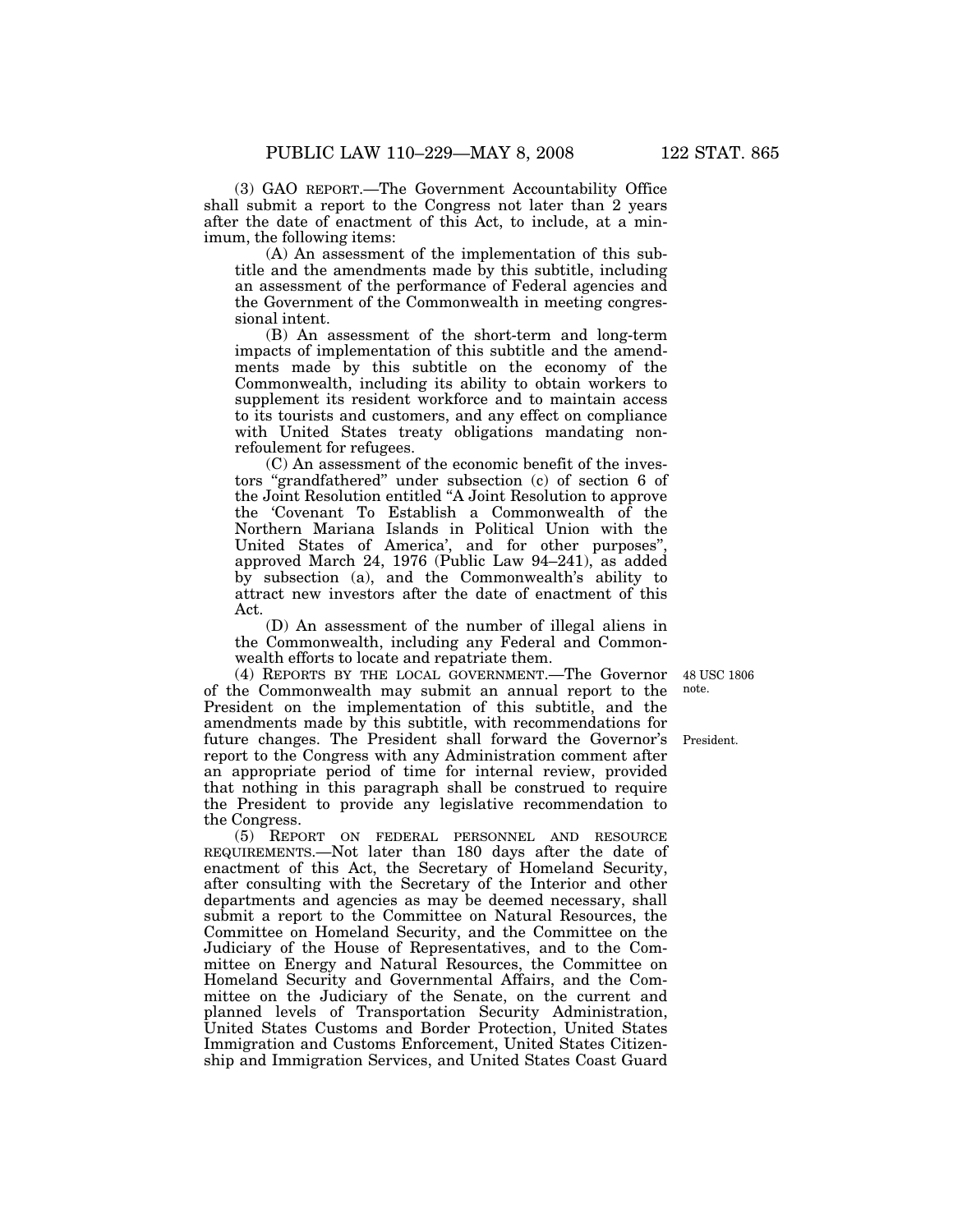personnel and resources necessary for fulfilling mission requirements on Guam and the Commonwealth in a manner comparable to the level provided at other similar ports of entry in the United States. In fulfilling this reporting requirement, the Secretary shall consider and anticipate the increased requirements due to the proposed realignment of military forces on Guam and in the Commonwealth and growth in the tourism sector.

(i) REQUIRED ACTIONS PRIOR TO TRANSITION PROGRAM EFFEC- TIVE DATE.—During the period beginning on the date of enactment of this Act and ending on the transition program effective date described in section 6 of Public Law 94–241 (as added by subsection (a)), the Government of the Commonwealth shall—

(1) not permit an increase in the total number of alien workers who are present in the Commonwealth as of the date of enactment of this Act; and

(2) administer its nonrefoulement protection program—

(A) according to the terms and procedures set forth in the Memorandum of Agreement entered into between the Commonwealth of the Northern Mariana Islands and the United States Department of Interior, Office of Insular Affairs, executed on September 12, 2003 (which terms and procedures, including but not limited to funding by the Secretary of the Interior and performance by the Secretary of Homeland Security of the duties of ''Protection Consultant'' to the Commonwealth, shall have effect on and after the date of enactment of this Act), as well as CNMI Public Law 13–61 and the Immigration Regulations Establishing a Procedural Mechanism for Persons Requesting Protection from Refoulement; and

(B) so as not to remove or otherwise effect the involuntary return of any alien whom the Protection Consultant has determined to be eligible for protection from persecution or torture.

(j) CONFORMING AMENDMENTS TO THE IMMIGRATION AND NATIONALITY ACT.—The Immigration and Nationality Act (8 U.S.C. 1101 et seq.) is amended—

 $(1)$  in section  $101(a)(15)(D)(ii)$ , by inserting "or the Commonwealth of the Northern Mariana Islands'' after ''Guam'' each time such term appears;

 $(2)$  in section  $101(a)(36)$ , by striking "and the Virgin Islands" of the United States'' and inserting ''the Virgin Islands of the United States, and the Commonwealth of the Northern Mariana Islands'';

 $(3)$  in section 101(a)(38), by striking "and the Virgin Islands" of the United States'' and inserting ''the Virgin Islands of the United States, and the Commonwealth of the Northern Mariana Islands'';

(4) in section 208, by adding at the end the following: "(e) COMMONWEALTH OF THE NORTHERN MARIANA ISLANDS.-The provisions of this section and section 209(b) shall apply to persons physically present in the Commonwealth of the Northern Mariana Islands or arriving in the Commonwealth (whether or not at a designated port of arrival and including persons who are brought to the Commonwealth after having been interdicted in international or United States waters) only on or after January 1, 2014.''; and

48 USC 1806 note.

8 USC 1101.

Applicability. 8 USC 1158.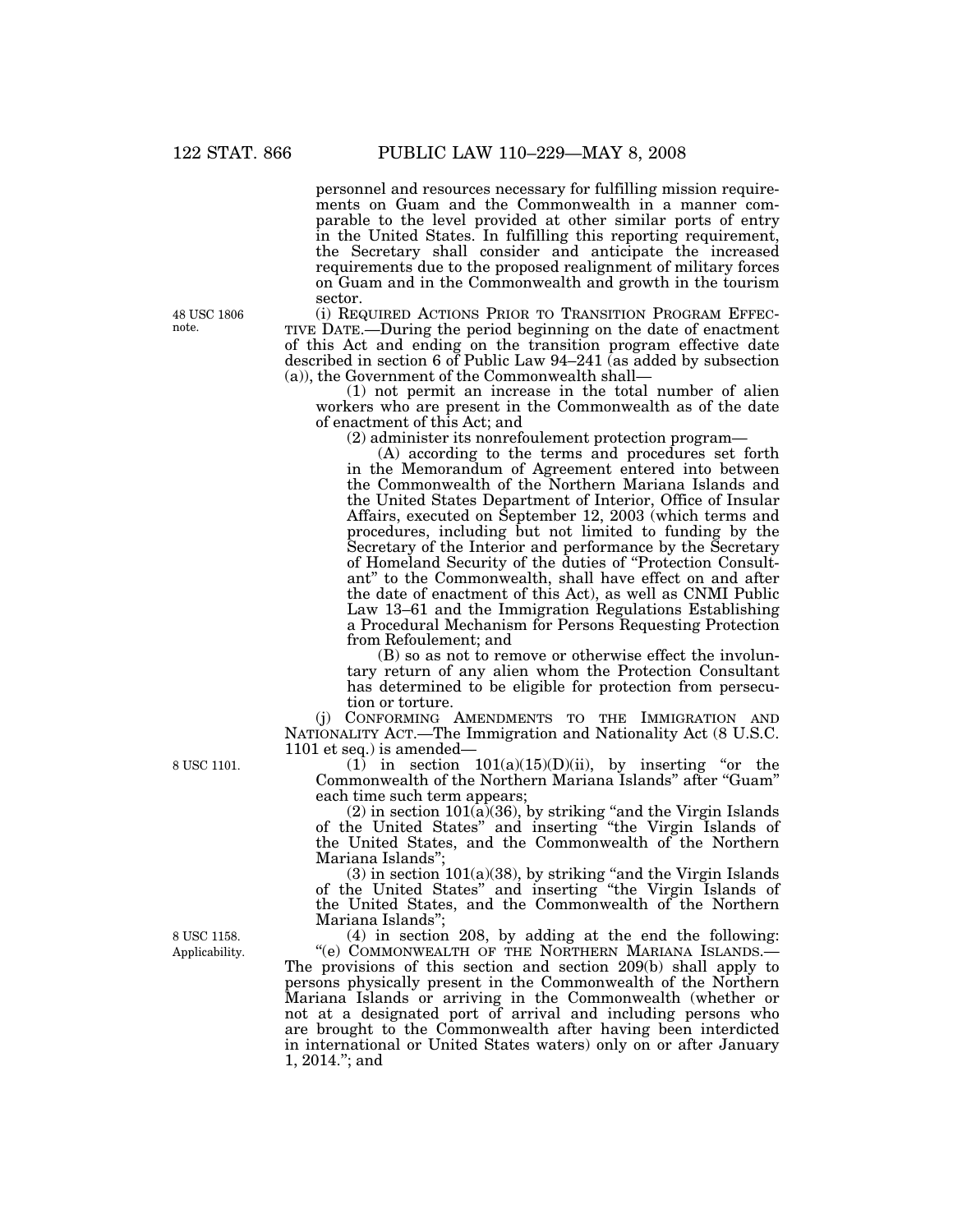$(5)$  in section 235(b)(1), by adding at the end the following: 8 USC 1225.

''(G) COMMONWEALTH OF THE NORTHERN MARIANA ISLANDS.—Nothing in this subsection shall be construed to authorize or require any person described in section 208(e) to be permitted to apply for asylum under section 208 at any time before January 1, 2014."

(k) AVAILABILITY OF OTHER NONIMMIGRANT PROFESSIONALS.— The requirements of section  $212(m)(6)(B)$  of the Immigration and Nationality Act  $(8 \text{ U.S.C. } 1182(m)(6)(B))$  shall not apply to a facility in Guam, the Commonwealth of the Northern Mariana Islands, or the Virgin Islands.

## **SEC. 703. FURTHER AMENDMENTS TO PUBLIC LAW 94–241.**

Public Law 94–241, as amended, is further amended in section 4(c)(3) by striking the colon after ''Marshall Islands'' and inserting the following: '', except that \$200,000 in fiscal year 2009 and \$225,000 annually for fiscal years 2010 through 2018 are hereby rescinded; Provided, That the amount rescinded shall be increased by the same percentage as that of the annual salary and benefit adjustments for Members of Congress''.

### **SEC. 704. AUTHORIZATION OF APPROPRIATIONS.**

There are authorized to be appropriated such sums as may be necessary to carry out this subtitle.

## **SEC. 705. EFFECTIVE DATE.**

(a) IN GENERAL.—Except as specifically provided in this section or otherwise in this subtitle, this subtitle and the amendments made by this subtitle shall take effect on the date of enactment of this Act.

(b) AMENDMENTS TO THE IMMIGRATION AND NATIONALITY ACT.— The amendments to the Immigration and Nationality Act made by this subtitle, and other provisions of this subtitle applying the immigration laws (as defined in section  $101(a)(17)$  of Immigration and Nationality Act (8 U.S.C. 1101(a)(17))) to the Commonwealth, shall take effect on the transition program effective date described in section 6 of Public Law  $94-241$  (as added by section 702(a)), unless specifically provided otherwise in this subtitle.

(c) CONSTRUCTION.—Nothing in this subtitle or the amendments made by this subtitle shall be construed to make any residence or presence in the Commonwealth before the transition program effective date described in section 6 of Public Law 94–241 (as added by section 702(a)) residence or presence in the United States, except that, for the purpose only of determining whether an alien lawfully admitted for permanent residence (as defined in section 101(a)(20) of the Immigration and Nationality Act (8 U.S.C.  $1101(a)(20)$ ) has abandoned or lost such status by reason of absence from the United States, such alien's presence in the Commonwealth before, on, or after the date of enactment of this Act shall be considered to be presence in the United States.

48 USC 1806 note.

8 USC 1182 note.

48 USC 1804.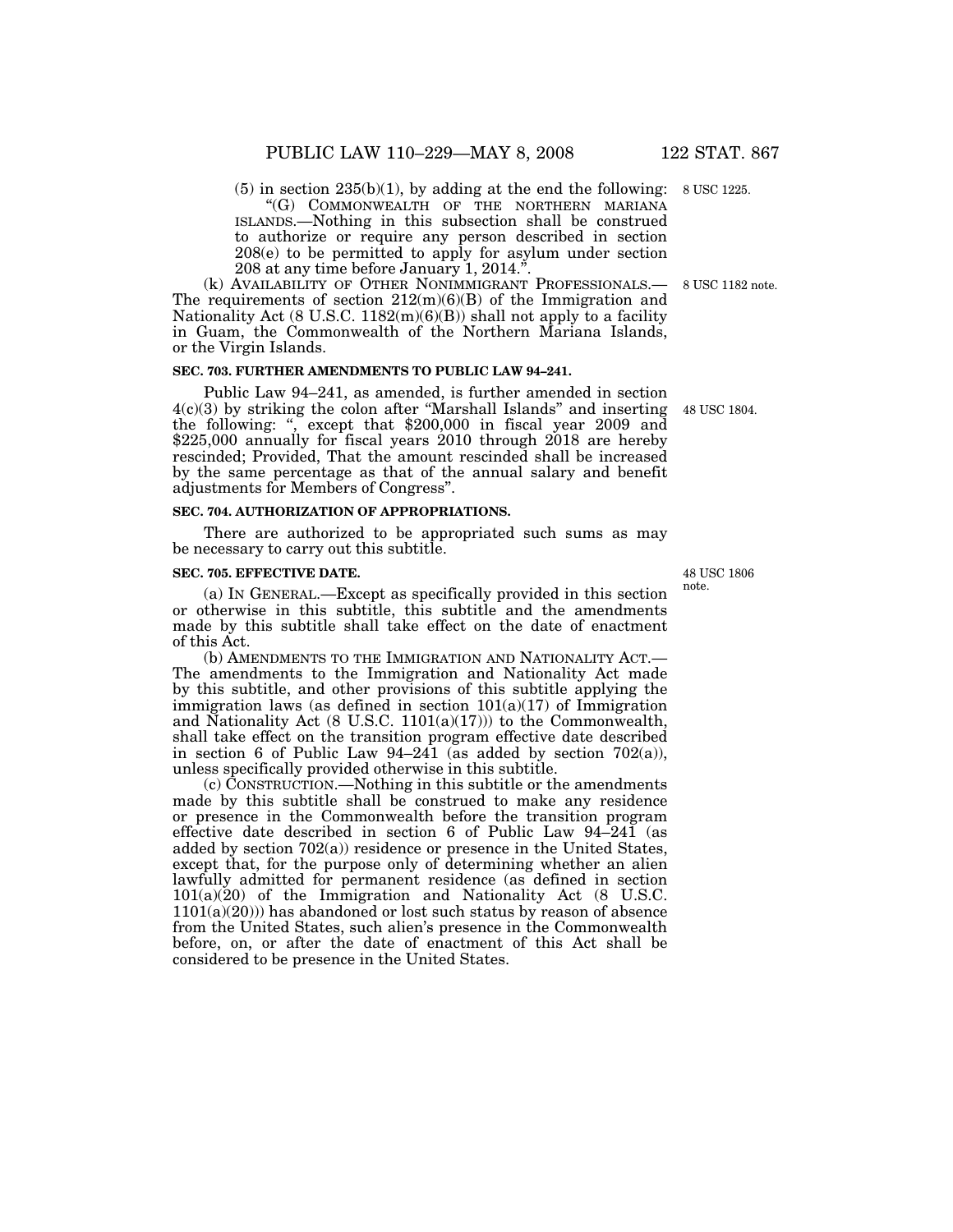# **Subtitle B—Northern Mariana Islands Delegate**

48 USC 1751.

# **SEC. 711. DELEGATE TO HOUSE OF REPRESENTATIVES FROM COMMONWEALTH OF THE NORTHERN MARIANA ISLANDS.**

The Commonwealth of the Northern Mariana Islands shall be represented in the United States Congress by the Resident Representative to the United States authorized by section 901 of the Covenant To Establish a Commonwealth of the Northern Mariana Islands in Political Union With the United States of America (approved by Public Law 94–241 (48 U.S.C. 1801 et seq.)). The Resident Representative shall be a nonvoting Delegate to the House of Representatives, elected as provided in this subtitle.

48 USC 1752.

### **SEC. 712. ELECTION OF DELEGATE.**

(a) ELECTORS AND TIME OF ELECTION.—The Delegate shall be elected—

(1) by the people qualified to vote for the popularly elected officials of the Commonwealth of the Northern Mariana Islands; and

(2) at the Federal general election of 2008 and at such Federal general election every 2d year thereafter.

(b) MANNER OF ELECTION.—

(1) IN GENERAL.—The Delegate shall be elected at large and by a plurality of the votes cast for the office of Delegate.

(2) EFFECT OF ESTABLISHMENT OF PRIMARY ELECTIONS.— Notwithstanding paragraph (1), if the Government of the Commonwealth of the Northern Mariana Islands, acting pursuant to legislation enacted in accordance with the Constitution of the Commonwealth of the Northern Mariana Islands, provides for primary elections for the election of the Delegate, the Delegate shall be elected by a majority of the votes cast in any general election for the office of Delegate for which such primary elections were held.

(c) VACANCY.—In case of a permanent vacancy in the office of Delegate, the office of Delegate shall remain vacant until a successor is elected and qualified.

(d) COMMENCEMENT OF TERM.—The term of the Delegate shall commence on the 3d day of January following the date of the election.

48 USC 1753.

## **SEC. 713. QUALIFICATIONS FOR OFFICE OF DELEGATE.**

To be eligible for the office of Delegate a candidate shall—

(1) be at least 25 years of age on the date of the election; (2) have been a citizen of the United States for at least

7 years prior to the date of the election; (3) be a resident and domiciliary of the Commonwealth

of the Northern Mariana Islands for at least 7 years prior to the date of the election;

(4) be qualified to vote in the Commonwealth of the Northern Mariana Islands on the date of the election; and

(5) not be, on the date of the election, a candidate for any other office.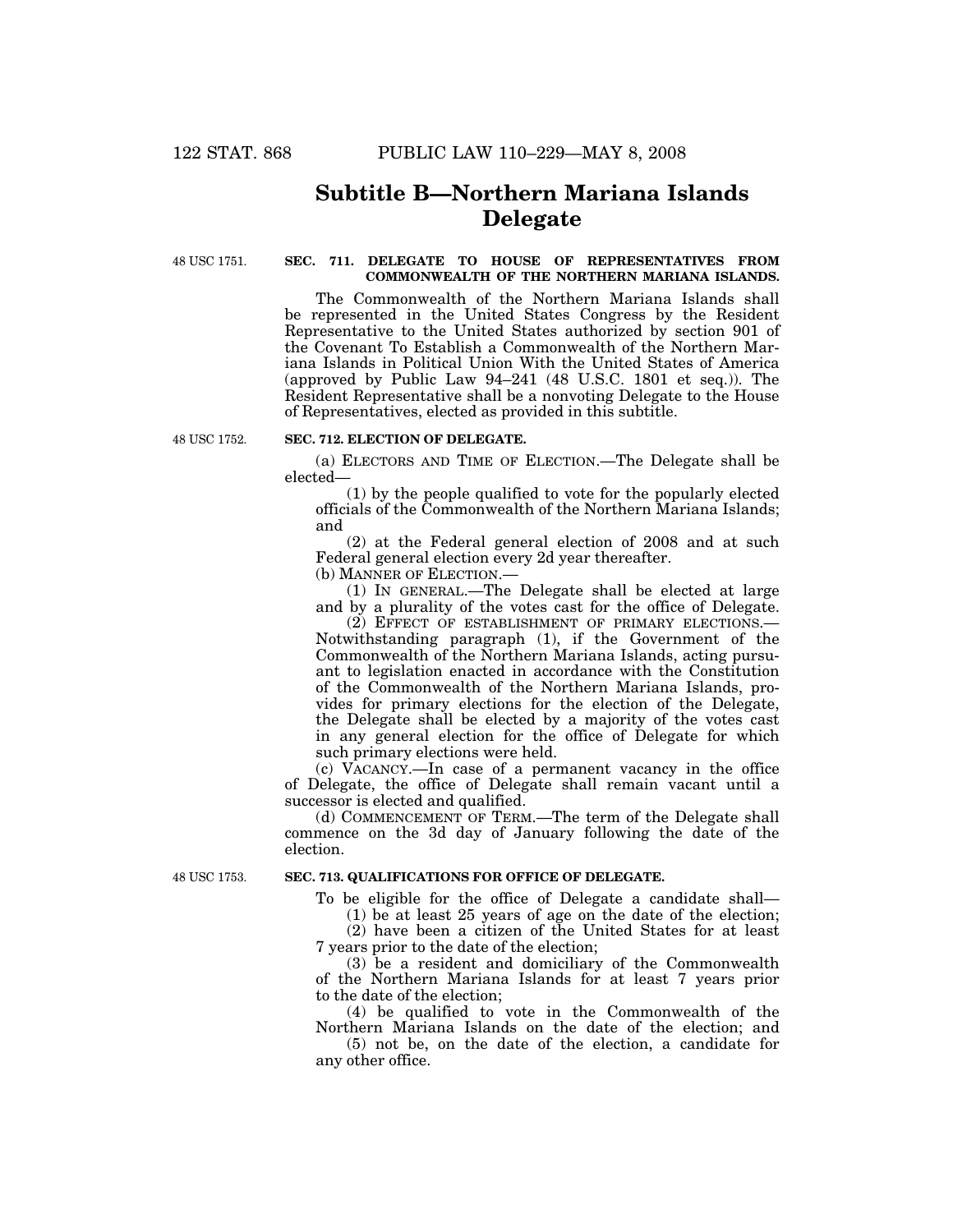### **SEC. 714. DETERMINATION OF ELECTION PROCEDURE.**

Acting pursuant to legislation enacted in accordance with the Constitution of the Commonwealth of the Northern Mariana Islands, the Government of the Commonwealth of the Northern Mariana Islands may determine the order of names on the ballot for election of Delegate, the method by which a special election to fill a permanent vacancy in the office of Delegate shall be conducted, the method by which ties between candidates for the office of Delegate shall be resolved, and all other matters of local application pertaining to the election and the office of Delegate not otherwise expressly provided for in this subtitle.

## **SEC. 715. COMPENSATION, PRIVILEGES, AND IMMUNITIES.**

Until the Rules of the House of Representatives are amended to provide otherwise, the Delegate from the Commonwealth of the Northern Mariana Islands shall receive the same compensation, allowances, and benefits as a Member of the House of Representatives, and shall be entitled to whatever privileges and immunities are, or hereinafter may be, granted to any other nonvoting Delegate to the House of Representatives.

## **SEC. 716. LACK OF EFFECT ON COVENANT.**

No provision of this subtitle shall be construed to alter, amend, or abrogate any provision of the covenant referred to in section 711 except section 901 of the covenant.

### **SEC. 717. DEFINITION.**

For purposes of this subtitle, the term ''Delegate'' means the Resident Representative referred to in section 711.

## **SEC. 718. CONFORMING AMENDMENTS REGARDING APPOINTMENTS TO MILITARY SERVICE ACADEMIES BY DELEGATE FROM THE COMMONWEALTH OF THE NORTHERN MARIANA ISLANDS.**

(a) UNITED STATES MILITARY ACADEMY.—Section 4342(a)(10) of title 10, United States Code, is amended by striking ''resident representative'' and inserting ''Delegate in Congress''.

(b) UNITED STATES NAVAL ACADEMY.—Section 6954(a)(10) of such title is amended by striking "resident representative" and inserting ''Delegate in Congress''.

(c) UNITED STATES AIR FORCE ACADEMY.—Section 9342(a)(10) of such title is amended by striking ''resident representative'' and inserting ''Delegate in Congress''.

# **TITLE VIII—COMPACTS OF FREE ASSOCIATION AMENDMENTS**

### **SEC. 801. APPROVAL OF AGREEMENTS.**

(a) IN GENERAL.—Section 101 of the Compact of Free Association Amendments Act of 2003 (48 U.S.C. 1921) is amended—

(1) in the first sentence of subsection (a), by inserting before the period at the end the following: '', including Article X of the Federal Programs and Services Agreement Between the Government of the United States and the Government of the Federated States of Micronesia, as amended under the Agreement to Amend Article X that was signed by those two

Micronesia. Marshall Islands. Palau.

48 USC 1756.

48 USC 1755.

48 USC 1757.

48 USC 1754.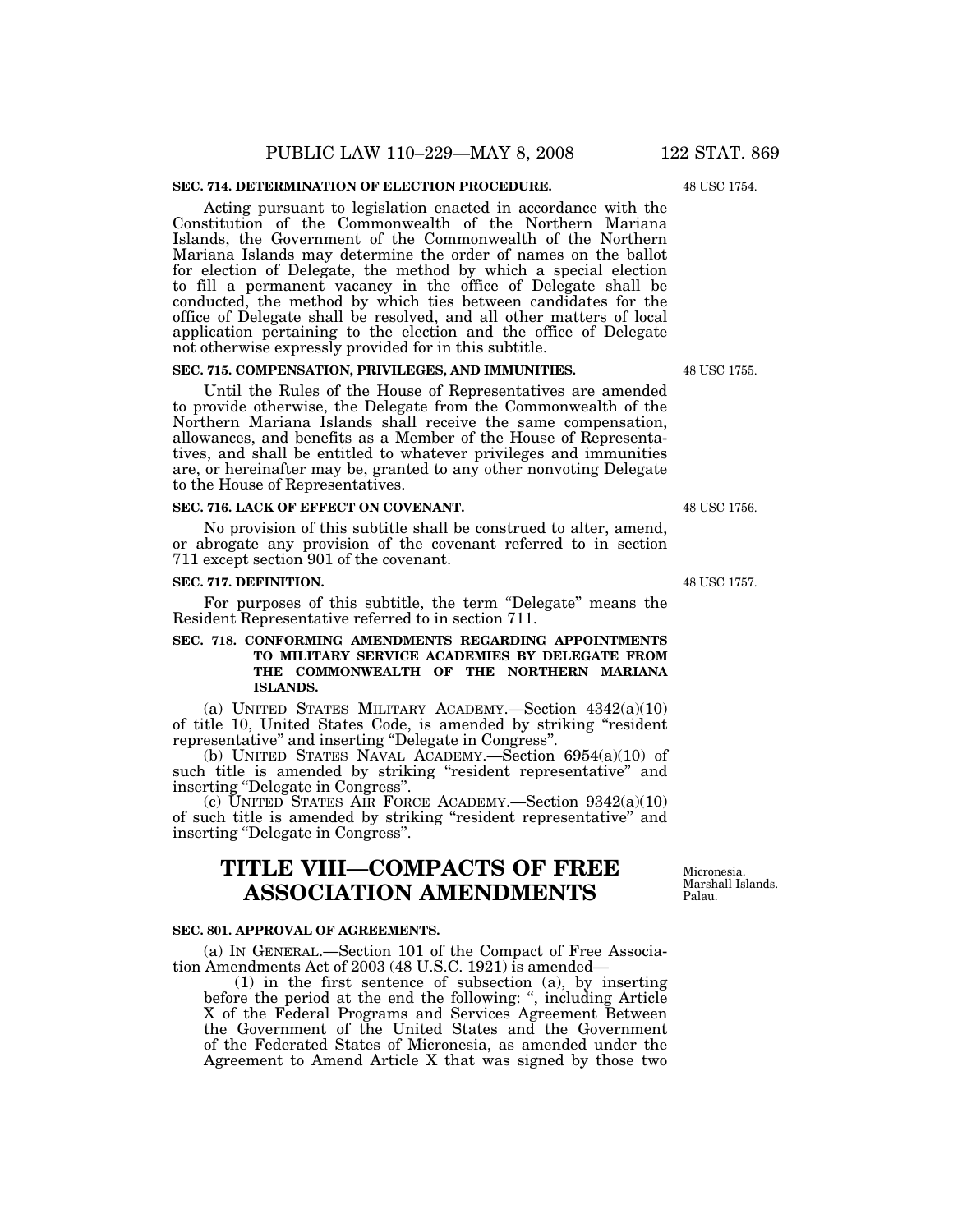Governments on June 30, 2004, which shall serve as the authority to implement the provisions thereof''; and

(2) in the first sentence of subsection (b), by inserting before the period at the end the following: '', including Article X of the Federal Programs and Services Agreement Between the Government of the United States and the Government of the Republic of the Marshall Islands, as amended under the Agreement to Amend Article X that was signed by those two Governments on June 18, 2004, which shall serve as the authority to implement the provisions thereof''.

(b) EFFECTIVE DATE.—The amendments made by this section shall be effective as of the date that is 180 days after the date of enactment of this Act.

## **SEC. 802. FUNDS TO FACILITATE FEDERAL ACTIVITIES.**

Unobligated amounts appropriated before the date of enactment of this Act pursuant to section  $105(f)(1)(A)(ii)$  of the Compact of Free Association Amendments Act of 2003 shall be available to both the United States Agency for International Development and the Federal Emergency Management Agency to facilitate each agency's activities under the Federal Programs and Services Agreements.

### **SEC. 803. CONFORMING AMENDMENT.**

(a) IN GENERAL.—Section  $105(f)(1)(A)$  of the Compact of Free Association Amendments Act of 2003 (48 U.S.C. 1921 $d(f)(1)(A)$ ) is amended to read as follows:

''(A) EMERGENCY AND DISASTER ASSISTANCE.—

''(i) IN GENERAL.—Subject to clause (ii), section  $221(a)(6)$  of the U.S.–FSM Compact and section  $221(a)(5)$  of the U.S.–RMI Compact shall each be construed and applied in accordance with the two Agreements to Amend Article X of the Federal Programs and Service Agreements signed on June 30, 2004, and on June 18, 2004, respectively, provided that all activities carried out by the United States Agency for International Development and the Federal Emergency Management Agency under Article X of the Federal Programs and Services Agreements may be carried out notwithstanding any other provision of law. In the sections referred to in this clause, the term 'United States Agency for International Development, Office of Foreign Disaster Assistance' shall be construed to mean 'the United States Agency for International Development'.

"(ii) DEFINITION OF WILL PROVIDE FUNDING.—In the second sentence of paragraph 12 of each of the Agreements described in clause (i), the term 'will provide funding' means will provide funding through a transfer of funds using Standard Form 1151 or a similar document or through an interagency, reimbursable agreement.''.

(b) EFFECTIVE DATE.—The amendments made by subsection (a) shall be effective as of the date that is 180 days after the date of enactment of this Act.

48 USC 1921 note.

48 USC 1921d note.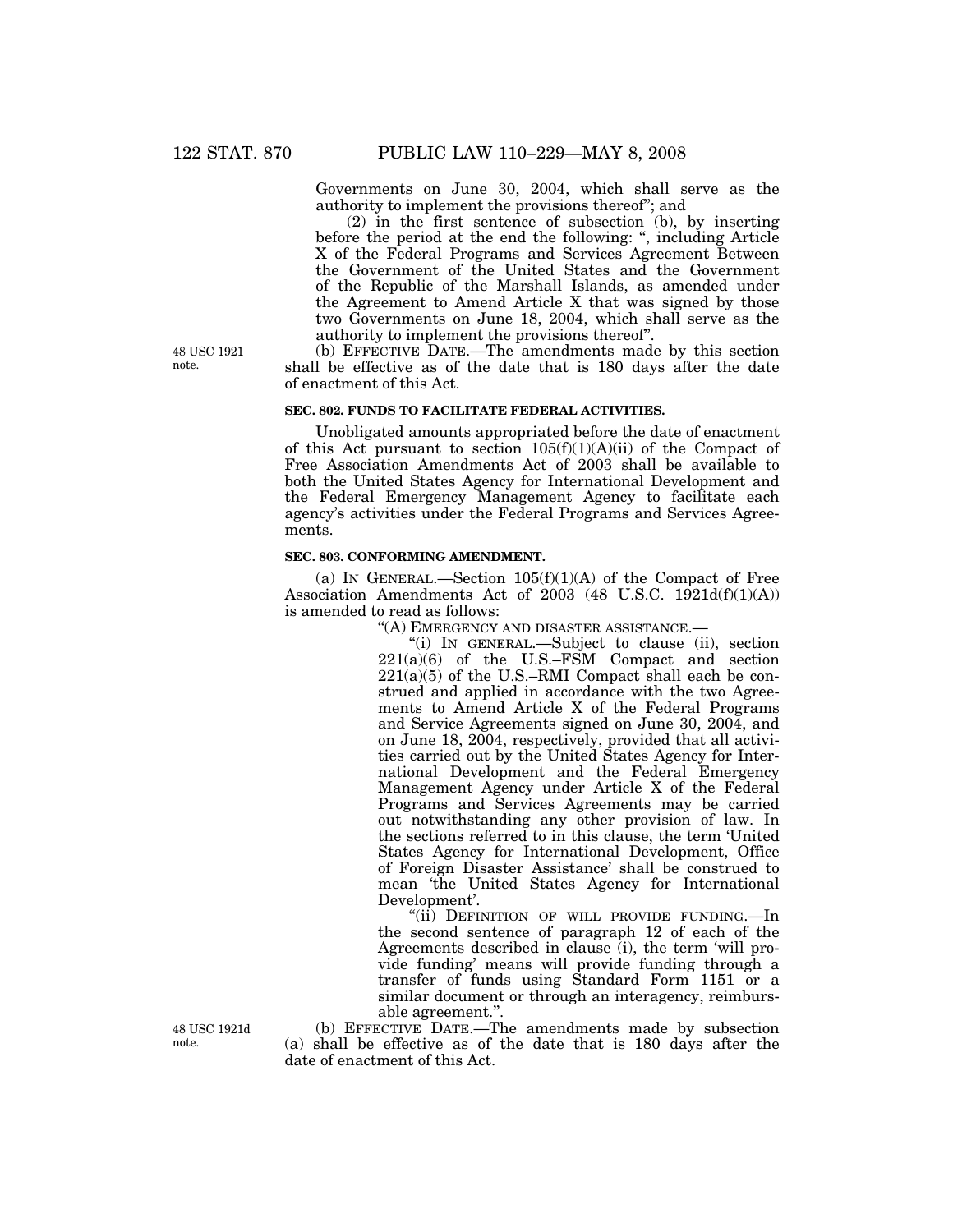## **SEC. 804. CLARIFICATIONS REGARDING PALAU.**

Section  $105(f)(1)(B)$  of the Compact of Free Association Amendments Act of 2003 (48 U.S.C. 1921 $d(f)(1)(B)$ ) is amended—

(1) in clause (ii)(II), by striking ''and its territories'' and inserting ", its territories, and the Republic of Palau";

 $(2)$  in clause  $(iii)(II)$ , by striking ", or the Republic of the Marshall Islands'' and inserting '', the Republic of the Marshall Islands, or the Republic of Palau''; and

 $(3)$  in clause  $(ix)$ —

(A) by striking ''Republic'' both places it appears and inserting "government, institutions, and people";

(B) by striking "2007" and inserting "2009"; and

(C) by striking ''was'' and inserting ''were''.

### **SEC. 805. AVAILABILITY OF LEGAL SERVICES.**

Section  $105(f)(1)(C)$  of the Compact of Free Association Amendments Act of 2003 (48 U.S.C. 1921 $d(f)(1)(C)$ ) is amended by inserting before the period at the end the following: ", which shall also continue to be available to the citizens of the Federated States of Micronesia, the Republic of Palau, and the Republic of the Marshall Islands who legally reside in the United States (including territories and possessions)''.

## **SEC. 806. TECHNICAL AMENDMENTS.**

 $(a)$  TITLE I.

(1) SECTION 177 AGREEMENT.—Section  $103(c)(1)$  of the Compact of Free Association Amendments Act of 2003 (48 U.S.C.  $1921b(c)(1)$  is amended by striking "section 177" and inserting ''Section 177''.

(2) INTERPRETATION AND UNITED STATES POLICY.—Section 104 of the Compact of Free Association Amendments Act of 2003 (48 U.S.C. 1921c) is amended—

 $(A)$  in subsection  $(b)(1)$ , by inserting "the" before "U.S.-RMI Compact,'';

(B) in subsection (e)—

(i) in the matter preceding subparagraph (A) of paragraph (8), by striking ''to include'' and inserting ''and include'';

(ii) in paragraph  $(9)(A)$ , by inserting a comma after ''may''; and

(iii) in paragraph (10), by striking "related to service" and inserting "related to such services"; and (C) in the first sentence of subsection (j), by inserting

''the'' before ''Interior''.

(3) SUPPLEMENTAL PROVISIONS.—Section 105(b)(1) of the Compact of Free Association Amendments Act of 2003 (48 U.S.C. 1921d(b)(1)) is amended by striking ''Trust Fund'' and inserting ''Trust Funds''.

(b) TITLE II.—

48 USC 1921 note.

(1) U.S.–FSM COMPACT.—The Compact of Free Association, as amended, between the Government of the United States of America and the Government of the Federated States of Micronesia (as provided in section 201(a) of the Compact of Free Association Amendments Act of 2003 (117 Stat. 2757)) is amended—

(A) in section 174—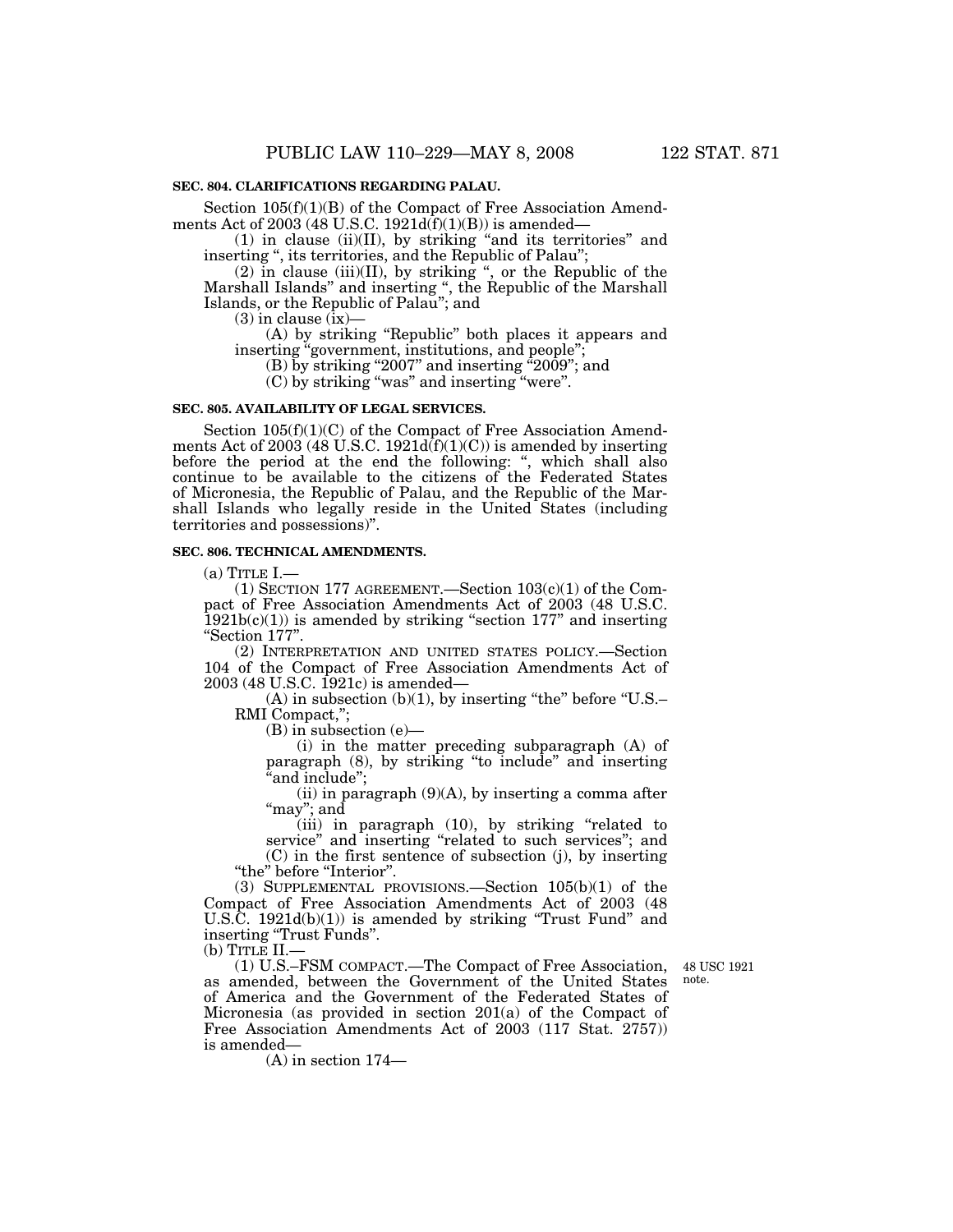(i) in subsection (a), by striking ''courts'' and inserting "court"; and

(ii) in subsection  $(b)(2)$ , by striking "the" before ''November'';

(B) in section 177(a), by striking ", or Palau" and inserting "(or Palau)"

(C) in section 179(b), by striking ''amended Compact'' and inserting "Compact, as amended,";

 $(D)$  in section  $2\overline{1}1$ 

(i) in the fourth sentence of subsection (a), by striking ''Compact, as Amended, of Free Association'' and inserting ''Compact of Free Association, as amended'';

(ii) in the fifth sentence of subsection (a), by striking ''Trust Fund Agreement,'' and inserting ''Agreement Between the Government of the United States of America and the Government of the Federated States of Micronesia Implementing Section 215 and Section 216 of the Compact, as Amended, Regarding a Trust Fund (Trust Fund Agreement),''; (iii) in subsection (b)—

(I) in the first sentence, by striking ''Government of the" before "Federated"; and

(II) in the second sentence, by striking ''Sections 321 and 323 of the Compact of Free Association, as Amended'' and inserting ''Sections 211(b), 321, and 323 of the Compact of Free Association, as amended,''; and

(iv) in the last sentence of subsection (d), by inserting before the period at the end the following: "and the Federal Programs and Services Agreement referred to in section 231'';

(E) in the first sentence of section 215(b), by striking "subsection(a)" and inserting "subsection  $(a)$ ";

(F) in section 221—

(i) in subsection  $(a)(6)$ , by inserting "(Federal Emergency Management Agency)'' after ''Homeland Security''; and

(ii) in the first sentence of subsection (c), by striking "agreements" and inserting "agreement";

(G) in the second sentence of section 222, by inserting "in" after "referred to";

(H) in the second sentence of section 232, by striking "sections 102 (c)" and all that follows through "January" 14, 1986)'' and inserting ''section 102(b) of Public Law 108–188, 117 Stat. 2726, December 17, 2003"

(I) in the second sentence of section 252, by inserting ", as amended," after "Compact"

(J) in the first sentence of the first undesignated paragraph of section 341, by striking ''Section 141'' and inserting section 141";

(K) in section 342—

 $(i)$  in subsection (a), by striking "14 U.S.C. 195" and inserting ''section 195 of title 14, United States Code''; and

(ii) in subsection (b)—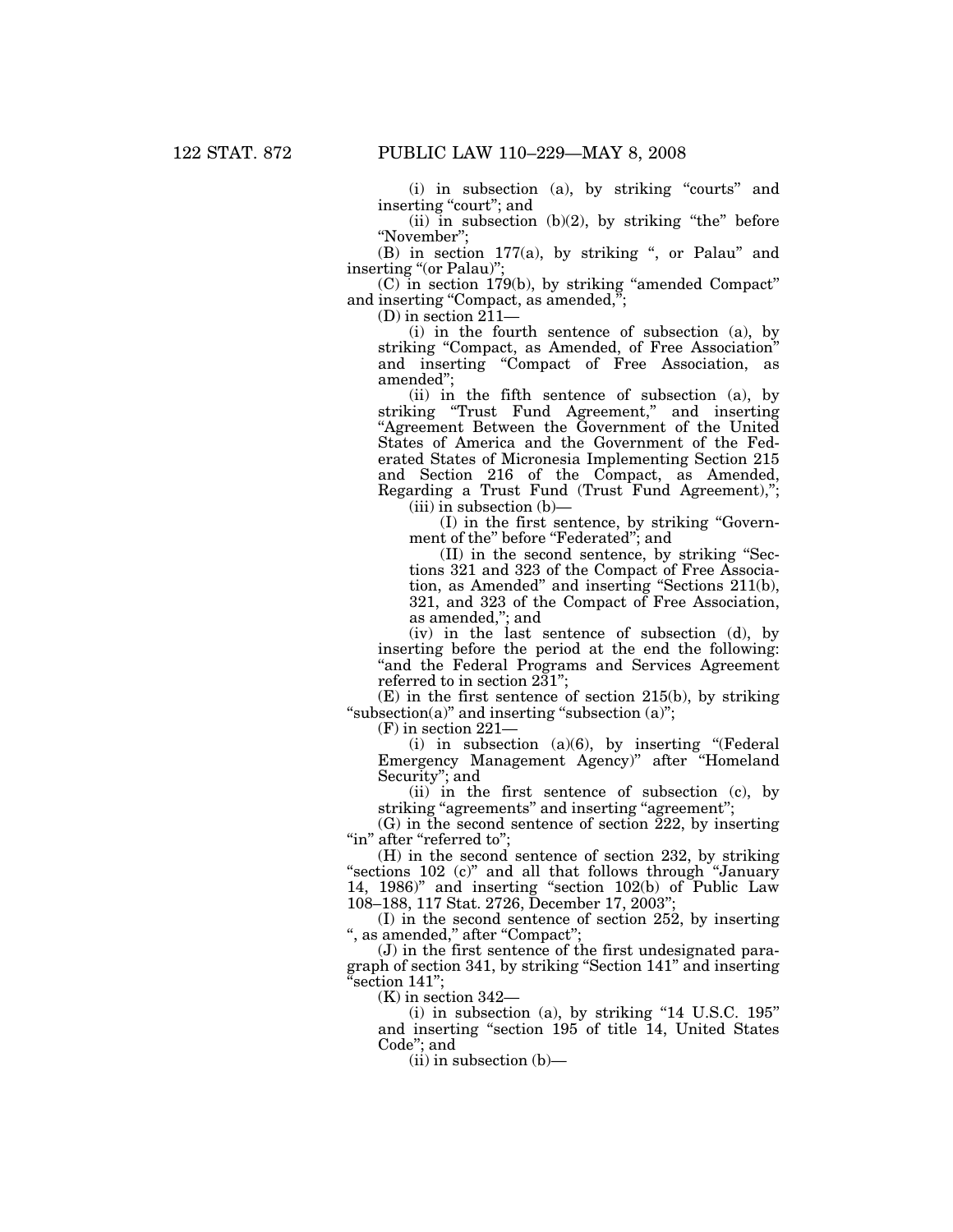(I) by striking ''46 U.S.C. 1295(b)(6)'' and inserting ''section 1303(b)(6) of the Merchant Marine Act, 1936 (46 U.S.C. 1295b(b)(6))"; and (II) by striking "46 U.S.C.  $1295b(b)(6)(C)$ " and

inserting "section  $\overline{1303(b)(6)(C)}$  of that Act";

 $(L)$  in the third sentence of section 354(a), by striking "section 442 and 452" and inserting "sections 442 and 452'';

 $(M)$  in section 461(h), by striking "Telecommunications" and inserting ''Telecommunication'';

(N) in section  $462(b)(4)$ , by striking "of Free Association'' the second place it appears; and

(O) in section 463(b), by striking ''Articles IV'' and inserting "Article IV".

> 48 USC 1921 note.

(2) U.S.–RMI COMPACT.—The Compact of Free Association, as amended, between the Government of the United States of America and the Government of the Republic of the Marshall Islands (as provided in section 201(b) of the Compact of Free Association Amendments Act of 2003 (117 Stat. 2795)) is amended—

 $(A)$  in section 174(a), by striking "court" and inserting "courts";

(B) in section 177(a), by striking the comma before "(or Palau)";

(C) in section 179(b), by striking ''amended Compact,'' and inserting "Compact, as amended,";

 $(D)$  in section  $2\overline{1}1$ —

(i) in the fourth sentence of subsection (a), by striking "Compact, as Amended, of Free Association" and inserting ''Compact of Free Association, as amended'';

(ii) in the first sentence of subsection (b), by striking ''Agreement between the Government of the United States and the Government of the Republic of the Marshall Islands Regarding Miliary Use and Operating Rights'' and inserting ''Agreement Regarding the Military Use and Operating Rights of the Government of the United States in the Republic of the Marshall Islands concluded Pursuant to Sections 321 and 323 of the Compact of Free Association, as Amended (Agreement between the Government of the United States and the Government of the Republic of the Marshall Islands Regarding Military Use and Operating Rights)''; and

(iii) in the last sentence of subsection (e), by inserting before the period at the end the following: "and the Federal Programs and Services Agreement referred to in section 231'';

 $(E)$  in section 221(a)-

(i) in the matter preceding paragraph (1), by striking "Section 231" and inserting "section 231"; and

(ii) in paragraph (5), by inserting ''(Federal Emergency Management Agency)'' after ''Homeland Security'';

(F) in the second sentence of section 232, by striking "sections  $103(m)$ " and all that follows through "(January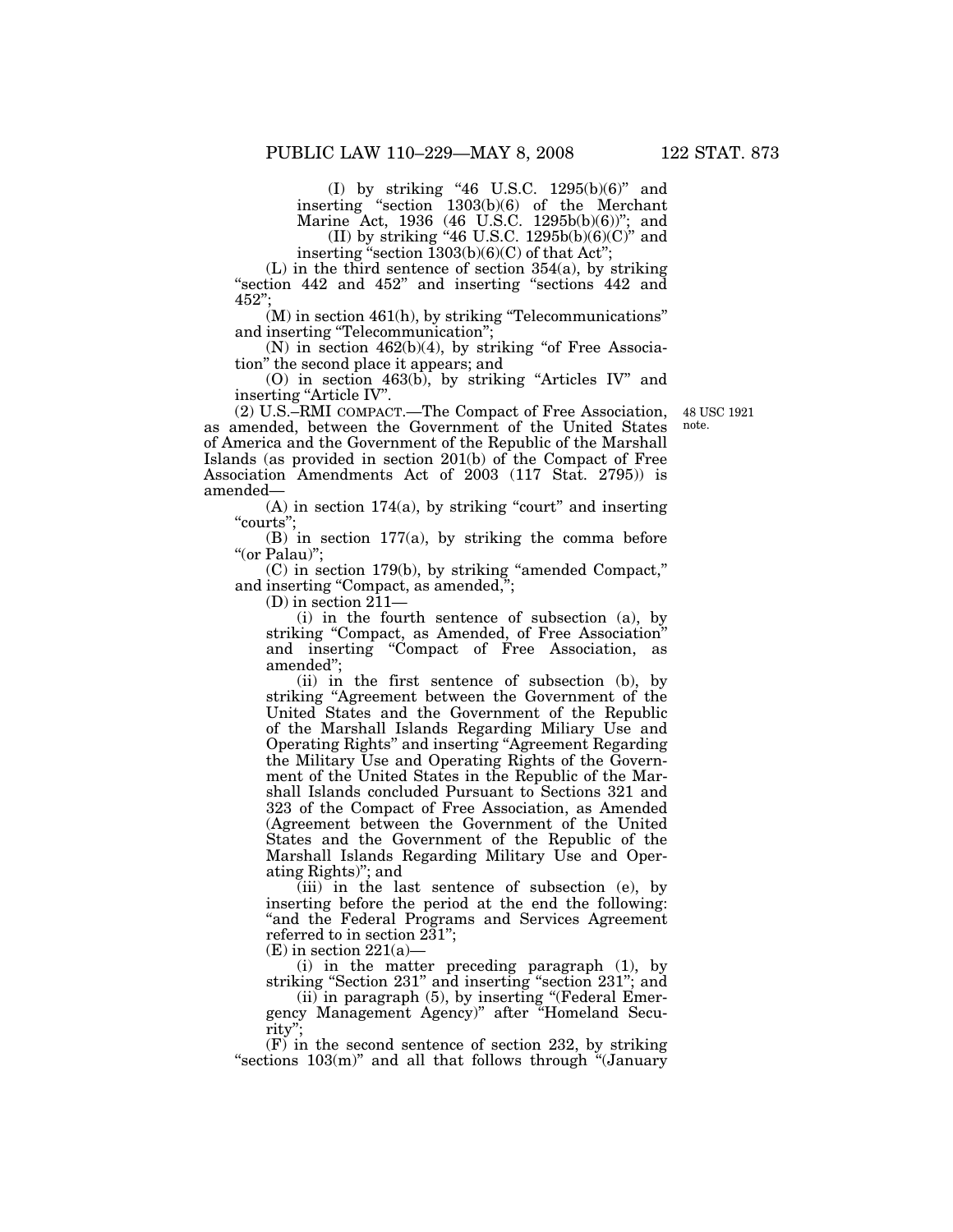14, 1986)" and inserting "section  $103(k)$  of Public Law 108–188, 117 Stat. 2734, December 17, 2003'';

(G) in the first sentence of section 341, by striking ''Section 141'' and inserting ''section 141'';

(H) in section 342—

 $(i)$  in subsection (a), by striking "14 U.S.C. 195" and inserting ''section 195 of title 14, United States Code''; and

 $(ii)$  in subsection  $(b)$ —

(I) by striking ''46 U.S.C. 1295(b)(6)'' and inserting ''section 1303(b)(6) of the Merchant Marine Act, 1936 (46 U.S.C. 1295b(b)(6))"; and (II) by striking "46 U.S.C.  $1295b(b)(6)(C)$ " and

inserting "section  $1303(b)(6)(C)$  of that Act";

(I) in the third sentence of section 354(a), by striking "section 442 and 452" and inserting "sections 442 and 452'';

(J) in the first sentence of section 443, by inserting ", as amended." after "the Compact";

(K) in the matter preceding paragraph (1) of section  $461(h)$ 

(i) by striking "1978" and inserting "1998"; and (ii) by striking ''Telecommunications'' and inserting ''Telecommunication Union''; and

(L) in section 463(b), by striking ''Article'' and inserting "Articles".

#### **SEC. 807. TRANSMISSION OF VIDEOTAPE PROGRAMMING.**

Section 111(e)(2) of title 17, United States Code, is amended by striking ''or the Trust Territory of the Pacific Islands'' and inserting ''the Federated States of Micronesia, the Republic of Palau, or the Republic of the Marshall Islands''.

48 USC 1960 note.

#### **SEC. 808. PALAU ROAD MAINTENANCE.**

The Government of the Republic of Palau may deposit the payment otherwise payable to the Government of the United States under section 111 of Public Law 101–219 (48 U.S.C. 1960) into a trust fund if—

(1) the earnings of the trust fund are expended solely for maintenance of the road system constructed pursuant to section 212 of the Compact of Free Association between the Government of the United States of America and the Government of Palau (48 U.S.C. 1931 note); and

(2) the trust fund is established and operated pursuant to an agreement entered into between the Government of the United States and the Government of the Republic of Palau.

## **SEC. 809. CLARIFICATION OF TAX-FREE STATUS OF TRUST FUNDS.**

In the U.S.–RMI Compact, the U.S.–FSM Compact, and their respective trust fund subsidiary agreements, for the purposes of taxation by the United States or its subsidiary jurisdictions, the term "State" means "State, territory, or the District of Columbia".

### **SEC. 810. TRANSFER OF NAVAL VESSELS TO CERTAIN FOREIGN RECIPI-ENTS.**

(a) TRANSFERS BY GRANT.—The President is authorized to transfer vessels to foreign countries on a grant basis under section

48 USC 1921 note.

President.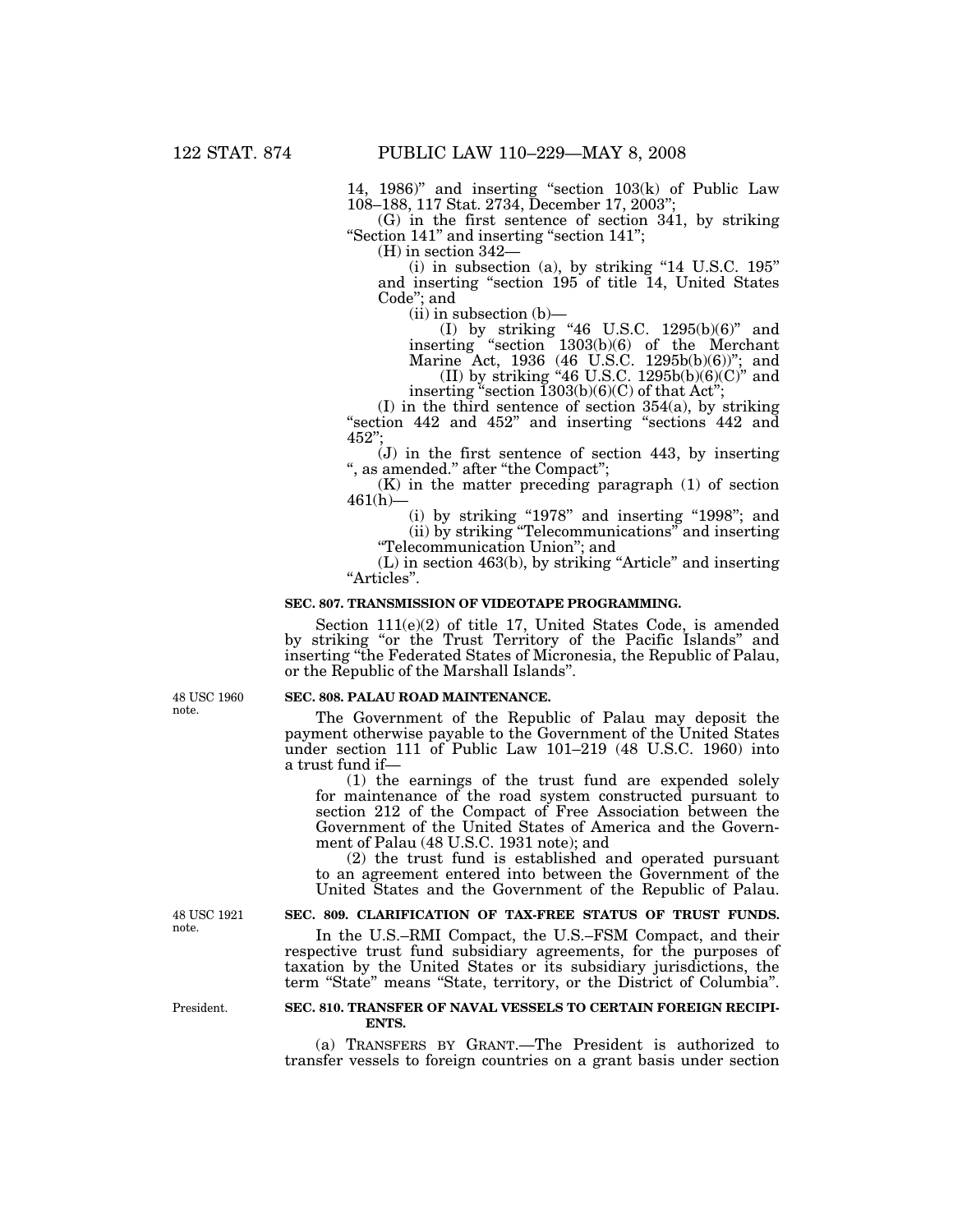516 of the Foreign Assistance Act of 1961 (22 U.S.C. 2321j), as follows:

(1) TURKEY.—To the Government of Turkey—

(A) the OLIVER HAZARD PERRY class guided missile frigates GEORGE PHILIP (FFG–12) and SIDES (FFG– 14); and

(B) the OSPREY class minehunter coastal ship BLACKHAWK (MHC–58).

(2) LITHUANIA.—To the Government of Lithuania, the OSPREY class minehunter coastal ships CORMORANT (MHC– 57) and KINGFISHER (MHC–56).

(b) TRANSFERS BY SALE.—The President is authorized to transfer vessels to foreign recipients on a sale basis under section 21 of the Arms Export Control Act (22 U.S.C. 2761), as follows:

(1) TAIWAN.—To the Taipei Economic and Cultural Representative Office in the United States (which is the Taiwan instrumentality designated pursuant to section 10(a) of the Taiwan Relations Act (22 U.S.C. 3309(a))), the OSPREY class minehunter coastal ships ORIOLE (MHC–55) and FALCON (MHC–59).

(2) TURKEY.—To the Government of Turkey, the OSPREY class minehunter coastal ship SHRIKE (MHC–62).

(c) GRANTS NOT COUNTED IN ANNUAL TOTAL OF TRANSFERRED EXCESS DEFENSE ARTICLES.—The value of a vessel transferred to a recipient on a grant basis pursuant to authority provided by subsection (a) shall not be counted against the aggregate value of excess defense articles transferred in any fiscal year under section 516(g) of the Foreign Assistance Act of 1961.

(d) COSTS OF TRANSFERS.—Any expense incurred by the United States in connection with a transfer authorized by this section shall be charged to the recipient.

(e) REPAIR AND REFURBISHMENT IN UNITED STATES SHIP-YARDS.—To the maximum extent practicable, the President shall require, as a condition of the transfer of a vessel under this section, that the recipient to which the vessel is transferred have such repair or refurbishment of the vessel as is needed before the vessel joins the naval forces of the recipient performed at a shipyard located in the United States, including a United States Navy shipyard.